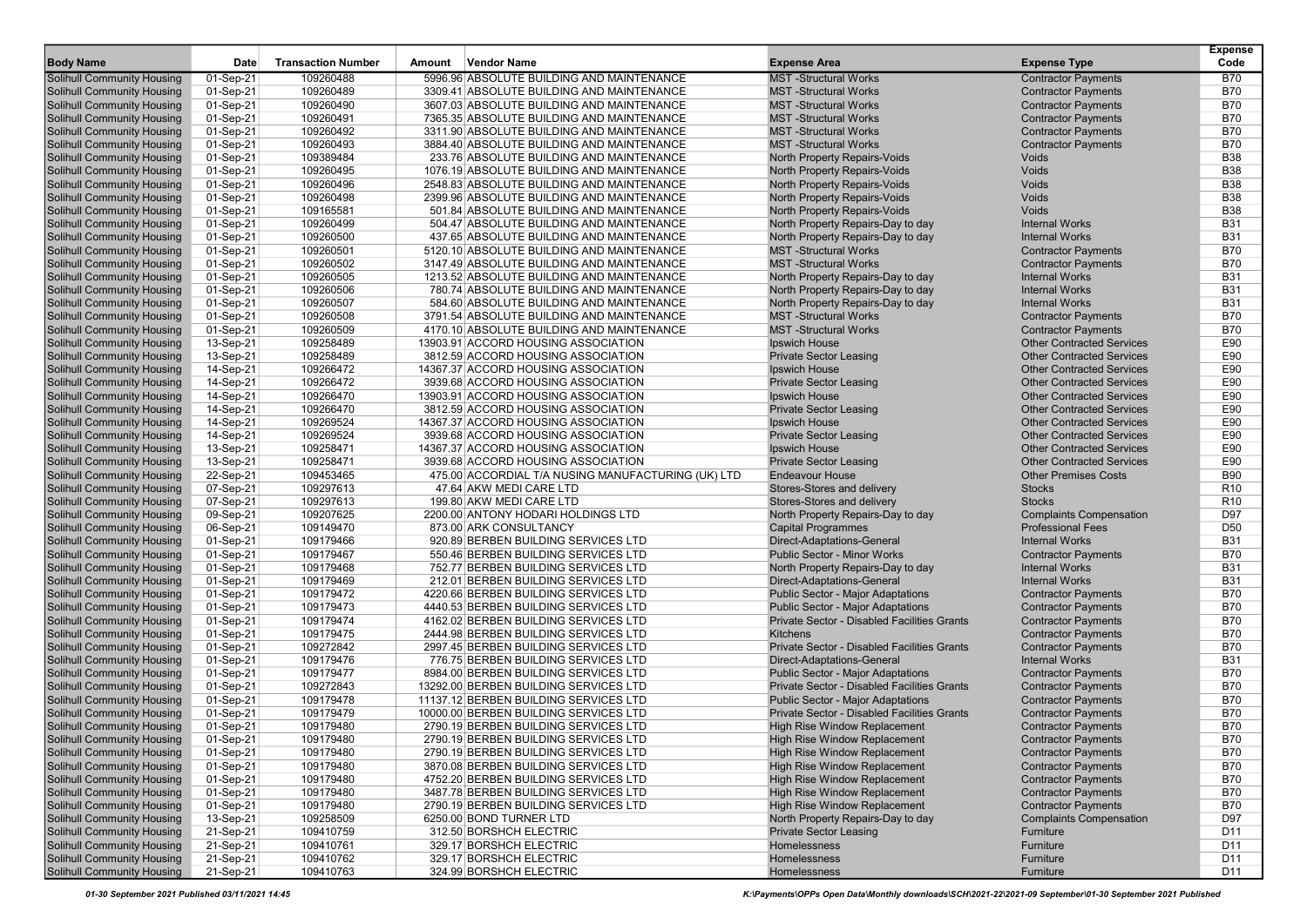| <b>Body Name</b>                  | Date      | <b>Transaction Number</b> | Amount | <b>Vendor Name</b>                  | <b>Expense Area</b>                         | <b>Expense Type</b>            | <b>Expense</b><br>Code |
|-----------------------------------|-----------|---------------------------|--------|-------------------------------------|---------------------------------------------|--------------------------------|------------------------|
| Solihull Community Housing        | 21-Sep-21 | 109410470                 |        | 2400.00 BRADLEY ENVIROMENTAL        | Training                                    | Training                       | A80                    |
| Solihull Community Housing        | 16-Sep-21 | 109313480                 |        | 3762.62 BRITISH GAS TRADING LTD     | Ipswich House                               | Gas                            | <b>B10</b>             |
| <b>Solihull Community Housing</b> | 16-Sep-21 | 109313480                 |        | -1881.31 BRITISH GAS TRADING LTD    | Ipswich House                               | Gas                            | <b>B10</b>             |
| <b>Solihull Community Housing</b> | 01-Sep-21 | 109297610                 |        | 479.96 BUILDBASE                    | Stores-Stores and delivery                  | <b>Stocks</b>                  | R <sub>10</sub>        |
| <b>Solihull Community Housing</b> | 27-Sep-21 | 109617482                 |        | 345.00 CAPITAL FURNISHINGS          | Homelessness                                | Furniture                      | D <sub>11</sub>        |
| <b>Solihull Community Housing</b> | 27-Sep-21 | 109619464                 |        | 385.00 CAPITAL FURNISHINGS          | Homelessness                                | Furniture                      | D11                    |
| <b>Solihull Community Housing</b> | 27-Sep-21 | 109630464                 |        | 330.00 CAPITAL FURNISHINGS          | Homelessness                                | Furniture                      | D <sub>11</sub>        |
| Solihull Community Housing        | 27-Sep-21 | 109631472                 |        | 250.00 CAPITAL FURNISHINGS          | Homelessness                                | Furniture                      | D11                    |
| <b>Solihull Community Housing</b> | 27-Sep-21 | 109638464                 |        | 470.00 CAPITAL FURNISHINGS          | <b>Private Sector Leasing</b>               | Furniture                      | D11                    |
| <b>Solihull Community Housing</b> | 30-Sep-21 | 110003464                 |        | 295.00 CAPITAL FURNISHINGS          | Homelessness                                | Furniture                      | D <sub>11</sub>        |
| <b>Solihull Community Housing</b> | 30-Sep-21 | 110003464                 |        | 310.00 CAPITAL FURNISHINGS          | Homelessness                                | Furniture                      | D <sub>11</sub>        |
| <b>Solihull Community Housing</b> | 30-Sep-21 | 110006464                 |        | 905.00 CAPITAL FURNISHINGS          | Homelessness                                | Furniture                      | D <sub>11</sub>        |
| <b>Solihull Community Housing</b> | 30-Sep-21 | 110008464                 |        | 455.00 CAPITAL FURNISHINGS          | Homelessness                                | Furniture                      | D11                    |
| <b>Solihull Community Housing</b> | 30-Sep-21 | 110009464                 |        | 865.00 CAPITAL FURNISHINGS          | Homelessness                                | Furniture                      | D <sub>11</sub>        |
| Solihull Community Housing        | 30-Sep-21 | 109964464                 |        | 755.00 CAPITAL FURNISHINGS          | Homelessness                                | Furniture                      | D11                    |
| <b>Solihull Community Housing</b> | 30-Sep-21 | 109968464                 |        | 905.00 CAPITAL FURNISHINGS          | <b>Private Sector Leasing</b>               | Furniture                      | D <sub>11</sub>        |
| <b>Solihull Community Housing</b> | 01-Sep-21 | 109165589                 |        | 9335.00 CAREBASE                    | Private Sector - Disabled Facilities Grants | <b>Contractor Payments</b>     | <b>B70</b>             |
| Solihull Community Housing        | 09-Sep-21 | 109207622                 |        | 7000.00 CEL SOLICITORS              | North Property Repairs-Day to day           | <b>Complaints Compensation</b> | D97                    |
| <b>Solihull Community Housing</b> | 08-Sep-21 | 109185468                 |        | 400.00 COMMUNITY GARDEN SERVICES    | Anti Graffiti Team                          | <b>Contractor Payments</b>     | <b>B70</b>             |
| <b>Solihull Community Housing</b> | 23-Sep-21 | 109470465                 |        | 300.00 DH PEOPLE PLUS LTD           | <b>Client - Fleet Management</b>            | <b>Other Transport Costs</b>   | C90                    |
| Solihull Community Housing        | 01-Sep-21 | 109389485                 |        | 2000.00 DIRECT HEALTHCARE GROUP LTD | Private Sector - Disabled Facilities Grants | <b>Contractor Payments</b>     | <b>B70</b>             |
| <b>Solihull Community Housing</b> | 01-Sep-21 | 109389486                 |        | 2150.00 DIRECT HEALTHCARE GROUP LTD | <b>Public Sector - Major Adaptations</b>    | <b>Contractor Payments</b>     | <b>B70</b>             |
| <b>Solihull Community Housing</b> | 01-Sep-21 | 109260510                 |        | 2580.00 DIRECT HEALTHCARE GROUP LTD | Private Sector - Disabled Facilities Grants | <b>Contractor Payments</b>     | <b>B70</b>             |
| <b>Solihull Community Housing</b> | 01-Sep-21 | 109260511                 |        | 2330.00 DIRECT HEALTHCARE GROUP LTD | Private Sector - Disabled Facilities Grants | <b>Contractor Payments</b>     | <b>B70</b>             |
| <b>Solihull Community Housing</b> | 01-Sep-21 | 109204465                 |        | 250.00 DIRECT HEALTHCARE GROUP LTD  | <b>Public Sector - Major Adaptations</b>    | <b>Contractor Payments</b>     | <b>B70</b>             |
| <b>Solihull Community Housing</b> | 07-Sep-21 | 109260512                 |        | 3279.00 DIRECT HEALTHCARE GROUP LTD | <b>Public Sector - Major Adaptations</b>    | <b>Contractor Payments</b>     | <b>B70</b>             |
| Solihull Community Housing        | 01-Sep-21 | 109159465                 |        | 225.75 DODD GROUP                   | <b>Biomass System</b>                       | Biomass HIU & Plant            | <b>B48</b>             |
| <b>Solihull Community Housing</b> | 01-Sep-21 | 109159466                 |        | 225.75 DODD GROUP                   | <b>Biomass System</b>                       | Biomass HIU & Plant            | <b>B48</b>             |
| <b>Solihull Community Housing</b> | 01-Sep-21 | 109159467                 |        | 567.39 DODD GROUP                   | <b>Biomass System</b>                       | Biomass HIU & Plant            | <b>B48</b>             |
| <b>Solihull Community Housing</b> | 01-Sep-21 | 109159470                 |        | 737.43 DODD GROUP                   | <b>Biomass System</b>                       | Biomass HIU & Plant            | <b>B48</b>             |
| <b>Solihull Community Housing</b> | 01-Sep-21 | 109159471                 |        | 637.89 DODD GROUP                   | <b>Biomass System</b>                       | Biomass HIU & Plant            | <b>B48</b>             |
| <b>Solihull Community Housing</b> | 01-Sep-21 | 109202509                 |        | 458.50 DODD GROUP                   | North Property Repairs-Voids                | Voids                          | <b>B38</b>             |
| <b>Solihull Community Housing</b> | 01-Sep-21 | 109202510                 |        | 505.21 DODD GROUP                   | North Property Repairs-Voids                | Voids                          | <b>B38</b>             |
| <b>Solihull Community Housing</b> | 01-Sep-21 | 109202511                 |        | 550.35 DODD GROUP                   | North Property Repairs-Voids                | Voids                          | <b>B38</b>             |
| <b>Solihull Community Housing</b> | 01-Sep-21 | 109202512                 |        | 487.56 DODD GROUP                   | North Property Repairs-Voids                | Voids                          | <b>B38</b>             |
| <b>Solihull Community Housing</b> | 01-Sep-21 | 109202513                 |        | 476.39 DODD GROUP                   | North Property Repairs-Voids                | Voids                          | <b>B38</b>             |
| <b>Solihull Community Housing</b> | 01-Sep-21 | 109202514                 |        | 456.44 DODD GROUP                   | North Property Repairs-Voids                | Voids                          | <b>B38</b>             |
| <b>Solihull Community Housing</b> | 01-Sep-21 | 109202515                 |        | 464.55 DODD GROUP                   | North Property Repairs-Voids                | Voids                          | <b>B38</b>             |
| <b>Solihull Community Housing</b> | 01-Sep-21 | 109202516                 |        | 828.17 DODD GROUP                   | North Property Repairs-Voids                | Voids                          | <b>B38</b>             |
| Solihull Community Housing        | 01-Sep-21 | 109202517                 |        | 458.41 DODD GROUP                   | North Property Repairs-Voids                | Voids                          | <b>B38</b>             |
| <b>Solihull Community Housing</b> | 01-Sep-21 | 109202518                 |        | 976.82 DODD GROUP                   | North Property Repairs-Voids                | Voids                          | <b>B38</b>             |
| <b>Solihull Community Housing</b> | 01-Sep-21 | 109202519                 |        | 1060.84 DODD GROUP                  | North Property Repairs-Voids                | Voids                          | <b>B38</b>             |
| <b>Solihull Community Housing</b> | 01-Sep-21 | 109202520                 |        | 528.65 DODD GROUP                   | North Property Repairs-Voids                | Voids                          | <b>B38</b>             |
| <b>Solihull Community Housing</b> | 01-Sep-21 | 109202521                 |        | 804.77 DODD GROUP                   | North Property Repairs-Voids                | Voids                          | <b>B38</b>             |
| <b>Solihull Community Housing</b> | 01-Sep-21 | 109202522                 |        | 621.58 DODD GROUP                   | North Property Repairs-Voids                | Voids                          | <b>B38</b>             |
| Solihull Community Housing        | 01-Sep-21 | 109202523                 |        | 561.62 DODD GROUP                   | North Property Repairs-Voids                | Voids                          | <b>B38</b>             |
| <b>Solihull Community Housing</b> | 01-Sep-21 | 109202524                 |        | 925.67 DODD GROUP                   | North Property Repairs-Voids                | Voids                          | <b>B38</b>             |
| <b>Solihull Community Housing</b> | 01-Sep-21 | 109202525                 |        | 1492.27 DODD GROUP                  | North Property Repairs-Voids                | Voids                          | <b>B38</b>             |
| Solihull Community Housing        | 01-Sep-21 | 109202526                 |        | 622.44 DODD GROUP                   | North Property Repairs-Voids                | Voids                          | <b>B38</b>             |
| <b>Solihull Community Housing</b> | 01-Sep-21 | 109202527                 |        | 967.76 DODD GROUP                   | North Property Repairs-Voids                | Voids                          | <b>B38</b>             |
| <b>Solihull Community Housing</b> | 01-Sep-21 | 109202528                 |        | 523.02 DODD GROUP                   | North Property Repairs-Volds                | Voids                          | <b>B38</b>             |
| <b>Solihull Community Housing</b> | 01-Sep-21 | 109202529                 |        | 425.40 DODD GROUP                   | North Property Repairs-Voids                | Voids                          | <b>B38</b>             |
| <b>Solihull Community Housing</b> | 01-Sep-21 | 109202530                 |        | 719.56 DODD GROUP                   | North Property Repairs-Voids                | Voids                          | <b>B38</b>             |
| <b>Solihull Community Housing</b> | 01-Sep-21 | 109202531                 |        | 792.28 DODD GROUP                   | North Property Repairs-Voids                | Voids                          | <b>B38</b>             |
| <b>Solihull Community Housing</b> | 01-Sep-21 | 109202532                 |        | 518.10 DODD GROUP                   | North Property Repairs-Voids                | Voids                          | <b>B38</b>             |
| <b>Solihull Community Housing</b> | 01-Sep-21 | 109202533                 |        | 845.51 DODD GROUP                   | North Property Repairs-Voids                | Voids                          | <b>B38</b>             |
| <b>Solihull Community Housing</b> | 01-Sep-21 | 109202534                 |        | 1003.73 DODD GROUP                  | <b>North Property Repairs-Voids</b>         | Voids                          | <b>B38</b>             |
| <b>Solihull Community Housing</b> | 01-Sep-21 | 109202535                 |        | 679.58 DODD GROUP                   | North Property Repairs-Voids                | Voids                          | <b>B38</b>             |
| <b>Solihull Community Housing</b> | 01-Sep-21 | 109202536                 |        | 998.42 DODD GROUP                   | North Property Repairs-Voids                | Voids                          | <b>B38</b>             |
| <b>Solihull Community Housing</b> | 01-Sep-21 | 109202537                 |        | 626.82 DODD GROUP                   | North Property Repairs-Voids                | Voids                          | <b>B38</b>             |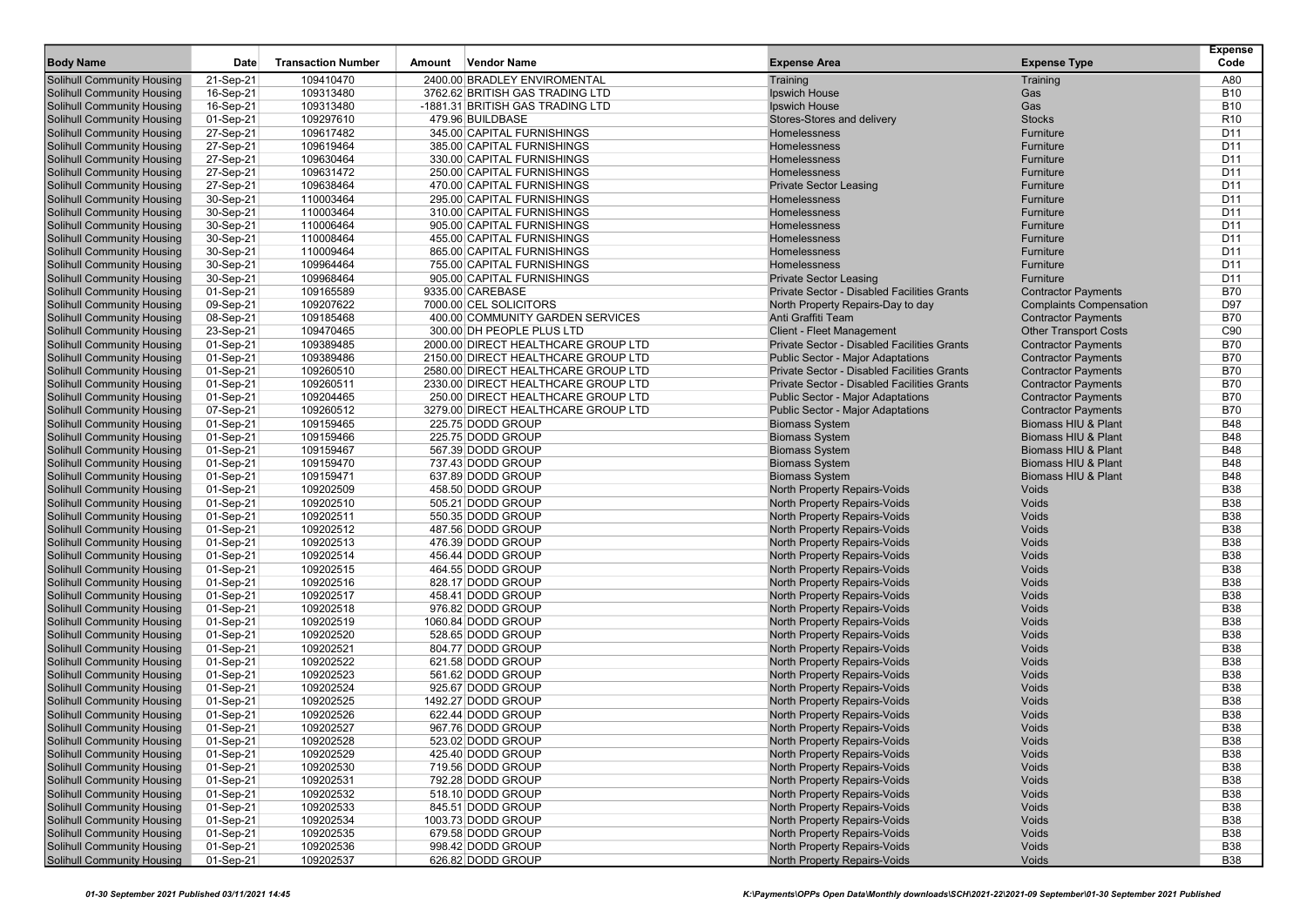| <b>Body Name</b>                  | Date      | <b>Transaction Number</b> | Amount | <b>Vendor Name</b> | <b>Expense Area</b>                  | <b>Expense Type</b>            | <b>Expense</b><br>Code |
|-----------------------------------|-----------|---------------------------|--------|--------------------|--------------------------------------|--------------------------------|------------------------|
|                                   |           |                           |        |                    |                                      |                                |                        |
| <b>Solihull Community Housing</b> | 01-Sep-21 | 109202538                 |        | 511.43 DODD GROUP  | North Property Repairs-Voids         | Voids                          | <b>B38</b>             |
| <b>Solihull Community Housing</b> | 01-Sep-21 | 109202539                 |        | 1094.75 DODD GROUP | North Property Repairs-Voids         | Voids                          | <b>B38</b>             |
| <b>Solihull Community Housing</b> | 01-Sep-21 | 109202540                 |        | 829.19 DODD GROUP  | North Property Repairs-Voids         | Voids                          | <b>B38</b>             |
| <b>Solihull Community Housing</b> | 01-Sep-21 | 109202541                 |        | 627.57 DODD GROUP  | North Property Repairs-Voids         | Voids                          | <b>B38</b>             |
| <b>Solihull Community Housing</b> | 01-Sep-21 | 109202542                 |        | 662.85 DODD GROUP  | North Property Repairs-Voids         | Voids                          | <b>B38</b>             |
| <b>Solihull Community Housing</b> | 01-Sep-21 | 109202543                 |        | 829.21 DODD GROUP  | North Property Repairs-Voids         | Voids                          | <b>B38</b>             |
| <b>Solihull Community Housing</b> | 01-Sep-21 | 109202544                 |        | 520.61 DODD GROUP  | North Property Repairs-Voids         | Voids                          | <b>B38</b>             |
| <b>Solihull Community Housing</b> | 01-Sep-21 | 109202545                 |        | 929.20 DODD GROUP  | North Property Repairs-Voids         | Voids                          | <b>B38</b>             |
| Solihull Community Housing        | 01-Sep-21 | 109202546                 |        | 807.51 DODD GROUP  | North Property Repairs-Voids         | Voids                          | <b>B38</b>             |
| <b>Solihull Community Housing</b> | 01-Sep-21 | 109202547                 |        | 764.37 DODD GROUP  | North Property Repairs-Voids         | Voids                          | <b>B38</b>             |
| <b>Solihull Community Housing</b> | 01-Sep-21 | 109202548                 |        | 438.54 DODD GROUP  | North Property Repairs-Voids         | Voids                          | <b>B38</b>             |
| <b>Solihull Community Housing</b> | 01-Sep-21 | 109202549                 |        | 578.93 DODD GROUP  | North Property Repairs-Voids         | Voids                          | <b>B38</b>             |
| <b>Solihull Community Housing</b> | 01-Sep-21 | 109202550                 |        | 429.08 DODD GROUP  | North Property Repairs-Voids         | Voids                          | <b>B38</b>             |
| <b>Solihull Community Housing</b> | 01-Sep-21 | 109202551                 |        | 446.28 DODD GROUP  | North Property Repairs-Voids         | Voids                          | <b>B38</b>             |
| Solihull Community Housing        | 01-Sep-21 | 109202552                 |        | 491.77 DODD GROUP  | North Property Repairs-Voids         | Voids                          | <b>B38</b>             |
| <b>Solihull Community Housing</b> | 01-Sep-21 | 109202553                 |        | 567.63 DODD GROUP  | North Property Repairs-Voids         | Voids                          | <b>B38</b>             |
| <b>Solihull Community Housing</b> | 01-Sep-21 | 109202554                 |        | 989.69 DODD GROUP  | North Property Repairs-Voids         | Voids                          | <b>B38</b>             |
| <b>Solihull Community Housing</b> | 01-Sep-21 | 109159477                 |        | 270.90 DODD GROUP  | <b>Biomass System</b>                | Biomass HIU & Plant            | <b>B48</b>             |
| <b>Solihull Community Housing</b> | 01-Sep-21 | 109159479                 |        | 597.26 DODD GROUP  | <b>Biomass System</b>                | Biomass HIU & Plant            | <b>B48</b>             |
| <b>Solihull Community Housing</b> | 01-Sep-21 | 109159480                 |        | 220.35 DODD GROUP  | <b>Biomass System</b>                | Biomass HIU & Plant            | <b>B48</b>             |
| <b>Solihull Community Housing</b> | 01-Sep-21 | 109159481                 |        | 323.03 DODD GROUP  | <b>Biomass System</b>                | Biomass HIU & Plant            | <b>B48</b>             |
| Solihull Community Housing        | 01-Sep-21 | 109159482                 |        | 597.26 DODD GROUP  | <b>Biomass System</b>                | Biomass HIU & Plant            | <b>B48</b>             |
| <b>Solihull Community Housing</b> | 01-Sep-21 | 109159484                 |        | 323.03 DODD GROUP  | <b>Biomass System</b>                | Biomass HIU & Plant            | <b>B48</b>             |
| <b>Solihull Community Housing</b> | 01-Sep-21 | 109159486                 |        | 362.72 DODD GROUP  | <b>Biomass System</b>                | Biomass HIU & Plant            | <b>B48</b>             |
| <b>Solihull Community Housing</b> | 01-Sep-21 | 109159487                 |        | 858.24 DODD GROUP  | <b>Biomass System</b>                | Biomass HIU & Plant            | <b>B48</b>             |
| <b>Solihull Community Housing</b> | 01-Sep-21 | 109159489                 |        | 663.71 DODD GROUP  | <b>Biomass System</b>                | Biomass HIU & Plant            | <b>B48</b>             |
| <b>Solihull Community Housing</b> | 01-Sep-21 | 109159490                 |        | 628.95 DODD GROUP  | <b>Biomass System</b>                | Biomass HIU & Plant            | <b>B48</b>             |
| Solihull Community Housing        | 01-Sep-21 | 109160465                 |        | 220.35 DODD GROUP  | <b>Biomass System</b>                | Biomass HIU & Plant            | <b>B48</b>             |
| <b>Solihull Community Housing</b> | 01-Sep-21 | 109160468                 |        | 597.26 DODD GROUP  | <b>Biomass System</b>                | Biomass HIU & Plant            | <b>B48</b>             |
| <b>Solihull Community Housing</b> | 01-Sep-21 | 109383477                 |        | 279.16 DODD GROUP  | <b>Mechanical &amp; Electrical</b>   | <b>Rev Contractor Payments</b> | <b>B71</b>             |
| <b>Solihull Community Housing</b> | 01-Sep-21 | 109383497                 |        | 218.98 DODD GROUP  | <b>Mechanical &amp; Electrical</b>   | <b>Rev Contractor Payments</b> | <b>B71</b>             |
| <b>Solihull Community Housing</b> | 01-Sep-21 | 109428464                 |        | 218.18 DODD GROUP  | <b>Mechanical &amp; Electrical</b>   | <b>Rev Contractor Payments</b> | <b>B71</b>             |
| <b>Solihull Community Housing</b> | 01-Sep-21 | 109383552                 |        | 251.77 DODD GROUP  | North Property Repairs-Voids         | Voids                          | <b>B38</b>             |
| Solihull Community Housing        | 01-Sep-21 | 109383555                 |        | 284.10 DODD GROUP  | North Property Repairs-Voids         | Voids                          | <b>B38</b>             |
| <b>Solihull Community Housing</b> | 01-Sep-21 | 109693465                 |        | 967.22 DODD GROUP  | North Property Repairs-Voids         | Voids                          | <b>B38</b>             |
| <b>Solihull Community Housing</b> | 01-Sep-21 | 109693466                 |        | 968.35 DODD GROUP  | North Property Repairs-Voids         | Voids                          | <b>B38</b>             |
| <b>Solihull Community Housing</b> | 01-Sep-21 | 109693467                 |        | 704.36 DODD GROUP  | North Property Repairs-Voids         | Voids                          | <b>B38</b>             |
| <b>Solihull Community Housing</b> | 01-Sep-21 | 109693468                 |        | 571.92 DODD GROUP  | North Property Repairs-Voids         | Voids                          | <b>B38</b>             |
| <b>Solihull Community Housing</b> | 01-Sep-21 | 109693469                 |        | 450.04 DODD GROUP  | North Property Repairs-Voids         | Voids                          | <b>B38</b>             |
| <b>Solihull Community Housing</b> | 01-Sep-21 | 109693470                 |        | 560.15 DODD GROUP  | North Property Repairs-Voids         | Voids                          | <b>B38</b>             |
| <b>Solihull Community Housing</b> | 01-Sep-21 | 109693471                 |        | 608.73 DODD GROUP  | North Property Repairs-Voids         | Voids                          | <b>B38</b>             |
| <b>Solihull Community Housing</b> | 01-Sep-21 | 109693472                 |        | 1423.11 DODD GROUP | North Property Repairs-Voids         | Voids                          | <b>B38</b>             |
| <b>Solihull Community Housing</b> | 01-Sep-21 | 109693473                 |        | 422.12 DODD GROUP  | North Property Repairs-Voids         | Voids                          | <b>B38</b>             |
| <b>Solihull Community Housing</b> | 01-Sep-21 | 109693474                 |        | 729.31 DODD GROUP  | <b>North Property Repairs-Voids</b>  | Voids                          | <b>B38</b>             |
| <b>Solihull Community Housing</b> | 01-Sep-21 | 109693475                 |        | 560.39 DODD GROUP  | <b>North Property Repairs-Voids</b>  | Voids                          | <b>B38</b>             |
| <b>Solihull Community Housing</b> | 01-Sep-21 | 109381518                 |        | 286.19 DODD GROUP  | North Property Repairs-Voids         | Voids                          | <b>B38</b>             |
| Solihull Community Housing        | 01-Sep-21 | 109693476                 |        | 782.55 DODD GROUP  | North Property Repairs-Voids         | Voids                          | <b>B38</b>             |
| <b>Solihull Community Housing</b> | 01-Sep-21 | 109693477                 |        | 646.58 DODD GROUP  | North Property Repairs-Voids         | Voids                          | <b>B38</b>             |
| <b>Solihull Community Housing</b> | 01-Sep-21 | 109693478                 |        | 486.30 DODD GROUP  | North Property Repairs-Voids         | Voids                          | <b>B38</b>             |
| <b>Solihull Community Housing</b> | 01-Sep-21 | 109693479                 |        | 1690.34 DODD GROUP | North Property Repairs-Voids         | Voids                          | <b>B38</b>             |
| Solihull Community Housing        | 01-Sep-21 | 109693480                 |        | 545.86 DODD GROUP  | North Property Repairs-Voids         | Voids                          | <b>B38</b>             |
| <b>Solihull Community Housing</b> | 01-Sep-21 | 109381547                 |        | 313.64 DODD GROUP  | North Property Repairs-Voids         | Voids                          | <b>B38</b>             |
| <b>Solihull Community Housing</b> | 01-Sep-21 | 109693481                 |        | 828.46 DODD GROUP  | North Property Repairs-Voids         | Voids                          | <b>B38</b>             |
| <b>Solihull Community Housing</b> | 01-Sep-21 | 109693482                 |        | 469.20 DODD GROUP  | North Property Repairs-Voids         | Voids                          | <b>B38</b>             |
| <b>Solihull Community Housing</b> | 01-Sep-21 | 109693483                 |        | 1014.02 DODD GROUP | North Property Repairs-Voids         | Voids                          | <b>B38</b>             |
| <b>Solihull Community Housing</b> | 01-Sep-21 | 109693484                 |        | 721.05 DODD GROUP  | <b>North Property Repairs-Voids</b>  | Voids                          | <b>B38</b>             |
| <b>Solihull Community Housing</b> | 01-Sep-21 | 109693485                 |        | 530.30 DODD GROUP  | North Property Repairs-Voids         | Voids                          | <b>B38</b>             |
| <b>Solihull Community Housing</b> | 01-Sep-21 | 109693486                 |        | 621.52 DODD GROUP  | North Property Repairs-Voids         | Voids                          | <b>B38</b>             |
| <b>Solihull Community Housing</b> | 01-Sep-21 | 109693487                 |        | 618.87 DODD GROUP  | North Property Repairs-Voids         | Voids                          | <b>B38</b>             |
| <b>Solihull Community Housing</b> | 01-Sep-21 | 109428465                 |        | 2221.38 DODD GROUP | Gas Warm Air/B'boiler/Storage Heater | <b>Contractor Payments</b>     | B70                    |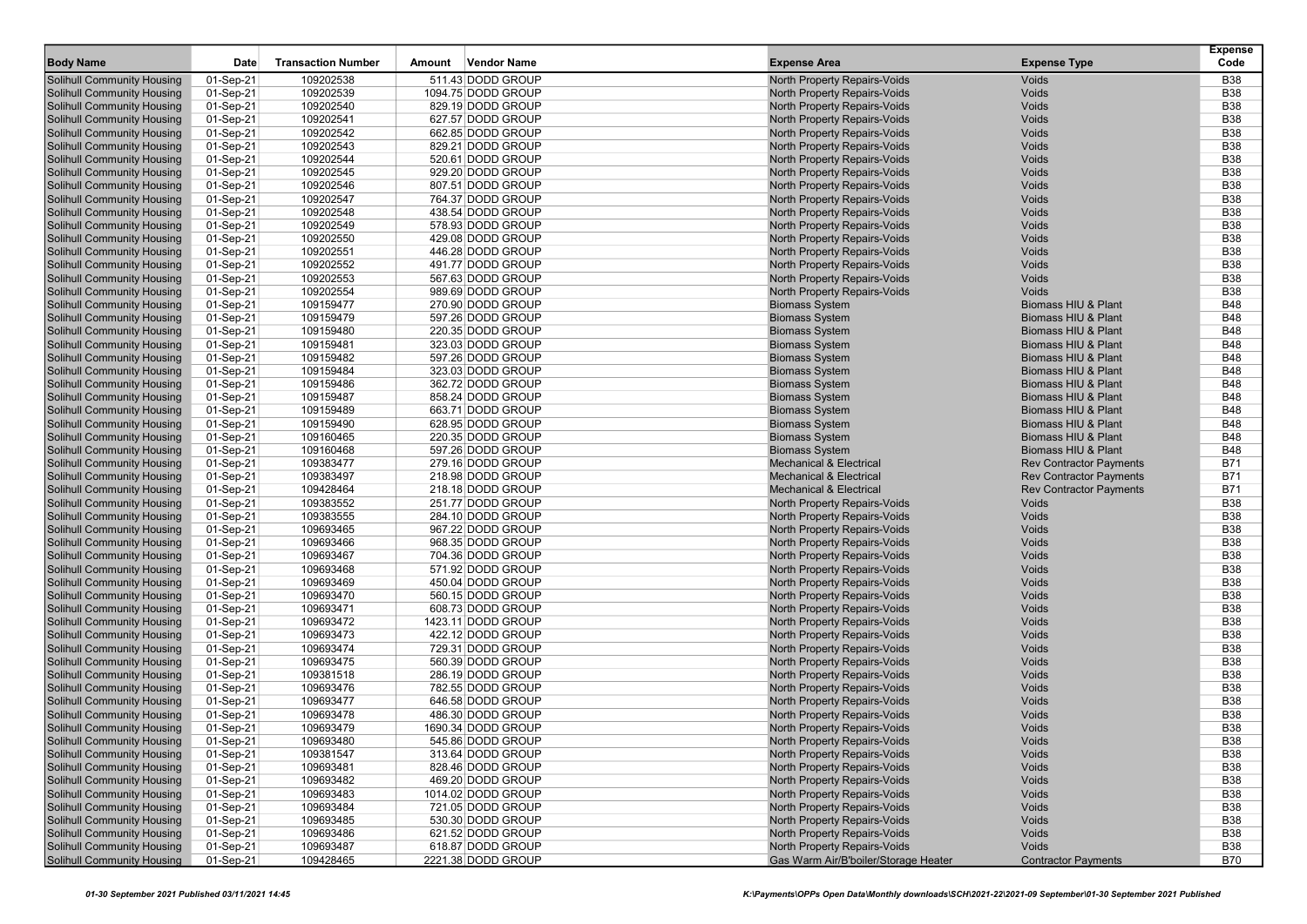| <b>Body Name</b>                  | <b>Date</b> | <b>Transaction Number</b> | Amount | <b>Vendor Name</b>                     | <b>Expense Area</b>                                                       | <b>Expense Type</b>            | <b>Expense</b><br>Code   |
|-----------------------------------|-------------|---------------------------|--------|----------------------------------------|---------------------------------------------------------------------------|--------------------------------|--------------------------|
| <b>Solihull Community Housing</b> | 01-Sep-21   | 109428466                 |        | 2448.06 DODD GROUP                     | <b>Electrical Improvement Works</b>                                       | <b>Contractor Payments</b>     | <b>B70</b>               |
| <b>Solihull Community Housing</b> | 01-Sep-21   | 109381606                 |        | 240.04 DODD GROUP                      | <b>Electrical Improvement Works</b>                                       | <b>Contractor Payments</b>     | <b>B70</b>               |
| Solihull Community Housing        | 01-Sep-21   | 109428467                 |        | 2330.13 DODD GROUP                     | <b>Electrical Improvement Works</b>                                       | <b>Contractor Payments</b>     | <b>B70</b>               |
| <b>Solihull Community Housing</b> | 01-Sep-21   | 109381607                 |        | 272.82 DODD GROUP                      | Direct-Adaptations-General                                                | <b>Internal Works</b>          | <b>B31</b>               |
| <b>Solihull Community Housing</b> | 01-Sep-21   | 109381608                 |        | 213.42 DODD GROUP                      | <b>Electrical Improvement Works</b>                                       | <b>Contractor Payments</b>     | <b>B70</b>               |
| <b>Solihull Community Housing</b> | 01-Sep-21   | 109428468                 |        | 383.11 DODD GROUP                      | <b>Electrical Improvement Works</b>                                       | <b>Contractor Payments</b>     | <b>B70</b>               |
| <b>Solihull Community Housing</b> | 01-Sep-21   | 109428469                 |        | 2649.24 DODD GROUP                     | <b>Electrical Improvement Works</b>                                       | <b>Contractor Payments</b>     | <b>B70</b>               |
| <b>Solihull Community Housing</b> | 01-Sep-21   | 109428470                 |        | 464.51 DODD GROUP                      | <b>Electrical Improvement Works</b>                                       | <b>Contractor Payments</b>     | <b>B70</b>               |
| Solihull Community Housing        | 01-Sep-21   | 109381634                 |        | 241.23 DODD GROUP                      | <b>Electrical Improvement Works</b>                                       | <b>Contractor Payments</b>     | <b>B70</b>               |
| <b>Solihull Community Housing</b> | 01-Sep-21   | 109428471                 |        | 350.85 DODD GROUP                      | <b>Electrical Improvement Works</b>                                       | <b>Contractor Payments</b>     | <b>B70</b>               |
| <b>Solihull Community Housing</b> | 01-Sep-21   | 109428472                 |        | 332.59 DODD GROUP                      | <b>Electrical Improvement Works</b>                                       | <b>Contractor Payments</b>     | <b>B70</b>               |
| <b>Solihull Community Housing</b> | 01-Sep-21   | 109383647                 |        | 969.30 DODD GROUP                      | <b>Mechanical &amp; Electrical</b>                                        | <b>Rev Contractor Payments</b> | <b>B71</b>               |
| <b>Solihull Community Housing</b> | 01-Sep-21   | 109383648                 |        | 647.83 DODD GROUP                      | <b>Mechanical &amp; Electrical</b>                                        | <b>Rev Contractor Payments</b> | <b>B71</b>               |
| <b>Solihull Community Housing</b> | 01-Sep-21   | 109383651                 |        | 208.91 DODD GROUP                      | <b>Electrical Improvement Works</b>                                       | <b>Contractor Payments</b>     | <b>B70</b>               |
| <b>Solihull Community Housing</b> |             | 109428473                 |        |                                        |                                                                           |                                | <b>B70</b>               |
|                                   | 01-Sep-21   | 109383654                 |        | 704.35 DODD GROUP<br>492.41 DODD GROUP | <b>Electrical Improvement Works</b><br><b>Mechanical &amp; Electrical</b> | <b>Contractor Payments</b>     | <b>B71</b>               |
| <b>Solihull Community Housing</b> | 01-Sep-21   | 109383659                 |        |                                        | <b>Mechanical &amp; Electrical</b>                                        | <b>Rev Contractor Payments</b> | <b>B71</b>               |
| <b>Solihull Community Housing</b> | 01-Sep-21   |                           |        | 341.05 DODD GROUP                      |                                                                           | <b>Rev Contractor Payments</b> |                          |
| <b>Solihull Community Housing</b> | 01-Sep-21   | 109383663                 |        | 329.23 DODD GROUP<br>241.23 DODD GROUP | <b>Mechanical &amp; Electrical</b>                                        | <b>Rev Contractor Payments</b> | <b>B71</b><br><b>B70</b> |
| <b>Solihull Community Housing</b> | 01-Sep-21   | 109383665                 |        |                                        | <b>Electrical Improvement Works</b>                                       | <b>Contractor Payments</b>     |                          |
| <b>Solihull Community Housing</b> | 01-Sep-21   | 109383666                 |        | 228.23 DODD GROUP                      | <b>Mechanical &amp; Electrical</b>                                        | <b>Rev Contractor Payments</b> | <b>B71</b>               |
| <b>Solihull Community Housing</b> | 01-Sep-21   | 109428474                 |        | 539.26 DODD GROUP                      | <b>Electrical Improvement Works</b>                                       | <b>Contractor Payments</b>     | <b>B70</b>               |
| Solihull Community Housing        | 01-Sep-21   | 109428475                 |        | 668.98 DODD GROUP                      | <b>Electrical Improvement Works</b>                                       | <b>Contractor Payments</b>     | <b>B70</b>               |
| <b>Solihull Community Housing</b> | 01-Sep-21   | 109383677                 |        | 239.39 DODD GROUP                      | <b>Mechanical &amp; Electrical</b>                                        | <b>Rev Contractor Payments</b> | <b>B71</b>               |
| <b>Solihull Community Housing</b> | 01-Sep-21   | 109381660                 |        | 221.69 DODD GROUP                      | <b>Mechanical &amp; Electrical</b>                                        | <b>Rev Contractor Payments</b> | <b>B71</b>               |
| Solihull Community Housing        | 01-Sep-21   | 109381668                 |        | 326.83 DODD GROUP                      | <b>Mechanical &amp; Electrical</b>                                        | <b>Rev Contractor Payments</b> | <b>B71</b>               |
| <b>Solihull Community Housing</b> | 01-Sep-21   | 109381669                 |        | 215.52 DODD GROUP                      | <b>Electrical Improvement Works</b>                                       | <b>Contractor Payments</b>     | <b>B70</b>               |
| <b>Solihull Community Housing</b> | 01-Sep-21   | 109381681                 |        | 614.78 DODD GROUP                      | <b>Mechanical &amp; Electrical</b>                                        | <b>Rev Contractor Payments</b> | <b>B71</b>               |
| Solihull Community Housing        | 01-Sep-21   | 109428476                 |        | 2571.37 DODD GROUP                     | <b>Electrical Improvement Works</b>                                       | <b>Contractor Payments</b>     | <b>B70</b>               |
| <b>Solihull Community Housing</b> | 01-Sep-21   | 109381692                 |        | 526.95 DODD GROUP                      | <b>Mechanical &amp; Electrical</b>                                        | <b>Rev Contractor Payments</b> | <b>B71</b>               |
| <b>Solihull Community Housing</b> | 01-Sep-21   | 109381700                 |        | 236.81 DODD GROUP                      | <b>Mechanical &amp; Electrical</b>                                        | <b>Rev Contractor Payments</b> | <b>B71</b>               |
| <b>Solihull Community Housing</b> | 01-Sep-21   | 109381713                 |        | 275.10 DODD GROUP                      | <b>Mechanical &amp; Electrical</b>                                        | <b>Rev Contractor Payments</b> | <b>B71</b>               |
| <b>Solihull Community Housing</b> | 01-Sep-21   | 109381716                 |        | 268.51 DODD GROUP                      | <b>Mechanical &amp; Electrical</b>                                        | <b>Rev Contractor Payments</b> | <b>B71</b>               |
| <b>Solihull Community Housing</b> | 01-Sep-21   | 109381726                 |        | 236.81 DODD GROUP                      | <b>Mechanical &amp; Electrical</b>                                        | <b>Rev Contractor Payments</b> | <b>B71</b>               |
| Solihull Community Housing        | 01-Sep-21   | 109381733                 |        | 277.51 DODD GROUP                      | <b>Mechanical &amp; Electrical</b>                                        | <b>Rev Contractor Payments</b> | <b>B71</b>               |
| <b>Solihull Community Housing</b> | 01-Sep-21   | 109381740                 |        | 358.11 DODD GROUP                      | <b>Mechanical &amp; Electrical</b>                                        | <b>Rev Contractor Payments</b> | <b>B71</b>               |
| <b>Solihull Community Housing</b> | 01-Sep-21   | 109381741                 |        | 606.55 DODD GROUP                      | <b>Mechanical &amp; Electrical</b>                                        | <b>Rev Contractor Payments</b> | <b>B71</b>               |
| <b>Solihull Community Housing</b> | 01-Sep-21   | 109381747                 |        | 390.85 DODD GROUP                      | <b>Mechanical &amp; Electrical</b>                                        | <b>Rev Contractor Payments</b> | <b>B71</b>               |
| <b>Solihull Community Housing</b> | 01-Sep-21   | 109381756                 |        | 253.10 DODD GROUP                      | <b>Mechanical &amp; Electrical</b>                                        | <b>Rev Contractor Payments</b> | <b>B71</b>               |
| <b>Solihull Community Housing</b> | 01-Sep-21   | 109381757                 |        | 221.69 DODD GROUP                      | <b>Mechanical &amp; Electrical</b>                                        | <b>Rev Contractor Payments</b> | <b>B71</b>               |
| <b>Solihull Community Housing</b> | 01-Sep-21   | 109381758                 |        | 236.81 DODD GROUP                      | <b>Mechanical &amp; Electrical</b>                                        | <b>Rev Contractor Payments</b> | <b>B71</b>               |
| <b>Solihull Community Housing</b> | 01-Sep-21   | 109381759                 |        | 302.49 DODD GROUP                      | <b>Mechanical &amp; Electrical</b>                                        | <b>Rev Contractor Payments</b> | <b>B71</b>               |
| <b>Solihull Community Housing</b> | 01-Sep-21   | 109381765                 |        | 263.42 DODD GROUP                      | <b>Mechanical &amp; Electrical</b>                                        | <b>Rev Contractor Payments</b> | <b>B71</b>               |
| <b>Solihull Community Housing</b> | 01-Sep-21   | 109381774                 |        | 471.32 DODD GROUP                      | <b>Mechanical &amp; Electrical</b>                                        | <b>Rev Contractor Payments</b> | <b>B71</b>               |
| Solihull Community Housing        | 01-Sep-21   | 109381781                 |        | 236.81 DODD GROUP                      | <b>Mechanical &amp; Electrical</b>                                        | <b>Rev Contractor Payments</b> | <b>B71</b>               |
| <b>Solihull Community Housing</b> | 01-Sep-21   | 109381784                 |        | 431.78 DODD GROUP                      | <b>Mechanical &amp; Electrical</b>                                        | <b>Rev Contractor Payments</b> | <b>B71</b>               |
| <b>Solihull Community Housing</b> | 01-Sep-21   | 109381787                 |        | 217.40 DODD GROUP                      | <b>Mechanical &amp; Electrical</b>                                        | <b>Rev Contractor Payments</b> | <b>B71</b>               |
| Solihull Community Housing        | 01-Sep-21   | 109383688                 |        | 251.40 DODD GROUP                      | <b>Mechanical &amp; Electrical</b>                                        | <b>Rev Contractor Payments</b> | <b>B71</b>               |
| Solihull Community Housing        | 01-Sep-21   | 109383690                 |        | 286.75 DODD GROUP                      | <b>Mechanical &amp; Electrical</b>                                        | <b>Rev Contractor Payments</b> | <b>B71</b>               |
| <b>Solihull Community Housing</b> | 01-Sep-21   | 109383695                 |        | 236.81 DODD GROUP                      | <b>Mechanical &amp; Electrical</b>                                        | <b>Rev Contractor Payments</b> | <b>B71</b>               |
| <b>Solihull Community Housing</b> | 01-Sep-21   | 109381807                 |        | 359.15 DODD GROUP                      | <b>Mechanical &amp; Electrical</b>                                        | <b>Rev Contractor Payments</b> | <b>B71</b>               |
| Solihull Community Housing        | 01-Sep-21   | 109381808                 |        | 292.39 DODD GROUP                      | Mechanical & Electrical                                                   | <b>Rev Contractor Payments</b> | B71                      |
| <b>Solihull Community Housing</b> | 01-Sep-21   | 109381840                 |        | 467.23 DODD GROUP                      | <b>Mechanical &amp; Electrical</b>                                        | <b>Rev Contractor Payments</b> | <b>B71</b>               |
| <b>Solihull Community Housing</b> | 01-Sep-21   | 109381849                 |        | 426.01 DODD GROUP                      | <b>Mechanical &amp; Electrical</b>                                        | <b>Rev Contractor Payments</b> | <b>B71</b>               |
| <b>Solihull Community Housing</b> | 01-Sep-21   | 109381862                 |        | 325.08 DODD GROUP                      | <b>Mechanical &amp; Electrical</b>                                        | <b>Rev Contractor Payments</b> | <b>B71</b>               |
| <b>Solihull Community Housing</b> | 01-Sep-21   | 109381863                 |        | 236.81 DODD GROUP                      | <b>Mechanical &amp; Electrical</b>                                        | <b>Rev Contractor Payments</b> | <b>B71</b>               |
| <b>Solihull Community Housing</b> | 01-Sep-21   | 109381866                 |        | 808.80 DODD GROUP                      | <b>Mechanical &amp; Electrical</b>                                        | <b>Rev Contractor Payments</b> | <b>B71</b>               |
| <b>Solihull Community Housing</b> | 01-Sep-21   | 109381869                 |        | 355.86 DODD GROUP                      | <b>Mechanical &amp; Electrical</b>                                        | <b>Rev Contractor Payments</b> | <b>B71</b>               |
| <b>Solihull Community Housing</b> | 01-Sep-21   | 109381872                 |        | 236.81 DODD GROUP                      | <b>Mechanical &amp; Electrical</b>                                        | <b>Rev Contractor Payments</b> | <b>B71</b>               |
| <b>Solihull Community Housing</b> | 01-Sep-21   | 109428477                 |        | 293.48 DODD GROUP                      | <b>Mechanical &amp; Electrical</b>                                        | <b>Rev Contractor Payments</b> | <b>B71</b>               |
| <b>Solihull Community Housing</b> | 01-Sep-21   | 109383726                 |        | 211.71 DODD GROUP                      | <b>Mechanical &amp; Electrical</b>                                        | <b>Rev Contractor Payments</b> | B71                      |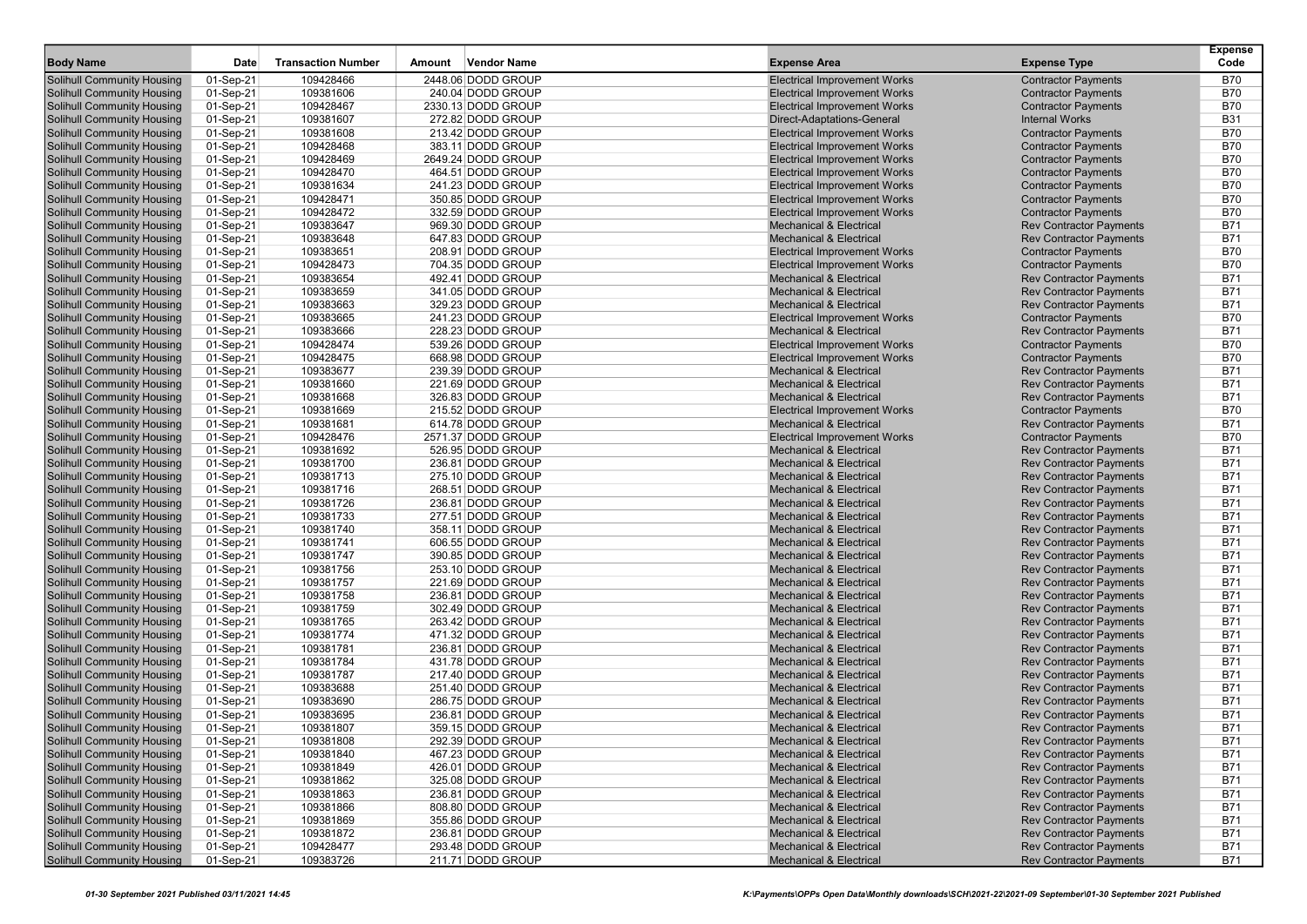| <b>Body Name</b>                  | Date      | <b>Transaction Number</b> | Amount | <b>Vendor Name</b>  | <b>Expense Area</b>                 | <b>Expense Type</b>            | <b>Expense</b><br>Code |
|-----------------------------------|-----------|---------------------------|--------|---------------------|-------------------------------------|--------------------------------|------------------------|
| <b>Solihull Community Housing</b> | 01-Sep-21 | 109383731                 |        | 268.51 DODD GROUP   | <b>Mechanical &amp; Electrical</b>  | <b>Rev Contractor Payments</b> | B71                    |
| <b>Solihull Community Housing</b> | 01-Sep-21 | 109383743                 |        | 588.55 DODD GROUP   | <b>Mechanical &amp; Electrical</b>  | <b>Rev Contractor Payments</b> | <b>B71</b>             |
| <b>Solihull Community Housing</b> | 01-Sep-21 | 109383769                 |        | 263.06 DODD GROUP   | <b>Mechanical &amp; Electrical</b>  | <b>Rev Contractor Payments</b> | <b>B71</b>             |
| <b>Solihull Community Housing</b> | 01-Sep-21 | 109381972                 |        | 211.55 DODD GROUP   | <b>Mechanical &amp; Electrical</b>  | <b>Rev Contractor Payments</b> | <b>B71</b>             |
| <b>Solihull Community Housing</b> | 01-Sep-21 | 109381974                 |        | 399.79 DODD GROUP   | <b>Mechanical &amp; Electrical</b>  | <b>Rev Contractor Payments</b> | <b>B71</b>             |
| <b>Solihull Community Housing</b> | 01-Sep-21 | 109428478                 |        | 367.54 DODD GROUP   | <b>Mechanical &amp; Electrical</b>  | <b>Rev Contractor Payments</b> | <b>B71</b>             |
| <b>Solihull Community Housing</b> | 01-Sep-21 | 109428479                 |        | 379.68 DODD GROUP   | <b>Mechanical &amp; Electrical</b>  | <b>Rev Contractor Payments</b> | <b>B71</b>             |
| <b>Solihull Community Housing</b> | 01-Sep-21 | 109428480                 |        | 343.28 DODD GROUP   | <b>Mechanical &amp; Electrical</b>  | <b>Rev Contractor Payments</b> | <b>B71</b>             |
| <b>Solihull Community Housing</b> | 01-Sep-21 | 109461465                 |        | 3131.80 DODD GROUP  | <b>Biomass System</b>               | Biomass HIU & Plant            | <b>B48</b>             |
| <b>Solihull Community Housing</b> | 01-Sep-21 | 109461467                 |        | 293.48 DODD GROUP   | <b>Biomass System</b>               | Biomass HIU & Plant            | <b>B48</b>             |
| <b>Solihull Community Housing</b> | 01-Sep-21 | 109461471                 |        | 230.72 DODD GROUP   | <b>Biomass System</b>               | <b>Biomass HIU &amp; Plant</b> | <b>B48</b>             |
| <b>Solihull Community Housing</b> | 01-Sep-21 | 109461472                 |        | 635.97 DODD GROUP   | <b>Biomass System</b>               | Biomass HIU & Plant            | <b>B48</b>             |
| <b>Solihull Community Housing</b> | 01-Sep-21 | 109461473                 |        | 223.85 DODD GROUP   | <b>Biomass System</b>               | <b>Biomass HIU &amp; Plant</b> | <b>B48</b>             |
| <b>Solihull Community Housing</b> | 01-Sep-21 | 109461476                 |        | 803.82 DODD GROUP   | <b>Biomass System</b>               | Biomass HIU & Plant            | <b>B48</b>             |
| <b>Solihull Community Housing</b> | 01-Sep-21 | 109382010                 |        | 272.56 DODD GROUP   | <b>Mechanical &amp; Electrical</b>  | <b>Rev Contractor Payments</b> | <b>B71</b>             |
| <b>Solihull Community Housing</b> | 01-Sep-21 | 109383788                 |        | 258.56 DODD GROUP   | <b>Mechanical &amp; Electrical</b>  | <b>Rev Contractor Payments</b> | <b>B71</b>             |
| <b>Solihull Community Housing</b> | 01-Sep-21 | 109428483                 |        | 278.62 DODD GROUP   | <b>Mechanical &amp; Electrical</b>  | <b>Rev Contractor Payments</b> | <b>B71</b>             |
| <b>Solihull Community Housing</b> | 01-Sep-21 | 109382505                 |        | 14546.89 DODD GROUP | <b>Electrical Sub Mains</b>         | <b>Contractor Payments</b>     | <b>B70</b>             |
| <b>Solihull Community Housing</b> | 01-Sep-21 | 109382506                 |        | 19179.09 DODD GROUP | <b>Electrical Sub Mains</b>         | <b>Contractor Payments</b>     | <b>B70</b>             |
| <b>Solihull Community Housing</b> | 01-Sep-21 | 109382507                 |        | 16231.59 DODD GROUP | <b>Electrical Sub Mains</b>         | <b>Contractor Payments</b>     | <b>B70</b>             |
| <b>Solihull Community Housing</b> | 01-Sep-21 | 109202555                 |        | 800.39 DODD GROUP   | North Property Repairs-Voids        | Voids                          | <b>B38</b>             |
| Solihull Community Housing        | 01-Sep-21 | 109202556                 |        | 621.31 DODD GROUP   | North Property Repairs-Voids        | Voids                          | <b>B38</b>             |
| <b>Solihull Community Housing</b> | 01-Sep-21 | 109202557                 |        | 786.29 DODD GROUP   | North Property Repairs-Voids        | Voids                          | <b>B38</b>             |
| <b>Solihull Community Housing</b> | 01-Sep-21 | 109202558                 |        | 619.14 DODD GROUP   | North Property Repairs-Voids        | Voids                          | <b>B38</b>             |
| <b>Solihull Community Housing</b> | 01-Sep-21 | 109202559                 |        | 656.66 DODD GROUP   | North Property Repairs-Voids        | Voids                          | <b>B38</b>             |
| <b>Solihull Community Housing</b> | 01-Sep-21 | 109202560                 |        | 442.06 DODD GROUP   | North Property Repairs-Voids        | Voids                          | <b>B38</b>             |
| <b>Solihull Community Housing</b> | 01-Sep-21 | 109202561                 |        | 729.70 DODD GROUP   | North Property Repairs-Voids        | Voids                          | <b>B38</b>             |
| <b>Solihull Community Housing</b> | 01-Sep-21 | 109202562                 |        | 672.72 DODD GROUP   | North Property Repairs-Voids        | Voids                          | <b>B38</b>             |
| <b>Solihull Community Housing</b> | 01-Sep-21 | 109202563                 |        | 515.25 DODD GROUP   | North Property Repairs-Voids        | <b>Voids</b>                   | <b>B38</b>             |
| <b>Solihull Community Housing</b> | 01-Sep-21 | 109202564                 |        | 1870.17 DODD GROUP  | North Property Repairs-Voids        | Voids                          | <b>B38</b>             |
| <b>Solihull Community Housing</b> | 01-Sep-21 | 109202565                 |        | 471.38 DODD GROUP   | North Property Repairs-Voids        | Voids                          | <b>B38</b>             |
| <b>Solihull Community Housing</b> | 01-Sep-21 | 109202566                 |        | 813.99 DODD GROUP   | North Property Repairs-Voids        | Voids                          | <b>B38</b>             |
| <b>Solihull Community Housing</b> | 01-Sep-21 | 109202567                 |        | 690.42 DODD GROUP   | North Property Repairs-Voids        | Voids                          | <b>B38</b>             |
| Solihull Community Housing        | 01-Sep-21 | 109202568                 |        | 978.72 DODD GROUP   | North Property Repairs-Voids        | Voids                          | <b>B38</b>             |
| <b>Solihull Community Housing</b> | 01-Sep-21 | 109202569                 |        | 428.88 DODD GROUP   | North Property Repairs-Voids        | Voids                          | <b>B38</b>             |
| <b>Solihull Community Housing</b> | 01-Sep-21 | 109202570                 |        | 720.90 DODD GROUP   | North Property Repairs-Voids        | Voids                          | <b>B38</b>             |
| <b>Solihull Community Housing</b> | 01-Sep-21 | 109202571                 |        | 933.07 DODD GROUP   | North Property Repairs-Voids        | Voids                          | <b>B38</b>             |
| <b>Solihull Community Housing</b> | 01-Sep-21 | 109202572                 |        | 599.49 DODD GROUP   | North Property Repairs-Voids        | Voids                          | <b>B38</b>             |
| <b>Solihull Community Housing</b> | 01-Sep-21 | 109202573                 |        | 598.25 DODD GROUP   | North Property Repairs-Voids        | Voids                          | <b>B38</b>             |
| <b>Solihull Community Housing</b> | 01-Sep-21 | 109202574                 |        | 693.71 DODD GROUP   | North Property Repairs-Voids        | Voids                          | <b>B38</b>             |
| <b>Solihull Community Housing</b> | 01-Sep-21 | 109202575                 |        | 512.21 DODD GROUP   | North Property Repairs-Voids        | <b>Voids</b>                   | <b>B38</b>             |
| <b>Solihull Community Housing</b> | 01-Sep-21 | 109202576                 |        | 739.96 DODD GROUP   | North Property Repairs-Voids        | Voids                          | <b>B38</b>             |
| <b>Solihull Community Housing</b> | 01-Sep-21 | 109202577                 |        | 554.19 DODD GROUP   | North Property Repairs-Voids        | Voids                          | <b>B38</b>             |
| <b>Solihull Community Housing</b> | 01-Sep-21 | 109202578                 |        | 587.51 DODD GROUP   | North Property Repairs-Voids        | Voids                          | <b>B38</b>             |
| <b>Solihull Community Housing</b> | 01-Sep-21 | 109202579                 |        | 523.11 DODD GROUP   | <b>North Property Repairs-Voids</b> | <b>Voids</b>                   | <b>B38</b>             |
| <b>Solihull Community Housing</b> | 01-Sep-21 | 109160470                 |        | 632.10 DODD GROUP   | <b>Biomass System</b>               | <b>Biomass HIU &amp; Plant</b> | <b>B48</b>             |
| Solihull Community Housing        | 01-Sep-21 | 109160472                 |        | 535.84 DODD GROUP   | <b>Biomass System</b>               | Biomass HIU & Plant            | <b>B48</b>             |
| <b>Solihull Community Housing</b> | 01-Sep-21 | 109693488                 |        | 290.31 DODD GROUP   | North Property Repairs-Voids        | Voids                          | <b>B38</b>             |
| <b>Solihull Community Housing</b> | 01-Sep-21 | 109382512                 |        | 211.20 DODD GROUP   | North Property Repairs-Voids        | Voids                          | <b>B38</b>             |
| <b>Solihull Community Housing</b> | 01-Sep-21 | 109382516                 |        | 288.48 DODD GROUP   | North Property Repairs-Voids        | Voids                          | <b>B38</b>             |
| Solihull Community Housing        | 01-Sep-21 | 109693490                 |        | 321.26 DODD GROUP   | North Property Repairs-Voids        | Voids                          | B38                    |
| <b>Solihull Community Housing</b> | 01-Sep-21 | 109693491                 |        | 499.36 DODD GROUP   | North Property Repairs-Voids        | Voids                          | <b>B38</b>             |
| <b>Solihull Community Housing</b> | 01-Sep-21 | 109693492                 |        | 253.86 DODD GROUP   | North Property Repairs-Voids        | Voids                          | <b>B38</b>             |
| <b>Solihull Community Housing</b> | 01-Sep-21 | 109382534                 |        | 229.73 DODD GROUP   | <b>Mechanical &amp; Electrical</b>  | <b>Rev Contractor Payments</b> | <b>B71</b>             |
| <b>Solihull Community Housing</b> | 01-Sep-21 | 109693493                 |        | 554.19 DODD GROUP   | North Property Repairs-Voids        | Voids                          | <b>B38</b>             |
| <b>Solihull Community Housing</b> | 01-Sep-21 | 109382541                 |        | 220.01 DODD GROUP   | Mechanical & Electrical             | <b>Rev Contractor Payments</b> | <b>B71</b>             |
| <b>Solihull Community Housing</b> | 01-Sep-21 | 109382545                 |        | 219.77 DODD GROUP   | <b>Mechanical &amp; Electrical</b>  | <b>Rev Contractor Payments</b> | <b>B71</b>             |
| <b>Solihull Community Housing</b> | 01-Sep-21 | 109382576                 |        | 293.08 DODD GROUP   | North Property Repairs-Voids        | Voids                          | <b>B38</b>             |
| <b>Solihull Community Housing</b> | 01-Sep-21 | 109693494                 |        | 1155.87 DODD GROUP  | North Property Repairs-Voids        | Voids                          | <b>B38</b>             |
| <b>Solihull Community Housing</b> | 01-Sep-21 | 109382600                 |        | 259.31 DODD GROUP   | North Property Repairs-Voids        | Voids                          | <b>B38</b>             |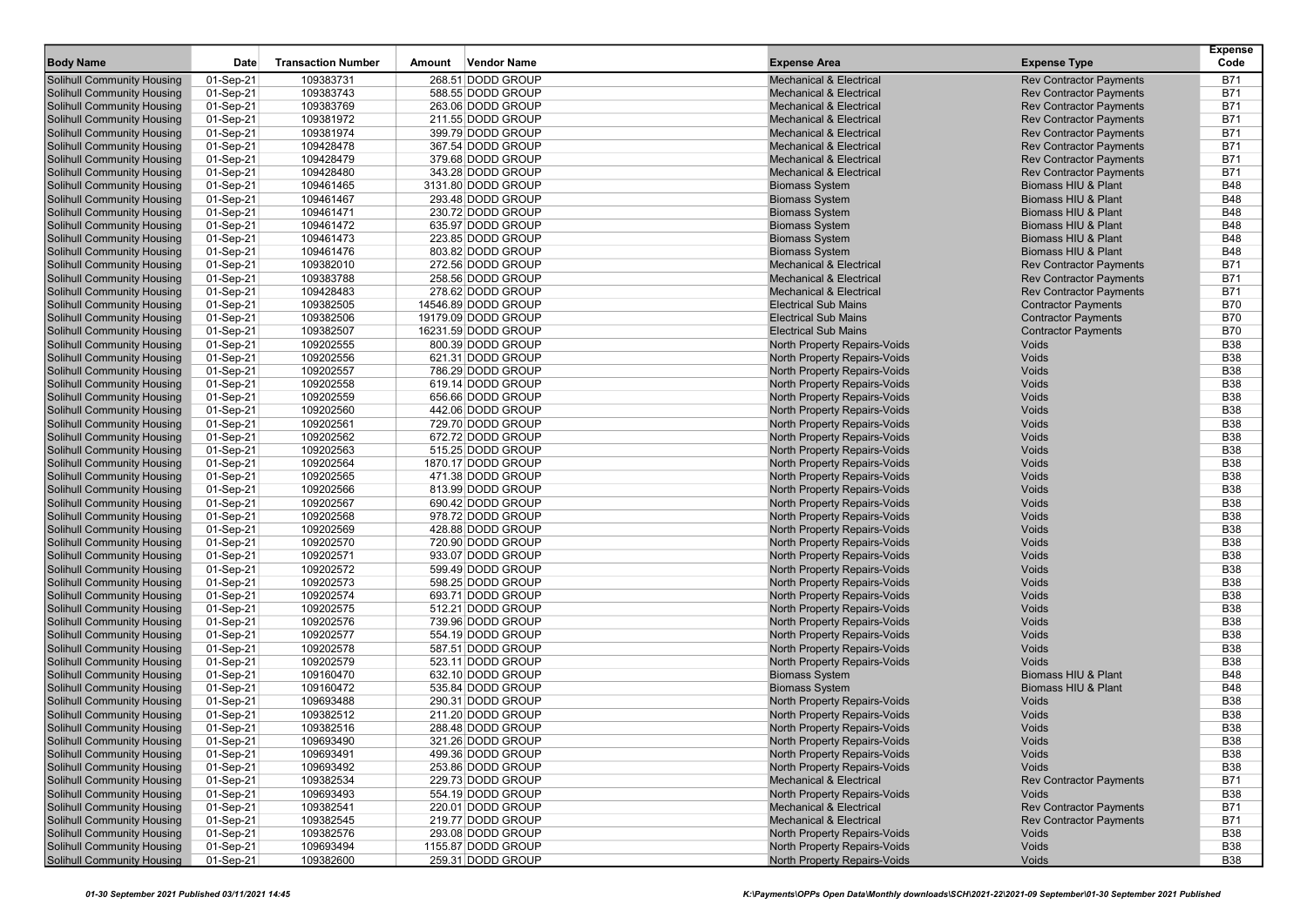| <b>Body Name</b>                  | Date                   | <b>Transaction Number</b> | <b>Vendor Name</b><br>Amount | <b>Expense Area</b>                 | <b>Expense Type</b>                                              | <b>Expense</b><br>Code |
|-----------------------------------|------------------------|---------------------------|------------------------------|-------------------------------------|------------------------------------------------------------------|------------------------|
| Solihull Community Housing        | $01-Sep-21$            | 109382607                 | 292.76 DODD GROUP            | <b>North Property Repairs-Voids</b> | Voids                                                            | <b>B38</b>             |
| <b>Solihull Community Housing</b> | 01-Sep-21              | 109693495                 | 995.21 DODD GROUP            | <b>North Property Repairs-Voids</b> | Voids                                                            | <b>B38</b>             |
| Solihull Community Housing        | 01-Sep-21              | 109382612                 | 397.92 DODD GROUP            | North Property Repairs-Voids        | Voids                                                            | <b>B38</b>             |
| Solihull Community Housing        | 01-Sep-21              | 109693496                 | 1342.54 DODD GROUP           | North Property Repairs-Voids        | Voids                                                            | <b>B38</b>             |
| <b>Solihull Community Housing</b> | 01-Sep-21              | 109693497                 | 493.44 DODD GROUP            | North Property Repairs-Voids        | Voids                                                            | <b>B38</b>             |
| Solihull Community Housing        | 01-Sep-21              | 109693498                 | 564.63 DODD GROUP            | North Property Repairs-Voids        | Voids                                                            | <b>B38</b>             |
| <b>Solihull Community Housing</b> | 01-Sep-21              | 109382618                 | 340.66 DODD GROUP            | North Property Repairs-Voids        | Voids                                                            | <b>B38</b>             |
| <b>Solihull Community Housing</b> | 01-Sep-21              | 109693499                 | 618.85 DODD GROUP            | North Property Repairs-Voids        | Voids                                                            | <b>B38</b>             |
| Solihull Community Housing        | 01-Sep-21              | 109693500                 | 899.13 DODD GROUP            | North Property Repairs-Voids        | Voids                                                            | <b>B38</b>             |
| Solihull Community Housing        | 01-Sep-21              | 109693501                 | 693.12 DODD GROUP            | North Property Repairs-Voids        | Voids                                                            | <b>B38</b>             |
| Solihull Community Housing        | 01-Sep-21              | 109382625                 | 276.48 DODD GROUP            | North Property Repairs-Voids        | Voids                                                            | <b>B38</b>             |
| <b>Solihull Community Housing</b> | 01-Sep-21              | 109693502                 | 816.97 DODD GROUP            | North Property Repairs-Voids        | Voids                                                            | <b>B38</b>             |
| <b>Solihull Community Housing</b> |                        | 109693503                 | 477.86 DODD GROUP            | North Property Repairs-Voids        | Voids                                                            | <b>B38</b>             |
|                                   | 01-Sep-21              | 109693504                 | 408.20 DODD GROUP            | North Property Repairs-Voids        | Voids                                                            | <b>B38</b>             |
| <b>Solihull Community Housing</b> | 01-Sep-21              |                           | 385.88 DODD GROUP            |                                     |                                                                  | <b>B38</b>             |
| Solihull Community Housing        | 01-Sep-21              | 109382632                 |                              | North Property Repairs-Voids        | Voids<br>Voids                                                   | <b>B38</b>             |
| Solihull Community Housing        | 01-Sep-21              | 109693505                 | 505.50 DODD GROUP            | North Property Repairs-Voids        |                                                                  |                        |
| <b>Solihull Community Housing</b> | 01-Sep-21              | 109693506                 | 420.90 DODD GROUP            | North Property Repairs-Voids        | Voids                                                            | <b>B38</b>             |
| Solihull Community Housing        | 01-Sep-21              | 109693507                 | 479.23 DODD GROUP            | <b>North Property Repairs-Voids</b> | Voids                                                            | <b>B38</b>             |
| <b>Solihull Community Housing</b> | 01-Sep-21              | 109693508                 | 572.31 DODD GROUP            | North Property Repairs-Voids        | Voids                                                            | <b>B38</b>             |
| <b>Solihull Community Housing</b> | 01-Sep-21              | 109693509                 | 780.09 DODD GROUP            | North Property Repairs-Voids        | Voids                                                            | <b>B38</b>             |
| Solihull Community Housing        | 01-Sep-21              | 109693510                 | 975.98 DODD GROUP            | North Property Repairs-Voids        | Voids                                                            | <b>B38</b>             |
| Solihull Community Housing        | 01-Sep-21              | 109693511                 | 732.92 DODD GROUP            | <b>North Property Repairs-Voids</b> | Voids                                                            | <b>B38</b>             |
| Solihull Community Housing        | 01-Sep-21              | 109693512                 | 484.90 DODD GROUP            | <b>North Property Repairs-Voids</b> | Voids                                                            | <b>B38</b>             |
| <b>Solihull Community Housing</b> | 01-Sep-21              | 109693513                 | 498.85 DODD GROUP            | North Property Repairs-Voids        | Voids                                                            | <b>B38</b>             |
| Solihull Community Housing        | 01-Sep-21              | 109693514                 | 408.49 DODD GROUP            | <b>North Property Repairs-Voids</b> | Voids                                                            | <b>B38</b>             |
| <b>Solihull Community Housing</b> | 01-Sep-21              | 109693515                 | 607.73 DODD GROUP            | <b>North Property Repairs-Voids</b> | Voids                                                            | <b>B38</b>             |
| <b>Solihull Community Housing</b> | 01-Sep-21              | 109693516                 | 564.68 DODD GROUP            | North Property Repairs-Voids        | Voids                                                            | <b>B38</b>             |
| Solihull Community Housing        | 01-Sep-21              | 109693517                 | 540.78 DODD GROUP            | North Property Repairs-Voids        | Voids                                                            | <b>B38</b>             |
| <b>Solihull Community Housing</b> | 01-Sep-21              | 109693518                 | 624.68 DODD GROUP            | North Property Repairs-Voids        | Voids                                                            | <b>B38</b>             |
| <b>Solihull Community Housing</b> | 01-Sep-21              | 109693519                 | 1125.24 DODD GROUP           | North Property Repairs-Voids        | Voids                                                            | <b>B38</b>             |
| <b>Solihull Community Housing</b> | 01-Sep-21              | 109693520                 | 485.86 DODD GROUP            | North Property Repairs-Voids        | Voids                                                            | <b>B38</b>             |
| <b>Solihull Community Housing</b> | 01-Sep-21              | 109693521                 | 1439.36 DODD GROUP           | <b>North Property Repairs-Voids</b> | Voids                                                            | <b>B38</b>             |
| <b>Solihull Community Housing</b> | 01-Sep-21              | 109693522                 | 411.60 DODD GROUP            | <b>North Property Repairs-Voids</b> | Voids                                                            | <b>B38</b>             |
| Solihull Community Housing        | 01-Sep-21              | 109428484                 | 280.54 DODD GROUP            | <b>Electrical Improvement Works</b> | <b>Contractor Payments</b>                                       | <b>B70</b>             |
| Solihull Community Housing        | 01-Sep-21              | 109428485                 | 253.17 DODD GROUP            | <b>Electrical Improvement Works</b> | <b>Contractor Payments</b>                                       | <b>B70</b>             |
| <b>Solihull Community Housing</b> | 01-Sep-21              | 109428486                 | 594.94 DODD GROUP            | <b>Electrical Improvement Works</b> | <b>Contractor Payments</b>                                       | <b>B70</b>             |
| Solihull Community Housing        | 01-Sep-21              | 109382108                 | 222.00 DODD GROUP            | <b>Electrical Improvement Works</b> | <b>Contractor Payments</b>                                       | <b>B70</b>             |
| <b>Solihull Community Housing</b> | 01-Sep-21              | 109428487                 | 423.30 DODD GROUP            | <b>Electrical Improvement Works</b> | <b>Contractor Payments</b>                                       | <b>B70</b>             |
| <b>Solihull Community Housing</b> | 01-Sep-21              | 109428488                 | 580.91 DODD GROUP            | <b>Electrical Improvement Works</b> | <b>Contractor Payments</b>                                       | <b>B70</b>             |
| Solihull Community Housing        | 01-Sep-21              | 109428489                 | 382.58 DODD GROUP            | <b>Electrical Improvement Works</b> | <b>Contractor Payments</b>                                       | <b>B70</b>             |
| Solihull Community Housing        | 01-Sep-21              | 109428490                 | 258.40 DODD GROUP            | <b>Electrical Improvement Works</b> | <b>Contractor Payments</b>                                       | <b>B70</b>             |
| <b>Solihull Community Housing</b> | 01-Sep-21              | 109428491                 | 256.37 DODD GROUP            | <b>Electrical Improvement Works</b> | <b>Contractor Payments</b>                                       | <b>B70</b>             |
| <b>Solihull Community Housing</b> | 01-Sep-21              | 109382655                 | 220.89 DODD GROUP            | <b>Electrical Improvement Works</b> | <b>Contractor Payments</b>                                       | <b>B70</b>             |
| Solihull Community Housing        | 01-Sep-21              | 109382659                 | 230.44 DODD GROUP            | <b>Electrical Improvement Works</b> | <b>Contractor Payments</b>                                       | <b>B70</b>             |
| <b>Solihull Community Housing</b> | 01-Sep-21              | 109428492                 | 336.52 DODD GROUP            | <b>Electrical Improvement Works</b> | <b>Contractor Payments</b>                                       | <b>B70</b>             |
| <b>Solihull Community Housing</b> | 01-Sep-21              | 109428493                 | 458.18 DODD GROUP            | <b>Electrical Improvement Works</b> | <b>Contractor Payments</b>                                       | <b>B70</b>             |
| Solihull Community Housing        | 01-Sep-21              | 109428494                 | 274.06 DODD GROUP            | <b>Electrical Improvement Works</b> | <b>Contractor Payments</b>                                       | <b>B70</b>             |
| Solihull Community Housing        | 01-Sep-21              | 109428495                 | 482.54 DODD GROUP            | <b>Electrical Improvement Works</b> | <b>Contractor Payments</b>                                       | <b>B70</b>             |
| Solihull Community Housing        | 01-Sep-21              | 109428496                 | 506.55 DODD GROUP            | <b>Electrical Improvement Works</b> | <b>Contractor Payments</b>                                       | <b>B70</b>             |
| Solihull Community Housing        | 01-Sep-21              | 109428497                 | 414.88 DODD GROUP            | <b>Electrical Improvement Works</b> | <b>Contractor Payments</b>                                       | <b>B70</b>             |
| Solihull Community Housing        |                        |                           | 252.15 DODD GROUP            | Electrical Improvement Works        | <b>Contractor Payments</b>                                       | B70                    |
| <b>Solihull Community Housing</b> | 01-Sep-21<br>01-Sep-21 | 109428498<br>109428501    | 265.08 DODD GROUP            | <b>Mechanical &amp; Electrical</b>  | <b>Rev Contractor Payments</b>                                   | <b>B71</b>             |
| <b>Solihull Community Housing</b> | 01-Sep-21              | 109428502                 | 483.68 DODD GROUP            | <b>Mechanical &amp; Electrical</b>  | <b>Rev Contractor Payments</b>                                   | <b>B71</b>             |
| <b>Solihull Community Housing</b> | 01-Sep-21              | 109428503                 | 473.68 DODD GROUP            | <b>Mechanical &amp; Electrical</b>  | <b>Rev Contractor Payments</b>                                   | <b>B71</b>             |
| Solihull Community Housing        |                        |                           | 455.21 DODD GROUP            | <b>Mechanical &amp; Electrical</b>  |                                                                  |                        |
|                                   | 01-Sep-21              | 109428504                 |                              |                                     | <b>Rev Contractor Payments</b><br><b>Rev Contractor Payments</b> | B71                    |
| <b>Solihull Community Housing</b> | 01-Sep-21              | 109382128                 | 218.77 DODD GROUP            | <b>Mechanical &amp; Electrical</b>  |                                                                  | <b>B71</b>             |
| <b>Solihull Community Housing</b> | 01-Sep-21              | 109428505                 | 468.91 DODD GROUP            | <b>Mechanical &amp; Electrical</b>  | <b>Rev Contractor Payments</b>                                   | <b>B71</b>             |
| <b>Solihull Community Housing</b> | 01-Sep-21              | 109428506                 | 427.46 DODD GROUP            | <b>Mechanical &amp; Electrical</b>  | <b>Rev Contractor Payments</b>                                   | <b>B71</b>             |
| <b>Solihull Community Housing</b> | 01-Sep-21              | 109428507                 | 441.68 DODD GROUP            | <b>Mechanical &amp; Electrical</b>  | <b>Rev Contractor Payments</b>                                   | <b>B71</b>             |
| <b>Solihull Community Housing</b> | 01-Sep-21              | 109428508                 | 269.98 DODD GROUP            | <b>Mechanical &amp; Electrical</b>  | <b>Rev Contractor Payments</b>                                   | B71                    |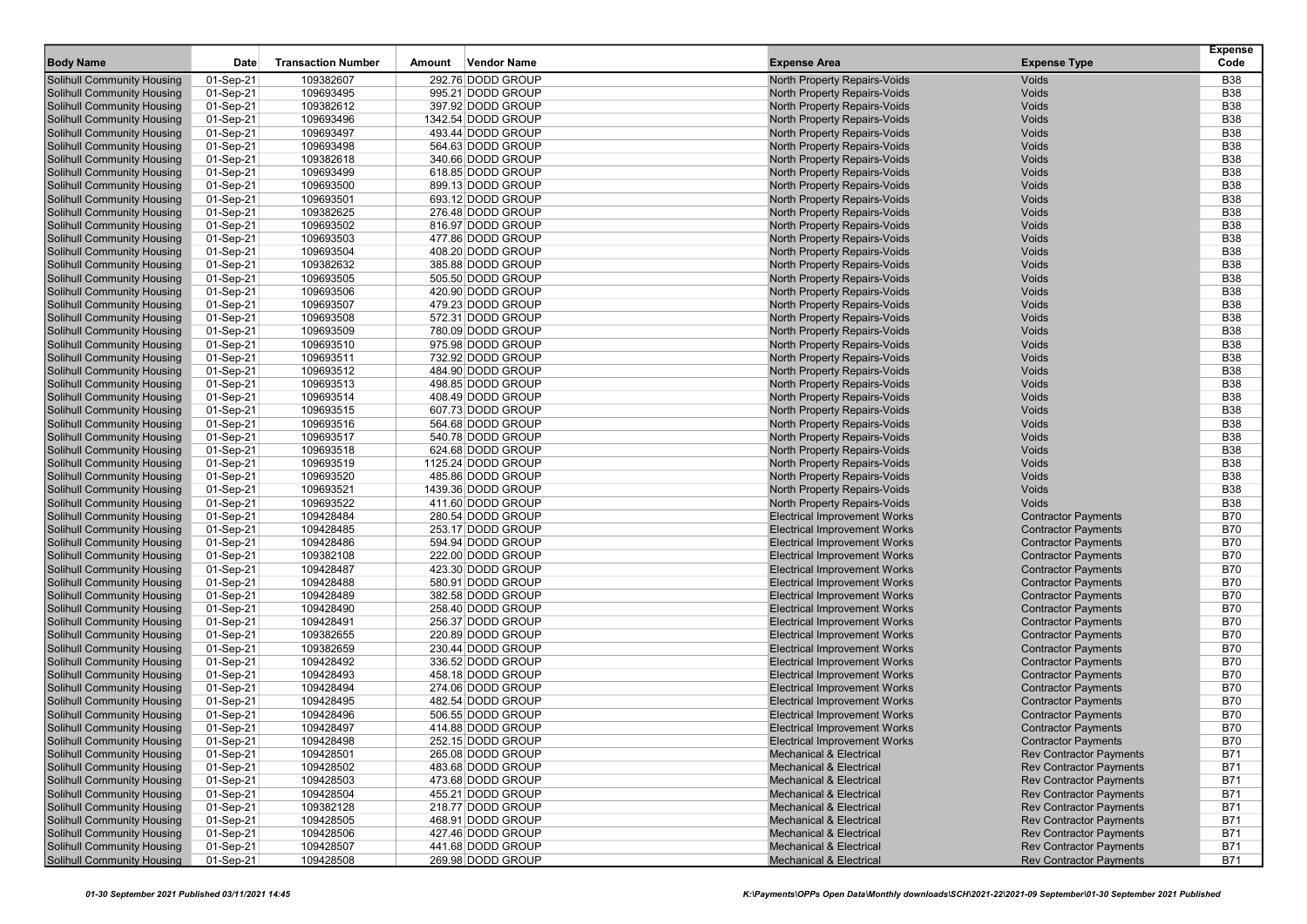| <b>Body Name</b>                                                       | Date                   | <b>Transaction Number</b> | <b>Vendor Name</b><br>Amount           | <b>Expense Area</b>                                                      | <b>Expense Type</b>                                              | <b>Expense</b><br>Code   |
|------------------------------------------------------------------------|------------------------|---------------------------|----------------------------------------|--------------------------------------------------------------------------|------------------------------------------------------------------|--------------------------|
|                                                                        |                        |                           |                                        |                                                                          |                                                                  |                          |
| Solihull Community Housing                                             | 01-Sep-21              | 109428509                 | 441.68 DODD GROUP                      | <b>Mechanical &amp; Electrical</b>                                       | <b>Rev Contractor Payments</b>                                   | <b>B71</b>               |
| Solihull Community Housing                                             | 01-Sep-21              | 109428510                 | 247.22 DODD GROUP                      | <b>Mechanical &amp; Electrical</b>                                       | <b>Rev Contractor Payments</b>                                   | <b>B71</b>               |
| <b>Solihull Community Housing</b>                                      | 01-Sep-21              | 109428511                 | 259.02 DODD GROUP                      | <b>Mechanical &amp; Electrical</b>                                       | <b>Rev Contractor Payments</b>                                   | <b>B71</b>               |
| <b>Solihull Community Housing</b><br><b>Solihull Community Housing</b> | 01-Sep-21              | 109461487                 | 247.85 DODD GROUP<br>210.58 DODD GROUP | <b>Biomass System</b><br><b>Mechanical &amp; Electrical</b>              | Biomass HIU & Plant                                              | <b>B48</b><br><b>B71</b> |
|                                                                        | 01-Sep-21              | 109428514<br>109382168    | 259.63 DODD GROUP                      | <b>Mechanical &amp; Electrical</b>                                       | <b>Rev Contractor Payments</b>                                   | <b>B71</b>               |
| <b>Solihull Community Housing</b>                                      | 01-Sep-21              |                           | 229.73 DODD GROUP                      | <b>Mechanical &amp; Electrical</b>                                       | <b>Rev Contractor Payments</b>                                   | <b>B71</b>               |
| <b>Solihull Community Housing</b><br>Solihull Community Housing        | 01-Sep-21<br>01-Sep-21 | 109382173<br>109382176    | 229.73 DODD GROUP                      | <b>Mechanical &amp; Electrical</b>                                       | <b>Rev Contractor Payments</b><br><b>Rev Contractor Payments</b> | <b>B71</b>               |
| Solihull Community Housing                                             | 01-Sep-21              | 109382181                 | 210.24 DODD GROUP                      | <b>Mechanical &amp; Electrical</b>                                       | <b>Rev Contractor Payments</b>                                   | <b>B71</b>               |
| <b>Solihull Community Housing</b>                                      | 01-Sep-21              | 109382183                 | 398.36 DODD GROUP                      | <b>Mechanical &amp; Electrical</b>                                       | <b>Rev Contractor Payments</b>                                   | <b>B71</b>               |
| Solihull Community Housing                                             |                        | 109382185                 | 252.90 DODD GROUP                      | <b>Mechanical &amp; Electrical</b>                                       | <b>Rev Contractor Payments</b>                                   | <b>B71</b>               |
| <b>Solihull Community Housing</b>                                      | 01-Sep-21<br>01-Sep-21 | 109382187                 | 288.76 DODD GROUP                      | <b>Mechanical &amp; Electrical</b>                                       | <b>Rev Contractor Payments</b>                                   | <b>B71</b>               |
| <b>Solihull Community Housing</b>                                      |                        | 109428516                 | 481.67 DODD GROUP                      | <b>Mechanical &amp; Electrical</b>                                       | <b>Rev Contractor Payments</b>                                   | <b>B71</b>               |
| Solihull Community Housing                                             | 01-Sep-21              |                           | 216.69 DODD GROUP                      | <b>Mechanical &amp; Electrical</b>                                       | <b>Rev Contractor Payments</b>                                   | <b>B71</b>               |
| Solihull Community Housing                                             | 01-Sep-21              | 109382190<br>109382191    | 229.73 DODD GROUP                      | <b>Mechanical &amp; Electrical</b>                                       | <b>Rev Contractor Payments</b>                                   | <b>B71</b>               |
| Solihull Community Housing                                             | 01-Sep-21<br>01-Sep-21 | 109428517                 | 287.30 DODD GROUP                      | <b>Mechanical &amp; Electrical</b>                                       | <b>Rev Contractor Payments</b>                                   | <b>B71</b>               |
|                                                                        |                        | 109382202                 | 227.26 DODD GROUP                      | <b>Mechanical &amp; Electrical</b>                                       |                                                                  | <b>B71</b>               |
| <b>Solihull Community Housing</b>                                      | 01-Sep-21              |                           | 229.73 DODD GROUP                      |                                                                          | <b>Rev Contractor Payments</b>                                   | <b>B71</b>               |
| Solihull Community Housing                                             | 01-Sep-21              | 109382204<br>109382214    | 229.73 DODD GROUP                      | <b>Mechanical &amp; Electrical</b><br><b>Mechanical &amp; Electrical</b> | <b>Rev Contractor Payments</b>                                   | <b>B71</b>               |
| <b>Solihull Community Housing</b>                                      | 01-Sep-21              | 109382755                 | 255.54 DODD GROUP                      | <b>Mechanical &amp; Electrical</b>                                       | <b>Rev Contractor Payments</b>                                   | <b>B71</b>               |
| <b>Solihull Community Housing</b><br>Solihull Community Housing        | 01-Sep-21              |                           | 248.24 DODD GROUP                      | <b>Mechanical &amp; Electrical</b>                                       | <b>Rev Contractor Payments</b>                                   | <b>B71</b>               |
|                                                                        | 01-Sep-21              | 109382756                 |                                        |                                                                          | <b>Rev Contractor Payments</b>                                   |                          |
| <b>Solihull Community Housing</b>                                      | 01-Sep-21              | 109382759                 | 407.52 DODD GROUP                      | <b>Mechanical &amp; Electrical</b><br><b>Mechanical &amp; Electrical</b> | <b>Rev Contractor Payments</b>                                   | <b>B71</b><br><b>B71</b> |
| <b>Solihull Community Housing</b><br><b>Solihull Community Housing</b> | 01-Sep-21              | 109428518                 | 633.96 DODD GROUP<br>229.73 DODD GROUP |                                                                          | <b>Rev Contractor Payments</b>                                   | <b>B71</b>               |
|                                                                        | 01-Sep-21              | 109382774                 | 215.06 DODD GROUP                      | <b>Mechanical &amp; Electrical</b><br><b>Mechanical &amp; Electrical</b> | <b>Rev Contractor Payments</b>                                   | <b>B71</b>               |
| <b>Solihull Community Housing</b><br><b>Solihull Community Housing</b> | 01-Sep-21              | 109382775<br>109382780    |                                        |                                                                          | <b>Rev Contractor Payments</b>                                   |                          |
| Solihull Community Housing                                             | 01-Sep-21              | 109382789                 | 215.06 DODD GROUP                      | <b>Mechanical &amp; Electrical</b><br><b>Mechanical &amp; Electrical</b> | <b>Rev Contractor Payments</b>                                   | <b>B71</b><br><b>B71</b> |
| Solihull Community Housing                                             | 01-Sep-21<br>01-Sep-21 | 109382790                 | 229.73 DODD GROUP<br>287.30 DODD GROUP | <b>Mechanical &amp; Electrical</b>                                       | <b>Rev Contractor Payments</b><br><b>Rev Contractor Payments</b> | <b>B71</b>               |
|                                                                        |                        | 109382795                 | 217.10 DODD GROUP                      | <b>Mechanical &amp; Electrical</b>                                       |                                                                  | <b>B71</b>               |
| <b>Solihull Community Housing</b><br>Solihull Community Housing        | 01-Sep-21<br>01-Sep-21 | 109382796                 | 272.63 DODD GROUP                      | <b>Mechanical &amp; Electrical</b>                                       | <b>Rev Contractor Payments</b><br><b>Rev Contractor Payments</b> | <b>B71</b>               |
| <b>Solihull Community Housing</b>                                      | 01-Sep-21              | 109428519                 | 504.71 DODD GROUP                      | <b>Mechanical &amp; Electrical</b>                                       | <b>Rev Contractor Payments</b>                                   | <b>B71</b>               |
| <b>Solihull Community Housing</b>                                      | 01-Sep-21              | 109428520                 | 330.31 DODD GROUP                      | <b>Mechanical &amp; Electrical</b>                                       | <b>Rev Contractor Payments</b>                                   | <b>B71</b>               |
| Solihull Community Housing                                             | 01-Sep-21              | 109428521                 | 351.82 DODD GROUP                      | <b>Mechanical &amp; Electrical</b>                                       | <b>Rev Contractor Payments</b>                                   | <b>B71</b>               |
| Solihull Community Housing                                             | 01-Sep-21              | 109382806                 | 236.39 DODD GROUP                      | <b>Mechanical &amp; Electrical</b>                                       | <b>Rev Contractor Payments</b>                                   | <b>B71</b>               |
| <b>Solihull Community Housing</b>                                      | 01-Sep-21              | 109382809                 | 220.50 DODD GROUP                      | <b>Mechanical &amp; Electrical</b>                                       | <b>Rev Contractor Payments</b>                                   | <b>B71</b>               |
| <b>Solihull Community Housing</b>                                      | 01-Sep-21              | 109428522                 | 351.86 DODD GROUP                      | <b>Mechanical &amp; Electrical</b>                                       | <b>Rev Contractor Payments</b>                                   | <b>B71</b>               |
| Solihull Community Housing                                             | 01-Sep-21              | 109382812                 | 215.06 DODD GROUP                      | <b>Mechanical &amp; Electrical</b>                                       | <b>Rev Contractor Payments</b>                                   | <b>B71</b>               |
| <b>Solihull Community Housing</b>                                      | 01-Sep-21              | 109382816                 | 229.73 DODD GROUP                      | <b>Mechanical &amp; Electrical</b>                                       | <b>Rev Contractor Payments</b>                                   | <b>B71</b>               |
| <b>Solihull Community Housing</b>                                      | 01-Sep-21              | 109382822                 | 267.66 DODD GROUP                      | <b>Mechanical &amp; Electrical</b>                                       | <b>Rev Contractor Payments</b>                                   | <b>B71</b>               |
| Solihull Community Housing                                             | 01-Sep-21              | 109382848                 | 240.74 DODD GROUP                      | <b>Mechanical &amp; Electrical</b>                                       | <b>Rev Contractor Payments</b>                                   | <b>B71</b>               |
| Solihull Community Housing                                             | 01-Sep-21              | 109428525                 | 302.15 DODD GROUP                      | <b>Mechanical &amp; Electrical</b>                                       | <b>Rev Contractor Payments</b>                                   | <b>B71</b>               |
| Solihull Community Housing                                             | 01-Sep-21              | 109428526                 | 208.94 DODD GROUP                      | <b>Mechanical &amp; Electrical</b>                                       | <b>Rev Contractor Payments</b>                                   | <b>B71</b>               |
| <b>Solihull Community Housing</b>                                      | 01-Sep-21              | 109202581                 | 302.60 DODD GROUP                      | North Property Repairs-Voids                                             | Voids                                                            | <b>B38</b>               |
| Solihull Community Housing                                             | 01-Sep-21              | 109202582                 | 315.00 DODD GROUP                      | <b>North Property Repairs-Voids</b>                                      | Voids                                                            | <b>B38</b>               |
| <b>Solihull Community Housing</b>                                      | 01-Sep-21              | 109202583                 | 262.06 DODD GROUP                      | North Property Repairs-Voids                                             | Voids                                                            | <b>B38</b>               |
| Solihull Community Housing                                             | 01-Sep-21              | 109202584                 | 728.36 DODD GROUP                      | North Property Repairs-Voids                                             | Voids                                                            | <b>B38</b>               |
| Solihull Community Housing                                             | 01-Sep-21              | 109160474                 | 358.51 DODD GROUP                      | High Rise Window Replacement                                             | <b>Contractor Payments</b>                                       | <b>B70</b>               |
| <b>Solihull Community Housing</b>                                      | 01-Sep-21              | 109160475                 | 389.67 DODD GROUP                      | High Rise Window Replacement                                             | <b>Contractor Payments</b>                                       | <b>B70</b>               |
| Solihull Community Housing                                             | 01-Sep-21              | 109202585                 | 649.13 DODD GROUP                      | <b>North Property Repairs-Voids</b>                                      | Voids                                                            | <b>B38</b>               |
| <b>Solihull Community Housing</b>                                      | 01-Sep-21              | 109202586                 | 650.63 DODD GROUP                      | North Property Repairs-Voids                                             | Voids                                                            | <b>B38</b>               |
| Solihull Community Housing                                             | 01-Sep-21              | 109202587                 | 628.87 DODD GROUP                      |                                                                          | Voids                                                            | <b>B38</b>               |
| Solihull Community Housing                                             | 01-Sep-21              | 109202588                 | 639.66 DODD GROUP                      | North Property Repairs-Voids<br>North Property Repairs-Voids             | Voids                                                            | <b>B38</b>               |
| <b>Solihull Community Housing</b>                                      | 01-Sep-21              | 109160485                 | 228.93 DODD GROUP                      | High Rise Window Replacement                                             | <b>Contractor Payments</b>                                       | <b>B70</b>               |
| <b>Solihull Community Housing</b>                                      | 01-Sep-21              | 109202589                 | 511.67 DODD GROUP                      | North Property Repairs-Voids                                             | Voids                                                            | <b>B38</b>               |
| <b>Solihull Community Housing</b>                                      | 01-Sep-21              | 109202590                 | 598.10 DODD GROUP                      | <b>North Property Repairs-Voids</b>                                      | Voids                                                            | <b>B38</b>               |
| <b>Solihull Community Housing</b>                                      | 01-Sep-21              | 109202591                 | 941.60 DODD GROUP                      | North Property Repairs-Voids                                             | Voids                                                            | <b>B38</b>               |
| <b>Solihull Community Housing</b>                                      | 01-Sep-21              | 109202592                 | 823.98 DODD GROUP                      | North Property Repairs-Voids                                             | Voids                                                            | <b>B38</b>               |
| <b>Solihull Community Housing</b>                                      | 01-Sep-21              | 109202593                 | 673.48 DODD GROUP                      | <b>North Property Repairs-Voids</b>                                      | Voids                                                            | <b>B38</b>               |
| Solihull Community Housing                                             | 01-Sep-21              | 109202594                 | 635.17 DODD GROUP                      | <b>North Property Repairs-Voids</b>                                      | Voids                                                            | <b>B38</b>               |
| <b>Solihull Community Housing</b>                                      | 01-Sep-21              | 109202595                 | 816.80 DODD GROUP                      | <b>North Property Repairs-Voids</b>                                      | Voids                                                            | <b>B38</b>               |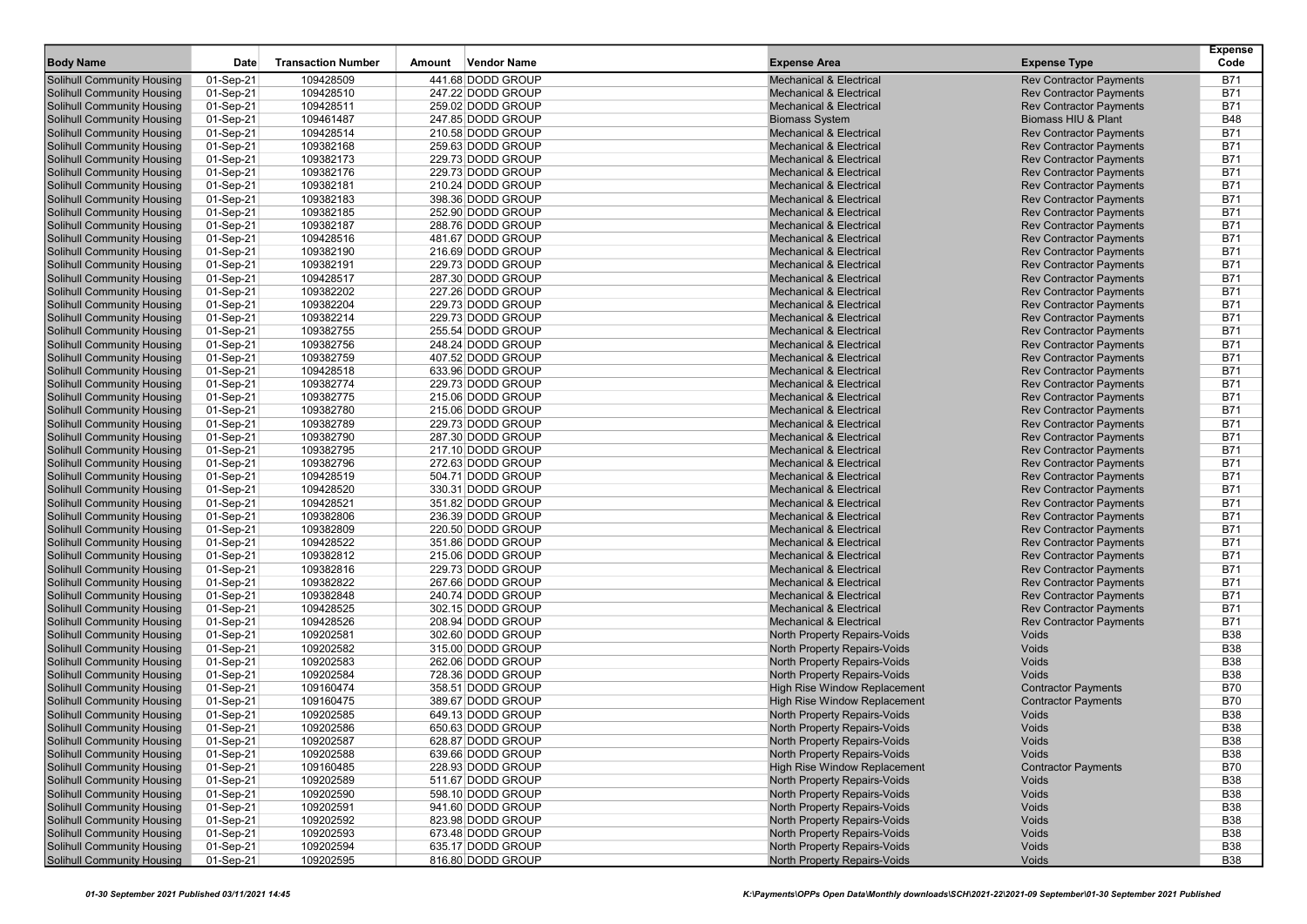| <b>Body Name</b>                                                       | Date                   | <b>Transaction Number</b> | <b>Vendor Name</b><br>Amount           | <b>Expense Area</b>                                                        | <b>Expense Type</b>                 | <b>Expense</b><br>Code   |
|------------------------------------------------------------------------|------------------------|---------------------------|----------------------------------------|----------------------------------------------------------------------------|-------------------------------------|--------------------------|
|                                                                        |                        |                           |                                        |                                                                            |                                     |                          |
| Solihull Community Housing                                             | 01-Sep-21              | 109202596                 | 1092.74 DODD GROUP                     | <b>North Property Repairs-Voids</b>                                        | Voids                               | <b>B38</b>               |
| Solihull Community Housing                                             | 01-Sep-21              | 109202597                 | 893.30 DODD GROUP                      | North Property Repairs-Voids                                               | Voids<br>Voids                      | <b>B38</b>               |
| <b>Solihull Community Housing</b>                                      | 01-Sep-21              | 109202598                 | 602.98 DODD GROUP                      | North Property Repairs-Voids                                               |                                     | <b>B38</b>               |
| <b>Solihull Community Housing</b><br><b>Solihull Community Housing</b> | 01-Sep-21              | 109160498                 | 221.88 DODD GROUP<br>936.02 DODD GROUP | High Rise Window Replacement<br>North Property Repairs-Voids               | <b>Contractor Payments</b><br>Voids | <b>B70</b><br><b>B38</b> |
|                                                                        | 01-Sep-21              | 109202599<br>109202600    | 652.43 DODD GROUP                      | <b>North Property Repairs-Voids</b>                                        |                                     | <b>B38</b>               |
| <b>Solihull Community Housing</b>                                      | 01-Sep-21              | 109202601                 | 2649.71 DODD GROUP                     |                                                                            | Voids                               | <b>B70</b>               |
| <b>Solihull Community Housing</b><br>Solihull Community Housing        | 01-Sep-21              | 109202602                 | 479.47 DODD GROUP                      | <b>Electrical Improvement Works</b><br><b>Electrical Improvement Works</b> | <b>Contractor Payments</b>          | <b>B70</b>               |
| Solihull Community Housing                                             | 01-Sep-21<br>01-Sep-21 | 109202603                 | 874.31 DODD GROUP                      | North Property Repairs-Voids                                               | <b>Contractor Payments</b><br>Voids | <b>B38</b>               |
| <b>Solihull Community Housing</b>                                      | 01-Sep-21              | 109202604                 | 267.80 DODD GROUP                      | <b>Electrical Improvement Works</b>                                        | <b>Contractor Payments</b>          | <b>B70</b>               |
| Solihull Community Housing                                             |                        |                           | 563.98 DODD GROUP                      |                                                                            | Voids                               | <b>B38</b>               |
| <b>Solihull Community Housing</b>                                      | 01-Sep-21<br>01-Sep-21 | 109202605<br>109202606    | 485.77 DODD GROUP                      | North Property Repairs-Voids<br>North Property Repairs-Voids               | Voids                               | <b>B38</b>               |
| <b>Solihull Community Housing</b>                                      |                        | 109202607                 | 497.71 DODD GROUP                      | <b>Electrical Improvement Works</b>                                        | <b>Contractor Payments</b>          | <b>B70</b>               |
| Solihull Community Housing                                             | 01-Sep-21              | 109202608                 | 470.82 DODD GROUP                      | North Property Repairs-Voids                                               | Voids                               | <b>B38</b>               |
| Solihull Community Housing                                             | 01-Sep-21              | 109202609                 | 756.21 DODD GROUP                      | North Property Repairs-Voids                                               | Voids                               | <b>B38</b>               |
| Solihull Community Housing                                             | 01-Sep-21<br>01-Sep-21 | 109202610                 | 289.67 DODD GROUP                      | <b>Electrical Improvement Works</b>                                        | <b>Contractor Payments</b>          | <b>B70</b>               |
| <b>Solihull Community Housing</b>                                      | 01-Sep-21              | 109202611                 | 273.47 DODD GROUP                      | <b>Electrical Improvement Works</b>                                        | <b>Contractor Payments</b>          | <b>B70</b>               |
| Solihull Community Housing                                             | 01-Sep-21              | 109202612                 | 2386.84 DODD GROUP                     | <b>Electrical Improvement Works</b>                                        | <b>Contractor Payments</b>          | <b>B70</b>               |
| <b>Solihull Community Housing</b>                                      | 01-Sep-21              | 109202613                 | 327.85 DODD GROUP                      | <b>Electrical Improvement Works</b>                                        | <b>Contractor Payments</b>          | <b>B70</b>               |
| <b>Solihull Community Housing</b>                                      | 01-Sep-21              | 109202614                 | 606.06 DODD GROUP                      | North Property Repairs-Voids                                               | Voids                               | <b>B38</b>               |
| Solihull Community Housing                                             | 01-Sep-21              | 109202615                 | 651.03 DODD GROUP                      | North Property Repairs-Voids                                               | Voids                               | <b>B38</b>               |
| <b>Solihull Community Housing</b>                                      | 01-Sep-21              | 109202616                 | 376.95 DODD GROUP                      | <b>Electrical Improvement Works</b>                                        | <b>Contractor Payments</b>          | <b>B70</b>               |
| <b>Solihull Community Housing</b>                                      | 01-Sep-21              | 109202617                 | 258.37 DODD GROUP                      | <b>Electrical Improvement Works</b>                                        | <b>Contractor Payments</b>          | <b>B70</b>               |
| <b>Solihull Community Housing</b>                                      | 01-Sep-21              | 109202618                 | 288.92 DODD GROUP                      | <b>Electrical Improvement Works</b>                                        | <b>Contractor Payments</b>          | <b>B70</b>               |
| <b>Solihull Community Housing</b>                                      | 01-Sep-21              | 109202619                 | 410.59 DODD GROUP                      | <b>Electrical Improvement Works</b>                                        | <b>Contractor Payments</b>          | <b>B70</b>               |
| <b>Solihull Community Housing</b>                                      | 01-Sep-21              | 109160503                 | 267.76 DODD GROUP                      | <b>Biomass System</b>                                                      | Biomass HIU & Plant                 | <b>B48</b>               |
| Solihull Community Housing                                             | 01-Sep-21              | 109160508                 | 645.83 DODD GROUP                      | <b>Biomass System</b>                                                      | Biomass HIU & Plant                 | <b>B48</b>               |
| Solihull Community Housing                                             | 01-Sep-21              | 109160509                 | 647.70 DODD GROUP                      | <b>Biomass System</b>                                                      | Biomass HIU & Plant                 | <b>B48</b>               |
| <b>Solihull Community Housing</b>                                      | 01-Sep-21              | 109160510                 | 606.41 DODD GROUP                      | <b>Biomass System</b>                                                      | Biomass HIU & Plant                 | <b>B48</b>               |
| Solihull Community Housing                                             | 01-Sep-21              | 109383136                 | 30234.65 DODD GROUP                    | <b>Electrical Sub Mains</b>                                                | <b>Contractor Payments</b>          | <b>B70</b>               |
| <b>Solihull Community Housing</b>                                      | 01-Sep-21              | 109383137                 | 7536.65 DODD GROUP                     | <b>Electrical Sub Mains</b>                                                | <b>Contractor Payments</b>          | <b>B70</b>               |
| <b>Solihull Community Housing</b>                                      | 01-Sep-21              | 109383138                 | 31487.26 DODD GROUP                    | <b>Electrical Sub Mains</b>                                                | <b>Contractor Payments</b>          | <b>B70</b>               |
| <b>Solihull Community Housing</b>                                      | 01-Sep-21              | 109159504                 | 558.52 DODD GROUP                      | <b>Mechanical &amp; Electrical</b>                                         | <b>Rev Contractor Payments</b>      | <b>B71</b>               |
| Solihull Community Housing                                             | 01-Sep-21              | 109159512                 | 215.06 DODD GROUP                      | <b>Mechanical &amp; Electrical</b>                                         | <b>Rev Contractor Payments</b>      | <b>B71</b>               |
| <b>Solihull Community Housing</b>                                      | 01-Sep-21              | 109159517                 | 235.83 DODD GROUP                      | <b>Mechanical &amp; Electrical</b>                                         | <b>Rev Contractor Payments</b>      | <b>B71</b>               |
| <b>Solihull Community Housing</b>                                      | 01-Sep-21              | 109159528                 | 229.73 DODD GROUP                      | <b>Mechanical &amp; Electrical</b>                                         | <b>Rev Contractor Payments</b>      | <b>B71</b>               |
| Solihull Community Housing                                             | 01-Sep-21              | 109160571                 | 255.43 DODD GROUP                      | <b>Mechanical &amp; Electrical</b>                                         | <b>Rev Contractor Payments</b>      | <b>B71</b>               |
| <b>Solihull Community Housing</b>                                      | 01-Sep-21              | 109160596                 | 363.61 DODD GROUP                      | <b>Mechanical &amp; Electrical</b>                                         | <b>Rev Contractor Payments</b>      | <b>B71</b>               |
| <b>Solihull Community Housing</b>                                      | 01-Sep-21              | 109202622                 | 746.26 DODD GROUP                      | <b>Mechanical &amp; Electrical</b>                                         | <b>Rev Contractor Payments</b>      | <b>B71</b>               |
| Solihull Community Housing                                             | 01-Sep-21              | 109159617                 | 396.24 DODD GROUP                      | <b>Mechanical &amp; Electrical</b>                                         | <b>Rev Contractor Payments</b>      | <b>B71</b>               |
| <b>Solihull Community Housing</b>                                      | 01-Sep-21              | 109202623                 | 538.84 DODD GROUP                      | <b>Mechanical &amp; Electrical</b>                                         | <b>Rev Contractor Payments</b>      | <b>B71</b>               |
| Solihull Community Housing                                             | 01-Sep-21              | 109159618                 | 1024.76 DODD GROUP                     | <b>Mechanical &amp; Electrical</b>                                         | <b>Rev Contractor Payments</b>      | <b>B71</b>               |
| <b>Solihull Community Housing</b>                                      | 01-Sep-21              | 109202624                 | 392.58 DODD GROUP                      | <b>Mechanical &amp; Electrical</b>                                         | <b>Rev Contractor Payments</b>      | <b>B71</b>               |
| <b>Solihull Community Housing</b>                                      | 01-Sep-21              | 109159635                 | 435.74 DODD GROUP                      | <b>Mechanical &amp; Electrical</b>                                         | <b>Rev Contractor Payments</b>      | <b>B71</b>               |
| <b>Solihull Community Housing</b>                                      | 01-Sep-21              | 109159663                 | 445.07 DODD GROUP                      | <b>Mechanical &amp; Electrical</b>                                         | <b>Rev Contractor Payments</b>      | <b>B71</b>               |
| Solihull Community Housing                                             | 01-Sep-21              | 109159664                 | 262.77 DODD GROUP                      | <b>Mechanical &amp; Electrical</b>                                         | <b>Rev Contractor Payments</b>      | <b>B71</b>               |
| Solihull Community Housing                                             | 01-Sep-21              | 109202625                 | 312.95 DODD GROUP                      | North Property Repairs-Voids                                               | Voids                               | <b>B38</b>               |
| <b>Solihull Community Housing</b>                                      | 01-Sep-21              | 109159729                 | 259.72 DODD GROUP                      | North Property Repairs-Voids                                               | Voids                               | <b>B38</b>               |
| Solihull Community Housing                                             | 01-Sep-21              | 109202626                 | 278.22 DODD GROUP                      | <b>North Property Repairs-Voids</b>                                        | Voids                               | <b>B38</b>               |
| <b>Solihull Community Housing</b>                                      | 01-Sep-21              | 109202627                 | 373.92 DODD GROUP                      | <b>North Property Repairs-Voids</b>                                        | Voids                               | <b>B38</b>               |
| <b>Solihull Community Housing</b>                                      | 01-Sep-21              | 109202628                 | 240.05 DODD GROUP                      | North Property Repairs-Voids                                               | Voids                               | <b>B38</b>               |
| Solihull Community Housing                                             | 01-Sep-21              | 109160669                 | 295.39 DODD GROUP                      | North Property Repairs-Voids                                               | Voids                               | <b>B38</b>               |
| <b>Solihull Community Housing</b>                                      | 01-Sep-21              | 109202629                 | 407.35 DODD GROUP                      | North Property Repairs-Voids                                               | Voids                               | <b>B38</b>               |
| <b>Solihull Community Housing</b>                                      | 01-Sep-21              | 109160718                 | 351.86 DODD GROUP                      | <b>Mechanical &amp; Electrical</b>                                         | <b>Rev Contractor Payments</b>      | B71                      |
| <b>Solihull Community Housing</b>                                      | 01-Sep-21              | 109202630                 | 542.54 DODD GROUP                      | <b>North Property Repairs-Voids</b>                                        | Voids                               | <b>B38</b>               |
| <b>Solihull Community Housing</b>                                      | 01-Sep-21              | 109202631                 | 572.42 DODD GROUP                      | North Property Repairs-Voids                                               | Voids                               | <b>B38</b>               |
| <b>Solihull Community Housing</b>                                      | 01-Sep-21              | 109202632                 | 423.82 DODD GROUP                      | North Property Repairs-Voids                                               | Voids                               | <b>B38</b>               |
| <b>Solihull Community Housing</b>                                      | 01-Sep-21              | 109202633                 | 871.66 DODD GROUP                      | <b>North Property Repairs-Voids</b>                                        | Voids                               | <b>B38</b>               |
| Solihull Community Housing                                             | 01-Sep-21              | 109159777                 | 317.55 DODD GROUP                      | <b>North Property Repairs-Voids</b>                                        | Voids                               | <b>B38</b>               |
| <b>Solihull Community Housing</b>                                      | 01-Sep-21              | 109159779                 | 324.35 DODD GROUP                      | <b>North Property Repairs-Voids</b>                                        | Voids                               | <b>B38</b>               |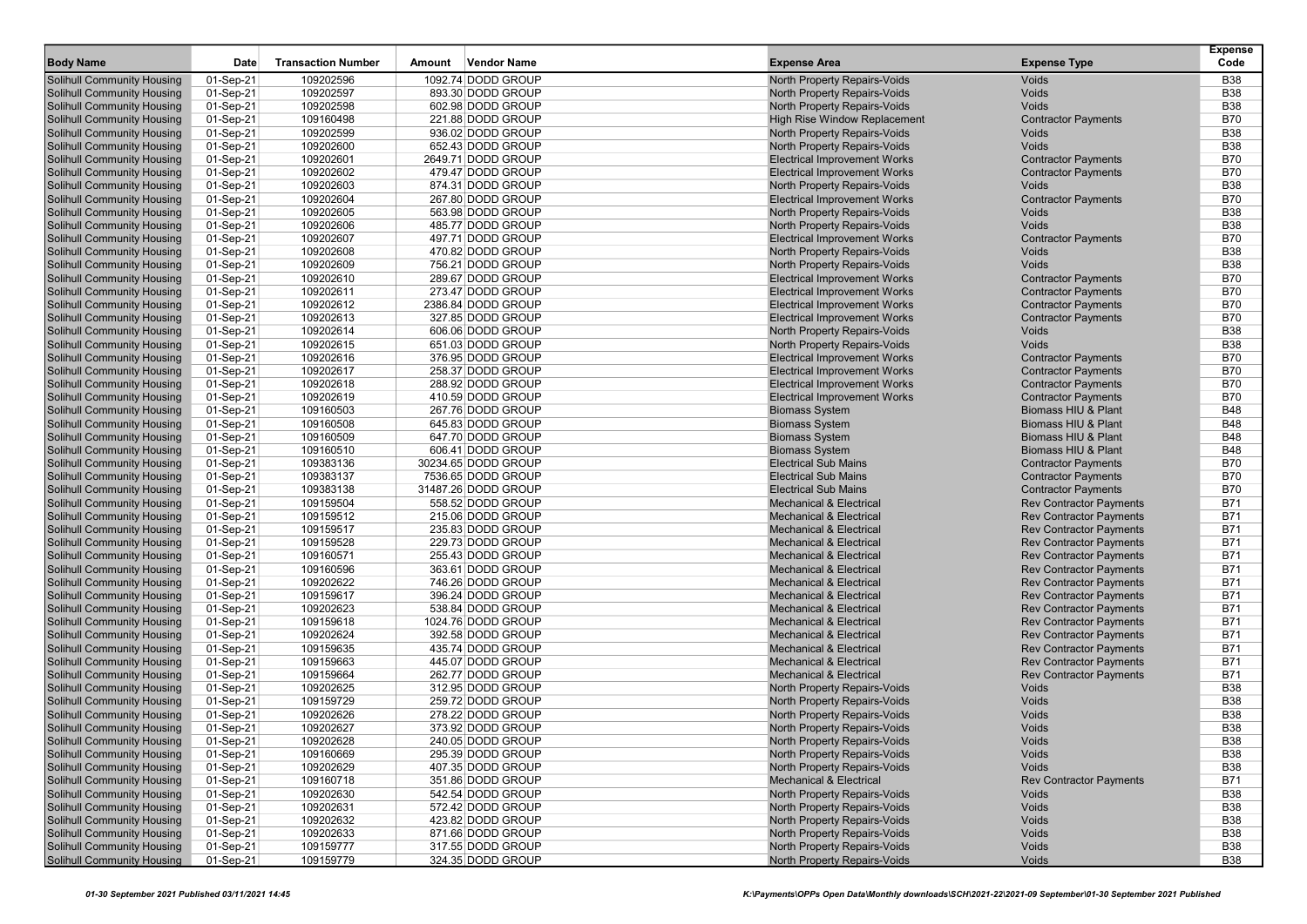| <b>Body Name</b>                  | Date        | <b>Transaction Number</b> | <b>Vendor Name</b><br>Amount | <b>Expense Area</b>                  | <b>Expense Type</b>            | <b>Expense</b><br>Code |
|-----------------------------------|-------------|---------------------------|------------------------------|--------------------------------------|--------------------------------|------------------------|
| <b>Solihull Community Housing</b> | $01-Sep-21$ | 109159784                 | 371.31 DODD GROUP            | <b>Mechanical &amp; Electrical</b>   | <b>Rev Contractor Payments</b> | <b>B71</b>             |
| <b>Solihull Community Housing</b> | 01-Sep-21   | 109202634                 | 579.02 DODD GROUP            | <b>North Property Repairs-Voids</b>  | Voids                          | <b>B38</b>             |
| Solihull Community Housing        | 01-Sep-21   | 109159786                 | 381.24 DODD GROUP            | North Property Repairs-Voids         | Voids                          | <b>B38</b>             |
| Solihull Community Housing        | 01-Sep-21   | 109202635                 | 447.31 DODD GROUP            | North Property Repairs-Voids         | Voids                          | <b>B38</b>             |
| <b>Solihull Community Housing</b> | 01-Sep-21   | 109202636                 | 437.69 DODD GROUP            | North Property Repairs-Voids         | Voids                          | <b>B38</b>             |
| Solihull Community Housing        | 01-Sep-21   | 109159799                 | 272.87 DODD GROUP            | <b>Mechanical &amp; Electrical</b>   | <b>Rev Contractor Payments</b> | <b>B71</b>             |
| <b>Solihull Community Housing</b> | 01-Sep-21   | 109159801                 | 305.07 DODD GROUP            | <b>Mechanical &amp; Electrical</b>   | <b>Rev Contractor Payments</b> | <b>B71</b>             |
| <b>Solihull Community Housing</b> | 01-Sep-21   | 109202637                 | 590.61 DODD GROUP            | North Property Repairs-Voids         | Voids                          | <b>B38</b>             |
| Solihull Community Housing        | 01-Sep-21   | 109159815                 | 338.30 DODD GROUP            | <b>Mechanical &amp; Electrical</b>   | <b>Rev Contractor Payments</b> | <b>B71</b>             |
| <b>Solihull Community Housing</b> | 01-Sep-21   | 109159823                 | 215.06 DODD GROUP            | <b>Mechanical &amp; Electrical</b>   | <b>Rev Contractor Payments</b> | <b>B71</b>             |
| <b>Solihull Community Housing</b> | 01-Sep-21   | 109159824                 | 217.88 DODD GROUP            | <b>Mechanical &amp; Electrical</b>   | <b>Rev Contractor Payments</b> | <b>B71</b>             |
| <b>Solihull Community Housing</b> | 01-Sep-21   | 109159831                 | 229.73 DODD GROUP            | <b>Mechanical &amp; Electrical</b>   | <b>Rev Contractor Payments</b> | <b>B71</b>             |
| <b>Solihull Community Housing</b> | 01-Sep-21   | 109202638                 | 423.74 DODD GROUP            | <b>Mechanical &amp; Electrical</b>   | <b>Rev Contractor Payments</b> | <b>B71</b>             |
| <b>Solihull Community Housing</b> | 01-Sep-21   | 109159845                 | 253.31 DODD GROUP            | <b>Mechanical &amp; Electrical</b>   | <b>Rev Contractor Payments</b> | <b>B71</b>             |
| <b>Solihull Community Housing</b> | 01-Sep-21   | 109159849                 | 367.93 DODD GROUP            | <b>Mechanical &amp; Electrical</b>   | <b>Rev Contractor Payments</b> | <b>B71</b>             |
| Solihull Community Housing        | 01-Sep-21   | 109202639                 | 740.83 DODD GROUP            | North Property Repairs-Voids         | Voids                          | <b>B38</b>             |
| <b>Solihull Community Housing</b> | 01-Sep-21   | 109159864                 | 222.43 DODD GROUP            | North Property Repairs-Voids         | Voids                          | <b>B38</b>             |
| Solihull Community Housing        | 01-Sep-21   | 109202640                 | 535.95 DODD GROUP            | <b>North Property Repairs-Voids</b>  | Voids                          | <b>B38</b>             |
| <b>Solihull Community Housing</b> | 01-Sep-21   | 109160723                 | 333.86 DODD GROUP            | North Property Repairs-Voids         | Voids                          | <b>B38</b>             |
| <b>Solihull Community Housing</b> | 01-Sep-21   | 109202641                 | 981.62 DODD GROUP            | North Property Repairs-Voids         | Voids                          | <b>B38</b>             |
| Solihull Community Housing        | 01-Sep-21   | 109202642                 | 619.54 DODD GROUP            | North Property Repairs-Voids         | Voids                          | <b>B38</b>             |
| Solihull Community Housing        | 01-Sep-21   | 109202643                 | 483.92 DODD GROUP            | <b>North Property Repairs-Voids</b>  | Voids                          | <b>B38</b>             |
| <b>Solihull Community Housing</b> | 01-Sep-21   | 109202644                 | 586.07 DODD GROUP            | North Property Repairs-Voids         | Voids                          | <b>B38</b>             |
| <b>Solihull Community Housing</b> | 01-Sep-21   | 109202645                 | 968.78 DODD GROUP            | North Property Repairs-Voids         | Voids                          | <b>B38</b>             |
| Solihull Community Housing        | 01-Sep-21   | 109202646                 | 560.04 DODD GROUP            | North Property Repairs-Voids         | Voids                          | <b>B38</b>             |
| <b>Solihull Community Housing</b> | 01-Sep-21   | 109202647                 | 432.07 DODD GROUP            | North Property Repairs-Voids         | Voids                          | <b>B38</b>             |
| <b>Solihull Community Housing</b> | 01-Sep-21   | 109160763                 | 294.79 DODD GROUP            | North Property Repairs-Voids         | Voids                          | <b>B38</b>             |
| Solihull Community Housing        | 01-Sep-21   | 109202648                 | 427.43 DODD GROUP            | North Property Repairs-Voids         | Voids                          | <b>B38</b>             |
| <b>Solihull Community Housing</b> | 01-Sep-21   | 109202649                 | 490.66 DODD GROUP            | North Property Repairs-Voids         | Voids                          | <b>B38</b>             |
| <b>Solihull Community Housing</b> | 01-Sep-21   | 109202650                 | 749.01 DODD GROUP            | <b>North Property Repairs-Voids</b>  | Voids                          | <b>B38</b>             |
| <b>Solihull Community Housing</b> | 01-Sep-21   | 109160774                 | 271.22 DODD GROUP            | <b>Mechanical &amp; Electrical</b>   | <b>Rev Contractor Payments</b> | <b>B71</b>             |
| <b>Solihull Community Housing</b> | 01-Sep-21   | 109160776                 | 237.67 DODD GROUP            | <b>Mechanical &amp; Electrical</b>   | <b>Rev Contractor Payments</b> | <b>B71</b>             |
| <b>Solihull Community Housing</b> | 01-Sep-21   | 109160784                 | 250.76 DODD GROUP            | <b>Mechanical &amp; Electrical</b>   | <b>Rev Contractor Payments</b> | <b>B71</b>             |
| Solihull Community Housing        | 01-Sep-21   | 109160787                 | 229.73 DODD GROUP            | <b>Mechanical &amp; Electrical</b>   | <b>Rev Contractor Payments</b> | <b>B71</b>             |
| Solihull Community Housing        | 01-Sep-21   | 109159870                 | 263.00 DODD GROUP            | <b>Mechanical &amp; Electrical</b>   | <b>Rev Contractor Payments</b> | <b>B71</b>             |
| <b>Solihull Community Housing</b> | 01-Sep-21   | 109159915                 | 255.54 DODD GROUP            | <b>Mechanical &amp; Electrical</b>   | <b>Rev Contractor Payments</b> | <b>B71</b>             |
| Solihull Community Housing        | 01-Sep-21   | 109159934                 | 243.63 DODD GROUP            | <b>Mechanical &amp; Electrical</b>   | <b>Rev Contractor Payments</b> | <b>B71</b>             |
| <b>Solihull Community Housing</b> | 01-Sep-21   | 109159935                 | 475.43 DODD GROUP            | <b>Mechanical &amp; Electrical</b>   | <b>Rev Contractor Payments</b> | <b>B71</b>             |
| <b>Solihull Community Housing</b> | 01-Sep-21   | 109159948                 | 215.06 DODD GROUP            | <b>Mechanical &amp; Electrical</b>   | <b>Rev Contractor Payments</b> | <b>B71</b>             |
| <b>Solihull Community Housing</b> | 01-Sep-21   | 109159951                 | 350.36 DODD GROUP            | <b>Mechanical &amp; Electrical</b>   | <b>Rev Contractor Payments</b> | <b>B71</b>             |
| <b>Solihull Community Housing</b> | 01-Sep-21   | 109159970                 | 279.23 DODD GROUP            | <b>Mechanical &amp; Electrical</b>   | <b>Rev Contractor Payments</b> | <b>B71</b>             |
| <b>Solihull Community Housing</b> | 01-Sep-21   | 109159996                 | 2103.60 DODD GROUP           | Gas Warm Air/B'boiler/Storage Heater | <b>Contractor Payments</b>     | <b>B70</b>             |
| <b>Solihull Community Housing</b> | 01-Sep-21   | 109159997                 | 2164.48 DODD GROUP           | Gas Warm Air/B'boiler/Storage Heater | <b>Contractor Payments</b>     | <b>B70</b>             |
| Solihull Community Housing        | 01-Sep-21   | 109159998                 | 1984.68 DODD GROUP           | Gas Warm Air/B'boiler/Storage Heater | <b>Contractor Payments</b>     | <b>B70</b>             |
| <b>Solihull Community Housing</b> | 01-Sep-21   | 109202652                 | 210.16 DODD GROUP            | <b>High Rise Window Replacement</b>  | <b>Contractor Payments</b>     | <b>B70</b>             |
| <b>Solihull Community Housing</b> | 01-Sep-21   | 109159999                 | 2715.48 DODD GROUP           | Gas Warm Air/B'boiler/Storage Heater | <b>Contractor Payments</b>     | <b>B70</b>             |
| Solihull Community Housing        | 01-Sep-21   | 109160002                 | 2488.32 DODD GROUP           | Gas Warm Air/B'boiler/Storage Heater | <b>Contractor Payments</b>     | <b>B70</b>             |
| Solihull Community Housing        | 01-Sep-21   | 109202674                 | 332.44 DODD GROUP            | Low Rise Overcladding                | <b>Contractor Payments</b>     | <b>B70</b>             |
| Solihull Community Housing        | 01-Sep-21   | 109160795                 | 552.99 DODD GROUP            | <b>Mechanical &amp; Electrical</b>   | <b>Rev Contractor Payments</b> | <b>B71</b>             |
| Solihull Community Housing        | 01-Sep-21   | 109202684                 | 235.26 DODD GROUP            | <b>Mechanical &amp; Electrical</b>   | <b>Rev Contractor Payments</b> | <b>B71</b>             |
| Solihull Community Housing        | 01-Sep-21   | 109160801                 | 464.75 DODD GROUP            | Mechanical & Electrical              | <b>Rev Contractor Payments</b> | B71                    |
| <b>Solihull Community Housing</b> | 01-Sep-21   | 109160805                 | 445.12 DODD GROUP            | <b>Mechanical &amp; Electrical</b>   | <b>Rev Contractor Payments</b> | <b>B71</b>             |
| <b>Solihull Community Housing</b> | 01-Sep-21   | 109160814                 | 3384.00 DODD GROUP           | Gas Warm Air/B'boiler/Storage Heater | <b>Contractor Payments</b>     | <b>B70</b>             |
| <b>Solihull Community Housing</b> | 01-Sep-21   | 109160825                 | 229.73 DODD GROUP            | <b>Mechanical &amp; Electrical</b>   | <b>Rev Contractor Payments</b> | B71                    |
| <b>Solihull Community Housing</b> | 01-Sep-21   | 109202717                 | 922.72 DODD GROUP            | <b>Mechanical &amp; Electrical</b>   | <b>Rev Contractor Payments</b> | <b>B71</b>             |
| <b>Solihull Community Housing</b> | 01-Sep-21   | 109160834                 | 3835.20 DODD GROUP           | Gas Warm Air/B'boiler/Storage Heater | <b>Contractor Payments</b>     | <b>B70</b>             |
| <b>Solihull Community Housing</b> | 01-Sep-21   | 109202723                 | 2454.48 DODD GROUP           | <b>Electrical Improvement Works</b>  | <b>Contractor Payments</b>     | <b>B70</b>             |
| <b>Solihull Community Housing</b> | 01-Sep-21   | 109160845                 | 212.10 DODD GROUP            | <b>Electrical Improvement Works</b>  | <b>Contractor Payments</b>     | B70                    |
| <b>Solihull Community Housing</b> | 01-Sep-21   | 109160847                 | 248.09 DODD GROUP            | <b>Electrical Improvement Works</b>  | <b>Contractor Payments</b>     | <b>B70</b>             |
| <b>Solihull Community Housing</b> | 01-Sep-21   | 109202724                 | 270.75 DODD GROUP            | <b>Electrical Improvement Works</b>  | <b>Contractor Payments</b>     | B70                    |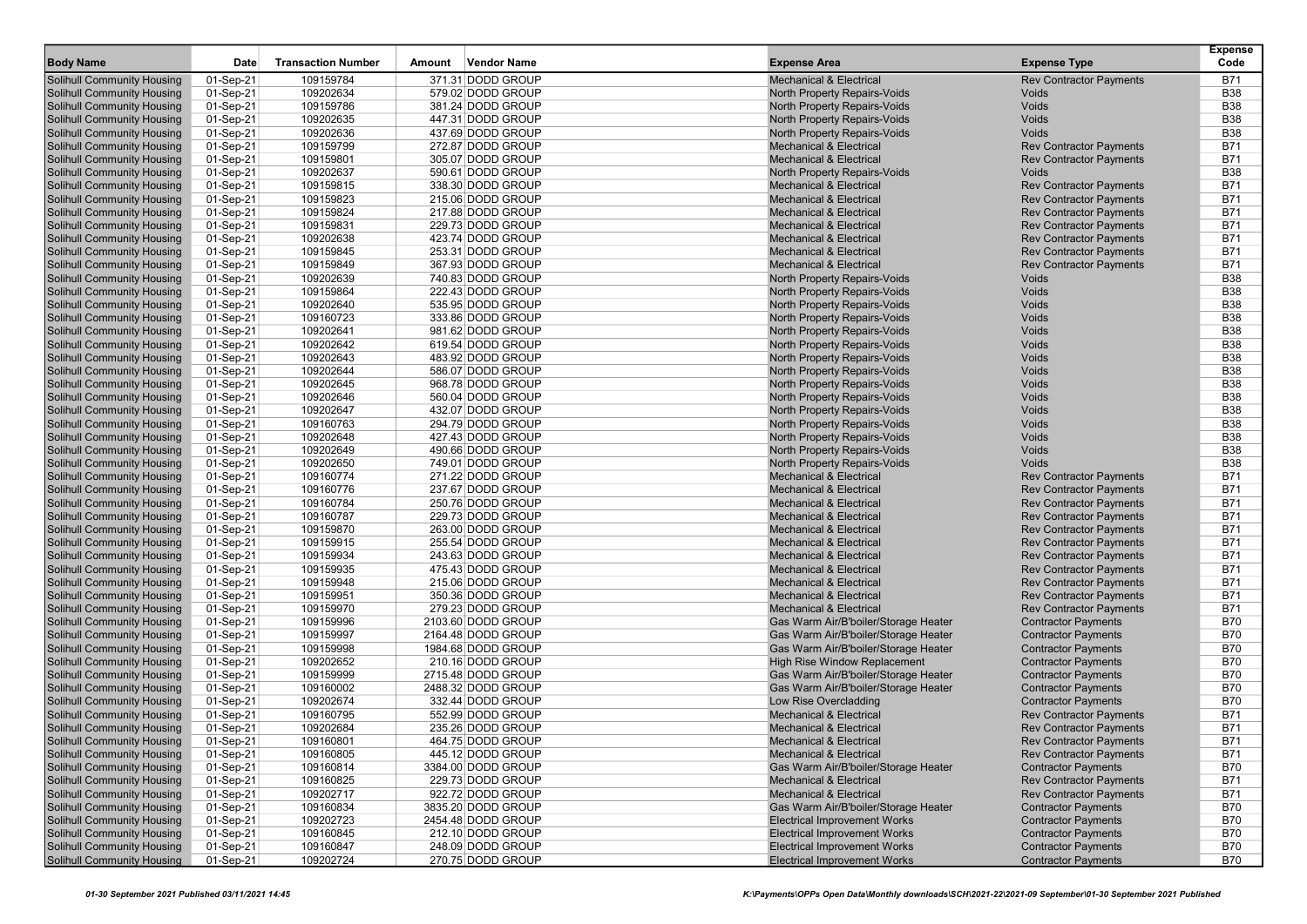| <b>Body Name</b>                                                       | <b>Date</b>            | <b>Transaction Number</b> | Amount | <b>Vendor Name</b>                     | <b>Expense Area</b>                                                        | <b>Expense Type</b>                                              | <b>Expense</b><br>Code   |
|------------------------------------------------------------------------|------------------------|---------------------------|--------|----------------------------------------|----------------------------------------------------------------------------|------------------------------------------------------------------|--------------------------|
|                                                                        |                        |                           |        |                                        |                                                                            |                                                                  |                          |
| Solihull Community Housing                                             | 01-Sep-21              | 109160855                 |        | 354.62 DODD GROUP                      | <b>Mechanical &amp; Electrical</b>                                         | <b>Rev Contractor Payments</b>                                   | <b>B71</b>               |
| Solihull Community Housing                                             | 01-Sep-21              | 109202725                 |        | 380.71 DODD GROUP                      | <b>Electrical Improvement Works</b>                                        | <b>Contractor Payments</b>                                       | <b>B70</b>               |
| <b>Solihull Community Housing</b>                                      | 01-Sep-21              | 109202726                 |        | 733.51 DODD GROUP                      | <b>Electrical Improvement Works</b>                                        | <b>Contractor Payments</b>                                       | <b>B70</b>               |
| <b>Solihull Community Housing</b><br><b>Solihull Community Housing</b> | 01-Sep-21<br>01-Sep-21 | 109202727<br>109202728    |        | 286.35 DODD GROUP<br>253.48 DODD GROUP | <b>Electrical Improvement Works</b><br><b>Electrical Improvement Works</b> | <b>Contractor Payments</b>                                       | <b>B70</b><br><b>B70</b> |
| <b>Solihull Community Housing</b>                                      | 01-Sep-21              | 109160879                 |        | 223.49 DODD GROUP                      | <b>Electrical Improvement Works</b>                                        | <b>Contractor Payments</b><br><b>Contractor Payments</b>         | <b>B70</b>               |
| <b>Solihull Community Housing</b>                                      | 01-Sep-21              | 109202729                 |        | 291.36 DODD GROUP                      | <b>Electrical Improvement Works</b>                                        | <b>Contractor Payments</b>                                       | <b>B70</b>               |
| Solihull Community Housing                                             | 01-Sep-21              | 109202730                 |        | 448.01 DODD GROUP                      | <b>Electrical Improvement Works</b>                                        | <b>Contractor Payments</b>                                       | <b>B70</b>               |
| Solihull Community Housing                                             | 01-Sep-21              | 109202731                 |        | 336.15 DODD GROUP                      | <b>Electrical Improvement Works</b>                                        | <b>Contractor Payments</b>                                       | <b>B70</b>               |
| Solihull Community Housing                                             | 01-Sep-21              | 109202732                 |        | 560.73 DODD GROUP                      | <b>Electrical Improvement Works</b>                                        | <b>Contractor Payments</b>                                       | <b>B70</b>               |
| Solihull Community Housing                                             | 01-Sep-21              | 109202733                 |        | 399.48 DODD GROUP                      | <b>Electrical Improvement Works</b>                                        | <b>Contractor Payments</b>                                       | <b>B70</b>               |
| <b>Solihull Community Housing</b>                                      | 01-Sep-21              | 109202734                 |        | 612.92 DODD GROUP                      | <b>Electrical Improvement Works</b>                                        | <b>Contractor Payments</b>                                       | <b>B70</b>               |
| <b>Solihull Community Housing</b>                                      | 01-Sep-21              | 109202735                 |        | 341.81 DODD GROUP                      | <b>Electrical Improvement Works</b>                                        | <b>Contractor Payments</b>                                       | <b>B70</b>               |
| Solihull Community Housing                                             | 01-Sep-21              | 109160893                 |        | 245.42 DODD GROUP                      | <b>Electrical Improvement Works</b>                                        | <b>Contractor Payments</b>                                       | <b>B70</b>               |
| Solihull Community Housing                                             | 01-Sep-21              | 109160006                 |        | 238.57 DODD GROUP                      | <b>Electrical Improvement Works</b>                                        | <b>Contractor Payments</b>                                       | <b>B70</b>               |
| Solihull Community Housing                                             | 01-Sep-21              | 109202736                 |        | 282.63 DODD GROUP                      | <b>Electrical Improvement Works</b>                                        | <b>Contractor Payments</b>                                       | <b>B70</b>               |
| <b>Solihull Community Housing</b>                                      | 01-Sep-21              | 109160073                 |        | 340.44 DODD GROUP                      | <b>Mechanical &amp; Electrical</b>                                         | <b>Rev Contractor Payments</b>                                   | <b>B71</b>               |
| Solihull Community Housing                                             | 01-Sep-21              | 109160074                 |        | 333.77 DODD GROUP                      | <b>Mechanical &amp; Electrical</b>                                         | <b>Rev Contractor Payments</b>                                   | <b>B71</b>               |
| <b>Solihull Community Housing</b>                                      | 01-Sep-21              | 109160895                 |        | 299.49 DODD GROUP                      | <b>Mechanical &amp; Electrical</b>                                         | <b>Rev Contractor Payments</b>                                   | <b>B71</b>               |
| <b>Solihull Community Housing</b>                                      | 01-Sep-21              | 109160899                 |        | 328.65 DODD GROUP                      | <b>Mechanical &amp; Electrical</b>                                         | <b>Rev Contractor Payments</b>                                   | <b>B71</b>               |
| Solihull Community Housing                                             | 01-Sep-21              | 109160900                 |        | 333.77 DODD GROUP                      | <b>Mechanical &amp; Electrical</b>                                         | <b>Rev Contractor Payments</b>                                   | <b>B71</b>               |
| <b>Solihull Community Housing</b>                                      | 01-Sep-21              | 109160907                 |        | 334.35 DODD GROUP                      | <b>Mechanical &amp; Electrical</b>                                         | <b>Rev Contractor Payments</b>                                   | <b>B71</b>               |
| <b>Solihull Community Housing</b>                                      | 01-Sep-21              | 109160910                 |        | 376.34 DODD GROUP                      | <b>Mechanical &amp; Electrical</b>                                         | <b>Rev Contractor Payments</b>                                   | <b>B71</b>               |
| <b>Solihull Community Housing</b>                                      | 01-Sep-21              | 109160911                 |        | 216.85 DODD GROUP                      | <b>Mechanical &amp; Electrical</b>                                         | <b>Rev Contractor Payments</b>                                   | <b>B71</b>               |
| <b>Solihull Community Housing</b>                                      | 01-Sep-21              | 109160915                 |        | 344.87 DODD GROUP                      | <b>Mechanical &amp; Electrical</b>                                         | <b>Rev Contractor Payments</b>                                   | <b>B71</b>               |
| <b>Solihull Community Housing</b>                                      | 01-Sep-21              | 109160916                 |        | 343.71 DODD GROUP                      | <b>Mechanical &amp; Electrical</b>                                         | <b>Rev Contractor Payments</b>                                   | <b>B71</b>               |
| Solihull Community Housing                                             | 01-Sep-21              | 109160917                 |        | 440.75 DODD GROUP                      | <b>Mechanical &amp; Electrical</b>                                         | <b>Rev Contractor Payments</b>                                   | <b>B71</b>               |
| Solihull Community Housing                                             | 01-Sep-21              | 109160918                 |        | 227.74 DODD GROUP                      | <b>Mechanical &amp; Electrical</b>                                         | <b>Rev Contractor Payments</b>                                   | <b>B71</b>               |
| <b>Solihull Community Housing</b>                                      | 01-Sep-21              | 109202738                 |        | 214.62 DODD GROUP                      | <b>Biomass System</b>                                                      | Biomass HIU & Plant                                              | <b>B48</b>               |
| Solihull Community Housing                                             | 01-Sep-21              | 109202740                 |        | 627.58 DODD GROUP                      | <b>Biomass System</b>                                                      | Biomass HIU & Plant                                              | <b>B48</b>               |
| <b>Solihull Community Housing</b>                                      | 01-Sep-21              | 109202741                 |        | 647.51 DODD GROUP                      | <b>Biomass System</b>                                                      | Biomass HIU & Plant                                              | <b>B48</b>               |
| <b>Solihull Community Housing</b>                                      | 01-Sep-21              | 109160941                 |        | 238.74 DODD GROUP                      | <b>Mechanical &amp; Electrical</b>                                         | <b>Rev Contractor Payments</b>                                   | <b>B71</b>               |
| Solihull Community Housing                                             | 01-Sep-21              | 109202743                 |        | 725.61 DODD GROUP                      | <b>Mechanical &amp; Electrical</b>                                         | <b>Rev Contractor Payments</b>                                   | <b>B71</b>               |
| Solihull Community Housing                                             | 01-Sep-21              | 109160952                 |        | 464.97 DODD GROUP                      | <b>Mechanical &amp; Electrical</b>                                         | <b>Rev Contractor Payments</b>                                   | <b>B71</b>               |
| <b>Solihull Community Housing</b>                                      | 01-Sep-21              | 109160953                 |        | 218.75 DODD GROUP                      | <b>Mechanical &amp; Electrical</b>                                         | <b>Rev Contractor Payments</b>                                   | <b>B71</b>               |
| <b>Solihull Community Housing</b>                                      | 01-Sep-21              | 109160082                 |        | 342.33 DODD GROUP                      | <b>Mechanical &amp; Electrical</b>                                         | <b>Rev Contractor Payments</b>                                   | <b>B71</b>               |
| Solihull Community Housing                                             | 01-Sep-21              | 109160086                 |        | 311.71 DODD GROUP                      | <b>Mechanical &amp; Electrical</b>                                         | <b>Rev Contractor Payments</b>                                   | <b>B71</b>               |
| <b>Solihull Community Housing</b>                                      | 01-Sep-21              | 109160088                 |        | 287.74 DODD GROUP                      | <b>Mechanical &amp; Electrical</b>                                         | <b>Rev Contractor Payments</b>                                   | <b>B71</b>               |
| Solihull Community Housing                                             | 01-Sep-21              | 109202744                 |        | 748.07 DODD GROUP                      | <b>Mechanical &amp; Electrical</b>                                         | <b>Rev Contractor Payments</b>                                   | <b>B71</b>               |
| Solihull Community Housing                                             | 01-Sep-21              | 109160092                 |        | 264.10 DODD GROUP                      | <b>Mechanical &amp; Electrical</b>                                         | <b>Rev Contractor Payments</b>                                   | <b>B71</b>               |
| Solihull Community Housing                                             | 01-Sep-21              | 109160093                 |        | 441.27 DODD GROUP                      | <b>Mechanical &amp; Electrical</b>                                         | <b>Rev Contractor Payments</b>                                   | <b>B71</b>               |
| Solihull Community Housing                                             | 01-Sep-21              | 109160096                 |        | 590.10 DODD GROUP                      | <b>Mechanical &amp; Electrical</b>                                         | <b>Rev Contractor Payments</b>                                   | <b>B71</b>               |
| <b>Solihull Community Housing</b><br><b>Solihull Community Housing</b> | 01-Sep-21              | 109160099<br>109160104    |        | 285.14 DODD GROUP<br>406.11 DODD GROUP | <b>Mechanical &amp; Electrical</b><br><b>Mechanical &amp; Electrical</b>   | <b>Rev Contractor Payments</b>                                   | <b>B71</b><br><b>B71</b> |
| <b>Solihull Community Housing</b>                                      | 01-Sep-21<br>01-Sep-21 | 109160110                 |        | 319.81 DODD GROUP                      | <b>Mechanical &amp; Electrical</b>                                         | <b>Rev Contractor Payments</b><br><b>Rev Contractor Payments</b> | <b>B71</b>               |
| Solihull Community Housing                                             | 01-Sep-21              | 109160114                 |        | 367.61 DODD GROUP                      | <b>Mechanical &amp; Electrical</b>                                         | <b>Rev Contractor Payments</b>                                   | <b>B71</b>               |
| Solihull Community Housing                                             | 01-Sep-21              | 109160116                 |        | 293.81 DODD GROUP                      | <b>Mechanical &amp; Electrical</b>                                         | <b>Rev Contractor Payments</b>                                   | <b>B71</b>               |
| Solihull Community Housing                                             | 01-Sep-21              | 109160118                 |        | 225.53 DODD GROUP                      | <b>Mechanical &amp; Electrical</b>                                         | <b>Rev Contractor Payments</b>                                   | <b>B71</b>               |
| Solihull Community Housing                                             | 01-Sep-21              | 109160121                 |        | 287.30 DODD GROUP                      | <b>Mechanical &amp; Electrical</b>                                         | <b>Rev Contractor Payments</b>                                   | <b>B71</b>               |
| <b>Solihull Community Housing</b>                                      | 01-Sep-21              | 109160122                 |        | 229.73 DODD GROUP                      | <b>Mechanical &amp; Electrical</b>                                         | <b>Rev Contractor Payments</b>                                   | <b>B71</b>               |
| Solihull Community Housing                                             | 01-Sep-21              | 109160123                 |        | 220.01 DODD GROUP                      | <b>Mechanical &amp; Electrical</b>                                         | <b>Rev Contractor Payments</b>                                   | <b>B71</b>               |
| Solihull Community Housing                                             | 01-Sep-21              | 109160130                 |        | 282.82 DODD GROUP                      | Mechanical & Electrical                                                    | <b>Rev Contractor Payments</b>                                   | <b>B71</b>               |
| <b>Solihull Community Housing</b>                                      | 01-Sep-21              | 109160136                 |        | 423.53 DODD GROUP                      | <b>Mechanical &amp; Electrical</b>                                         | <b>Rev Contractor Payments</b>                                   | <b>B71</b>               |
| <b>Solihull Community Housing</b>                                      | 01-Sep-21              | 109160146                 |        | 212.04 DODD GROUP                      | North Property Repairs-Voids                                               | Voids                                                            | <b>B38</b>               |
| <b>Solihull Community Housing</b>                                      | 01-Sep-21              | 109160151                 |        | 231.60 DODD GROUP                      | North Property Repairs-Voids                                               | Voids                                                            | <b>B38</b>               |
| <b>Solihull Community Housing</b>                                      | 01-Sep-21              | 109202746                 |        | 382.81 DODD GROUP                      | North Property Repairs-Voids                                               | Voids                                                            | <b>B38</b>               |
| <b>Solihull Community Housing</b>                                      | 01-Sep-21              | 109160165                 |        | 246.00 DODD GROUP                      | North Property Repairs-Voids                                               | Voids                                                            | <b>B38</b>               |
| <b>Solihull Community Housing</b>                                      | 01-Sep-21              | 109202747                 |        | 817.28 DODD GROUP                      | North Property Repairs-Voids                                               | Voids                                                            | <b>B38</b>               |
| <b>Solihull Community Housing</b>                                      | 01-Sep-21              | 109202748                 |        | 653.35 DODD GROUP                      | North Property Repairs-Voids                                               | Voids                                                            | <b>B38</b>               |
| <b>Solihull Community Housing</b>                                      | 01-Sep-21              | 109202749                 |        | 568.96 DODD GROUP                      | <b>North Property Repairs-Voids</b>                                        | Voids                                                            | <b>B38</b>               |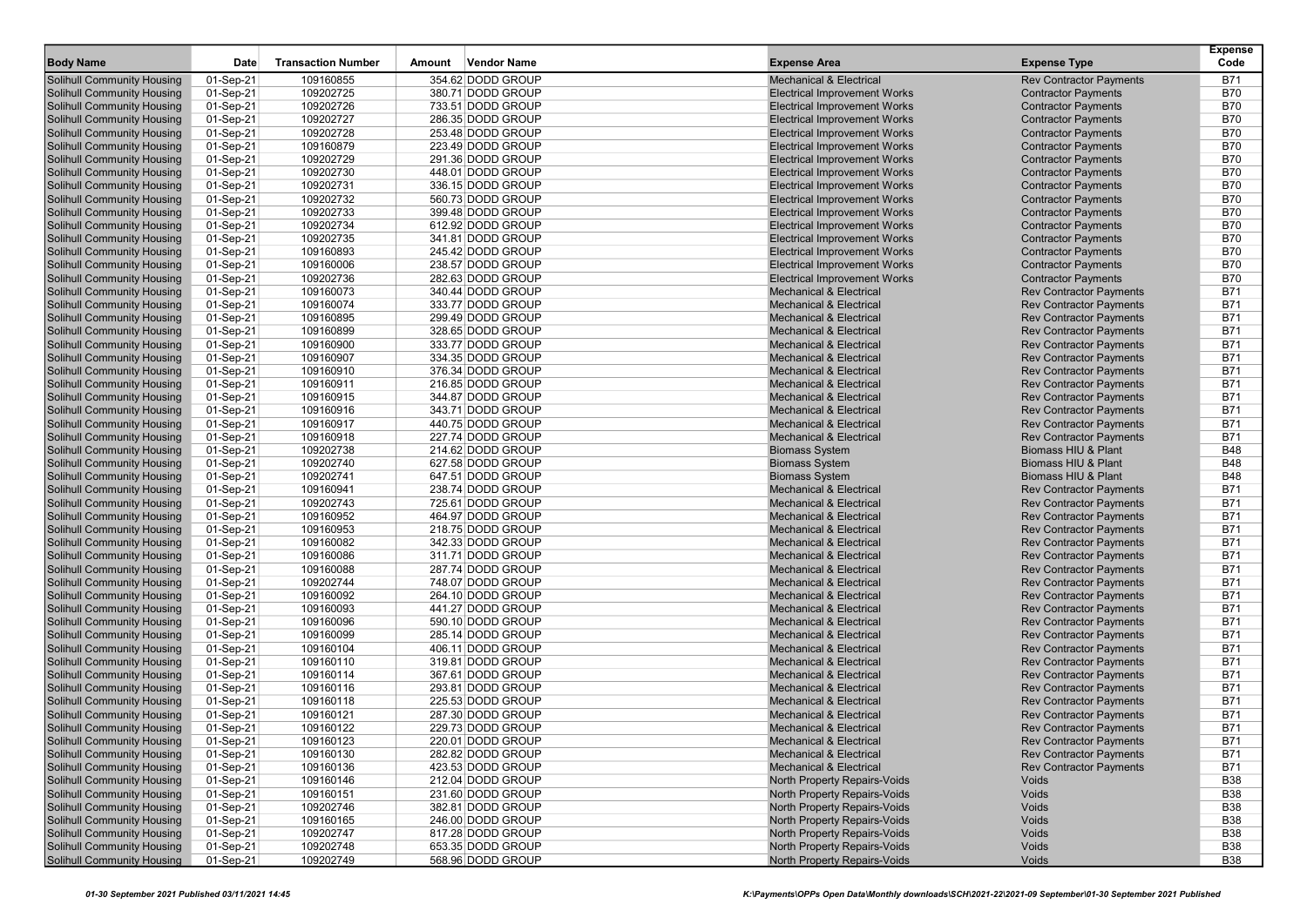|                                   |           |                           |        |                                          |                                      |                                | <b>Expense</b>  |
|-----------------------------------|-----------|---------------------------|--------|------------------------------------------|--------------------------------------|--------------------------------|-----------------|
| <b>Body Name</b>                  | Date      | <b>Transaction Number</b> | Amount | <b>Vendor Name</b>                       | <b>Expense Area</b>                  | <b>Expense Type</b>            | Code            |
| Solihull Community Housing        | 01-Sep-21 | 109202750                 |        | 817.09 DODD GROUP                        | North Property Repairs-Voids         | Voids                          | <b>B38</b>      |
| Solihull Community Housing        | 01-Sep-21 | 109202751                 |        | 778.25 DODD GROUP                        | North Property Repairs-Voids         | Voids                          | <b>B38</b>      |
| <b>Solihull Community Housing</b> | 01-Sep-21 | 109202752                 |        | 607.52 DODD GROUP                        | North Property Repairs-Voids         | Voids                          | <b>B38</b>      |
| <b>Solihull Community Housing</b> | 01-Sep-21 | 109202753                 |        | 579.46 DODD GROUP                        | North Property Repairs-Voids         | Voids                          | <b>B38</b>      |
| <b>Solihull Community Housing</b> | 01-Sep-21 | 109202754                 |        | 506.59 DODD GROUP                        | North Property Repairs-Voids         | Voids                          | <b>B38</b>      |
| <b>Solihull Community Housing</b> | 01-Sep-21 | 109202755                 |        | 702.79 DODD GROUP                        | North Property Repairs-Voids         | Voids                          | <b>B38</b>      |
| <b>Solihull Community Housing</b> | 01-Sep-21 | 109160168                 |        | 372.59 DODD GROUP                        | North Property Repairs-Voids         | Voids                          | <b>B38</b>      |
| Solihull Community Housing        | 01-Sep-21 | 109202756                 |        | 608.63 DODD GROUP                        | North Property Repairs-Voids         | Voids                          | <b>B38</b>      |
| <b>Solihull Community Housing</b> | 01-Sep-21 | 109202757                 |        | 617.04 DODD GROUP                        | North Property Repairs-Voids         | Voids                          | <b>B38</b>      |
| <b>Solihull Community Housing</b> | 01-Sep-21 | 109160169                 |        | 341.46 DODD GROUP                        | North Property Repairs-Voids         | Voids                          | <b>B38</b>      |
| <b>Solihull Community Housing</b> | 01-Sep-21 | 109160170                 |        | 332.14 DODD GROUP                        | <b>North Property Repairs-Voids</b>  | Voids                          | <b>B38</b>      |
| <b>Solihull Community Housing</b> | 01-Sep-21 | 109160171                 |        | 2692.16 DODD GROUP                       | Gas Warm Air/B'boiler/Storage Heater | <b>Contractor Payments</b>     | <b>B70</b>      |
| <b>Solihull Community Housing</b> | 01-Sep-21 | 109160172                 |        | 3190.45 DODD GROUP                       | Gas Warm Air/B'boiler/Storage Heater | <b>Contractor Payments</b>     | <b>B70</b>      |
| <b>Solihull Community Housing</b> | 01-Sep-21 | 109202759                 |        | 3806.28 DODD GROUP                       | Gas Warm Air/B'boiler/Storage Heater | <b>Contractor Payments</b>     | <b>B70</b>      |
| Solihull Community Housing        | 01-Sep-21 | 109160173                 |        | 3416.96 DODD GROUP                       | Gas Warm Air/B'boiler/Storage Heater | <b>Contractor Payments</b>     | <b>B70</b>      |
| <b>Solihull Community Housing</b> | 01-Sep-21 | 109160174                 |        | 3718.86 DODD GROUP                       | Gas Warm Air/B'boiler/Storage Heater | <b>Contractor Payments</b>     | <b>B70</b>      |
| <b>Solihull Community Housing</b> | 01-Sep-21 | 109160175                 |        | 2114.54 DODD GROUP                       | Gas Warm Air/B'boiler/Storage Heater | <b>Contractor Payments</b>     | <b>B70</b>      |
| Solihull Community Housing        | 01-Sep-21 | 109160176                 |        | 3645.70 DODD GROUP                       | Gas Warm Air/B'boiler/Storage Heater | <b>Contractor Payments</b>     | <b>B70</b>      |
| <b>Solihull Community Housing</b> | 01-Sep-21 | 109160177                 |        | 3464.10 DODD GROUP                       | Gas Warm Air/B'boiler/Storage Heater | <b>Contractor Payments</b>     | <b>B70</b>      |
| <b>Solihull Community Housing</b> | 01-Sep-21 | 109160178                 |        | 3799.65 DODD GROUP                       | Gas Warm Air/B'boiler/Storage Heater | <b>Contractor Payments</b>     | <b>B70</b>      |
| Solihull Community Housing        | 01-Sep-21 | 109202760                 |        | 219.00 DODD GROUP                        | <b>High Rise Window Replacement</b>  | <b>Contractor Payments</b>     | <b>B70</b>      |
| <b>Solihull Community Housing</b> | 01-Sep-21 | 109202761                 |        | 2044.99 DODD GROUP                       | <b>Electrical Improvement Works</b>  | <b>Contractor Payments</b>     | <b>B70</b>      |
| <b>Solihull Community Housing</b> | 01-Sep-21 | 109202762                 |        | 2172.66 DODD GROUP                       | <b>Electrical Improvement Works</b>  | <b>Contractor Payments</b>     | <b>B70</b>      |
| <b>Solihull Community Housing</b> | 01-Sep-21 | 109202763                 |        | 750.92 DODD GROUP                        | <b>Electrical Improvement Works</b>  | <b>Contractor Payments</b>     | <b>B70</b>      |
| <b>Solihull Community Housing</b> | 01-Sep-21 | 109202764                 |        | 2314.42 DODD GROUP                       | <b>Electrical Improvement Works</b>  | <b>Contractor Payments</b>     | <b>B70</b>      |
| <b>Solihull Community Housing</b> | 01-Sep-21 | 109202765                 |        | 257.48 DODD GROUP                        | <b>Electrical Improvement Works</b>  | <b>Contractor Payments</b>     | <b>B70</b>      |
| Solihull Community Housing        | 01-Sep-21 | 109160183                 |        | 425.86 DODD GROUP                        | <b>Mechanical &amp; Electrical</b>   | <b>Rev Contractor Payments</b> | <b>B71</b>      |
| <b>Solihull Community Housing</b> | 01-Sep-21 | 109160185                 |        | 333.77 DODD GROUP                        | <b>Mechanical &amp; Electrical</b>   | <b>Rev Contractor Payments</b> | <b>B71</b>      |
| <b>Solihull Community Housing</b> | 01-Sep-21 | 109160186                 |        | 217.90 DODD GROUP                        | <b>Mechanical &amp; Electrical</b>   | <b>Rev Contractor Payments</b> | <b>B71</b>      |
| <b>Solihull Community Housing</b> | 01-Sep-21 | 109202766                 |        | 579.40 DODD GROUP                        | <b>Biomass System</b>                | Biomass HIU & Plant            | <b>B48</b>      |
| <b>Solihull Community Housing</b> | 01-Sep-21 | 109202767                 |        | 618.82 DODD GROUP                        | <b>Biomass System</b>                | Biomass HIU & Plant            | <b>B48</b>      |
| <b>Solihull Community Housing</b> | 01-Sep-21 | 109202769                 |        | 645.83 DODD GROUP                        | <b>Biomass System</b>                | Biomass HIU & Plant            | <b>B48</b>      |
| <b>Solihull Community Housing</b> | 01-Sep-21 | 109383139                 |        | 9181.68 DODD GROUP                       | <b>Electrical Sub Mains</b>          | <b>Contractor Payments</b>     | <b>B70</b>      |
| <b>Solihull Community Housing</b> | 01-Sep-21 | 109383140                 |        | 6774.48 DODD GROUP                       | <b>Electrical Sub Mains</b>          | <b>Contractor Payments</b>     | <b>B70</b>      |
| <b>Solihull Community Housing</b> | 07-Sep-21 | 109160305                 |        | 233.67 DODD GROUP                        | <b>Mechanical &amp; Electrical</b>   | <b>Rev Contractor Payments</b> | <b>B71</b>      |
| <b>Solihull Community Housing</b> | 01-Sep-21 | 109297566                 |        | 29.90 DOORFIT PRODUCTS LTD               | Stores-Stores and delivery           | <b>Stocks</b>                  | R <sub>10</sub> |
| <b>Solihull Community Housing</b> | 01-Sep-21 | 109297566                 |        | 93.20 DOORFIT PRODUCTS LTD               | Stores-Stores and delivery           | <b>Stocks</b>                  | R <sub>10</sub> |
| <b>Solihull Community Housing</b> | 01-Sep-21 | 109297566                 |        | 79.20 DOORFIT PRODUCTS LTD               | Stores-Stores and delivery           | <b>Stocks</b>                  | R <sub>10</sub> |
| <b>Solihull Community Housing</b> | 01-Sep-21 | 109297566                 |        | 83.60 DOORFIT PRODUCTS LTD               | Stores-Stores and delivery           | <b>Stocks</b>                  | R <sub>10</sub> |
| Solihull Community Housing        | 01-Sep-21 | 109297566                 |        | 44.20 DOORFIT PRODUCTS LTD               | Stores-Stores and delivery           | <b>Stocks</b>                  | R <sub>10</sub> |
| <b>Solihull Community Housing</b> | 01-Sep-21 | 109297566                 |        | 93.29 DOORFIT PRODUCTS LTD               | Stores-Stores and delivery           | <b>Stocks</b>                  | R <sub>10</sub> |
| <b>Solihull Community Housing</b> | 01-Sep-21 | 109297566                 |        | 27.00 DOORFIT PRODUCTS LTD               | Stores-Stores and delivery           | <b>Stocks</b>                  | R <sub>10</sub> |
| <b>Solihull Community Housing</b> | 01-Sep-21 | 109297566                 |        | 30.00 DOORFIT PRODUCTS LTD               | Stores-Stores and delivery           | <b>Stocks</b>                  | R <sub>10</sub> |
| <b>Solihull Community Housing</b> | 01-Sep-21 | 109297566                 |        | 158.65 DOORFIT PRODUCTS LTD              | Stores-Stores and delivery           | <b>Stocks</b>                  | R <sub>10</sub> |
| <b>Solihull Community Housing</b> | 03-Sep-21 | 109207667                 |        | 344.00 DOORFIT PRODUCTS LTD              | Stores-Stores and delivery           | <b>Stocks</b>                  | R <sub>10</sub> |
| Solihull Community Housing        | 03-Sep-21 | 109207668                 |        | 344.00 DOORFIT PRODUCTS LTD              | Stores-Stores and delivery           | <b>Stocks</b>                  | R <sub>10</sub> |
| <b>Solihull Community Housing</b> | 03-Sep-21 | 109207668                 |        | 45.00 DOORFIT PRODUCTS LTD               | Stores-Stores and delivery           | <b>Stocks</b>                  | R <sub>10</sub> |
| <b>Solihull Community Housing</b> | 03-Sep-21 | 109207669                 |        | 326.00 DOORFIT PRODUCTS LTD              | Stores-Stores and delivery           | <b>Stocks</b>                  | R <sub>10</sub> |
| Solihull Community Housing        | 03-Sep-21 | 109207669                 |        | 391.00 DOORFIT PRODUCTS LTD              | Stores-Stores and delivery           | <b>Stocks</b>                  | R <sub>10</sub> |
| <b>Solihull Community Housing</b> | 10-Sep-21 | 109297572                 |        | 239.90 DOORFIT PRODUCTS LTD              | Stores-Stores and delivery           | <b>Stocks</b>                  | R <sub>10</sub> |
| Solihull Community Housing        | 10-Sep-21 | 109297573                 |        | 92.00 DOORFIT PRODUCTS LTD               | Stores-Stores and delivery           | <b>Stocks</b>                  | R <sub>10</sub> |
| Solihull Community Housing        | 10-Sep-21 | 109297573                 |        | 54.10 DOORFIT PRODUCTS LTD               | Stores-Stores and delivery           | <b>Stocks</b>                  | R <sub>10</sub> |
| <b>Solihull Community Housing</b> | 10-Sep-21 | 109297573                 |        | 38.25 DOORFIT PRODUCTS LTD               | Stores-Stores and delivery           | <b>Stocks</b>                  | R <sub>10</sub> |
| <b>Solihull Community Housing</b> | 10-Sep-21 | 109297573                 |        | 30.00 DOORFIT PRODUCTS LTD               | Stores-Stores and delivery           | <b>Stocks</b>                  | R <sub>10</sub> |
| <b>Solihull Community Housing</b> | 06-Sep-21 | 109259629                 |        | 247.84 DRAINTECH SERVICES (MIDLANDS) LTD | North Property Repairs-Day to day    | <b>Other Works</b>             | <b>B32</b>      |
| <b>Solihull Community Housing</b> | 14-Sep-21 | 109383410                 |        | 337.72 DRAINTECH SERVICES (MIDLANDS) LTD | North Property Repairs-Day to day    | <b>Other Works</b>             | <b>B32</b>      |
| <b>Solihull Community Housing</b> | 14-Sep-21 | 109383411                 |        | 261.44 DRAINTECH SERVICES (MIDLANDS) LTD | North Property Repairs-Day to day    | <b>Other Works</b>             | <b>B32</b>      |
| <b>Solihull Community Housing</b> | 14-Sep-21 | 109383417                 |        | 354.06 DRAINTECH SERVICES (MIDLANDS) LTD | North Property Repairs-Day to day    | <b>Other Works</b>             | <b>B32</b>      |
| <b>Solihull Community Housing</b> | 14-Sep-21 | 109383418                 |        | 356.23 DRAINTECH SERVICES (MIDLANDS) LTD | North Property Repairs-Day to day    | <b>Other Works</b>             | <b>B32</b>      |
| <b>Solihull Community Housing</b> | 14-Sep-21 | 109383419                 |        | 264.19 DRAINTECH SERVICES (MIDLANDS) LTD | North Property Repairs-Day to day    | <b>Other Works</b>             | <b>B32</b>      |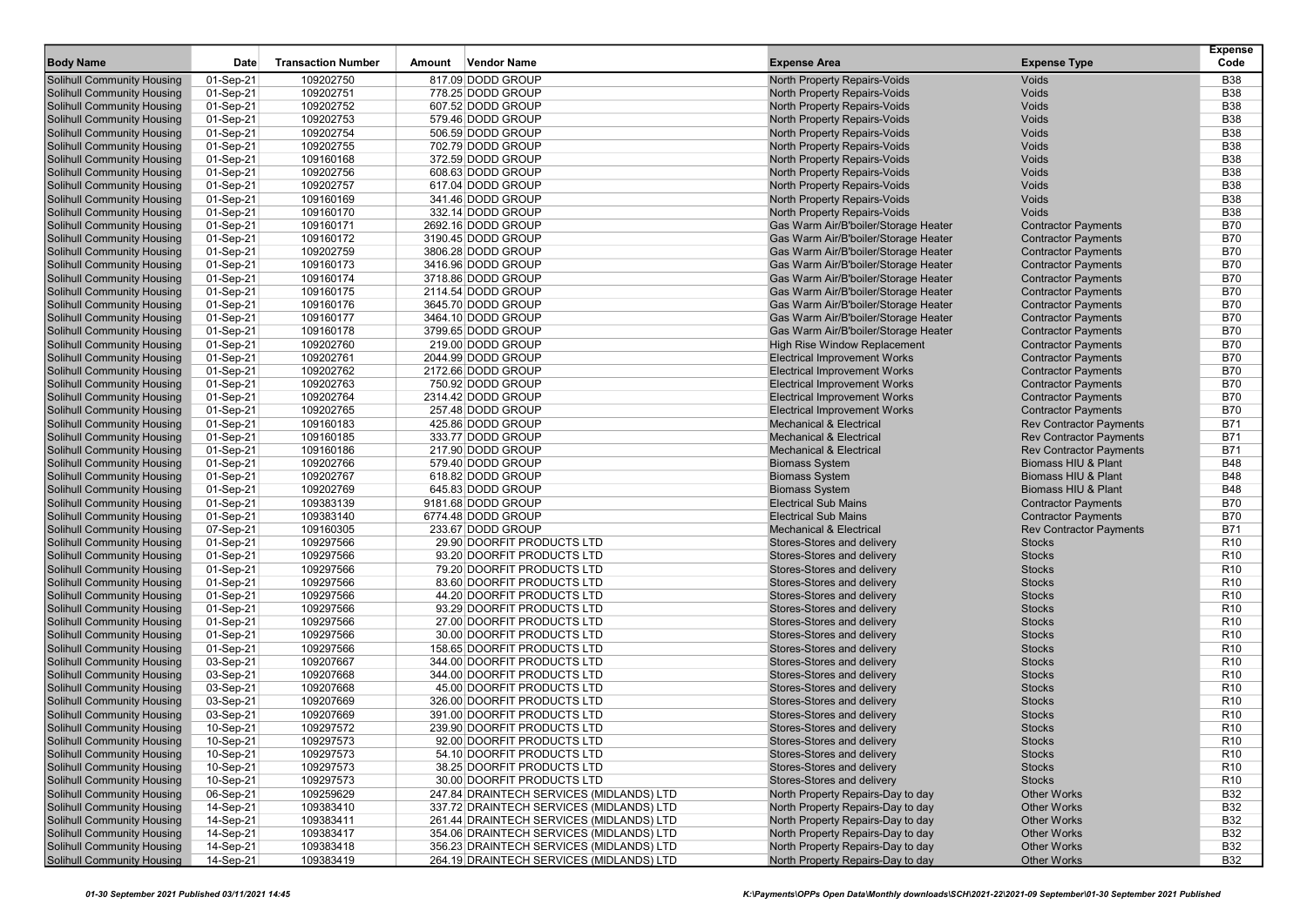| <b>Body Name</b>                                                       | Date                   | <b>Transaction Number</b> | <b>Vendor Name</b><br>Amount                                             | <b>Expense Area</b>                                      | <b>Expense Type</b>                                          | <b>Expense</b><br>Code        |
|------------------------------------------------------------------------|------------------------|---------------------------|--------------------------------------------------------------------------|----------------------------------------------------------|--------------------------------------------------------------|-------------------------------|
| <b>Solihull Community Housing</b>                                      | 01-Sep-21              | 109383421                 | 212.44 DRAINTECH SERVICES (MIDLANDS) LTD                                 | North Property Repairs-Day to day                        | <b>Other Works</b>                                           | <b>B32</b>                    |
| <b>Solihull Community Housing</b>                                      | 06-Sep-21              | 109259637                 | 574.69 DRAINTECH SERVICES (MIDLANDS) LTD                                 | North Property Repairs-Day to day                        | <b>Other Works</b>                                           | <b>B32</b>                    |
| Solihull Community Housing                                             | 01-Sep-21              | 109383422                 | 283.24 DRAINTECH SERVICES (MIDLANDS) LTD                                 | North Property Repairs-Day to day                        | <b>Other Works</b>                                           | <b>B32</b>                    |
| <b>Solihull Community Housing</b>                                      | 01-Sep-21              | 109383423                 | 476.63 DRAINTECH SERVICES (MIDLANDS) LTD                                 | North Property Repairs-Day to day                        | <b>Other Works</b>                                           | <b>B32</b>                    |
| <b>Solihull Community Housing</b>                                      | 06-Sep-21              | 109259638                 | 386.74 DRAINTECH SERVICES (MIDLANDS) LTD                                 | North Property Repairs-Day to day                        | <b>Other Works</b>                                           | <b>B32</b>                    |
| <b>Solihull Community Housing</b>                                      | 06-Sep-21              | 109259639                 | 212.44 DRAINTECH SERVICES (MIDLANDS) LTD                                 | North Property Repairs-Day to day                        | <b>Other Works</b>                                           | <b>B32</b>                    |
| <b>Solihull Community Housing</b>                                      | 13-Sep-21              | 109241599                 | 500.00 DRISCOLL KINGSTON SOLICITORS                                      | North Property Repairs-Day to day                        | <b>Complaints Compensation</b>                               | D97                           |
| <b>Solihull Community Housing</b>                                      | 22-Sep-21              | 109438465                 | 10000.00 DRISCOLL KINGSTON SOLICITORS                                    | North Property Repairs-Day to day                        | <b>Complaints Compensation</b>                               | D97                           |
| <b>Solihull Community Housing</b>                                      | 24-Sep-21              | 109501465                 | 500.00 DRISCOLL KINGSTON SOLICITORS                                      | North Property Repairs-Day to day                        | <b>Complaints Compensation</b>                               | D97                           |
| <b>Solihull Community Housing</b>                                      | 21-Sep-21              | 109396467                 | 484.18 DWP                                                               | <b>Payroll Deductions</b>                                | <b>General Creditors</b>                                     | S01                           |
| <b>Solihull Community Housing</b>                                      | 21-Sep-21              | 109410469                 | 540.00 ELMDON COURT MANAGEMENT CO LTD                                    | <b>Estate Mgmt Team</b>                                  | Rents                                                        | <b>B22</b>                    |
| <b>Solihull Community Housing</b>                                      | 01-Sep-21              | 109160451                 | 239.17 ENVIROCALL LTD                                                    | North Property Repairs-Day to day                        | <b>Internal Works</b>                                        | <b>B31</b>                    |
| <b>Solihull Community Housing</b>                                      | 01-Sep-21              | 109160452                 | 915.54 ENVIROCALL LTD                                                    | North Property Repairs-Day to day                        | <b>Internal Works</b>                                        | <b>B31</b>                    |
| <b>Solihull Community Housing</b>                                      | 01-Sep-21              | 109293703                 | 352.00 ENVIROCALL LTD                                                    | North Property Repairs-Day to day                        | <b>Internal Works</b>                                        | <b>B31</b>                    |
| <b>Solihull Community Housing</b>                                      | 01-Sep-21              | 109161306                 | 475.37 ENVIROCALL LTD                                                    | North Property Repairs-Day to day                        | <b>Internal Works</b>                                        | <b>B31</b>                    |
| <b>Solihull Community Housing</b>                                      | 01-Sep-21              | 109161308                 | 281.60 ENVIROCALL LTD                                                    | North Property Repairs-Day to day                        | <b>Internal Works</b>                                        | <b>B31</b>                    |
| <b>Solihull Community Housing</b>                                      | 01-Sep-21              | 109161313                 | 270.26 ENVIROCALL LTD                                                    | North Property Repairs-Day to day                        | <b>Internal Works</b>                                        | <b>B31</b>                    |
| <b>Solihull Community Housing</b>                                      | 03-Sep-21              | 109293704                 | 568.69 ENVIROCALL LTD                                                    | North Property Repairs-Day to day                        | <b>Internal Works</b>                                        | <b>B31</b>                    |
| <b>Solihull Community Housing</b>                                      | 01-Sep-21              | 109161321                 | 211.20 ENVIROCALL LTD                                                    | North Property Repairs-Day to day                        | <b>Internal Works</b>                                        | <b>B31</b>                    |
| <b>Solihull Community Housing</b>                                      | 01-Sep-21              | 109259704                 | 243.96 ENVIROCALL LTD                                                    | North Property Repairs-Day to day                        | <b>Internal Works</b>                                        | <b>B31</b>                    |
| <b>Solihull Community Housing</b>                                      | 01-Sep-21              | 109293705                 | 354.88 ENVIROCALL LTD                                                    | North Property Repairs-Day to day                        | <b>Internal Works</b>                                        | <b>B31</b>                    |
| Solihull Community Housing                                             |                        | 109293706                 | 530.11 ENVIROCALL LTD                                                    | North Property Repairs-Day to day                        | <b>Internal Works</b>                                        | <b>B31</b>                    |
| <b>Solihull Community Housing</b>                                      | 02-Sep-21<br>06-Sep-21 | 109293707                 | 689.95 ENVIROCALL LTD                                                    | North Property Repairs-Day to day                        | <b>Internal Works</b>                                        | <b>B31</b>                    |
| <b>Solihull Community Housing</b>                                      | 03-Sep-21              | 109293708                 | 453.92 ENVIROCALL LTD                                                    | North Property Repairs-Day to day                        | <b>Internal Works</b>                                        | <b>B31</b>                    |
| <b>Solihull Community Housing</b>                                      | 08-Sep-21              | 109259748                 | 211.20 ENVIROCALL LTD                                                    | North Property Repairs-Day to day                        | <b>Internal Works</b>                                        | <b>B31</b>                    |
| <b>Solihull Community Housing</b>                                      | 08-Sep-21              | 109293709                 | 325.73 ENVIROCALL LTD                                                    | North Property Repairs-Day to day                        | <b>Internal Works</b>                                        | <b>B31</b>                    |
| <b>Solihull Community Housing</b>                                      | 09-Sep-21              | 109259753                 | 264.00 ENVIROCALL LTD                                                    | North Property Repairs-Day to day                        | <b>Internal Works</b>                                        | <b>B31</b>                    |
| <b>Solihull Community Housing</b>                                      | 15-Sep-21              | 109280471                 | 20820.95 ENVIRONMENTAL CONTRACTS LTD                                     | Stores-Stores and delivery                               | <b>Waste Disposal</b>                                        | E20                           |
|                                                                        | 09-Sep-21              | 109207597                 | 237.50 EUROPEAN METAL RECYCLING LTD                                      | Stores-Stores and delivery                               | <b>Waste Disposal</b>                                        | E20                           |
| <b>Solihull Community Housing</b><br><b>Solihull Community Housing</b> | 14-Sep-21              | 109274464                 | 209.00 EUROPEAN METAL RECYCLING LTD                                      | Stores-Stores and delivery                               | <b>Waste Disposal</b>                                        | E20                           |
| <b>Solihull Community Housing</b>                                      | 27-Sep-21              | 109547464                 | 218.50 EUROPEAN METAL RECYCLING LTD                                      | Stores-Stores and delivery                               | <b>Waste Disposal</b>                                        | E20                           |
| <b>Solihull Community Housing</b>                                      | 07-Sep-21              | 109171532                 | 375.00 FAMILY CARE TRUST                                                 | <b>Private Sector Leasing</b>                            | <b>Internal Works</b>                                        | <b>B31</b>                    |
| <b>Solihull Community Housing</b>                                      | 01-Sep-21              | 109383141                 | 396.75 FAMILY CARE TRUST                                                 | North Property Repairs-Day to day                        | <b>External Structures</b>                                   | <b>B33</b>                    |
| Solihull Community Housing                                             | 01-Sep-21              | 109383142                 | 711.25 FAMILY CARE TRUST                                                 | North Property Repairs-Day to day                        | <b>External Structures</b>                                   | <b>B33</b>                    |
| <b>Solihull Community Housing</b>                                      | 01-Sep-21              | 109383143                 | 264.50 FAMILY CARE TRUST                                                 | North Property Repairs-Day to day                        | <b>External Structures</b>                                   | <b>B33</b>                    |
| <b>Solihull Community Housing</b>                                      | 01-Sep-21              | 109383145                 | 264.50 FAMILY CARE TRUST                                                 | North Property Repairs-Day to day                        | <b>Internal Works</b>                                        | <b>B31</b>                    |
| <b>Solihull Community Housing</b>                                      | 01-Sep-21              | 109383146                 | 232.25 FAMILY CARE TRUST                                                 | North Property Repairs-Day to day                        | <b>External Structures</b>                                   | <b>B33</b>                    |
| <b>Solihull Community Housing</b>                                      | 01-Sep-21              | 109383147                 | 333.27 FAMILY CARE TRUST                                                 | North Property Repairs-Day to day                        | <b>External Structures</b>                                   | <b>B33</b>                    |
| <b>Solihull Community Housing</b>                                      | 01-Sep-21              | 109383151                 | 484.50 FAMILY CARE TRUST                                                 | North Property Repairs-Voids                             | Voids                                                        | <b>B38</b>                    |
| <b>Solihull Community Housing</b>                                      | 01-Sep-21              | 109383152                 | 314.50 FAMILY CARE TRUST                                                 | North Property Repairs-Voids                             | Voids                                                        | <b>B38</b>                    |
| <b>Solihull Community Housing</b>                                      | 01-Sep-21              | 109383153                 | 264.50 FAMILY CARE TRUST                                                 | North Property Repairs-Voids                             | Voids                                                        | <b>B38</b>                    |
| <b>Solihull Community Housing</b>                                      | 01-Sep-21              | 109383156                 | 264.50 FAMILY CARE TRUST                                                 | <b>North Property Repairs-Voids</b>                      | Voids                                                        | <b>B38</b>                    |
| <b>Solihull Community Housing</b>                                      | 01-Sep-21              | 109383157                 | 264.50 FAMILY CARE TRUST                                                 | North Property Repairs-Voids                             | Voids                                                        | <b>B38</b>                    |
| <b>Solihull Community Housing</b>                                      | 01-Sep-21              | 109383159                 | 264.50 FAMILY CARE TRUST                                                 | North Property Repairs-Voids                             | Voids                                                        | <b>B38</b>                    |
| <b>Solihull Community Housing</b>                                      | 01-Sep-21              | 109383162                 | 264.50 FAMILY CARE TRUST                                                 | <b>North Property Repairs-Voids</b>                      | Voids                                                        | <b>B38</b>                    |
| <b>Solihull Community Housing</b>                                      | 01-Sep-21              | 109383163                 | 264.50 FAMILY CARE TRUST                                                 | <b>North Property Repairs-Voids</b>                      | Voids                                                        | <b>B38</b>                    |
| Solihull Community Housing                                             | 01-Sep-21              | 109383165                 | 264.50 FAMILY CARE TRUST                                                 | North Property Repairs-Voids                             | Voids                                                        | <b>B38</b>                    |
|                                                                        |                        | 109383166                 | 264.50 FAMILY CARE TRUST                                                 | <b>North Property Repairs-Voids</b>                      | Voids                                                        | <b>B38</b>                    |
| <b>Solihull Community Housing</b><br><b>Solihull Community Housing</b> | 01-Sep-21<br>28-Sep-21 | 109759465                 | 2200.00 FORBES LEGAL LAW                                                 | North Property Repairs-Day to day                        | <b>Complaints Compensation</b>                               | D97                           |
| <b>Solihull Community Housing</b>                                      |                        | 109665464                 | 7250.00 FOUNDATIONS                                                      | Business Support - MST Back Office Support               | <b>Professional Fees</b>                                     | D <sub>50</sub>               |
|                                                                        | 28-Sep-21              |                           |                                                                          |                                                          |                                                              |                               |
| Solihull Community Housing<br><b>Solihull Community Housing</b>        | 03-Sep-21<br>07-Sep-21 | 109128479<br>109171529    | 1400.00 GABLES BED & BREAKFAST LTD<br>1571.43 GABLES BED & BREAKFAST LTD | Housing Aid & Homelessness<br>Housing Aid & Homelessness | <b>B&amp;B Accommodation</b><br><b>B&amp;B Accommodation</b> | B <sub>23</sub><br><b>B23</b> |
|                                                                        |                        |                           |                                                                          |                                                          |                                                              |                               |
| <b>Solihull Community Housing</b>                                      | 14-Sep-21              | 109267465                 | 1628.57 GABLES BED & BREAKFAST LTD                                       | <b>Housing Aid &amp; Homelessness</b>                    | <b>B&amp;B Accommodation</b><br><b>B&amp;B Accommodation</b> | <b>B23</b>                    |
| <b>Solihull Community Housing</b><br>Solihull Community Housing        | 14-Sep-21              | 109267466                 | 338.10 GABLES BED & BREAKFAST LTD                                        | <b>Housing Aid &amp; Homelessness</b>                    |                                                              | <b>B23</b>                    |
|                                                                        | 21-Sep-21              | 109400529                 | 1742.86 GABLES BED & BREAKFAST LTD                                       | <b>Housing Aid &amp; Homelessness</b>                    | <b>B&amp;B Accommodation</b>                                 | <b>B23</b>                    |
| <b>Solihull Community Housing</b>                                      | 27-Sep-21              | 109621469                 | 1800.00 GABLES BED & BREAKFAST LTD                                       | Housing Aid & Homelessness                               | <b>B&amp;B Accommodation</b>                                 | <b>B23</b>                    |
| <b>Solihull Community Housing</b>                                      | 30-Sep-21              | 109297609                 | 242.00 GENESIS DISPLAY LTD                                               | Stores-Stores and delivery                               | <b>Stocks</b>                                                | R <sub>10</sub>               |
| <b>Solihull Community Housing</b>                                      | 17-Sep-21              | 109317467                 | 21352.20 GERDA SECURITY PRODUCTS                                         | <b>Fire Protection Works</b>                             | <b>Contractor Payments</b>                                   | <b>B70</b>                    |
| <b>Solihull Community Housing</b>                                      | 01-Sep-21              | 109165551                 | 278.05 GRANGE REMOVAL CO LTD                                             | <b>MST-Structural Works</b>                              | <b>Contractor Payments</b>                                   | <b>B70</b>                    |
| <b>Solihull Community Housing</b>                                      | 14-Sep-21              | 109261482                 | 253.00 GRANGE REMOVAL CO LTD                                             | Housing Aid & Homelessness                               | Other Supplier/Services Costs                                | D90                           |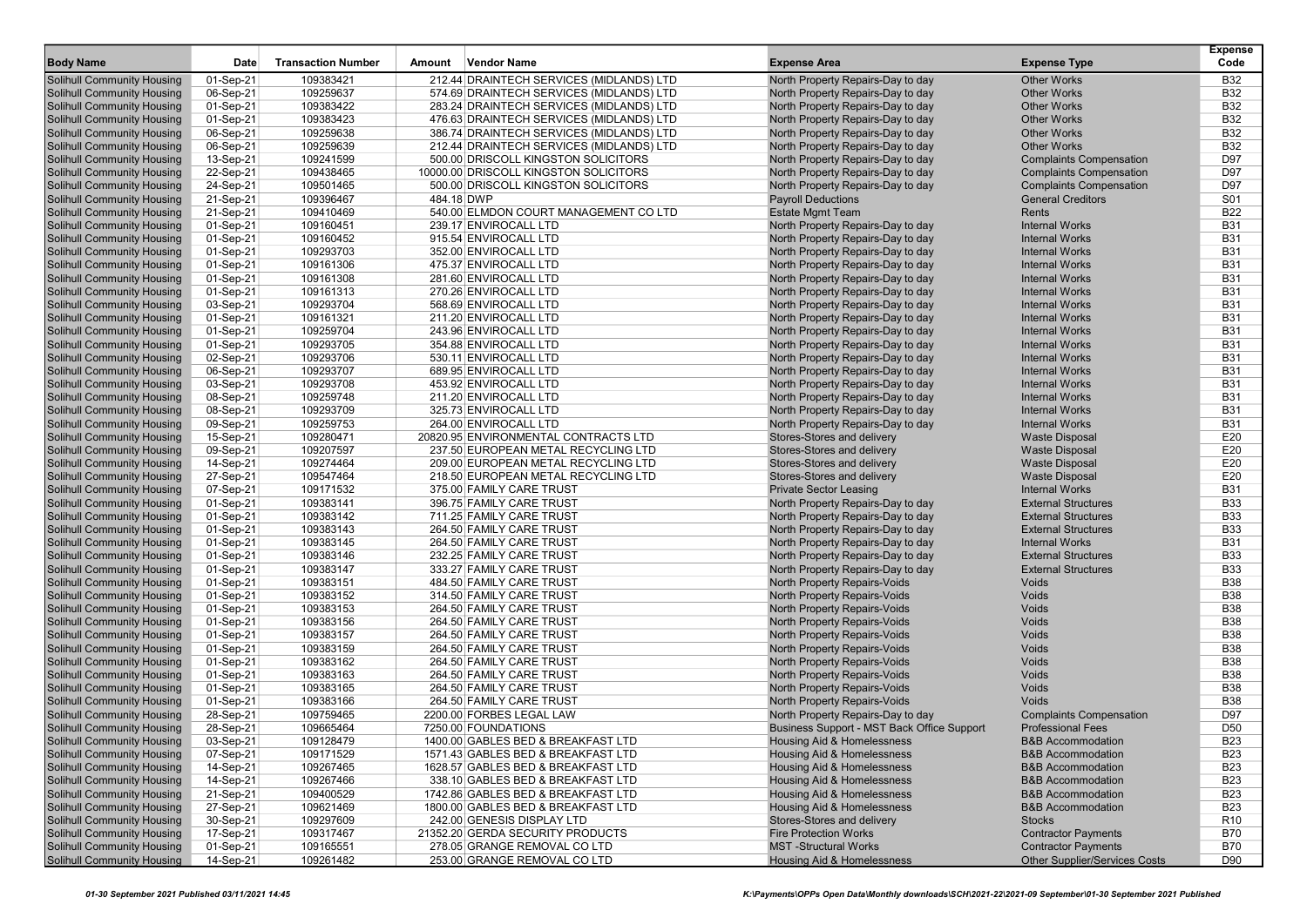| <b>Body Name</b>                                                       | Date                   | <b>Transaction Number</b> | Amount | <b>Vendor Name</b>                                                         | <b>Expense Area</b>                                                                  | <b>Expense Type</b>                                      | <b>Expense</b><br>Code   |
|------------------------------------------------------------------------|------------------------|---------------------------|--------|----------------------------------------------------------------------------|--------------------------------------------------------------------------------------|----------------------------------------------------------|--------------------------|
|                                                                        |                        |                           |        |                                                                            |                                                                                      |                                                          |                          |
| <b>Solihull Community Housing</b>                                      | 01-Sep-21              | 109165552                 |        | 253.00 GRANGE REMOVAL CO LTD                                               | <b>MST</b> -Structural Works                                                         | <b>Contractor Payments</b>                               | <b>B70</b>               |
| <b>Solihull Community Housing</b>                                      | 01-Sep-21              | 109165565                 |        | 369.00 HANDICARE ACCESSIBILITY LTD                                         | Home Improvement Agency                                                              | Adaptations                                              | <b>B83</b>               |
| <b>Solihull Community Housing</b>                                      | 01-Sep-21              | 109165569                 |        | 225.00 HANDICARE ACCESSIBILITY LTD                                         | Home Improvement Agency                                                              | Adaptations                                              | <b>B83</b>               |
| <b>Solihull Community Housing</b>                                      | 01-Sep-21              | 109165572                 |        | 2141.00 HANDICARE ACCESSIBILITY LTD                                        | Private Sector - Disabled Facilities Grants                                          | <b>Contractor Payments</b>                               | <b>B70</b><br><b>B70</b> |
| <b>Solihull Community Housing</b><br><b>Solihull Community Housing</b> | 01-Sep-21<br>01-Sep-21 | 109260474<br>109260475    |        | 4301.00 HANDICARE ACCESSIBILITY LTD<br>1851.00 HANDICARE ACCESSIBILITY LTD | Private Sector - Disabled Facilities Grants                                          | <b>Contractor Payments</b><br><b>Contractor Payments</b> | <b>B70</b>               |
| <b>Solihull Community Housing</b>                                      | 01-Sep-21              | 109389464                 |        | 3355.00 HANDICARE ACCESSIBILITY LTD                                        | <b>Public Sector - Major Adaptations</b><br><b>Public Sector - Major Adaptations</b> | <b>Contractor Payments</b>                               | <b>B70</b>               |
| <b>Solihull Community Housing</b>                                      | 01-Sep-21              | 109260477                 |        | 2140.00 HANDICARE ACCESSIBILITY LTD                                        | <b>Public Sector - Major Adaptations</b>                                             | <b>Contractor Payments</b>                               | <b>B70</b>               |
| <b>Solihull Community Housing</b>                                      | 06-Sep-21              | 109260478                 |        | 2311.50 HANDICARE ACCESSIBILITY LTD                                        | <b>Public Sector - Major Adaptations</b>                                             | <b>Contractor Payments</b>                               | <b>B70</b>               |
| <b>Solihull Community Housing</b>                                      | 01-Sep-21              | 109165562                 |        | 2240.22 HARDYMAN GROUP LTD                                                 | Kitchens                                                                             | <b>Contractor Payments</b>                               | <b>B70</b>               |
| <b>Solihull Community Housing</b>                                      | 13-Sep-21              | 109247465                 |        | 2881.79 HI-SPEC FACILITIES SERVICES PLC                                    | <b>Endeavour House</b>                                                               | Cleaning                                                 | <b>B50</b>               |
| <b>Solihull Community Housing</b>                                      | 13-Sep-21              | 109247465                 |        | 1167.12 HI-SPEC FACILITIES SERVICES PLC                                    | <b>Endeavour House</b>                                                               | <b>Other Premises Costs</b>                              | <b>B90</b>               |
| <b>Solihull Community Housing</b>                                      | 13-Sep-21              | 109247465                 |        | 183.39 HI-SPEC FACILITIES SERVICES PLC                                     | <b>CCTV</b>                                                                          | Cleaning                                                 | <b>B50</b>               |
| <b>Solihull Community Housing</b>                                      | 13-Sep-21              | 109247465                 |        | 198.26 HI-SPEC FACILITIES SERVICES PLC                                     | <b>Auckland Hall</b>                                                                 | Cleaning                                                 | <b>B50</b>               |
| <b>Solihull Community Housing</b>                                      | 13-Sep-21              | 109247465                 |        | 261.98 HI-SPEC FACILITIES SERVICES PLC                                     | <b>Crabtree Hall</b>                                                                 | Cleaning                                                 | <b>B50</b>               |
| <b>Solihull Community Housing</b>                                      | 13-Sep-21              | 109247465                 |        | 198.26 HI-SPEC FACILITIES SERVICES PLC                                     | Whar Hall Farm Community Hall                                                        | Cleaning                                                 | <b>B50</b>               |
| <b>Solihull Community Housing</b>                                      | 13-Sep-21              | 109247465                 |        | 183.39 HI-SPEC FACILITIES SERVICES PLC                                     | <b>Kingshurst Office</b>                                                             | Cleaning                                                 | <b>B50</b>               |
| <b>Solihull Community Housing</b>                                      | 13-Sep-21              | 109247465                 |        | 1076.25 HI-SPEC FACILITIES SERVICES PLC                                    | Business Support - MST Back Office Support                                           | Cleaning                                                 | <b>B50</b>               |
| <b>Solihull Community Housing</b>                                      | 30-Sep-21              | 110013464                 |        | 2881.79 HI-SPEC FACILITIES SERVICES PLC                                    | <b>Endeavour House</b>                                                               | Cleaning                                                 | <b>B50</b>               |
| <b>Solihull Community Housing</b>                                      | 30-Sep-21              | 110013464                 |        | 1167.12 HI-SPEC FACILITIES SERVICES PLC                                    | <b>Endeavour House</b>                                                               | <b>Other Premises Costs</b>                              | <b>B90</b>               |
| <b>Solihull Community Housing</b>                                      | 30-Sep-21              | 110013464                 |        | 183.39 HI-SPEC FACILITIES SERVICES PLC                                     | <b>CCTV</b>                                                                          | Cleaning                                                 | <b>B50</b>               |
| <b>Solihull Community Housing</b>                                      | 30-Sep-21              | 110013464                 |        | 198.26 HI-SPEC FACILITIES SERVICES PLC                                     | <b>Auckland Hall</b>                                                                 | Cleaning                                                 | <b>B50</b>               |
| <b>Solihull Community Housing</b>                                      | 30-Sep-21              | 110013464                 |        | 261.98 HI-SPEC FACILITIES SERVICES PLC                                     | <b>Crabtree Hall</b>                                                                 | Cleaning                                                 | <b>B50</b>               |
| <b>Solihull Community Housing</b>                                      | 30-Sep-21              | 110013464                 |        | 198.26 HI-SPEC FACILITIES SERVICES PLC                                     | Whar Hall Farm Community Hall                                                        | Cleaning                                                 | <b>B50</b>               |
| <b>Solihull Community Housing</b>                                      | 30-Sep-21              | 110013464                 |        | 183.39 HI-SPEC FACILITIES SERVICES PLC                                     | Kingshurst Office                                                                    | Cleaning                                                 | <b>B50</b>               |
| <b>Solihull Community Housing</b>                                      | 30-Sep-21              | 110013464                 |        | 1076.25 HI-SPEC FACILITIES SERVICES PLC                                    | Business Support - MST Back Office Support                                           | Cleaning                                                 | <b>B50</b>               |
| <b>Solihull Community Housing</b>                                      | 08-Sep-21              | 109179464                 |        | 124006.00 HM REVENUE & CUSTOMS                                             | <b>VAT</b>                                                                           | <b>Creditor: Government</b>                              | <b>S04</b>               |
| <b>Solihull Community Housing</b>                                      | 15-Sep-21              | 109280468                 |        | 3000.00 HOUSEMARK LTD                                                      | <b>Central Administration</b>                                                        | <b>Professional Fees</b>                                 | D <sub>50</sub>          |
| <b>Solihull Community Housing</b>                                      | 01-Sep-21              | 109293568                 |        | 700.00 INTEGRATED WATER SERVICES LTD                                       | Client ¿ H & S Water Risk                                                            | <b>Water risks</b>                                       | <b>B13</b>               |
| <b>Solihull Community Housing</b>                                      | 01-Sep-21              | 109293569                 |        | 350.00 INTEGRATED WATER SERVICES LTD                                       | Client ¿ H & S Water Risk                                                            | Water risks                                              | <b>B13</b>               |
| <b>Solihull Community Housing</b>                                      | 01-Sep-21              | 109293581                 |        | 420.00 INTEGRATED WATER SERVICES LTD                                       | Client ¿ H & S Water Risk                                                            | Water risks                                              | <b>B13</b>               |
| <b>Solihull Community Housing</b>                                      | 01-Sep-21              | 109293582                 |        | 605.00 INTEGRATED WATER SERVICES LTD                                       | Client ¿ H & S Water Risk                                                            | Water risks                                              | <b>B13</b>               |
| <b>Solihull Community Housing</b>                                      | 01-Sep-21              | 109293583                 |        | 735.00 INTEGRATED WATER SERVICES LTD                                       | Client ¿ H & S Water Risk                                                            | <b>Water risks</b>                                       | <b>B13</b>               |
| <b>Solihull Community Housing</b>                                      | 08-Sep-21              | 109197467                 |        | 1110.00 JAMES ANDREWS RECRUITMENT SOLUTIONS LTD                            | Housing Aid & Homelessness                                                           | Agency Staff (Funded Posts)                              | A61                      |
| <b>Solihull Community Housing</b>                                      | 15-Sep-21              | 109280464                 |        | 779.28 JAMES ANDREWS RECRUITMENT SOLUTIONS LTD                             | <b>Welfare Reform Work</b>                                                           | <b>Agency Staff</b>                                      | A60                      |
| <b>Solihull Community Housing</b>                                      | 09-Sep-21              | 109207602                 |        | 1110.00 JAMES ANDREWS RECRUITMENT SOLUTIONS LTD                            | Housing Aid & Homelessness                                                           | Agency Staff (Funded Posts)                              | A61                      |
| <b>Solihull Community Housing</b>                                      | 15-Sep-21              | 109280467                 |        | 619.50 JAMES ANDREWS RECRUITMENT SOLUTIONS LTD                             | <b>Welfare Reform Work</b>                                                           | <b>Agency Staff</b>                                      | A60                      |
| <b>Solihull Community Housing</b>                                      | 09-Sep-21              | 109207606                 |        | 900.00 JAMES ANDREWS RECRUITMENT SOLUTIONS LTD                             | Housing Aid & Homelessness                                                           | Agency Staff (Funded Posts)                              | A61                      |
| <b>Solihull Community Housing</b>                                      | 15-Sep-21              | 109280465                 |        | 801.66 JAMES ANDREWS RECRUITMENT SOLUTIONS LTD                             | <b>Welfare Reform Work</b>                                                           | <b>Agency Staff</b>                                      | A60                      |
| <b>Solihull Community Housing</b>                                      | 16-Sep-21              | 109301471                 |        | 1110.00 JAMES ANDREWS RECRUITMENT SOLUTIONS LTD                            | Housing Aid & Homelessness                                                           | Agency Staff (Funded Posts)                              | A61                      |
| <b>Solihull Community Housing</b>                                      | 22-Sep-21              | 109433464                 |        | 758.69 JAMES ANDREWS RECRUITMENT SOLUTIONS LTD                             | Welfare Reform Work                                                                  | <b>Agency Staff</b>                                      | A60                      |
| <b>Solihull Community Housing</b>                                      | 23-Sep-21              | 109462471                 |        | 930.00 JAMES ANDREWS RECRUITMENT SOLUTIONS LTD                             | Housing Aid & Homelessness                                                           | Agency Staff (Funded Posts)                              | A61                      |
| <b>Solihull Community Housing</b>                                      | 30-Sep-21              | 109957464                 |        | 697.50 JAMES ANDREWS RECRUITMENT SOLUTIONS LTD                             | <b>Housing Aid &amp; Homelessness</b>                                                | <b>Agency Staff (Funded Posts)</b>                       | A61                      |
| <b>Solihull Community Housing</b><br><b>Solihull Community Housing</b> | 10-Sep-21<br>10-Sep-21 | 109229496<br>109229496    |        | 122812.57 JESSUP BROTHERS LTD<br>83455.73 JESSUP BROTHERS LTD              | New Build - Wagon Lane<br>New Build - Halifax Road                                   | <b>Contractor Payments</b><br><b>Contractor Payments</b> | <b>B70</b><br><b>B70</b> |
| <b>Solihull Community Housing</b>                                      | 01-Sep-21              | 109207675                 |        | 562.50 JEWSON LTD                                                          | Stores-Stores and delivery                                                           | <b>Stocks</b>                                            | R <sub>10</sub>          |
| <b>Solihull Community Housing</b>                                      | 01-Sep-21              | 109207675                 |        | 250.10 JEWSON LTD                                                          | Stores-Stores and delivery                                                           | <b>Stocks</b>                                            | R <sub>10</sub>          |
| <b>Solihull Community Housing</b>                                      | 01-Sep-21              | 109207675                 |        | 274.30 JEWSON LTD                                                          | Stores-Stores and delivery                                                           | <b>Stocks</b>                                            | R <sub>10</sub>          |
| <b>Solihull Community Housing</b>                                      | 01-Sep-21              | 109207675                 |        | 214.20 JEWSON LTD                                                          | Stores-Stores and delivery                                                           | <b>Stocks</b>                                            | R <sub>10</sub>          |
| <b>Solihull Community Housing</b>                                      | 01-Sep-21              | 109207676                 |        | 92.05 JEWSON LTD                                                           | Stores-Stores and delivery                                                           | <b>Stocks</b>                                            | R <sub>10</sub>          |
| <b>Solihull Community Housing</b>                                      | 01-Sep-21              | 109207676                 |        | 184.10 JEWSON LID                                                          | Stores-Stores and delivery                                                           | <b>Stocks</b>                                            | R <sub>10</sub>          |
| <b>Solihull Community Housing</b>                                      | 01-Sep-21              | 109207676                 |        | 207.50 JEWSON LTD                                                          | Stores-Stores and delivery                                                           | <b>Stocks</b>                                            | R <sub>10</sub>          |
| <b>Solihull Community Housing</b>                                      | 01-Sep-21              | 109207676                 |        | 368.20 JEWSON LTD                                                          | Stores-Stores and delivery                                                           | <b>Stocks</b>                                            | R <sub>10</sub>          |
| <b>Solihull Community Housing</b>                                      | 01-Sep-21              | 109207676                 |        | 216.05 JEWSON LTD                                                          | Stores-Stores and delivery                                                           | <b>Stocks</b>                                            | R <sub>10</sub>          |
| <b>Solihull Community Housing</b>                                      | 01-Sep-21              | 109207676                 |        | 92.05 JEWSON LTD                                                           | Stores-Stores and delivery                                                           | <b>Stocks</b>                                            | R <sub>10</sub>          |
| <b>Solihull Community Housing</b>                                      | 01-Sep-21              | 109207678                 |        | 5.20 JEWSON LTD                                                            | Stores-Stores and delivery                                                           | <b>Stocks</b>                                            | R <sub>10</sub>          |
| <b>Solihull Community Housing</b>                                      | 01-Sep-21              | 109207678                 |        | 80.64 JEWSON LTD                                                           | Stores-Stores and delivery                                                           | <b>Stocks</b>                                            | R <sub>10</sub>          |
| <b>Solihull Community Housing</b>                                      | 01-Sep-21              | 109207678                 |        | 79.11 JEWSON LTD                                                           | Stores-Stores and delivery                                                           | <b>Stocks</b>                                            | R <sub>10</sub>          |
| <b>Solihull Community Housing</b>                                      | 01-Sep-21              | 109207678                 |        | 34.80 JEWSON LTD                                                           | Stores-Stores and delivery                                                           | <b>Stocks</b>                                            | R <sub>10</sub>          |
| <b>Solihull Community Housing</b>                                      | 01-Sep-21              | 109207678                 |        | 11.60 JEWSON LTD                                                           | Stores-Stores and delivery                                                           | <b>Stocks</b>                                            | R <sub>10</sub>          |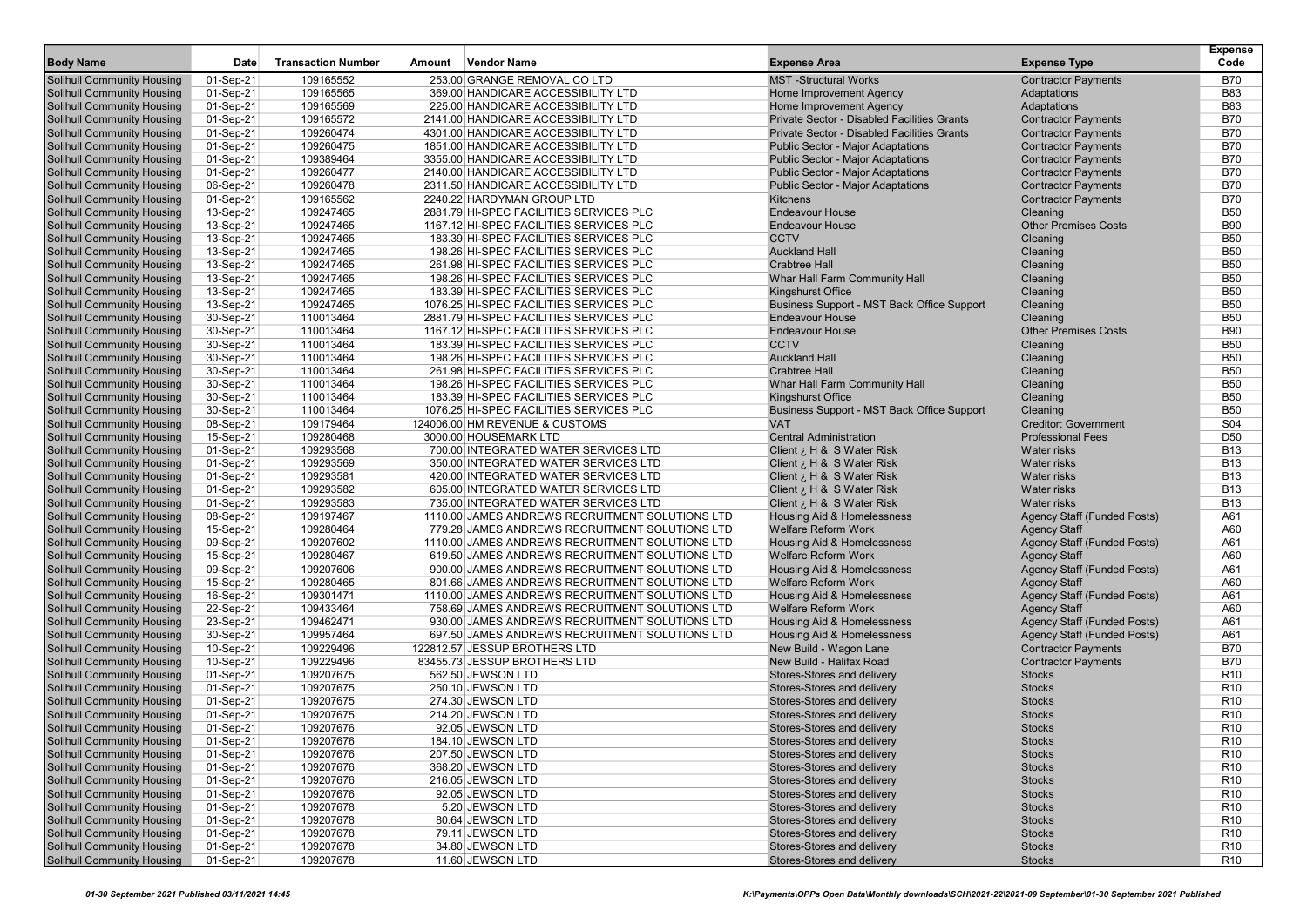| <b>Body Name</b>                                                       | Date                   | <b>Transaction Number</b> | <b>Vendor Name</b><br>Amount           | <b>Expense Area</b>                                      | <b>Expense Type</b>            | <b>Expense</b><br>Code             |
|------------------------------------------------------------------------|------------------------|---------------------------|----------------------------------------|----------------------------------------------------------|--------------------------------|------------------------------------|
| <b>Solihull Community Housing</b>                                      | 01-Sep-21              | 109207678                 | 100.80 JEWSON LTD                      | Stores-Stores and delivery                               | <b>Stocks</b>                  | R <sub>10</sub>                    |
| <b>Solihull Community Housing</b>                                      | 01-Sep-21              | 109207678                 | 368.85 JEWSON LTD                      | Stores-Stores and delivery                               | <b>Stocks</b>                  | R <sub>10</sub>                    |
| <b>Solihull Community Housing</b>                                      | 01-Sep-21              | 109207678                 | 13.65 JEWSON LTD                       | Stores-Stores and delivery                               | <b>Stocks</b>                  | R <sub>10</sub>                    |
| <b>Solihull Community Housing</b>                                      | 01-Sep-21              | 109207681                 | 336.00 JEWSON LTD                      | Stores-Stores and delivery                               | <b>Stocks</b>                  | R <sub>10</sub>                    |
| <b>Solihull Community Housing</b>                                      | 01-Sep-21              | 109207681                 | 19.38 JEWSON LTD                       | Stores-Stores and delivery                               | <b>Stocks</b>                  | R <sub>10</sub>                    |
| <b>Solihull Community Housing</b>                                      | 01-Sep-21              | 109207682                 | 57.00 JEWSON LTD                       | Stores-Stores and delivery                               | <b>Stocks</b>                  | R <sub>10</sub>                    |
| <b>Solihull Community Housing</b>                                      | 01-Sep-21              | 109207682                 | 11.00 JEWSON LTD                       | Stores-Stores and delivery                               | <b>Stocks</b>                  | R <sub>10</sub>                    |
| <b>Solihull Community Housing</b>                                      | 01-Sep-21              | 109207682                 | 85.05 JEWSON LTD                       | Stores-Stores and delivery                               | <b>Stocks</b>                  | R <sub>10</sub>                    |
| <b>Solihull Community Housing</b>                                      | 01-Sep-21              | 109207682                 | 256.00 JEWSON LTD                      | Stores-Stores and delivery                               | <b>Stocks</b>                  | R <sub>10</sub>                    |
| <b>Solihull Community Housing</b>                                      | 01-Sep-21              | 109207682                 | 115.00 JEWSON LTD                      | Stores-Stores and delivery                               | <b>Stocks</b>                  | R <sub>10</sub>                    |
| <b>Solihull Community Housing</b>                                      | 01-Sep-21              | 109207682                 | 204.10 JEWSON LTD                      | Stores-Stores and delivery                               | <b>Stocks</b>                  | R <sub>10</sub>                    |
| <b>Solihull Community Housing</b>                                      | 01-Sep-21              | 109207682                 | 221.40 JEWSON LTD                      | Stores-Stores and delivery                               | <b>Stocks</b>                  | R <sub>10</sub>                    |
| <b>Solihull Community Housing</b>                                      | 01-Sep-21              | 109207682                 | 46.38 JEWSON LTD                       | Stores-Stores and delivery                               | <b>Stocks</b>                  | R <sub>10</sub>                    |
| <b>Solihull Community Housing</b>                                      | 01-Sep-21              | 109207682                 | 65.80 JEWSON LTD                       | Stores-Stores and delivery                               | <b>Stocks</b>                  | R <sub>10</sub>                    |
| <b>Solihull Community Housing</b>                                      | 01-Sep-21              | 109207682                 | 141.00 JEWSON LTD                      | Stores-Stores and delivery                               | <b>Stocks</b>                  | R <sub>10</sub>                    |
| <b>Solihull Community Housing</b>                                      | 01-Sep-21              | 109207682                 | 96.10 JEWSON LTD                       | Stores-Stores and delivery                               | <b>Stocks</b>                  | R <sub>10</sub>                    |
| <b>Solihull Community Housing</b>                                      | 01-Sep-21              | 109207684                 | 11.70 JEWSON LTD                       | Stores-Stores and delivery                               | <b>Stocks</b>                  | R <sub>10</sub>                    |
| <b>Solihull Community Housing</b>                                      | 01-Sep-21              | 109207684                 | 4.70 JEWSON LTD                        | Stores-Stores and delivery                               | <b>Stocks</b>                  | R <sub>10</sub>                    |
| <b>Solihull Community Housing</b>                                      | 01-Sep-21              | 109207684                 | 223.00 JEWSON LTD                      | Stores-Stores and delivery                               | <b>Stocks</b>                  | R <sub>10</sub>                    |
| <b>Solihull Community Housing</b>                                      | 01-Sep-21              | 109207684                 | 296.75 JEWSON LTD                      | Stores-Stores and delivery                               | <b>Stocks</b>                  | R <sub>10</sub>                    |
| <b>Solihull Community Housing</b>                                      | 01-Sep-21              | 109207684                 | 131.70 JEWSON LTD                      | Stores-Stores and delivery                               | <b>Stocks</b>                  | R <sub>10</sub>                    |
| <b>Solihull Community Housing</b>                                      | 01-Sep-21              | 109207684                 | 5.70 JEWSON LTD                        | Stores-Stores and delivery                               | <b>Stocks</b>                  | R <sub>10</sub>                    |
| <b>Solihull Community Housing</b>                                      | 01-Sep-21              | 109207684                 | 9.00 JEWSON LTD                        | Stores-Stores and delivery                               | <b>Stocks</b>                  | R <sub>10</sub>                    |
| <b>Solihull Community Housing</b>                                      | 01-Sep-21              | 109207684                 | 22.80 JEWSON LTD                       | Stores-Stores and delivery                               | <b>Stocks</b>                  | R <sub>10</sub>                    |
| <b>Solihull Community Housing</b>                                      | 01-Sep-21              | 109207687                 | 7.70 JEWSON LTD                        | Stores-Stores and delivery                               | <b>Stocks</b>                  | R <sub>10</sub>                    |
| Solihull Community Housing                                             | 01-Sep-21              | 109207687                 | 8.40 JEWSON LTD                        | Stores-Stores and delivery                               | <b>Stocks</b>                  | R <sub>10</sub>                    |
| <b>Solihull Community Housing</b>                                      | 01-Sep-21              | 109207687                 | 306.93 JEWSON LTD                      | Stores-Stores and delivery                               | <b>Stocks</b>                  | R <sub>10</sub>                    |
| <b>Solihull Community Housing</b>                                      | 01-Sep-21              | 109207687                 | 74.40 JEWSON LTD                       | Stores-Stores and delivery                               | <b>Stocks</b>                  | R <sub>10</sub>                    |
| <b>Solihull Community Housing</b>                                      | 01-Sep-21              | 109207687                 | 77.95 JEWSON LTD                       | Stores-Stores and delivery                               | <b>Stocks</b>                  | R <sub>10</sub>                    |
| <b>Solihull Community Housing</b>                                      | 01-Sep-21              | 109207687                 | 79.50 JEWSON LTD                       | Stores-Stores and delivery                               | <b>Stocks</b>                  | R <sub>10</sub>                    |
| <b>Solihull Community Housing</b>                                      | 01-Sep-21              | 109207687                 | 54.60 JEWSON LTD                       | Stores-Stores and delivery                               | <b>Stocks</b>                  | R <sub>10</sub>                    |
| <b>Solihull Community Housing</b>                                      | 01-Sep-21              | 109207687                 | 9.00 JEWSON LTD                        | Stores-Stores and delivery                               | <b>Stocks</b>                  | R <sub>10</sub>                    |
| <b>Solihull Community Housing</b>                                      | 01-Sep-21              | 109207687                 | 4.05 JEWSON LTD                        | Stores-Stores and delivery                               | <b>Stocks</b>                  | R <sub>10</sub>                    |
| <b>Solihull Community Housing</b>                                      | 01-Sep-21              | 109207687                 | 103.20 JEWSON LTD                      | Stores-Stores and delivery                               | <b>Stocks</b>                  | R <sub>10</sub>                    |
| <b>Solihull Community Housing</b>                                      | 01-Sep-21              | 109207687                 | 397.80 JEWSON LTD                      | Stores-Stores and delivery                               | <b>Stocks</b>                  | R <sub>10</sub>                    |
| <b>Solihull Community Housing</b>                                      | 01-Sep-21              | 109207687                 | 120.00 JEWSON LTD                      | Stores-Stores and delivery                               | <b>Stocks</b>                  | R <sub>10</sub>                    |
| <b>Solihull Community Housing</b>                                      | 01-Sep-21              | 109207687                 | 63.60 JEWSON LTD                       | Stores-Stores and delivery                               | <b>Stocks</b>                  | R <sub>10</sub>                    |
| <b>Solihull Community Housing</b>                                      | 01-Sep-21              | 109207687                 | 2.00 JEWSON LTD                        | Stores-Stores and delivery                               | <b>Stocks</b>                  | R <sub>10</sub>                    |
| <b>Solihull Community Housing</b>                                      | 01-Sep-21              | 109207687                 | 77.10 JEWSON LTD                       | Stores-Stores and delivery                               | <b>Stocks</b>                  | R <sub>10</sub>                    |
| <b>Solihull Community Housing</b>                                      | 01-Sep-21              | 109207687                 | 56.70 JEWSON LTD                       | Stores-Stores and delivery                               | <b>Stocks</b>                  | R <sub>10</sub>                    |
| <b>Solihull Community Housing</b>                                      | 01-Sep-21              | 109207687                 | 145.90 JEWSON LTD                      | Stores-Stores and delivery                               | <b>Stocks</b>                  | R <sub>10</sub>                    |
| <b>Solihull Community Housing</b>                                      | 01-Sep-21              | 109207687                 | 27.00 JEWSON LTD                       | Stores-Stores and delivery                               | <b>Stocks</b><br><b>Stocks</b> | R <sub>10</sub><br>R <sub>10</sub> |
| <b>Solihull Community Housing</b><br><b>Solihull Community Housing</b> | 01-Sep-21<br>01-Sep-21 | 109207688<br>109207688    | 56.40 JEWSON LTD                       | Stores-Stores and delivery<br>Stores-Stores and delivery | <b>Stocks</b>                  | R <sub>10</sub>                    |
| <b>Solihull Community Housing</b>                                      | 01-Sep-21              | 109207688                 | 423.60 JEWSON LTD<br>120.13 JEWSON LTD | Stores-Stores and delivery                               | <b>Stocks</b>                  | R <sub>10</sub>                    |
| <b>Solihull Community Housing</b>                                      | 01-Sep-21              | 109207688                 | 60.80 JEWSON LTD                       | Stores-Stores and delivery                               | <b>Stocks</b>                  | R <sub>10</sub>                    |
| <b>Solihull Community Housing</b>                                      | 01-Sep-21              | 109207688                 | 273.22 JEWSON LTD                      | Stores-Stores and delivery                               | <b>Stocks</b>                  | R <sub>10</sub>                    |
| <b>Solihull Community Housing</b>                                      | 01-Sep-21              | 109207688                 | 78.30 JEWSON LTD                       | Stores-Stores and delivery                               | <b>Stocks</b>                  | R <sub>10</sub>                    |
| <b>Solihull Community Housing</b>                                      | 01-Sep-21              | 109207688                 | 1580.64 JEWSON LTD                     | Stores-Stores and delivery                               | <b>Stocks</b>                  | R <sub>10</sub>                    |
| <b>Solihull Community Housing</b>                                      | 01-Sep-21              | 109207688                 | 246.60 JEWSON LTD                      | Stores-Stores and delivery                               | <b>Stocks</b>                  | R <sub>10</sub>                    |
| Solihull Community Housing                                             | 01-Sep-21              | 109207688                 | 140.60 JEWSON LTD                      | Stores-Stores and delivery                               | <b>Stocks</b>                  | R <sub>10</sub>                    |
| <b>Solihull Community Housing</b>                                      | 01-Sep-21              | 109207688                 | 17.10 JEWSON LTD                       | Stores-Stores and delivery                               | <b>Stocks</b>                  | R <sub>10</sub>                    |
| <b>Solihull Community Housing</b>                                      | 01-Sep-21              | 109207688                 | 22.95 JEWSON LTD                       | Stores-Stores and delivery                               | <b>Stocks</b>                  | R <sub>10</sub>                    |
| <b>Solihull Community Housing</b>                                      | 01-Sep-21              | 109207691                 | 606.00 JEWSON LTD                      | Stores-Stores and delivery                               | <b>Stocks</b>                  | R <sub>10</sub>                    |
| Solihull Community Housing                                             | 01-Sep-21              | 109207691                 | 253.40 JEWSON LTD                      | Stores-Stores and delivery                               | <b>Stocks</b>                  | R <sub>10</sub>                    |
| <b>Solihull Community Housing</b>                                      | 01-Sep-21              | 109207691                 | 390.75 JEWSON LTD                      | Stores-Stores and delivery                               | <b>Stocks</b>                  | R <sub>10</sub>                    |
| <b>Solihull Community Housing</b>                                      | 01-Sep-21              | 109207692                 | 22.20 JEWSON LTD                       | Stores-Stores and delivery                               | <b>Stocks</b>                  | R <sub>10</sub>                    |
| <b>Solihull Community Housing</b>                                      | 01-Sep-21              | 109207692                 | 225.60 JEWSON LTD                      | Stores-Stores and delivery                               | <b>Stocks</b>                  | R <sub>10</sub>                    |
| <b>Solihull Community Housing</b>                                      | 01-Sep-21              | 109207692                 | 19.60 JEWSON LTD                       | Stores-Stores and delivery                               | <b>Stocks</b>                  | R <sub>10</sub>                    |
| <b>Solihull Community Housing</b>                                      | 01-Sep-21              | 109207692                 | 8.82 JEWSON LTD                        | Stores-Stores and delivery                               | <b>Stocks</b>                  | R <sub>10</sub>                    |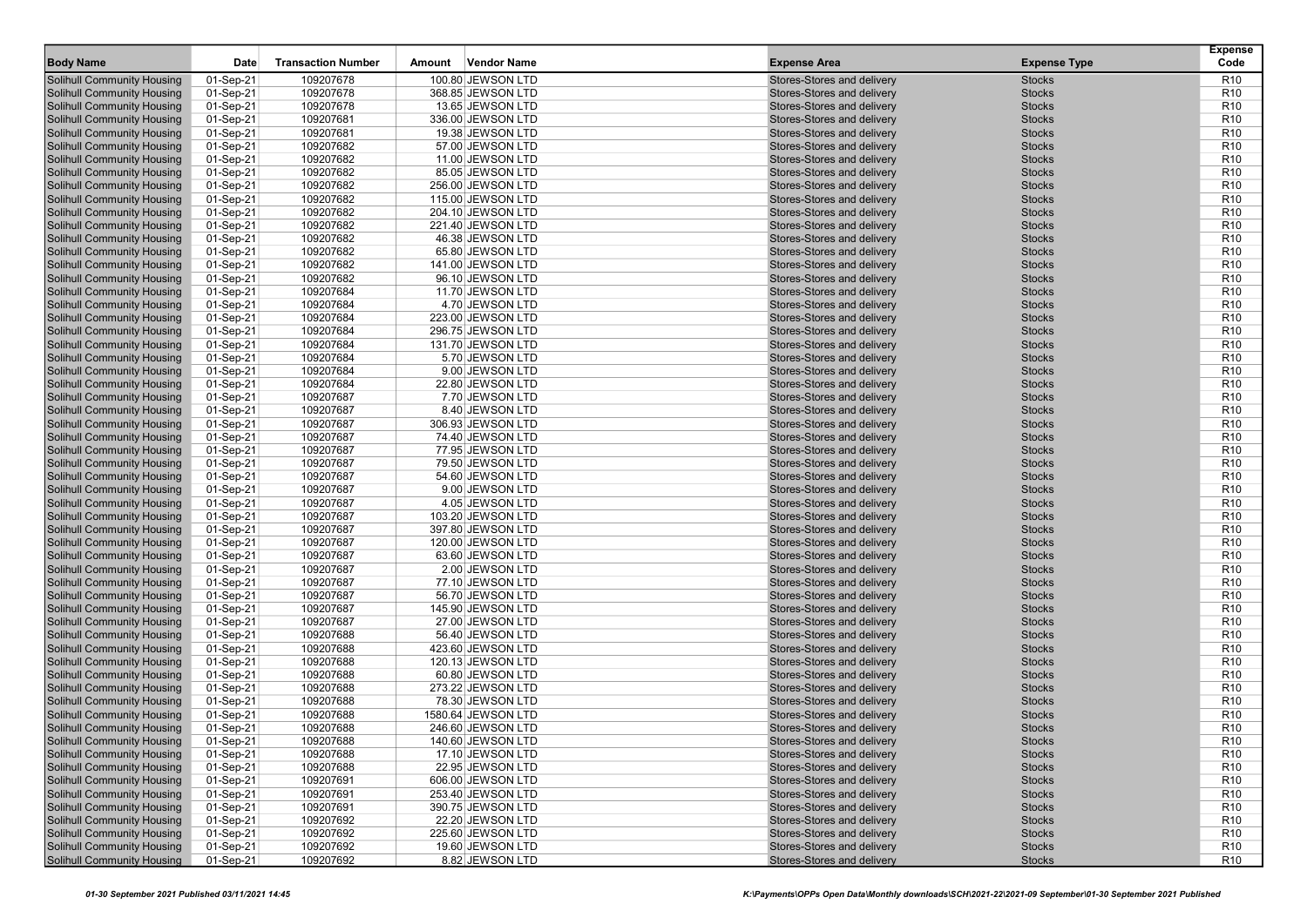| <b>Body Name</b>                  | Date      | <b>Transaction Number</b> | <b>Vendor Name</b><br>Amount | <b>Expense Area</b>        | <b>Expense Type</b> | <b>Expense</b><br>Code |
|-----------------------------------|-----------|---------------------------|------------------------------|----------------------------|---------------------|------------------------|
| <b>Solihull Community Housing</b> | 01-Sep-21 | 109207692                 | 5.60 JEWSON LTD              | Stores-Stores and delivery | <b>Stocks</b>       | R <sub>10</sub>        |
| <b>Solihull Community Housing</b> | 01-Sep-21 | 109207692                 | 25.00 JEWSON LTD             | Stores-Stores and delivery | <b>Stocks</b>       | R <sub>10</sub>        |
| <b>Solihull Community Housing</b> | 01-Sep-21 | 109207692                 | 14.90 JEWSON LTD             | Stores-Stores and delivery | <b>Stocks</b>       | R <sub>10</sub>        |
| <b>Solihull Community Housing</b> | 01-Sep-21 | 109207692                 | 33.00 JEWSON LTD             | Stores-Stores and delivery | <b>Stocks</b>       | R <sub>10</sub>        |
| <b>Solihull Community Housing</b> | 01-Sep-21 | 109207692                 | 28.80 JEWSON LTD             | Stores-Stores and delivery | <b>Stocks</b>       | R <sub>10</sub>        |
| <b>Solihull Community Housing</b> | 01-Sep-21 | 109207692                 | 25.14 JEWSON LTD             | Stores-Stores and delivery | <b>Stocks</b>       | R <sub>10</sub>        |
| <b>Solihull Community Housing</b> | 01-Sep-21 | 109207692                 | 159.30 JEWSON LTD            | Stores-Stores and delivery | <b>Stocks</b>       | R <sub>10</sub>        |
| <b>Solihull Community Housing</b> | 01-Sep-21 | 109207693                 | 469.00 JEWSON LTD            | Stores-Stores and delivery | <b>Stocks</b>       | R <sub>10</sub>        |
| <b>Solihull Community Housing</b> | 01-Sep-21 | 109207693                 | 132.30 JEWSON LTD            | Stores-Stores and delivery | <b>Stocks</b>       | R <sub>10</sub>        |
| <b>Solihull Community Housing</b> | 01-Sep-21 | 109207694                 | 88.60 JEWSON LTD             | Stores-Stores and delivery | <b>Stocks</b>       | R <sub>10</sub>        |
| <b>Solihull Community Housing</b> | 01-Sep-21 | 109207694                 | 720.72 JEWSON LTD            | Stores-Stores and delivery | <b>Stocks</b>       | R <sub>10</sub>        |
| <b>Solihull Community Housing</b> | 01-Sep-21 | 109207694                 | 777.60 JEWSON LTD            | Stores-Stores and delivery | <b>Stocks</b>       | R <sub>10</sub>        |
| <b>Solihull Community Housing</b> | 01-Sep-21 | 109207694                 | 69.60 JEWSON LTD             | Stores-Stores and delivery | <b>Stocks</b>       | R <sub>10</sub>        |
| <b>Solihull Community Housing</b> | 01-Sep-21 | 109207695                 | 186.24 JEWSON LTD            | Stores-Stores and delivery | <b>Stocks</b>       | R <sub>10</sub>        |
| <b>Solihull Community Housing</b> | 01-Sep-21 | 109207695                 | 108.48 JEWSON LTD            | Stores-Stores and delivery | <b>Stocks</b>       | R <sub>10</sub>        |
| <b>Solihull Community Housing</b> | 01-Sep-21 | 109207695                 | 111.60 JEWSON LTD            | Stores-Stores and delivery | <b>Stocks</b>       | R <sub>10</sub>        |
| <b>Solihull Community Housing</b> | 01-Sep-21 | 109207695                 | 146.50 JEWSON LTD            | Stores-Stores and delivery | <b>Stocks</b>       | R <sub>10</sub>        |
| <b>Solihull Community Housing</b> | 01-Sep-21 | 109207695                 | 94.92 JEWSON LTD             | Stores-Stores and delivery | <b>Stocks</b>       | R <sub>10</sub>        |
| <b>Solihull Community Housing</b> | 01-Sep-21 | 109207695                 | 443.60 JEWSON LTD            | Stores-Stores and delivery | <b>Stocks</b>       | R <sub>10</sub>        |
| <b>Solihull Community Housing</b> | 01-Sep-21 | 109207699                 | 31.10 JEWSON LTD             | Stores-Stores and delivery | <b>Stocks</b>       | R <sub>10</sub>        |
| <b>Solihull Community Housing</b> | 01-Sep-21 | 109207699                 | 106.56 JEWSON LTD            | Stores-Stores and delivery | <b>Stocks</b>       | R <sub>10</sub>        |
| <b>Solihull Community Housing</b> | 01-Sep-21 | 109207699                 | 9.65 JEWSON LTD              | Stores-Stores and delivery | <b>Stocks</b>       | R <sub>10</sub>        |
| <b>Solihull Community Housing</b> | 01-Sep-21 | 109207699                 | 446.40 JEWSON LTD            | Stores-Stores and delivery | <b>Stocks</b>       | R <sub>10</sub>        |
| <b>Solihull Community Housing</b> | 01-Sep-21 | 109207699                 | 120.00 JEWSON LTD            | Stores-Stores and delivery | <b>Stocks</b>       | R <sub>10</sub>        |
| <b>Solihull Community Housing</b> | 01-Sep-21 | 109207699                 | 121.10 JEWSON LTD            | Stores-Stores and delivery | <b>Stocks</b>       | R <sub>10</sub>        |
| Solihull Community Housing        | 01-Sep-21 | 109207699                 | 221.40 JEWSON LTD            | Stores-Stores and delivery | <b>Stocks</b>       | R <sub>10</sub>        |
| <b>Solihull Community Housing</b> | 01-Sep-21 | 109207699                 | 63.45 JEWSON LTD             | Stores-Stores and delivery | <b>Stocks</b>       | R <sub>10</sub>        |
| <b>Solihull Community Housing</b> | 01-Sep-21 | 109207701                 | 310.80 JEWSON LTD            | Stores-Stores and delivery | <b>Stocks</b>       | R <sub>10</sub>        |
| <b>Solihull Community Housing</b> | 01-Sep-21 | 109207702                 | 301.72 JEWSON LTD            | Stores-Stores and delivery | <b>Stocks</b>       | R <sub>10</sub>        |
| <b>Solihull Community Housing</b> | 01-Sep-21 | 109207702                 | 20.70 JEWSON LTD             | Stores-Stores and delivery | <b>Stocks</b>       | R <sub>10</sub>        |
| <b>Solihull Community Housing</b> | 01-Sep-21 | 109207702                 | 93.60 JEWSON LTD             | Stores-Stores and delivery | <b>Stocks</b>       | R <sub>10</sub>        |
| <b>Solihull Community Housing</b> | 01-Sep-21 | 109207702                 | 154.40 JEWSON LTD            | Stores-Stores and delivery | <b>Stocks</b>       | R <sub>10</sub>        |
| <b>Solihull Community Housing</b> | 01-Sep-21 | 109207702                 | 68.40 JEWSON LTD             | Stores-Stores and delivery | <b>Stocks</b>       | R <sub>10</sub>        |
| <b>Solihull Community Housing</b> | 01-Sep-21 | 109207702                 | 16.90 JEWSON LTD             | Stores-Stores and delivery | <b>Stocks</b>       | R <sub>10</sub>        |
| <b>Solihull Community Housing</b> | 01-Sep-21 | 109207704                 | 9.30 JEWSON LTD              | Stores-Stores and delivery | <b>Stocks</b>       | R <sub>10</sub>        |
| <b>Solihull Community Housing</b> | 01-Sep-21 | 109207704                 | 105.50 JEWSON LTD            | Stores-Stores and delivery | <b>Stocks</b>       | R <sub>10</sub>        |
| <b>Solihull Community Housing</b> | 01-Sep-21 | 109207704                 | 31.80 JEWSON LTD             | Stores-Stores and delivery | <b>Stocks</b>       | R <sub>10</sub>        |
| <b>Solihull Community Housing</b> | 01-Sep-21 | 109207704                 | 160.80 JEWSON LTD            | Stores-Stores and delivery | <b>Stocks</b>       | R <sub>10</sub>        |
| <b>Solihull Community Housing</b> | 01-Sep-21 | 109207704                 | 23.17 JEWSON LTD             | Stores-Stores and delivery | <b>Stocks</b>       | R <sub>10</sub>        |
| <b>Solihull Community Housing</b> | 01-Sep-21 | 109207704                 | 102.60 JEWSON LTD            | Stores-Stores and delivery | <b>Stocks</b>       | R <sub>10</sub>        |
| <b>Solihull Community Housing</b> | 01-Sep-21 | 109207704                 | 10.20 JEWSON LTD             | Stores-Stores and delivery | <b>Stocks</b>       | R <sub>10</sub>        |
| <b>Solihull Community Housing</b> | 01-Sep-21 | 109207704                 | 473.00 JEWSON LTD            | Stores-Stores and delivery | <b>Stocks</b>       | R <sub>10</sub>        |
| <b>Solihull Community Housing</b> | 01-Sep-21 | 109207706                 | 64.51 JEWSON LTD             | Stores-Stores and delivery | <b>Stocks</b>       | R <sub>10</sub>        |
| <b>Solihull Community Housing</b> | 01-Sep-21 | 109207706                 | 192.36 JEWSON LTD            | Stores-Stores and delivery | <b>Stocks</b>       | R <sub>10</sub>        |
| <b>Solihull Community Housing</b> | 01-Sep-21 | 109207706                 | 169.20 JEWSON LTD            | Stores-Stores and delivery | <b>Stocks</b>       | R <sub>10</sub>        |
| <b>Solihull Community Housing</b> | 01-Sep-21 | 109207707                 | 180.00 JEWSON LTD            | Stores-Stores and delivery | <b>Stocks</b>       | R <sub>10</sub>        |
| <b>Solihull Community Housing</b> | 01-Sep-21 | 109207707                 | 577.58 JEWSON LTD            | Stores-Stores and delivery | <b>Stocks</b>       | R <sub>10</sub>        |
| <b>Solihull Community Housing</b> | 01-Sep-21 | 109207708                 | 9.30 JEWSON LTD              | Stores-Stores and delivery | <b>Stocks</b>       | R <sub>10</sub>        |
| <b>Solihull Community Housing</b> | 01-Sep-21 | 109207708                 | 1.80 JEWSON LTD              | Stores-Stores and delivery | <b>Stocks</b>       | R <sub>10</sub>        |
| <b>Solihull Community Housing</b> | 01-Sep-21 | 109207708                 | 32.88 JEWSON LTD             | Stores-Stores and delivery | <b>Stocks</b>       | R <sub>10</sub>        |
| Solihull Community Housing        | 01-Sep-21 | 109207708                 | 19.00 JEWSON LTD             | Stores-Stores and delivery | <b>Stocks</b>       | R <sub>10</sub>        |
| <b>Solihull Community Housing</b> | 01-Sep-21 | 109207708                 | 41.00 JEWSON LTD             | Stores-Stores and delivery | <b>Stocks</b>       | R <sub>10</sub>        |
| <b>Solihull Community Housing</b> | 01-Sep-21 | 109207708                 | 27.40 JEWSON LTD             | Stores-Stores and delivery | <b>Stocks</b>       | R <sub>10</sub>        |
| <b>Solihull Community Housing</b> | 01-Sep-21 | 109207708                 | 101.60 JEWSON LTD            | Stores-Stores and delivery | <b>Stocks</b>       | R <sub>10</sub>        |
| Solihull Community Housing        | 01-Sep-21 | 109207708                 | 251.40 JEWSON LTD            | Stores-Stores and delivery | <b>Stocks</b>       | R <sub>10</sub>        |
| <b>Solihull Community Housing</b> | 01-Sep-21 | 109207708                 | 23.30 JEWSON LTD             | Stores-Stores and delivery | <b>Stocks</b>       | R <sub>10</sub>        |
| <b>Solihull Community Housing</b> | 01-Sep-21 | 109207708                 | 320.00 JEWSON LTD            | Stores-Stores and delivery | <b>Stocks</b>       | R <sub>10</sub>        |
| <b>Solihull Community Housing</b> | 01-Sep-21 | 109207708                 | 269.10 JEWSON LTD            | Stores-Stores and delivery | <b>Stocks</b>       | R <sub>10</sub>        |
| <b>Solihull Community Housing</b> | 01-Sep-21 | 109207708                 | 234.40 JEWSON LTD            | Stores-Stores and delivery | <b>Stocks</b>       | R <sub>10</sub>        |
| <b>Solihull Community Housing</b> | 01-Sep-21 | 109207708                 | 27.35 JEWSON LTD             | Stores-Stores and delivery | <b>Stocks</b>       | R <sub>10</sub>        |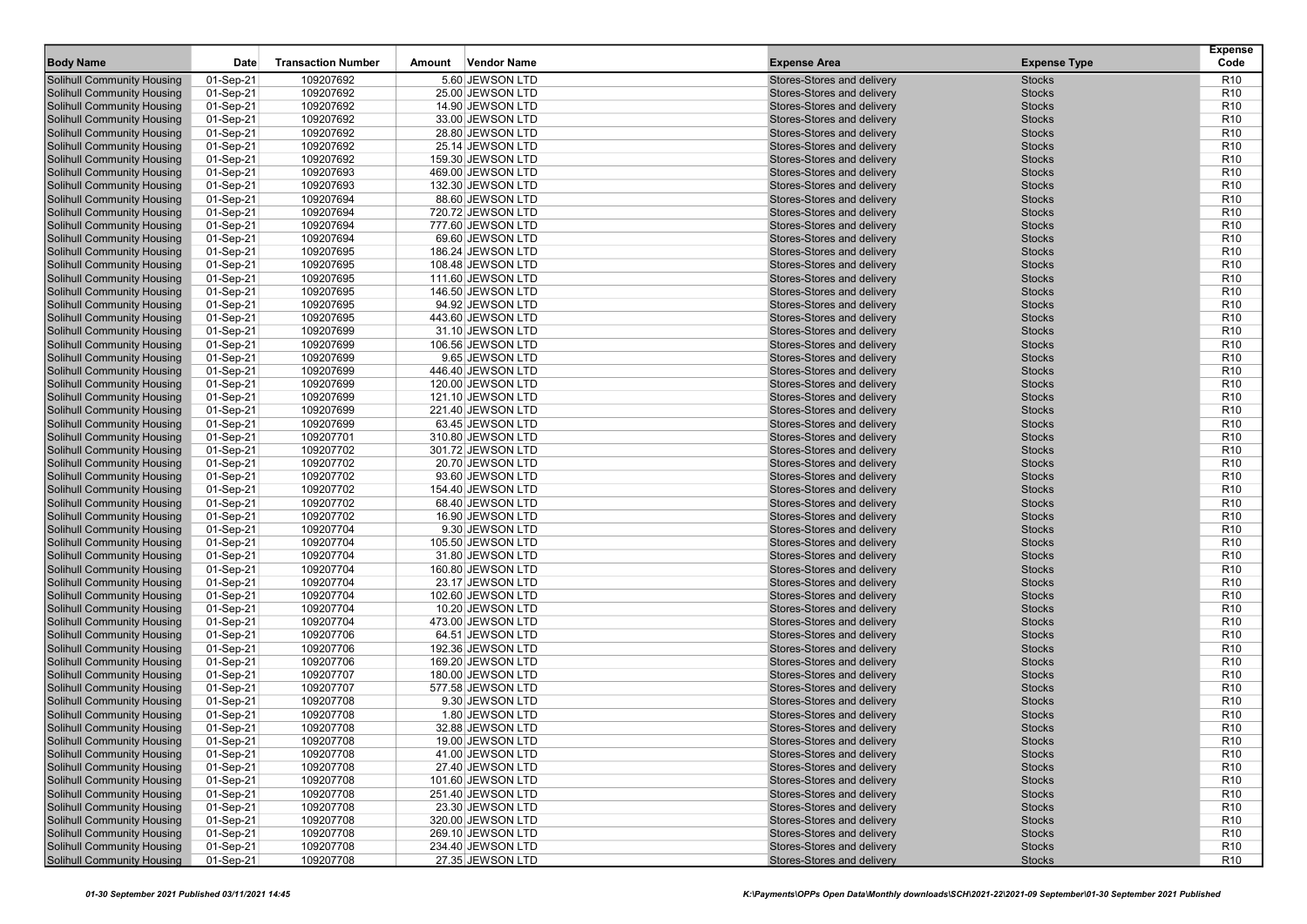| <b>Body Name</b>                  | Date      | <b>Transaction Number</b> | <b>Vendor Name</b><br>Amount | <b>Expense Area</b>        | <b>Expense Type</b> | <b>Expense</b><br>Code |
|-----------------------------------|-----------|---------------------------|------------------------------|----------------------------|---------------------|------------------------|
| <b>Solihull Community Housing</b> | 01-Sep-21 | 109207710                 | 384.00 JEWSON LTD            | Stores-Stores and delivery | <b>Stocks</b>       | R <sub>10</sub>        |
| <b>Solihull Community Housing</b> | 01-Sep-21 | 109207713                 | 191.85 JEWSON LTD            | Stores-Stores and delivery | <b>Stocks</b>       | R <sub>10</sub>        |
| <b>Solihull Community Housing</b> | 01-Sep-21 | 109207713                 | 35.34 JEWSON LTD             | Stores-Stores and delivery | <b>Stocks</b>       | R <sub>10</sub>        |
| <b>Solihull Community Housing</b> | 01-Sep-21 | 109207714                 | 148.90 JEWSON LTD            | Stores-Stores and delivery | <b>Stocks</b>       | R <sub>10</sub>        |
| <b>Solihull Community Housing</b> | 01-Sep-21 | 109207714                 | 14.00 JEWSON LTD             | Stores-Stores and delivery | <b>Stocks</b>       | R <sub>10</sub>        |
| <b>Solihull Community Housing</b> | 01-Sep-21 | 109207714                 | 259.20 JEWSON LTD            | Stores-Stores and delivery | <b>Stocks</b>       | R <sub>10</sub>        |
| <b>Solihull Community Housing</b> | 01-Sep-21 | 109207714                 | 57.87 JEWSON LTD             | Stores-Stores and delivery | <b>Stocks</b>       | R <sub>10</sub>        |
| <b>Solihull Community Housing</b> | 01-Sep-21 | 109207714                 | 110.00 JEWSON LTD            | Stores-Stores and delivery | <b>Stocks</b>       | R <sub>10</sub>        |
| <b>Solihull Community Housing</b> | 01-Sep-21 | 109207714                 | 45.60 JEWSON LTD             | Stores-Stores and delivery | <b>Stocks</b>       | R <sub>10</sub>        |
| <b>Solihull Community Housing</b> | 01-Sep-21 | 109207714                 | 384.60 JEWSON LTD            | Stores-Stores and delivery | <b>Stocks</b>       | R <sub>10</sub>        |
| <b>Solihull Community Housing</b> | 01-Sep-21 | 109207719                 | 10.56 JEWSON LTD             | Stores-Stores and delivery | <b>Stocks</b>       | R <sub>10</sub>        |
| <b>Solihull Community Housing</b> | 01-Sep-21 | 109207719                 | 27.50 JEWSON LTD             | Stores-Stores and delivery | <b>Stocks</b>       | R <sub>10</sub>        |
| <b>Solihull Community Housing</b> | 01-Sep-21 | 109207719                 | 115.00 JEWSON LTD            | Stores-Stores and delivery | <b>Stocks</b>       | R <sub>10</sub>        |
| <b>Solihull Community Housing</b> | 01-Sep-21 | 109207719                 | 48.00 JEWSON LTD             | Stores-Stores and delivery | <b>Stocks</b>       | R <sub>10</sub>        |
| <b>Solihull Community Housing</b> | 01-Sep-21 | 109207719                 | 98.50 JEWSON LTD             | Stores-Stores and delivery | <b>Stocks</b>       | R <sub>10</sub>        |
| <b>Solihull Community Housing</b> | 01-Sep-21 | 109207719                 | 12.63 JEWSON LTD             | Stores-Stores and delivery | <b>Stocks</b>       | R <sub>10</sub>        |
| <b>Solihull Community Housing</b> | 01-Sep-21 | 109207719                 | 6.50 JEWSON LTD              | Stores-Stores and delivery | <b>Stocks</b>       | R <sub>10</sub>        |
| <b>Solihull Community Housing</b> | 01-Sep-21 | 109207719                 | 205.40 JEWSON LTD            | Stores-Stores and delivery | <b>Stocks</b>       | R <sub>10</sub>        |
| <b>Solihull Community Housing</b> | 01-Sep-21 | 109207719                 | 70.10 JEWSON LTD             | Stores-Stores and delivery | <b>Stocks</b>       | R <sub>10</sub>        |
| <b>Solihull Community Housing</b> | 01-Sep-21 | 109207719                 | 66.40 JEWSON LTD             | Stores-Stores and delivery | <b>Stocks</b>       | R <sub>10</sub>        |
| <b>Solihull Community Housing</b> | 01-Sep-21 | 109207719                 | 5.80 JEWSON LTD              | Stores-Stores and delivery | <b>Stocks</b>       | R <sub>10</sub>        |
| <b>Solihull Community Housing</b> | 01-Sep-21 | 109207720                 | 121.60 JEWSON LTD            | Stores-Stores and delivery | <b>Stocks</b>       | R <sub>10</sub>        |
| <b>Solihull Community Housing</b> | 01-Sep-21 | 109207720                 | 134.88 JEWSON LTD            | Stores-Stores and delivery | <b>Stocks</b>       | R <sub>10</sub>        |
| <b>Solihull Community Housing</b> | 01-Sep-21 | 109207721                 | 383.68 JEWSON LTD            | Stores-Stores and delivery | <b>Stocks</b>       | R <sub>10</sub>        |
| <b>Solihull Community Housing</b> | 01-Sep-21 | 109207721                 | 13.90 JEWSON LTD             | Stores-Stores and delivery | <b>Stocks</b>       | R <sub>10</sub>        |
| Solihull Community Housing        | 01-Sep-21 | 109207721                 | 4.60 JEWSON LTD              | Stores-Stores and delivery | <b>Stocks</b>       | R <sub>10</sub>        |
| <b>Solihull Community Housing</b> | 01-Sep-21 | 109207721                 | 39.00 JEWSON LTD             | Stores-Stores and delivery | <b>Stocks</b>       | R <sub>10</sub>        |
| <b>Solihull Community Housing</b> | 01-Sep-21 | 109207721                 | 162.20 JEWSON LTD            | Stores-Stores and delivery | <b>Stocks</b>       | R <sub>10</sub>        |
| <b>Solihull Community Housing</b> | 01-Sep-21 | 109207721                 | 32.90 JEWSON LTD             | Stores-Stores and delivery | <b>Stocks</b>       | R <sub>10</sub>        |
| <b>Solihull Community Housing</b> | 01-Sep-21 | 109207721                 | 54.20 JEWSON LTD             | Stores-Stores and delivery | <b>Stocks</b>       | R <sub>10</sub>        |
| <b>Solihull Community Housing</b> | 01-Sep-21 | 109207721                 | 241.50 JEWSON LTD            | Stores-Stores and delivery | <b>Stocks</b>       | R <sub>10</sub>        |
| <b>Solihull Community Housing</b> | 01-Sep-21 | 109207721                 | 27.35 JEWSON LTD             | Stores-Stores and delivery | <b>Stocks</b>       | R <sub>10</sub>        |
| <b>Solihull Community Housing</b> | 01-Sep-21 | 109207722                 | 38.18 JEWSON LTD             | Stores-Stores and delivery | <b>Stocks</b>       | R <sub>10</sub>        |
| <b>Solihull Community Housing</b> | 01-Sep-21 | 109207722                 | 336.00 JEWSON LTD            | Stores-Stores and delivery | <b>Stocks</b>       | R <sub>10</sub>        |
| <b>Solihull Community Housing</b> | 01-Sep-21 | 109207722                 | 19.38 JEWSON LTD             | Stores-Stores and delivery | <b>Stocks</b>       | R <sub>10</sub>        |
| <b>Solihull Community Housing</b> | 01-Sep-21 | 109207723                 | 263.68 JEWSON LTD            | Stores-Stores and delivery | <b>Stocks</b>       | R <sub>10</sub>        |
| <b>Solihull Community Housing</b> | 01-Sep-21 | 109207731                 | 405.40 JEWSON LTD            | Stores-Stores and delivery | <b>Stocks</b>       | R <sub>10</sub>        |
| <b>Solihull Community Housing</b> | 01-Sep-21 | 109207734                 | 15.80 JEWSON LTD             | Stores-Stores and delivery | <b>Stocks</b>       | R <sub>10</sub>        |
| <b>Solihull Community Housing</b> | 01-Sep-21 | 109207734                 | 29.20 JEWSON LTD             | Stores-Stores and delivery | <b>Stocks</b>       | R <sub>10</sub>        |
| <b>Solihull Community Housing</b> | 01-Sep-21 | 109207734                 | 41.19 JEWSON LTD             | Stores-Stores and delivery | <b>Stocks</b>       | R <sub>10</sub>        |
| <b>Solihull Community Housing</b> | 01-Sep-21 | 109207734                 | 26.80 JEWSON LTD             | Stores-Stores and delivery | <b>Stocks</b>       | R <sub>10</sub>        |
| <b>Solihull Community Housing</b> | 01-Sep-21 | 109207734                 | 259.80 JEWSON LTD            | Stores-Stores and delivery | <b>Stocks</b>       | R <sub>10</sub>        |
| <b>Solihull Community Housing</b> | 01-Sep-21 | 109207736                 | 562.50 JEWSON LTD            | Stores-Stores and delivery | <b>Stocks</b>       | R <sub>10</sub>        |
| <b>Solihull Community Housing</b> | 01-Sep-21 | 109297575                 | 205.20 JEWSON LTD            | Stores-Stores and delivery | <b>Stocks</b>       | R <sub>10</sub>        |
| <b>Solihull Community Housing</b> | 01-Sep-21 | 109297575                 | 111.60 JEWSON LTD            | Stores-Stores and delivery | <b>Stocks</b>       | R <sub>10</sub>        |
| <b>Solihull Community Housing</b> | 01-Sep-21 | 109297575                 | 121.50 JEWSON LTD            | Stores-Stores and delivery | <b>Stocks</b>       | R <sub>10</sub>        |
| <b>Solihull Community Housing</b> | 01-Sep-21 | 109297575                 | 420.50 JEWSON LTD            | Stores-Stores and delivery | <b>Stocks</b>       | R <sub>10</sub>        |
| <b>Solihull Community Housing</b> | 01-Sep-21 | 109297576                 | 155.90 JEWSON LTD            | Stores-Stores and delivery | <b>Stocks</b>       | R <sub>10</sub>        |
| <b>Solihull Community Housing</b> | 01-Sep-21 | 109297576                 | 355.60 JEWSON LTD            | Stores-Stores and delivery | <b>Stocks</b>       | R <sub>10</sub>        |
| <b>Solihull Community Housing</b> | 01-Sep-21 | 109297576                 | 392.40 JEWSON LTD            | Stores-Stores and delivery | <b>Stocks</b>       | R <sub>10</sub>        |
| Solihull Community Housing        | 01-Sep-21 | 109297579                 | 31.30 JEWSON LTD             | Stores-Stores and delivery | <b>Stocks</b>       | R <sub>10</sub>        |
| <b>Solihull Community Housing</b> | 01-Sep-21 | 109297579                 | 32.20 JEWSON LTD             | Stores-Stores and delivery | <b>Stocks</b>       | R <sub>10</sub>        |
| <b>Solihull Community Housing</b> | 01-Sep-21 | 109297579                 | 18.00 JEWSON LTD             | Stores-Stores and delivery | <b>Stocks</b>       | R <sub>10</sub>        |
| <b>Solihull Community Housing</b> | 01-Sep-21 | 109297579                 | 29.80 JEWSON LTD             | Stores-Stores and delivery | <b>Stocks</b>       | R <sub>10</sub>        |
| Solihull Community Housing        | 01-Sep-21 | 109297579                 | 53.00 JEWSON LTD             | Stores-Stores and delivery | <b>Stocks</b>       | R <sub>10</sub>        |
| <b>Solihull Community Housing</b> | 01-Sep-21 | 109297579                 | 20.50 JEWSON LTD             | Stores-Stores and delivery | <b>Stocks</b>       | R <sub>10</sub>        |
| <b>Solihull Community Housing</b> | 01-Sep-21 | 109297579                 | 59.00 JEWSON LTD             | Stores-Stores and delivery | <b>Stocks</b>       | R <sub>10</sub>        |
| <b>Solihull Community Housing</b> | 01-Sep-21 | 109297579                 | 57.00 JEWSON LTD             | Stores-Stores and delivery | <b>Stocks</b>       | R <sub>10</sub>        |
| <b>Solihull Community Housing</b> | 01-Sep-21 | 109297579                 | 259.20 JEWSON LTD            | Stores-Stores and delivery | <b>Stocks</b>       | R <sub>10</sub>        |
| <b>Solihull Community Housing</b> | 01-Sep-21 | 109297579                 | 55.40 JEWSON LTD             | Stores-Stores and delivery | <b>Stocks</b>       | R <sub>10</sub>        |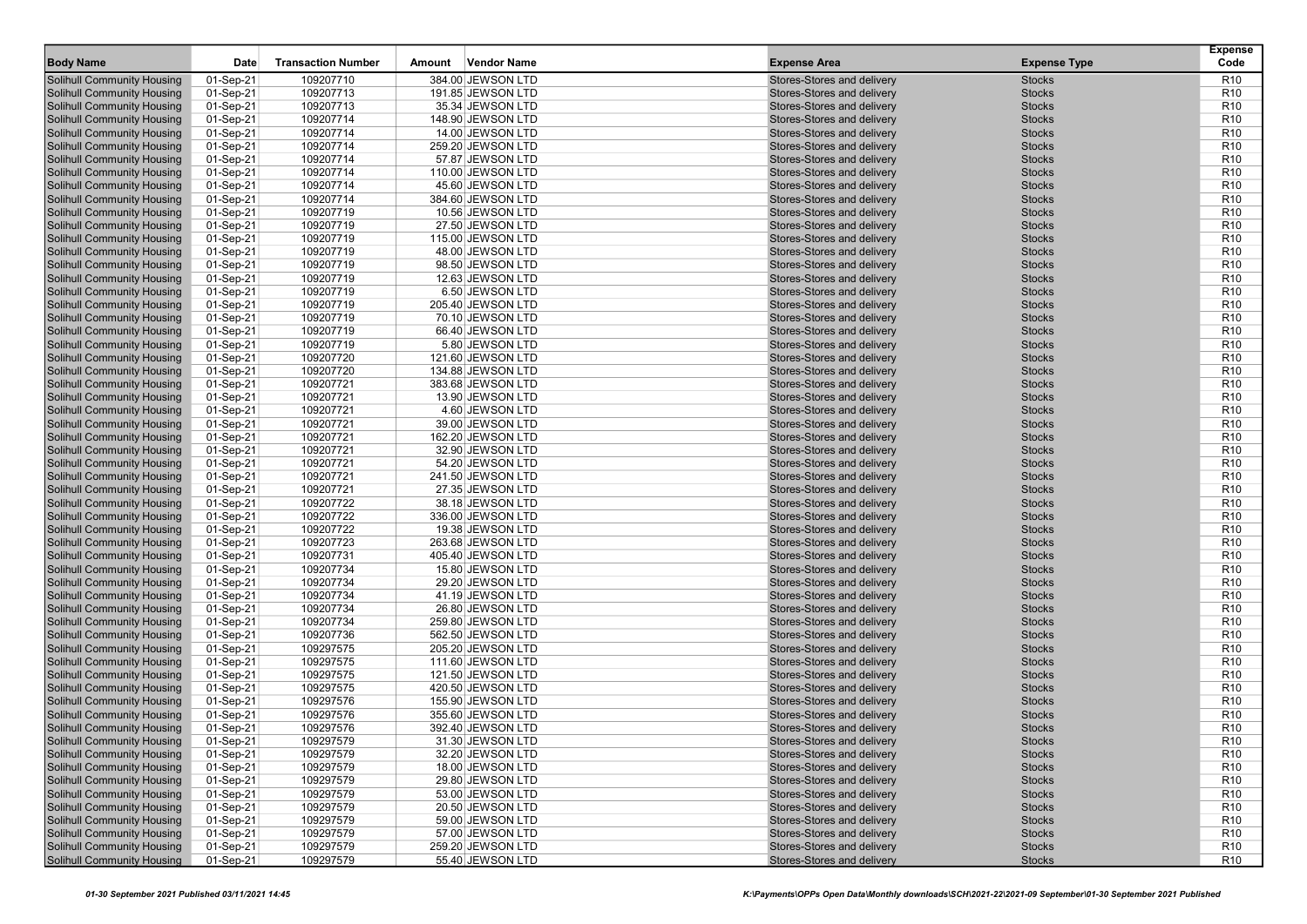| <b>Body Name</b>                  | Date      | <b>Transaction Number</b> | <b>Vendor Name</b><br>Amount | <b>Expense Area</b>        | <b>Expense Type</b> | <b>Expense</b><br>Code |
|-----------------------------------|-----------|---------------------------|------------------------------|----------------------------|---------------------|------------------------|
| <b>Solihull Community Housing</b> | 01-Sep-21 | 109297579                 | 40.50 JEWSON LTD             | Stores-Stores and delivery | <b>Stocks</b>       | R <sub>10</sub>        |
| <b>Solihull Community Housing</b> | 01-Sep-21 | 109297579                 | 120.00 JEWSON LTD            | Stores-Stores and delivery | <b>Stocks</b>       | R <sub>10</sub>        |
| <b>Solihull Community Housing</b> | 01-Sep-21 | 109297579                 | 76.00 JEWSON LTD             | Stores-Stores and delivery | <b>Stocks</b>       | R <sub>10</sub>        |
| <b>Solihull Community Housing</b> | 01-Sep-21 | 109297579                 | 86.60 JEWSON LTD             | Stores-Stores and delivery | <b>Stocks</b>       | R <sub>10</sub>        |
| <b>Solihull Community Housing</b> | 01-Sep-21 | 109297579                 | 5.70 JEWSON LTD              | Stores-Stores and delivery | <b>Stocks</b>       | R <sub>10</sub>        |
| <b>Solihull Community Housing</b> | 01-Sep-21 | 109297579                 | 110.00 JEWSON LTD            | Stores-Stores and delivery | <b>Stocks</b>       | R <sub>10</sub>        |
| <b>Solihull Community Housing</b> | 01-Sep-21 | 109297579                 | 10.50 JEWSON LTD             | Stores-Stores and delivery | <b>Stocks</b>       | R <sub>10</sub>        |
| <b>Solihull Community Housing</b> | 01-Sep-21 | 109297579                 | 50.96 JEWSON LTD             | Stores-Stores and delivery | <b>Stocks</b>       | R <sub>10</sub>        |
| <b>Solihull Community Housing</b> | 01-Sep-21 | 109297579                 | 65.80 JEWSON LTD             | Stores-Stores and delivery | <b>Stocks</b>       | R <sub>10</sub>        |
| <b>Solihull Community Housing</b> | 01-Sep-21 | 109297579                 | 70.50 JEWSON LTD             | Stores-Stores and delivery | <b>Stocks</b>       | R <sub>10</sub>        |
| <b>Solihull Community Housing</b> | 01-Sep-21 | 109297579                 | 65.50 JEWSON LTD             | Stores-Stores and delivery | <b>Stocks</b>       | R <sub>10</sub>        |
| <b>Solihull Community Housing</b> | 01-Sep-21 | 109297579                 | 31.00 JEWSON LTD             | Stores-Stores and delivery | <b>Stocks</b>       | R <sub>10</sub>        |
| <b>Solihull Community Housing</b> | 02-Sep-21 | 109297580                 | 10.56 JEWSON LTD             | Stores-Stores and delivery | <b>Stocks</b>       | R <sub>10</sub>        |
| <b>Solihull Community Housing</b> | 02-Sep-21 | 109297580                 | 104.10 JEWSON LTD            | Stores-Stores and delivery | <b>Stocks</b>       | R <sub>10</sub>        |
| <b>Solihull Community Housing</b> | 02-Sep-21 | 109297580                 | 208.20 JEWSON LTD            | Stores-Stores and delivery | <b>Stocks</b>       | R <sub>10</sub>        |
| <b>Solihull Community Housing</b> | 02-Sep-21 | 109297580                 | 416.40 JEWSON LTD            | Stores-Stores and delivery | <b>Stocks</b>       | R <sub>10</sub>        |
| <b>Solihull Community Housing</b> | 02-Sep-21 | 109297580                 | 242.30 JEWSON LTD            | Stores-Stores and delivery | <b>Stocks</b>       | R <sub>10</sub>        |
| <b>Solihull Community Housing</b> | 02-Sep-21 | 109297580                 | 24.84 JEWSON LTD             | Stores-Stores and delivery | <b>Stocks</b>       | R <sub>10</sub>        |
| <b>Solihull Community Housing</b> | 02-Sep-21 | 109297580                 | 18.00 JEWSON LTD             | Stores-Stores and delivery | <b>Stocks</b>       | R <sub>10</sub>        |
| <b>Solihull Community Housing</b> | 02-Sep-21 | 109297580                 | 104.10 JEWSON LTD            | Stores-Stores and delivery | <b>Stocks</b>       | R <sub>10</sub>        |
| <b>Solihull Community Housing</b> | 02-Sep-21 | 109297580                 | 35.28 JEWSON LTD             | Stores-Stores and delivery | <b>Stocks</b>       | R <sub>10</sub>        |
| <b>Solihull Community Housing</b> | 02-Sep-21 | 109297580                 | 397.80 JEWSON LTD            | Stores-Stores and delivery | <b>Stocks</b>       | R <sub>10</sub>        |
| <b>Solihull Community Housing</b> | 02-Sep-21 | 109297580                 | 28.30 JEWSON LTD             | Stores-Stores and delivery | <b>Stocks</b>       | R <sub>10</sub>        |
| <b>Solihull Community Housing</b> | 02-Sep-21 | 109297580                 | 480.00 JEWSON LTD            | Stores-Stores and delivery | <b>Stocks</b>       | R <sub>10</sub>        |
| <b>Solihull Community Housing</b> | 02-Sep-21 | 109297580                 | 145.90 JEWSON LTD            | Stores-Stores and delivery | <b>Stocks</b>       | R <sub>10</sub>        |
| Solihull Community Housing        | 02-Sep-21 | 109297582                 | 6.40 JEWSON LTD              | Stores-Stores and delivery | <b>Stocks</b>       | R <sub>10</sub>        |
| <b>Solihull Community Housing</b> | 02-Sep-21 | 109297582                 | 8.70 JEWSON LTD              | Stores-Stores and delivery | <b>Stocks</b>       | R <sub>10</sub>        |
| <b>Solihull Community Housing</b> | 02-Sep-21 | 109297582                 | 3.50 JEWSON LTD              | Stores-Stores and delivery | <b>Stocks</b>       | R <sub>10</sub>        |
| <b>Solihull Community Housing</b> | 02-Sep-21 | 109297582                 | 79.50 JEWSON LTD             | Stores-Stores and delivery | <b>Stocks</b>       | R <sub>10</sub>        |
| <b>Solihull Community Housing</b> | 02-Sep-21 | 109297582                 | 6.60 JEWSON LTD              | Stores-Stores and delivery | <b>Stocks</b>       | R <sub>10</sub>        |
| <b>Solihull Community Housing</b> | 02-Sep-21 | 109297582                 | 79.60 JEWSON LTD             | Stores-Stores and delivery | <b>Stocks</b>       | R <sub>10</sub>        |
| <b>Solihull Community Housing</b> | 02-Sep-21 | 109297582                 | 7.45 JEWSON LTD              | Stores-Stores and delivery | <b>Stocks</b>       | R <sub>10</sub>        |
| <b>Solihull Community Housing</b> | 02-Sep-21 | 109297582                 | 34.32 JEWSON LTD             | Stores-Stores and delivery | <b>Stocks</b>       | R <sub>10</sub>        |
| <b>Solihull Community Housing</b> | 02-Sep-21 | 109297582                 | 41.30 JEWSON LTD             | Stores-Stores and delivery | <b>Stocks</b>       | R <sub>10</sub>        |
| <b>Solihull Community Housing</b> | 02-Sep-21 | 109297582                 | 57.87 JEWSON LTD             | Stores-Stores and delivery | <b>Stocks</b>       | R <sub>10</sub>        |
| <b>Solihull Community Housing</b> | 02-Sep-21 | 109297582                 | 221.40 JEWSON LTD            | Stores-Stores and delivery | <b>Stocks</b>       | R <sub>10</sub>        |
| <b>Solihull Community Housing</b> | 02-Sep-21 | 109297582                 | 55.80 JEWSON LTD             | Stores-Stores and delivery | <b>Stocks</b>       | R <sub>10</sub>        |
| <b>Solihull Community Housing</b> | 02-Sep-21 | 109297585                 | 45.21 JEWSON LTD             | Stores-Stores and delivery | <b>Stocks</b>       | R <sub>10</sub>        |
| <b>Solihull Community Housing</b> | 02-Sep-21 | 109297585                 | 7.00 JEWSON LTD              | Stores-Stores and delivery | <b>Stocks</b>       | R <sub>10</sub>        |
| <b>Solihull Community Housing</b> | 02-Sep-21 | 109297585                 | 36.80 JEWSON LTD             | Stores-Stores and delivery | <b>Stocks</b>       | R <sub>10</sub>        |
| <b>Solihull Community Housing</b> | 02-Sep-21 | 109297585                 | 117.20 JEWSON LTD            | Stores-Stores and delivery | <b>Stocks</b>       | R <sub>10</sub>        |
| <b>Solihull Community Housing</b> | 02-Sep-21 | 109297585                 | 121.60 JEWSON LTD            | Stores-Stores and delivery | <b>Stocks</b>       | R <sub>10</sub>        |
| <b>Solihull Community Housing</b> | 02-Sep-21 | 109297585                 | 4.05 JEWSON LTD              | Stores-Stores and delivery | <b>Stocks</b>       | R <sub>10</sub>        |
| <b>Solihull Community Housing</b> | 02-Sep-21 | 109297585                 | 42.25 JEWSON LTD             | Stores-Stores and delivery | <b>Stocks</b>       | R <sub>10</sub>        |
| <b>Solihull Community Housing</b> | 02-Sep-21 | 109297585                 | 18.00 JEWSON LTD             | Stores-Stores and delivery | <b>Stocks</b>       | R <sub>10</sub>        |
| <b>Solihull Community Housing</b> | 02-Sep-21 | 109297585                 | 67.82 JEWSON LTD             | Stores-Stores and delivery | <b>Stocks</b>       | R <sub>10</sub>        |
| <b>Solihull Community Housing</b> | 02-Sep-21 | 109297585                 | 142.65 JEWSON LTD            | Stores-Stores and delivery | <b>Stocks</b>       | R <sub>10</sub>        |
| <b>Solihull Community Housing</b> | 02-Sep-21 | 109297585                 | 142.65 JEWSON LTD            | Stores-Stores and delivery | <b>Stocks</b>       | R <sub>10</sub>        |
| <b>Solihull Community Housing</b> | 02-Sep-21 | 109297585                 | 63.00 JEWSON LTD             | Stores-Stores and delivery | <b>Stocks</b>       | R <sub>10</sub>        |
| <b>Solihull Community Housing</b> | 02-Sep-21 | 109297585                 | 322.40 JEWSON LTD            | Stores-Stores and delivery | <b>Stocks</b>       | R <sub>10</sub>        |
| Solihull Community Housing        | 02-Sep-21 | 109297585                 | 179.20 JEWSON LTD            | Stores-Stores and delivery | <b>Stocks</b>       | R <sub>10</sub>        |
| <b>Solihull Community Housing</b> | 02-Sep-21 | 109297585                 | 200.80 JEWSON LTD            | Stores-Stores and delivery | <b>Stocks</b>       | R <sub>10</sub>        |
| <b>Solihull Community Housing</b> | 02-Sep-21 | 109297585                 | 48.25 JEWSON LTD             | Stores-Stores and delivery | <b>Stocks</b>       | R <sub>10</sub>        |
| <b>Solihull Community Housing</b> | 02-Sep-21 | 109297585                 | 13.04 JEWSON LTD             | Stores-Stores and delivery | <b>Stocks</b>       | R <sub>10</sub>        |
| Solihull Community Housing        | 02-Sep-21 | 109297585                 | 105.98 JEWSON LTD            | Stores-Stores and delivery | <b>Stocks</b>       | R <sub>10</sub>        |
| <b>Solihull Community Housing</b> | 02-Sep-21 | 109297586                 | 31.10 JEWSON LTD             | Stores-Stores and delivery | <b>Stocks</b>       | R <sub>10</sub>        |
| <b>Solihull Community Housing</b> | 02-Sep-21 | 109297586                 | 491.44 JEWSON LTD            | Stores-Stores and delivery | <b>Stocks</b>       | R <sub>10</sub>        |
| <b>Solihull Community Housing</b> | 02-Sep-21 | 109297586                 | 16.30 JEWSON LTD             | Stores-Stores and delivery | <b>Stocks</b>       | R <sub>10</sub>        |
| <b>Solihull Community Housing</b> | 02-Sep-21 | 109297586                 | 301.72 JEWSON LTD            | Stores-Stores and delivery | <b>Stocks</b>       | R <sub>10</sub>        |
| <b>Solihull Community Housing</b> | 02-Sep-21 | 109297586                 | 75.94 JEWSON LTD             | Stores-Stores and delivery | <b>Stocks</b>       | R <sub>10</sub>        |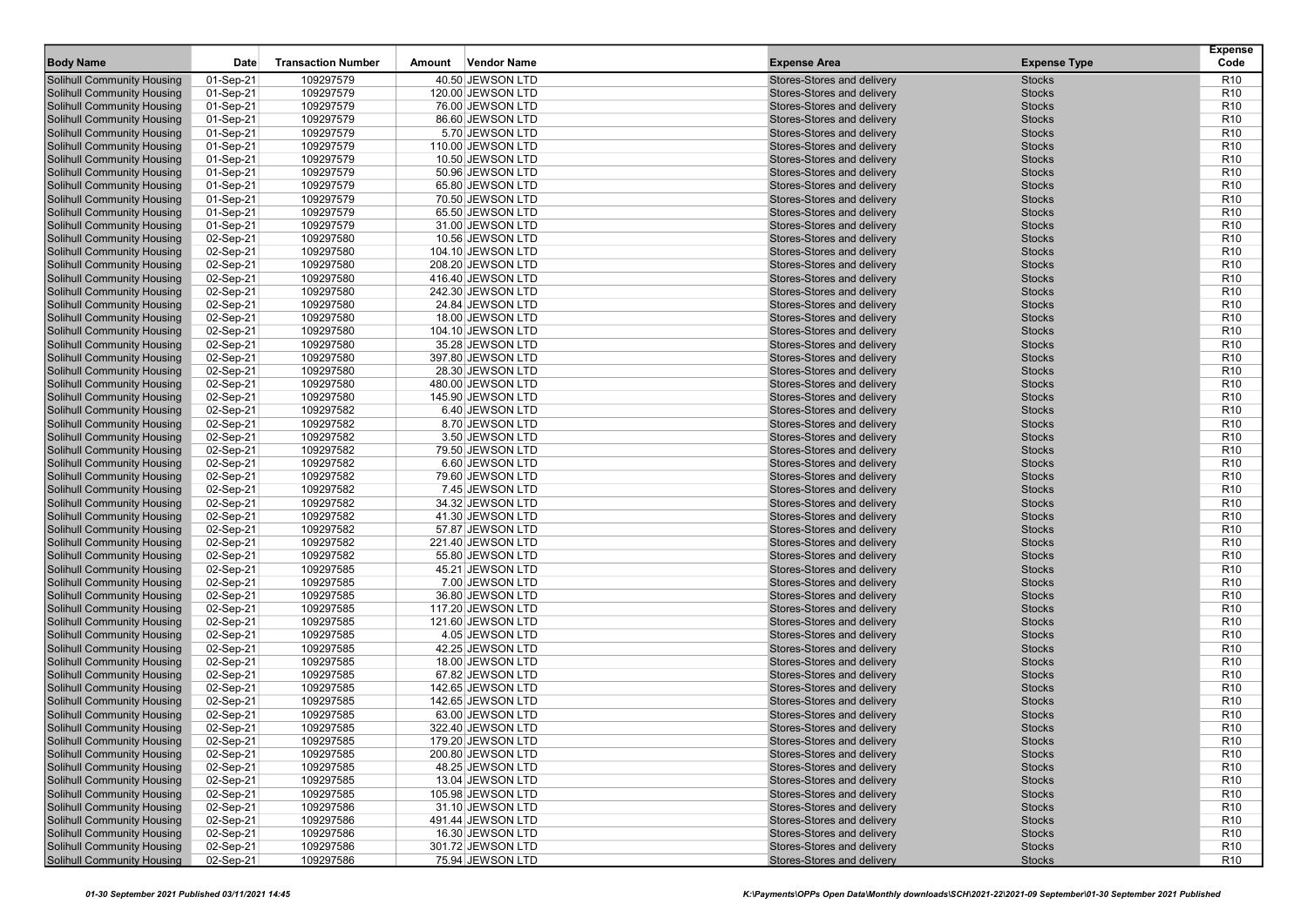| 02-Sep-21<br>109297586<br>25.00 JEWSON LTD<br>Stores-Stores and delivery<br>R <sub>10</sub><br><b>Solihull Community Housing</b><br><b>Stocks</b><br>02-Sep-21<br><b>Stocks</b><br>R <sub>10</sub><br><b>Solihull Community Housing</b><br>109297586<br>13.16 JEWSON LTD<br>Stores-Stores and delivery<br>02-Sep-21<br>109297586<br>Stores-Stores and delivery<br><b>Stocks</b><br>R <sub>10</sub><br><b>Solihull Community Housing</b><br>7.53 JEWSON LTD<br><b>Solihull Community Housing</b><br>109297586<br>Stores-Stores and delivery<br>R <sub>10</sub><br>02-Sep-21<br>160.00 JEWSON LTD<br><b>Stocks</b><br>R <sub>10</sub><br><b>Solihull Community Housing</b><br>02-Sep-21<br>109297586<br>Stores-Stores and delivery<br><b>Stocks</b><br>7.20 JEWSON LTD<br>109297586<br>Stores-Stores and delivery<br>R <sub>10</sub><br><b>Solihull Community Housing</b><br>02-Sep-21<br>60.50 JEWSON LTD<br><b>Stocks</b><br><b>Solihull Community Housing</b><br>02-Sep-21<br>109297586<br>Stores-Stores and delivery<br>R <sub>10</sub><br>9.60 JEWSON LTD<br><b>Stocks</b><br>109297586<br>R <sub>10</sub><br>Solihull Community Housing<br>02-Sep-21<br>Stores-Stores and delivery<br><b>Stocks</b><br>27.00 JEWSON LTD<br>109297588<br>Stores-Stores and delivery<br>R <sub>10</sub><br><b>Solihull Community Housing</b><br>03-Sep-21<br>18.00 JEWSON LTD<br><b>Stocks</b><br><b>Solihull Community Housing</b><br>109297588<br>Stores-Stores and delivery<br><b>Stocks</b><br>R <sub>10</sub><br>03-Sep-21<br>206.50 JEWSON LTD<br><b>Solihull Community Housing</b><br>Stores-Stores and delivery<br>R <sub>10</sub><br>03-Sep-21<br>109297588<br>13.85 JEWSON LTD<br><b>Stocks</b><br>109297588<br>R <sub>10</sub><br><b>Solihull Community Housing</b><br>03-Sep-21<br>251.40 JEWSON LTD<br>Stores-Stores and delivery<br><b>Stocks</b><br>109297588<br>Stores-Stores and delivery<br>R <sub>10</sub><br><b>Solihull Community Housing</b><br>03-Sep-21<br>33.60 JEWSON LTD<br><b>Stocks</b><br>109297588<br>Stores-Stores and delivery<br>R <sub>10</sub><br><b>Solihull Community Housing</b><br>03-Sep-21<br>12.63 JEWSON LTD<br><b>Stocks</b><br>109297588<br>Stores-Stores and delivery<br><b>Stocks</b><br>R <sub>10</sub><br>Solihull Community Housing<br>03-Sep-21<br>11.00 JEWSON LTD<br><b>Solihull Community Housing</b><br>03-Sep-21<br>109297588<br>63.60 JEWSON LTD<br>Stores-Stores and delivery<br><b>Stocks</b><br>R <sub>10</sub><br><b>Stocks</b><br><b>Solihull Community Housing</b><br>03-Sep-21<br>109297588<br>29.10 JEWSON LTD<br>Stores-Stores and delivery<br>R <sub>10</sub><br>Stores-Stores and delivery<br><b>Stocks</b><br>R <sub>10</sub><br><b>Solihull Community Housing</b><br>01-Sep-21<br>109297590<br>1.80 JEWSON LTD<br>R <sub>10</sub><br><b>Solihull Community Housing</b><br>01-Sep-21<br>109297590<br>14.50 JEWSON LTD<br>Stores-Stores and delivery<br><b>Stocks</b><br>109297590<br><b>Stocks</b><br>R <sub>10</sub><br><b>Solihull Community Housing</b><br>01-Sep-21<br>22.00 JEWSON LTD<br>Stores-Stores and delivery<br>109297590<br>Stores-Stores and delivery<br>R <sub>10</sub><br><b>Solihull Community Housing</b><br>01-Sep-21<br>58.80 JEWSON LTD<br><b>Stocks</b><br>109297590<br>Stores-Stores and delivery<br><b>Stocks</b><br>R <sub>10</sub><br><b>Solihull Community Housing</b><br>01-Sep-21<br>16.80 JEWSON LTD<br><b>Solihull Community Housing</b><br>01-Sep-21<br>109297590<br>32.88 JEWSON LTD<br>Stores-Stores and delivery<br><b>Stocks</b><br>R <sub>10</sub><br><b>Stocks</b><br>R <sub>10</sub><br><b>Solihull Community Housing</b><br>01-Sep-21<br>109297590<br>8.30 JEWSON LTD<br>Stores-Stores and delivery<br>01-Sep-21<br>109297590<br>Stores-Stores and delivery<br>R <sub>10</sub><br><b>Solihull Community Housing</b><br>86.85 JEWSON LTD<br><b>Stocks</b><br><b>Solihull Community Housing</b><br>109297590<br>Stores-Stores and delivery<br>R <sub>10</sub><br>01-Sep-21<br>148.90 JEWSON LTD<br><b>Stocks</b><br>R <sub>10</sub><br>Solihull Community Housing<br>01-Sep-21<br>109297590<br>95.16 JEWSON LTD<br>Stores-Stores and delivery<br><b>Stocks</b><br>109297590<br>Stores-Stores and delivery<br>R <sub>10</sub><br><b>Solihull Community Housing</b><br>01-Sep-21<br>101.60 JEWSON LTD<br><b>Stocks</b><br>109297590<br>Stores-Stores and delivery<br><b>Stocks</b><br>Solihull Community Housing<br>01-Sep-21<br>54.60 JEWSON LTD<br>R <sub>10</sub><br>R <sub>10</sub><br><b>Solihull Community Housing</b><br>01-Sep-21<br>109297590<br>Stores-Stores and delivery<br><b>Stocks</b><br>274.86 JEWSON LTD<br>01-Sep-21<br>109297590<br>Stores-Stores and delivery<br>R <sub>10</sub><br><b>Solihull Community Housing</b><br>25.60 JEWSON LTD<br><b>Stocks</b><br><b>Solihull Community Housing</b><br>109297590<br>Stores-Stores and delivery<br>R <sub>10</sub><br>01-Sep-21<br>137.72 JEWSON LTD<br><b>Stocks</b><br><b>Solihull Community Housing</b><br>Stores-Stores and delivery<br>R <sub>10</sub><br>01-Sep-21<br>109297590<br>204.10 JEWSON LTD<br><b>Stocks</b><br>109297590<br>R <sub>10</sub><br><b>Solihull Community Housing</b><br>01-Sep-21<br>246.00 JEWSON LTD<br>Stores-Stores and delivery<br><b>Stocks</b><br>Stores-Stores and delivery<br>R <sub>10</sub><br><b>Solihull Community Housing</b><br>01-Sep-21<br>109297590<br>15.60 JEWSON LTD<br><b>Stocks</b><br><b>Stocks</b><br>R <sub>10</sub><br><b>Solihull Community Housing</b><br>01-Sep-21<br>109297590<br>10.20 JEWSON LTD<br>Stores-Stores and delivery<br><b>Solihull Community Housing</b><br>Stores-Stores and delivery<br><b>Stocks</b><br>R <sub>10</sub><br>01-Sep-21<br>109297590<br>140.49 JEWSON LTD<br>Stores-Stores and delivery<br>R <sub>10</sub><br><b>Solihull Community Housing</b><br>01-Sep-21<br>109297590<br>29.10 JEWSON LTD<br><b>Stocks</b><br>Stores-Stores and delivery<br><b>Stocks</b><br>R <sub>10</sub><br><b>Solihull Community Housing</b><br>01-Sep-21<br>109297590<br>236.08 JEWSON LTD<br>Stores-Stores and delivery<br>R <sub>10</sub><br>Solihull Community Housing<br>01-Sep-21<br>109297590<br>259.80 JEWSON LTD<br><b>Stocks</b><br><b>Solihull Community Housing</b><br>01-Sep-21<br>109297594<br>4.10 JEWSON LTD<br>Stores-Stores and delivery<br><b>Stocks</b><br>R <sub>10</sub><br>R <sub>10</sub><br><b>Solihull Community Housing</b><br>01-Sep-21<br>109297594<br>160.80 JEWSON LTD<br>Stores-Stores and delivery<br><b>Stocks</b><br>Stores-Stores and delivery<br><b>Stocks</b><br>R <sub>10</sub><br><b>Solihull Community Housing</b><br>01-Sep-21<br>109297594<br>17.10 JEWSON LTD<br><b>Solihull Community Housing</b><br>01-Sep-21<br>109297594<br>Stores-Stores and delivery<br>R <sub>10</sub><br>10.38 JEWSON LTD<br><b>Stocks</b><br>R <sub>10</sub><br><b>Solihull Community Housing</b><br>01-Sep-21<br>109297594<br>16.40 JEWSON LTD<br>Stores-Stores and delivery<br><b>Stocks</b><br>109297594<br><b>Stocks</b><br>R <sub>10</sub><br>Solihull Community Housing<br>01-Sep-21<br>135.80 JEWSON LTD<br>Stores-Stores and delivery<br><b>Solihull Community Housing</b><br>109297594<br>Stores-Stores and delivery<br>R <sub>10</sub><br>01-Sep-21<br>75.50 JEWSON LTD<br><b>Stocks</b><br><b>Solihull Community Housing</b><br>109297595<br>Stores-Stores and delivery<br><b>Stocks</b><br>R <sub>10</sub><br>01-Sep-21<br>1600.00 JEWSON LTD<br><b>Stocks</b><br>R <sub>10</sub><br><b>Solihull Community Housing</b><br>03-Sep-21<br>109297597<br>Stores-Stores and delivery<br>23.60 JEWSON LTD<br><b>Solihull Community Housing</b><br>109297597<br>R <sub>10</sub><br>03-Sep-21<br>33.10 JEWSON LTD<br>Stores-Stores and delivery<br><b>Stocks</b><br>03-Sep-21<br>R <sub>10</sub><br>Solihull Community Housing<br>109297597<br>Stores-Stores and delivery<br>41.60 JEWSON LID<br><b>Stocks</b><br><b>Solihull Community Housing</b><br>R <sub>10</sub><br>03-Sep-21<br>109297597<br>16.80 JEWSON LTD<br>Stores-Stores and delivery<br>Stocks<br><b>Solihull Community Housing</b><br>03-Sep-21<br>109297597<br>9.65 JEWSON LTD<br>Stores-Stores and delivery<br><b>Stocks</b><br>R <sub>10</sub><br><b>Solihull Community Housing</b><br>03-Sep-21<br>109297597<br>84.84 JEWSON LTD<br>Stores-Stores and delivery<br><b>Stocks</b><br>R <sub>10</sub><br><b>Solihull Community Housing</b><br>03-Sep-21<br>Stores-Stores and delivery<br>R <sub>10</sub><br>109297597<br>8.40 JEWSON LTD<br><b>Stocks</b><br><b>Solihull Community Housing</b><br>Stores-Stores and delivery<br>03-Sep-21<br>109297597<br>15.60 JEWSON LTD<br><b>Stocks</b><br>R <sub>10</sub><br><b>Solihull Community Housing</b><br>03-Sep-21<br>109297597<br>Stores-Stores and delivery<br>229.95 JEWSON LTD<br><b>Stocks</b><br>R <sub>10</sub><br><b>Solihull Community Housing</b><br>Stores-Stores and delivery<br>R <sub>10</sub><br>03-Sep-21<br>109297599<br>22.00 JEWSON LTD<br><b>Stocks</b><br><b>Solihull Community Housing</b><br>03-Sep-21<br>109297599<br>Stores-Stores and delivery<br>R <sub>10</sub><br>101.70 JEWSON LTD<br><b>Stocks</b><br>03-Sep-21<br>109297599<br>Stores-Stores and delivery<br><b>Solihull Community Housing</b><br>134.88 JEWSON LTD<br><b>Stocks</b><br>R <sub>10</sub> |                  |      |                           |                              |                     |                     | <b>Expense</b> |
|-------------------------------------------------------------------------------------------------------------------------------------------------------------------------------------------------------------------------------------------------------------------------------------------------------------------------------------------------------------------------------------------------------------------------------------------------------------------------------------------------------------------------------------------------------------------------------------------------------------------------------------------------------------------------------------------------------------------------------------------------------------------------------------------------------------------------------------------------------------------------------------------------------------------------------------------------------------------------------------------------------------------------------------------------------------------------------------------------------------------------------------------------------------------------------------------------------------------------------------------------------------------------------------------------------------------------------------------------------------------------------------------------------------------------------------------------------------------------------------------------------------------------------------------------------------------------------------------------------------------------------------------------------------------------------------------------------------------------------------------------------------------------------------------------------------------------------------------------------------------------------------------------------------------------------------------------------------------------------------------------------------------------------------------------------------------------------------------------------------------------------------------------------------------------------------------------------------------------------------------------------------------------------------------------------------------------------------------------------------------------------------------------------------------------------------------------------------------------------------------------------------------------------------------------------------------------------------------------------------------------------------------------------------------------------------------------------------------------------------------------------------------------------------------------------------------------------------------------------------------------------------------------------------------------------------------------------------------------------------------------------------------------------------------------------------------------------------------------------------------------------------------------------------------------------------------------------------------------------------------------------------------------------------------------------------------------------------------------------------------------------------------------------------------------------------------------------------------------------------------------------------------------------------------------------------------------------------------------------------------------------------------------------------------------------------------------------------------------------------------------------------------------------------------------------------------------------------------------------------------------------------------------------------------------------------------------------------------------------------------------------------------------------------------------------------------------------------------------------------------------------------------------------------------------------------------------------------------------------------------------------------------------------------------------------------------------------------------------------------------------------------------------------------------------------------------------------------------------------------------------------------------------------------------------------------------------------------------------------------------------------------------------------------------------------------------------------------------------------------------------------------------------------------------------------------------------------------------------------------------------------------------------------------------------------------------------------------------------------------------------------------------------------------------------------------------------------------------------------------------------------------------------------------------------------------------------------------------------------------------------------------------------------------------------------------------------------------------------------------------------------------------------------------------------------------------------------------------------------------------------------------------------------------------------------------------------------------------------------------------------------------------------------------------------------------------------------------------------------------------------------------------------------------------------------------------------------------------------------------------------------------------------------------------------------------------------------------------------------------------------------------------------------------------------------------------------------------------------------------------------------------------------------------------------------------------------------------------------------------------------------------------------------------------------------------------------------------------------------------------------------------------------------------------------------------------------------------------------------------------------------------------------------------------------------------------------------------------------------------------------------------------------------------------------------------------------------------------------------------------------------------------------------------------------------------------------------------------------------------------------------------------------------------------------------------------------------------------------------------------------------------------------------------------------------------------------------------------------------------------------------------------------------------------------------------------------------------------------------------------------------------------------------------------------------------------------------------------------------------------------------------------------------------------------------------------------------------------------------------------------------------------------------------------------------------------------------------------------------------------------------------------------------------------------------------------------------------------------------------------------------------------------------------------------------------------------------------------------------------------------------------------------------------------------------------------------------------------------------------------------------------------------------------------------------------------------------------------------------------------------------------------------------------------------------------------------------------------------------------------------------------------------------------------------------------------------------------------------------------------------------------------------------------------------------------------------------------------------------------------------------------------------------------------------------------------------------------------------------------------------------------------------------------------------------------------------------------------------------------------------------------------------------------------------------------------------------------------------------------------------------------------------------------------------------------------------------------------------------------------------------------------------------------------------------------------------------------------------------------------------------------------------------------------------------------------------------------------------------------------------------------|------------------|------|---------------------------|------------------------------|---------------------|---------------------|----------------|
|                                                                                                                                                                                                                                                                                                                                                                                                                                                                                                                                                                                                                                                                                                                                                                                                                                                                                                                                                                                                                                                                                                                                                                                                                                                                                                                                                                                                                                                                                                                                                                                                                                                                                                                                                                                                                                                                                                                                                                                                                                                                                                                                                                                                                                                                                                                                                                                                                                                                                                                                                                                                                                                                                                                                                                                                                                                                                                                                                                                                                                                                                                                                                                                                                                                                                                                                                                                                                                                                                                                                                                                                                                                                                                                                                                                                                                                                                                                                                                                                                                                                                                                                                                                                                                                                                                                                                                                                                                                                                                                                                                                                                                                                                                                                                                                                                                                                                                                                                                                                                                                                                                                                                                                                                                                                                                                                                                                                                                                                                                                                                                                                                                                                                                                                                                                                                                                                                                                                                                                                                                                                                                                                                                                                                                                                                                                                                                                                                                                                                                                                                                                                                                                                                                                                                                                                                                                                                                                                                                                                                                                                                                                                                                                                                                                                                                                                                                                                                                                                                                                                                                                                                                                                                                                                                                                                                                                                                                                                                                                                                                                                                                                                                                                                                                                                                                                                                                                                                                                                                                                                                                                                                                                                                                                                                                                                                                                                                                                                                                                                                                                                                                                                                                                                                                                             | <b>Body Name</b> | Date | <b>Transaction Number</b> | <b>Vendor Name</b><br>Amount | <b>Expense Area</b> | <b>Expense Type</b> | Code           |
|                                                                                                                                                                                                                                                                                                                                                                                                                                                                                                                                                                                                                                                                                                                                                                                                                                                                                                                                                                                                                                                                                                                                                                                                                                                                                                                                                                                                                                                                                                                                                                                                                                                                                                                                                                                                                                                                                                                                                                                                                                                                                                                                                                                                                                                                                                                                                                                                                                                                                                                                                                                                                                                                                                                                                                                                                                                                                                                                                                                                                                                                                                                                                                                                                                                                                                                                                                                                                                                                                                                                                                                                                                                                                                                                                                                                                                                                                                                                                                                                                                                                                                                                                                                                                                                                                                                                                                                                                                                                                                                                                                                                                                                                                                                                                                                                                                                                                                                                                                                                                                                                                                                                                                                                                                                                                                                                                                                                                                                                                                                                                                                                                                                                                                                                                                                                                                                                                                                                                                                                                                                                                                                                                                                                                                                                                                                                                                                                                                                                                                                                                                                                                                                                                                                                                                                                                                                                                                                                                                                                                                                                                                                                                                                                                                                                                                                                                                                                                                                                                                                                                                                                                                                                                                                                                                                                                                                                                                                                                                                                                                                                                                                                                                                                                                                                                                                                                                                                                                                                                                                                                                                                                                                                                                                                                                                                                                                                                                                                                                                                                                                                                                                                                                                                                                                             |                  |      |                           |                              |                     |                     |                |
|                                                                                                                                                                                                                                                                                                                                                                                                                                                                                                                                                                                                                                                                                                                                                                                                                                                                                                                                                                                                                                                                                                                                                                                                                                                                                                                                                                                                                                                                                                                                                                                                                                                                                                                                                                                                                                                                                                                                                                                                                                                                                                                                                                                                                                                                                                                                                                                                                                                                                                                                                                                                                                                                                                                                                                                                                                                                                                                                                                                                                                                                                                                                                                                                                                                                                                                                                                                                                                                                                                                                                                                                                                                                                                                                                                                                                                                                                                                                                                                                                                                                                                                                                                                                                                                                                                                                                                                                                                                                                                                                                                                                                                                                                                                                                                                                                                                                                                                                                                                                                                                                                                                                                                                                                                                                                                                                                                                                                                                                                                                                                                                                                                                                                                                                                                                                                                                                                                                                                                                                                                                                                                                                                                                                                                                                                                                                                                                                                                                                                                                                                                                                                                                                                                                                                                                                                                                                                                                                                                                                                                                                                                                                                                                                                                                                                                                                                                                                                                                                                                                                                                                                                                                                                                                                                                                                                                                                                                                                                                                                                                                                                                                                                                                                                                                                                                                                                                                                                                                                                                                                                                                                                                                                                                                                                                                                                                                                                                                                                                                                                                                                                                                                                                                                                                                             |                  |      |                           |                              |                     |                     |                |
|                                                                                                                                                                                                                                                                                                                                                                                                                                                                                                                                                                                                                                                                                                                                                                                                                                                                                                                                                                                                                                                                                                                                                                                                                                                                                                                                                                                                                                                                                                                                                                                                                                                                                                                                                                                                                                                                                                                                                                                                                                                                                                                                                                                                                                                                                                                                                                                                                                                                                                                                                                                                                                                                                                                                                                                                                                                                                                                                                                                                                                                                                                                                                                                                                                                                                                                                                                                                                                                                                                                                                                                                                                                                                                                                                                                                                                                                                                                                                                                                                                                                                                                                                                                                                                                                                                                                                                                                                                                                                                                                                                                                                                                                                                                                                                                                                                                                                                                                                                                                                                                                                                                                                                                                                                                                                                                                                                                                                                                                                                                                                                                                                                                                                                                                                                                                                                                                                                                                                                                                                                                                                                                                                                                                                                                                                                                                                                                                                                                                                                                                                                                                                                                                                                                                                                                                                                                                                                                                                                                                                                                                                                                                                                                                                                                                                                                                                                                                                                                                                                                                                                                                                                                                                                                                                                                                                                                                                                                                                                                                                                                                                                                                                                                                                                                                                                                                                                                                                                                                                                                                                                                                                                                                                                                                                                                                                                                                                                                                                                                                                                                                                                                                                                                                                                                             |                  |      |                           |                              |                     |                     |                |
|                                                                                                                                                                                                                                                                                                                                                                                                                                                                                                                                                                                                                                                                                                                                                                                                                                                                                                                                                                                                                                                                                                                                                                                                                                                                                                                                                                                                                                                                                                                                                                                                                                                                                                                                                                                                                                                                                                                                                                                                                                                                                                                                                                                                                                                                                                                                                                                                                                                                                                                                                                                                                                                                                                                                                                                                                                                                                                                                                                                                                                                                                                                                                                                                                                                                                                                                                                                                                                                                                                                                                                                                                                                                                                                                                                                                                                                                                                                                                                                                                                                                                                                                                                                                                                                                                                                                                                                                                                                                                                                                                                                                                                                                                                                                                                                                                                                                                                                                                                                                                                                                                                                                                                                                                                                                                                                                                                                                                                                                                                                                                                                                                                                                                                                                                                                                                                                                                                                                                                                                                                                                                                                                                                                                                                                                                                                                                                                                                                                                                                                                                                                                                                                                                                                                                                                                                                                                                                                                                                                                                                                                                                                                                                                                                                                                                                                                                                                                                                                                                                                                                                                                                                                                                                                                                                                                                                                                                                                                                                                                                                                                                                                                                                                                                                                                                                                                                                                                                                                                                                                                                                                                                                                                                                                                                                                                                                                                                                                                                                                                                                                                                                                                                                                                                                                             |                  |      |                           |                              |                     |                     |                |
|                                                                                                                                                                                                                                                                                                                                                                                                                                                                                                                                                                                                                                                                                                                                                                                                                                                                                                                                                                                                                                                                                                                                                                                                                                                                                                                                                                                                                                                                                                                                                                                                                                                                                                                                                                                                                                                                                                                                                                                                                                                                                                                                                                                                                                                                                                                                                                                                                                                                                                                                                                                                                                                                                                                                                                                                                                                                                                                                                                                                                                                                                                                                                                                                                                                                                                                                                                                                                                                                                                                                                                                                                                                                                                                                                                                                                                                                                                                                                                                                                                                                                                                                                                                                                                                                                                                                                                                                                                                                                                                                                                                                                                                                                                                                                                                                                                                                                                                                                                                                                                                                                                                                                                                                                                                                                                                                                                                                                                                                                                                                                                                                                                                                                                                                                                                                                                                                                                                                                                                                                                                                                                                                                                                                                                                                                                                                                                                                                                                                                                                                                                                                                                                                                                                                                                                                                                                                                                                                                                                                                                                                                                                                                                                                                                                                                                                                                                                                                                                                                                                                                                                                                                                                                                                                                                                                                                                                                                                                                                                                                                                                                                                                                                                                                                                                                                                                                                                                                                                                                                                                                                                                                                                                                                                                                                                                                                                                                                                                                                                                                                                                                                                                                                                                                                                             |                  |      |                           |                              |                     |                     |                |
|                                                                                                                                                                                                                                                                                                                                                                                                                                                                                                                                                                                                                                                                                                                                                                                                                                                                                                                                                                                                                                                                                                                                                                                                                                                                                                                                                                                                                                                                                                                                                                                                                                                                                                                                                                                                                                                                                                                                                                                                                                                                                                                                                                                                                                                                                                                                                                                                                                                                                                                                                                                                                                                                                                                                                                                                                                                                                                                                                                                                                                                                                                                                                                                                                                                                                                                                                                                                                                                                                                                                                                                                                                                                                                                                                                                                                                                                                                                                                                                                                                                                                                                                                                                                                                                                                                                                                                                                                                                                                                                                                                                                                                                                                                                                                                                                                                                                                                                                                                                                                                                                                                                                                                                                                                                                                                                                                                                                                                                                                                                                                                                                                                                                                                                                                                                                                                                                                                                                                                                                                                                                                                                                                                                                                                                                                                                                                                                                                                                                                                                                                                                                                                                                                                                                                                                                                                                                                                                                                                                                                                                                                                                                                                                                                                                                                                                                                                                                                                                                                                                                                                                                                                                                                                                                                                                                                                                                                                                                                                                                                                                                                                                                                                                                                                                                                                                                                                                                                                                                                                                                                                                                                                                                                                                                                                                                                                                                                                                                                                                                                                                                                                                                                                                                                                                             |                  |      |                           |                              |                     |                     |                |
|                                                                                                                                                                                                                                                                                                                                                                                                                                                                                                                                                                                                                                                                                                                                                                                                                                                                                                                                                                                                                                                                                                                                                                                                                                                                                                                                                                                                                                                                                                                                                                                                                                                                                                                                                                                                                                                                                                                                                                                                                                                                                                                                                                                                                                                                                                                                                                                                                                                                                                                                                                                                                                                                                                                                                                                                                                                                                                                                                                                                                                                                                                                                                                                                                                                                                                                                                                                                                                                                                                                                                                                                                                                                                                                                                                                                                                                                                                                                                                                                                                                                                                                                                                                                                                                                                                                                                                                                                                                                                                                                                                                                                                                                                                                                                                                                                                                                                                                                                                                                                                                                                                                                                                                                                                                                                                                                                                                                                                                                                                                                                                                                                                                                                                                                                                                                                                                                                                                                                                                                                                                                                                                                                                                                                                                                                                                                                                                                                                                                                                                                                                                                                                                                                                                                                                                                                                                                                                                                                                                                                                                                                                                                                                                                                                                                                                                                                                                                                                                                                                                                                                                                                                                                                                                                                                                                                                                                                                                                                                                                                                                                                                                                                                                                                                                                                                                                                                                                                                                                                                                                                                                                                                                                                                                                                                                                                                                                                                                                                                                                                                                                                                                                                                                                                                                             |                  |      |                           |                              |                     |                     |                |
|                                                                                                                                                                                                                                                                                                                                                                                                                                                                                                                                                                                                                                                                                                                                                                                                                                                                                                                                                                                                                                                                                                                                                                                                                                                                                                                                                                                                                                                                                                                                                                                                                                                                                                                                                                                                                                                                                                                                                                                                                                                                                                                                                                                                                                                                                                                                                                                                                                                                                                                                                                                                                                                                                                                                                                                                                                                                                                                                                                                                                                                                                                                                                                                                                                                                                                                                                                                                                                                                                                                                                                                                                                                                                                                                                                                                                                                                                                                                                                                                                                                                                                                                                                                                                                                                                                                                                                                                                                                                                                                                                                                                                                                                                                                                                                                                                                                                                                                                                                                                                                                                                                                                                                                                                                                                                                                                                                                                                                                                                                                                                                                                                                                                                                                                                                                                                                                                                                                                                                                                                                                                                                                                                                                                                                                                                                                                                                                                                                                                                                                                                                                                                                                                                                                                                                                                                                                                                                                                                                                                                                                                                                                                                                                                                                                                                                                                                                                                                                                                                                                                                                                                                                                                                                                                                                                                                                                                                                                                                                                                                                                                                                                                                                                                                                                                                                                                                                                                                                                                                                                                                                                                                                                                                                                                                                                                                                                                                                                                                                                                                                                                                                                                                                                                                                                             |                  |      |                           |                              |                     |                     |                |
|                                                                                                                                                                                                                                                                                                                                                                                                                                                                                                                                                                                                                                                                                                                                                                                                                                                                                                                                                                                                                                                                                                                                                                                                                                                                                                                                                                                                                                                                                                                                                                                                                                                                                                                                                                                                                                                                                                                                                                                                                                                                                                                                                                                                                                                                                                                                                                                                                                                                                                                                                                                                                                                                                                                                                                                                                                                                                                                                                                                                                                                                                                                                                                                                                                                                                                                                                                                                                                                                                                                                                                                                                                                                                                                                                                                                                                                                                                                                                                                                                                                                                                                                                                                                                                                                                                                                                                                                                                                                                                                                                                                                                                                                                                                                                                                                                                                                                                                                                                                                                                                                                                                                                                                                                                                                                                                                                                                                                                                                                                                                                                                                                                                                                                                                                                                                                                                                                                                                                                                                                                                                                                                                                                                                                                                                                                                                                                                                                                                                                                                                                                                                                                                                                                                                                                                                                                                                                                                                                                                                                                                                                                                                                                                                                                                                                                                                                                                                                                                                                                                                                                                                                                                                                                                                                                                                                                                                                                                                                                                                                                                                                                                                                                                                                                                                                                                                                                                                                                                                                                                                                                                                                                                                                                                                                                                                                                                                                                                                                                                                                                                                                                                                                                                                                                                             |                  |      |                           |                              |                     |                     |                |
|                                                                                                                                                                                                                                                                                                                                                                                                                                                                                                                                                                                                                                                                                                                                                                                                                                                                                                                                                                                                                                                                                                                                                                                                                                                                                                                                                                                                                                                                                                                                                                                                                                                                                                                                                                                                                                                                                                                                                                                                                                                                                                                                                                                                                                                                                                                                                                                                                                                                                                                                                                                                                                                                                                                                                                                                                                                                                                                                                                                                                                                                                                                                                                                                                                                                                                                                                                                                                                                                                                                                                                                                                                                                                                                                                                                                                                                                                                                                                                                                                                                                                                                                                                                                                                                                                                                                                                                                                                                                                                                                                                                                                                                                                                                                                                                                                                                                                                                                                                                                                                                                                                                                                                                                                                                                                                                                                                                                                                                                                                                                                                                                                                                                                                                                                                                                                                                                                                                                                                                                                                                                                                                                                                                                                                                                                                                                                                                                                                                                                                                                                                                                                                                                                                                                                                                                                                                                                                                                                                                                                                                                                                                                                                                                                                                                                                                                                                                                                                                                                                                                                                                                                                                                                                                                                                                                                                                                                                                                                                                                                                                                                                                                                                                                                                                                                                                                                                                                                                                                                                                                                                                                                                                                                                                                                                                                                                                                                                                                                                                                                                                                                                                                                                                                                                                             |                  |      |                           |                              |                     |                     |                |
|                                                                                                                                                                                                                                                                                                                                                                                                                                                                                                                                                                                                                                                                                                                                                                                                                                                                                                                                                                                                                                                                                                                                                                                                                                                                                                                                                                                                                                                                                                                                                                                                                                                                                                                                                                                                                                                                                                                                                                                                                                                                                                                                                                                                                                                                                                                                                                                                                                                                                                                                                                                                                                                                                                                                                                                                                                                                                                                                                                                                                                                                                                                                                                                                                                                                                                                                                                                                                                                                                                                                                                                                                                                                                                                                                                                                                                                                                                                                                                                                                                                                                                                                                                                                                                                                                                                                                                                                                                                                                                                                                                                                                                                                                                                                                                                                                                                                                                                                                                                                                                                                                                                                                                                                                                                                                                                                                                                                                                                                                                                                                                                                                                                                                                                                                                                                                                                                                                                                                                                                                                                                                                                                                                                                                                                                                                                                                                                                                                                                                                                                                                                                                                                                                                                                                                                                                                                                                                                                                                                                                                                                                                                                                                                                                                                                                                                                                                                                                                                                                                                                                                                                                                                                                                                                                                                                                                                                                                                                                                                                                                                                                                                                                                                                                                                                                                                                                                                                                                                                                                                                                                                                                                                                                                                                                                                                                                                                                                                                                                                                                                                                                                                                                                                                                                                             |                  |      |                           |                              |                     |                     |                |
|                                                                                                                                                                                                                                                                                                                                                                                                                                                                                                                                                                                                                                                                                                                                                                                                                                                                                                                                                                                                                                                                                                                                                                                                                                                                                                                                                                                                                                                                                                                                                                                                                                                                                                                                                                                                                                                                                                                                                                                                                                                                                                                                                                                                                                                                                                                                                                                                                                                                                                                                                                                                                                                                                                                                                                                                                                                                                                                                                                                                                                                                                                                                                                                                                                                                                                                                                                                                                                                                                                                                                                                                                                                                                                                                                                                                                                                                                                                                                                                                                                                                                                                                                                                                                                                                                                                                                                                                                                                                                                                                                                                                                                                                                                                                                                                                                                                                                                                                                                                                                                                                                                                                                                                                                                                                                                                                                                                                                                                                                                                                                                                                                                                                                                                                                                                                                                                                                                                                                                                                                                                                                                                                                                                                                                                                                                                                                                                                                                                                                                                                                                                                                                                                                                                                                                                                                                                                                                                                                                                                                                                                                                                                                                                                                                                                                                                                                                                                                                                                                                                                                                                                                                                                                                                                                                                                                                                                                                                                                                                                                                                                                                                                                                                                                                                                                                                                                                                                                                                                                                                                                                                                                                                                                                                                                                                                                                                                                                                                                                                                                                                                                                                                                                                                                                                             |                  |      |                           |                              |                     |                     |                |
|                                                                                                                                                                                                                                                                                                                                                                                                                                                                                                                                                                                                                                                                                                                                                                                                                                                                                                                                                                                                                                                                                                                                                                                                                                                                                                                                                                                                                                                                                                                                                                                                                                                                                                                                                                                                                                                                                                                                                                                                                                                                                                                                                                                                                                                                                                                                                                                                                                                                                                                                                                                                                                                                                                                                                                                                                                                                                                                                                                                                                                                                                                                                                                                                                                                                                                                                                                                                                                                                                                                                                                                                                                                                                                                                                                                                                                                                                                                                                                                                                                                                                                                                                                                                                                                                                                                                                                                                                                                                                                                                                                                                                                                                                                                                                                                                                                                                                                                                                                                                                                                                                                                                                                                                                                                                                                                                                                                                                                                                                                                                                                                                                                                                                                                                                                                                                                                                                                                                                                                                                                                                                                                                                                                                                                                                                                                                                                                                                                                                                                                                                                                                                                                                                                                                                                                                                                                                                                                                                                                                                                                                                                                                                                                                                                                                                                                                                                                                                                                                                                                                                                                                                                                                                                                                                                                                                                                                                                                                                                                                                                                                                                                                                                                                                                                                                                                                                                                                                                                                                                                                                                                                                                                                                                                                                                                                                                                                                                                                                                                                                                                                                                                                                                                                                                                             |                  |      |                           |                              |                     |                     |                |
|                                                                                                                                                                                                                                                                                                                                                                                                                                                                                                                                                                                                                                                                                                                                                                                                                                                                                                                                                                                                                                                                                                                                                                                                                                                                                                                                                                                                                                                                                                                                                                                                                                                                                                                                                                                                                                                                                                                                                                                                                                                                                                                                                                                                                                                                                                                                                                                                                                                                                                                                                                                                                                                                                                                                                                                                                                                                                                                                                                                                                                                                                                                                                                                                                                                                                                                                                                                                                                                                                                                                                                                                                                                                                                                                                                                                                                                                                                                                                                                                                                                                                                                                                                                                                                                                                                                                                                                                                                                                                                                                                                                                                                                                                                                                                                                                                                                                                                                                                                                                                                                                                                                                                                                                                                                                                                                                                                                                                                                                                                                                                                                                                                                                                                                                                                                                                                                                                                                                                                                                                                                                                                                                                                                                                                                                                                                                                                                                                                                                                                                                                                                                                                                                                                                                                                                                                                                                                                                                                                                                                                                                                                                                                                                                                                                                                                                                                                                                                                                                                                                                                                                                                                                                                                                                                                                                                                                                                                                                                                                                                                                                                                                                                                                                                                                                                                                                                                                                                                                                                                                                                                                                                                                                                                                                                                                                                                                                                                                                                                                                                                                                                                                                                                                                                                                             |                  |      |                           |                              |                     |                     |                |
|                                                                                                                                                                                                                                                                                                                                                                                                                                                                                                                                                                                                                                                                                                                                                                                                                                                                                                                                                                                                                                                                                                                                                                                                                                                                                                                                                                                                                                                                                                                                                                                                                                                                                                                                                                                                                                                                                                                                                                                                                                                                                                                                                                                                                                                                                                                                                                                                                                                                                                                                                                                                                                                                                                                                                                                                                                                                                                                                                                                                                                                                                                                                                                                                                                                                                                                                                                                                                                                                                                                                                                                                                                                                                                                                                                                                                                                                                                                                                                                                                                                                                                                                                                                                                                                                                                                                                                                                                                                                                                                                                                                                                                                                                                                                                                                                                                                                                                                                                                                                                                                                                                                                                                                                                                                                                                                                                                                                                                                                                                                                                                                                                                                                                                                                                                                                                                                                                                                                                                                                                                                                                                                                                                                                                                                                                                                                                                                                                                                                                                                                                                                                                                                                                                                                                                                                                                                                                                                                                                                                                                                                                                                                                                                                                                                                                                                                                                                                                                                                                                                                                                                                                                                                                                                                                                                                                                                                                                                                                                                                                                                                                                                                                                                                                                                                                                                                                                                                                                                                                                                                                                                                                                                                                                                                                                                                                                                                                                                                                                                                                                                                                                                                                                                                                                                             |                  |      |                           |                              |                     |                     |                |
|                                                                                                                                                                                                                                                                                                                                                                                                                                                                                                                                                                                                                                                                                                                                                                                                                                                                                                                                                                                                                                                                                                                                                                                                                                                                                                                                                                                                                                                                                                                                                                                                                                                                                                                                                                                                                                                                                                                                                                                                                                                                                                                                                                                                                                                                                                                                                                                                                                                                                                                                                                                                                                                                                                                                                                                                                                                                                                                                                                                                                                                                                                                                                                                                                                                                                                                                                                                                                                                                                                                                                                                                                                                                                                                                                                                                                                                                                                                                                                                                                                                                                                                                                                                                                                                                                                                                                                                                                                                                                                                                                                                                                                                                                                                                                                                                                                                                                                                                                                                                                                                                                                                                                                                                                                                                                                                                                                                                                                                                                                                                                                                                                                                                                                                                                                                                                                                                                                                                                                                                                                                                                                                                                                                                                                                                                                                                                                                                                                                                                                                                                                                                                                                                                                                                                                                                                                                                                                                                                                                                                                                                                                                                                                                                                                                                                                                                                                                                                                                                                                                                                                                                                                                                                                                                                                                                                                                                                                                                                                                                                                                                                                                                                                                                                                                                                                                                                                                                                                                                                                                                                                                                                                                                                                                                                                                                                                                                                                                                                                                                                                                                                                                                                                                                                                                             |                  |      |                           |                              |                     |                     |                |
|                                                                                                                                                                                                                                                                                                                                                                                                                                                                                                                                                                                                                                                                                                                                                                                                                                                                                                                                                                                                                                                                                                                                                                                                                                                                                                                                                                                                                                                                                                                                                                                                                                                                                                                                                                                                                                                                                                                                                                                                                                                                                                                                                                                                                                                                                                                                                                                                                                                                                                                                                                                                                                                                                                                                                                                                                                                                                                                                                                                                                                                                                                                                                                                                                                                                                                                                                                                                                                                                                                                                                                                                                                                                                                                                                                                                                                                                                                                                                                                                                                                                                                                                                                                                                                                                                                                                                                                                                                                                                                                                                                                                                                                                                                                                                                                                                                                                                                                                                                                                                                                                                                                                                                                                                                                                                                                                                                                                                                                                                                                                                                                                                                                                                                                                                                                                                                                                                                                                                                                                                                                                                                                                                                                                                                                                                                                                                                                                                                                                                                                                                                                                                                                                                                                                                                                                                                                                                                                                                                                                                                                                                                                                                                                                                                                                                                                                                                                                                                                                                                                                                                                                                                                                                                                                                                                                                                                                                                                                                                                                                                                                                                                                                                                                                                                                                                                                                                                                                                                                                                                                                                                                                                                                                                                                                                                                                                                                                                                                                                                                                                                                                                                                                                                                                                                             |                  |      |                           |                              |                     |                     |                |
|                                                                                                                                                                                                                                                                                                                                                                                                                                                                                                                                                                                                                                                                                                                                                                                                                                                                                                                                                                                                                                                                                                                                                                                                                                                                                                                                                                                                                                                                                                                                                                                                                                                                                                                                                                                                                                                                                                                                                                                                                                                                                                                                                                                                                                                                                                                                                                                                                                                                                                                                                                                                                                                                                                                                                                                                                                                                                                                                                                                                                                                                                                                                                                                                                                                                                                                                                                                                                                                                                                                                                                                                                                                                                                                                                                                                                                                                                                                                                                                                                                                                                                                                                                                                                                                                                                                                                                                                                                                                                                                                                                                                                                                                                                                                                                                                                                                                                                                                                                                                                                                                                                                                                                                                                                                                                                                                                                                                                                                                                                                                                                                                                                                                                                                                                                                                                                                                                                                                                                                                                                                                                                                                                                                                                                                                                                                                                                                                                                                                                                                                                                                                                                                                                                                                                                                                                                                                                                                                                                                                                                                                                                                                                                                                                                                                                                                                                                                                                                                                                                                                                                                                                                                                                                                                                                                                                                                                                                                                                                                                                                                                                                                                                                                                                                                                                                                                                                                                                                                                                                                                                                                                                                                                                                                                                                                                                                                                                                                                                                                                                                                                                                                                                                                                                                                             |                  |      |                           |                              |                     |                     |                |
|                                                                                                                                                                                                                                                                                                                                                                                                                                                                                                                                                                                                                                                                                                                                                                                                                                                                                                                                                                                                                                                                                                                                                                                                                                                                                                                                                                                                                                                                                                                                                                                                                                                                                                                                                                                                                                                                                                                                                                                                                                                                                                                                                                                                                                                                                                                                                                                                                                                                                                                                                                                                                                                                                                                                                                                                                                                                                                                                                                                                                                                                                                                                                                                                                                                                                                                                                                                                                                                                                                                                                                                                                                                                                                                                                                                                                                                                                                                                                                                                                                                                                                                                                                                                                                                                                                                                                                                                                                                                                                                                                                                                                                                                                                                                                                                                                                                                                                                                                                                                                                                                                                                                                                                                                                                                                                                                                                                                                                                                                                                                                                                                                                                                                                                                                                                                                                                                                                                                                                                                                                                                                                                                                                                                                                                                                                                                                                                                                                                                                                                                                                                                                                                                                                                                                                                                                                                                                                                                                                                                                                                                                                                                                                                                                                                                                                                                                                                                                                                                                                                                                                                                                                                                                                                                                                                                                                                                                                                                                                                                                                                                                                                                                                                                                                                                                                                                                                                                                                                                                                                                                                                                                                                                                                                                                                                                                                                                                                                                                                                                                                                                                                                                                                                                                                                             |                  |      |                           |                              |                     |                     |                |
|                                                                                                                                                                                                                                                                                                                                                                                                                                                                                                                                                                                                                                                                                                                                                                                                                                                                                                                                                                                                                                                                                                                                                                                                                                                                                                                                                                                                                                                                                                                                                                                                                                                                                                                                                                                                                                                                                                                                                                                                                                                                                                                                                                                                                                                                                                                                                                                                                                                                                                                                                                                                                                                                                                                                                                                                                                                                                                                                                                                                                                                                                                                                                                                                                                                                                                                                                                                                                                                                                                                                                                                                                                                                                                                                                                                                                                                                                                                                                                                                                                                                                                                                                                                                                                                                                                                                                                                                                                                                                                                                                                                                                                                                                                                                                                                                                                                                                                                                                                                                                                                                                                                                                                                                                                                                                                                                                                                                                                                                                                                                                                                                                                                                                                                                                                                                                                                                                                                                                                                                                                                                                                                                                                                                                                                                                                                                                                                                                                                                                                                                                                                                                                                                                                                                                                                                                                                                                                                                                                                                                                                                                                                                                                                                                                                                                                                                                                                                                                                                                                                                                                                                                                                                                                                                                                                                                                                                                                                                                                                                                                                                                                                                                                                                                                                                                                                                                                                                                                                                                                                                                                                                                                                                                                                                                                                                                                                                                                                                                                                                                                                                                                                                                                                                                                                             |                  |      |                           |                              |                     |                     |                |
|                                                                                                                                                                                                                                                                                                                                                                                                                                                                                                                                                                                                                                                                                                                                                                                                                                                                                                                                                                                                                                                                                                                                                                                                                                                                                                                                                                                                                                                                                                                                                                                                                                                                                                                                                                                                                                                                                                                                                                                                                                                                                                                                                                                                                                                                                                                                                                                                                                                                                                                                                                                                                                                                                                                                                                                                                                                                                                                                                                                                                                                                                                                                                                                                                                                                                                                                                                                                                                                                                                                                                                                                                                                                                                                                                                                                                                                                                                                                                                                                                                                                                                                                                                                                                                                                                                                                                                                                                                                                                                                                                                                                                                                                                                                                                                                                                                                                                                                                                                                                                                                                                                                                                                                                                                                                                                                                                                                                                                                                                                                                                                                                                                                                                                                                                                                                                                                                                                                                                                                                                                                                                                                                                                                                                                                                                                                                                                                                                                                                                                                                                                                                                                                                                                                                                                                                                                                                                                                                                                                                                                                                                                                                                                                                                                                                                                                                                                                                                                                                                                                                                                                                                                                                                                                                                                                                                                                                                                                                                                                                                                                                                                                                                                                                                                                                                                                                                                                                                                                                                                                                                                                                                                                                                                                                                                                                                                                                                                                                                                                                                                                                                                                                                                                                                                                             |                  |      |                           |                              |                     |                     |                |
|                                                                                                                                                                                                                                                                                                                                                                                                                                                                                                                                                                                                                                                                                                                                                                                                                                                                                                                                                                                                                                                                                                                                                                                                                                                                                                                                                                                                                                                                                                                                                                                                                                                                                                                                                                                                                                                                                                                                                                                                                                                                                                                                                                                                                                                                                                                                                                                                                                                                                                                                                                                                                                                                                                                                                                                                                                                                                                                                                                                                                                                                                                                                                                                                                                                                                                                                                                                                                                                                                                                                                                                                                                                                                                                                                                                                                                                                                                                                                                                                                                                                                                                                                                                                                                                                                                                                                                                                                                                                                                                                                                                                                                                                                                                                                                                                                                                                                                                                                                                                                                                                                                                                                                                                                                                                                                                                                                                                                                                                                                                                                                                                                                                                                                                                                                                                                                                                                                                                                                                                                                                                                                                                                                                                                                                                                                                                                                                                                                                                                                                                                                                                                                                                                                                                                                                                                                                                                                                                                                                                                                                                                                                                                                                                                                                                                                                                                                                                                                                                                                                                                                                                                                                                                                                                                                                                                                                                                                                                                                                                                                                                                                                                                                                                                                                                                                                                                                                                                                                                                                                                                                                                                                                                                                                                                                                                                                                                                                                                                                                                                                                                                                                                                                                                                                                             |                  |      |                           |                              |                     |                     |                |
|                                                                                                                                                                                                                                                                                                                                                                                                                                                                                                                                                                                                                                                                                                                                                                                                                                                                                                                                                                                                                                                                                                                                                                                                                                                                                                                                                                                                                                                                                                                                                                                                                                                                                                                                                                                                                                                                                                                                                                                                                                                                                                                                                                                                                                                                                                                                                                                                                                                                                                                                                                                                                                                                                                                                                                                                                                                                                                                                                                                                                                                                                                                                                                                                                                                                                                                                                                                                                                                                                                                                                                                                                                                                                                                                                                                                                                                                                                                                                                                                                                                                                                                                                                                                                                                                                                                                                                                                                                                                                                                                                                                                                                                                                                                                                                                                                                                                                                                                                                                                                                                                                                                                                                                                                                                                                                                                                                                                                                                                                                                                                                                                                                                                                                                                                                                                                                                                                                                                                                                                                                                                                                                                                                                                                                                                                                                                                                                                                                                                                                                                                                                                                                                                                                                                                                                                                                                                                                                                                                                                                                                                                                                                                                                                                                                                                                                                                                                                                                                                                                                                                                                                                                                                                                                                                                                                                                                                                                                                                                                                                                                                                                                                                                                                                                                                                                                                                                                                                                                                                                                                                                                                                                                                                                                                                                                                                                                                                                                                                                                                                                                                                                                                                                                                                                                             |                  |      |                           |                              |                     |                     |                |
|                                                                                                                                                                                                                                                                                                                                                                                                                                                                                                                                                                                                                                                                                                                                                                                                                                                                                                                                                                                                                                                                                                                                                                                                                                                                                                                                                                                                                                                                                                                                                                                                                                                                                                                                                                                                                                                                                                                                                                                                                                                                                                                                                                                                                                                                                                                                                                                                                                                                                                                                                                                                                                                                                                                                                                                                                                                                                                                                                                                                                                                                                                                                                                                                                                                                                                                                                                                                                                                                                                                                                                                                                                                                                                                                                                                                                                                                                                                                                                                                                                                                                                                                                                                                                                                                                                                                                                                                                                                                                                                                                                                                                                                                                                                                                                                                                                                                                                                                                                                                                                                                                                                                                                                                                                                                                                                                                                                                                                                                                                                                                                                                                                                                                                                                                                                                                                                                                                                                                                                                                                                                                                                                                                                                                                                                                                                                                                                                                                                                                                                                                                                                                                                                                                                                                                                                                                                                                                                                                                                                                                                                                                                                                                                                                                                                                                                                                                                                                                                                                                                                                                                                                                                                                                                                                                                                                                                                                                                                                                                                                                                                                                                                                                                                                                                                                                                                                                                                                                                                                                                                                                                                                                                                                                                                                                                                                                                                                                                                                                                                                                                                                                                                                                                                                                                             |                  |      |                           |                              |                     |                     |                |
|                                                                                                                                                                                                                                                                                                                                                                                                                                                                                                                                                                                                                                                                                                                                                                                                                                                                                                                                                                                                                                                                                                                                                                                                                                                                                                                                                                                                                                                                                                                                                                                                                                                                                                                                                                                                                                                                                                                                                                                                                                                                                                                                                                                                                                                                                                                                                                                                                                                                                                                                                                                                                                                                                                                                                                                                                                                                                                                                                                                                                                                                                                                                                                                                                                                                                                                                                                                                                                                                                                                                                                                                                                                                                                                                                                                                                                                                                                                                                                                                                                                                                                                                                                                                                                                                                                                                                                                                                                                                                                                                                                                                                                                                                                                                                                                                                                                                                                                                                                                                                                                                                                                                                                                                                                                                                                                                                                                                                                                                                                                                                                                                                                                                                                                                                                                                                                                                                                                                                                                                                                                                                                                                                                                                                                                                                                                                                                                                                                                                                                                                                                                                                                                                                                                                                                                                                                                                                                                                                                                                                                                                                                                                                                                                                                                                                                                                                                                                                                                                                                                                                                                                                                                                                                                                                                                                                                                                                                                                                                                                                                                                                                                                                                                                                                                                                                                                                                                                                                                                                                                                                                                                                                                                                                                                                                                                                                                                                                                                                                                                                                                                                                                                                                                                                                                             |                  |      |                           |                              |                     |                     |                |
|                                                                                                                                                                                                                                                                                                                                                                                                                                                                                                                                                                                                                                                                                                                                                                                                                                                                                                                                                                                                                                                                                                                                                                                                                                                                                                                                                                                                                                                                                                                                                                                                                                                                                                                                                                                                                                                                                                                                                                                                                                                                                                                                                                                                                                                                                                                                                                                                                                                                                                                                                                                                                                                                                                                                                                                                                                                                                                                                                                                                                                                                                                                                                                                                                                                                                                                                                                                                                                                                                                                                                                                                                                                                                                                                                                                                                                                                                                                                                                                                                                                                                                                                                                                                                                                                                                                                                                                                                                                                                                                                                                                                                                                                                                                                                                                                                                                                                                                                                                                                                                                                                                                                                                                                                                                                                                                                                                                                                                                                                                                                                                                                                                                                                                                                                                                                                                                                                                                                                                                                                                                                                                                                                                                                                                                                                                                                                                                                                                                                                                                                                                                                                                                                                                                                                                                                                                                                                                                                                                                                                                                                                                                                                                                                                                                                                                                                                                                                                                                                                                                                                                                                                                                                                                                                                                                                                                                                                                                                                                                                                                                                                                                                                                                                                                                                                                                                                                                                                                                                                                                                                                                                                                                                                                                                                                                                                                                                                                                                                                                                                                                                                                                                                                                                                                                             |                  |      |                           |                              |                     |                     |                |
|                                                                                                                                                                                                                                                                                                                                                                                                                                                                                                                                                                                                                                                                                                                                                                                                                                                                                                                                                                                                                                                                                                                                                                                                                                                                                                                                                                                                                                                                                                                                                                                                                                                                                                                                                                                                                                                                                                                                                                                                                                                                                                                                                                                                                                                                                                                                                                                                                                                                                                                                                                                                                                                                                                                                                                                                                                                                                                                                                                                                                                                                                                                                                                                                                                                                                                                                                                                                                                                                                                                                                                                                                                                                                                                                                                                                                                                                                                                                                                                                                                                                                                                                                                                                                                                                                                                                                                                                                                                                                                                                                                                                                                                                                                                                                                                                                                                                                                                                                                                                                                                                                                                                                                                                                                                                                                                                                                                                                                                                                                                                                                                                                                                                                                                                                                                                                                                                                                                                                                                                                                                                                                                                                                                                                                                                                                                                                                                                                                                                                                                                                                                                                                                                                                                                                                                                                                                                                                                                                                                                                                                                                                                                                                                                                                                                                                                                                                                                                                                                                                                                                                                                                                                                                                                                                                                                                                                                                                                                                                                                                                                                                                                                                                                                                                                                                                                                                                                                                                                                                                                                                                                                                                                                                                                                                                                                                                                                                                                                                                                                                                                                                                                                                                                                                                                             |                  |      |                           |                              |                     |                     |                |
|                                                                                                                                                                                                                                                                                                                                                                                                                                                                                                                                                                                                                                                                                                                                                                                                                                                                                                                                                                                                                                                                                                                                                                                                                                                                                                                                                                                                                                                                                                                                                                                                                                                                                                                                                                                                                                                                                                                                                                                                                                                                                                                                                                                                                                                                                                                                                                                                                                                                                                                                                                                                                                                                                                                                                                                                                                                                                                                                                                                                                                                                                                                                                                                                                                                                                                                                                                                                                                                                                                                                                                                                                                                                                                                                                                                                                                                                                                                                                                                                                                                                                                                                                                                                                                                                                                                                                                                                                                                                                                                                                                                                                                                                                                                                                                                                                                                                                                                                                                                                                                                                                                                                                                                                                                                                                                                                                                                                                                                                                                                                                                                                                                                                                                                                                                                                                                                                                                                                                                                                                                                                                                                                                                                                                                                                                                                                                                                                                                                                                                                                                                                                                                                                                                                                                                                                                                                                                                                                                                                                                                                                                                                                                                                                                                                                                                                                                                                                                                                                                                                                                                                                                                                                                                                                                                                                                                                                                                                                                                                                                                                                                                                                                                                                                                                                                                                                                                                                                                                                                                                                                                                                                                                                                                                                                                                                                                                                                                                                                                                                                                                                                                                                                                                                                                                             |                  |      |                           |                              |                     |                     |                |
|                                                                                                                                                                                                                                                                                                                                                                                                                                                                                                                                                                                                                                                                                                                                                                                                                                                                                                                                                                                                                                                                                                                                                                                                                                                                                                                                                                                                                                                                                                                                                                                                                                                                                                                                                                                                                                                                                                                                                                                                                                                                                                                                                                                                                                                                                                                                                                                                                                                                                                                                                                                                                                                                                                                                                                                                                                                                                                                                                                                                                                                                                                                                                                                                                                                                                                                                                                                                                                                                                                                                                                                                                                                                                                                                                                                                                                                                                                                                                                                                                                                                                                                                                                                                                                                                                                                                                                                                                                                                                                                                                                                                                                                                                                                                                                                                                                                                                                                                                                                                                                                                                                                                                                                                                                                                                                                                                                                                                                                                                                                                                                                                                                                                                                                                                                                                                                                                                                                                                                                                                                                                                                                                                                                                                                                                                                                                                                                                                                                                                                                                                                                                                                                                                                                                                                                                                                                                                                                                                                                                                                                                                                                                                                                                                                                                                                                                                                                                                                                                                                                                                                                                                                                                                                                                                                                                                                                                                                                                                                                                                                                                                                                                                                                                                                                                                                                                                                                                                                                                                                                                                                                                                                                                                                                                                                                                                                                                                                                                                                                                                                                                                                                                                                                                                                                             |                  |      |                           |                              |                     |                     |                |
|                                                                                                                                                                                                                                                                                                                                                                                                                                                                                                                                                                                                                                                                                                                                                                                                                                                                                                                                                                                                                                                                                                                                                                                                                                                                                                                                                                                                                                                                                                                                                                                                                                                                                                                                                                                                                                                                                                                                                                                                                                                                                                                                                                                                                                                                                                                                                                                                                                                                                                                                                                                                                                                                                                                                                                                                                                                                                                                                                                                                                                                                                                                                                                                                                                                                                                                                                                                                                                                                                                                                                                                                                                                                                                                                                                                                                                                                                                                                                                                                                                                                                                                                                                                                                                                                                                                                                                                                                                                                                                                                                                                                                                                                                                                                                                                                                                                                                                                                                                                                                                                                                                                                                                                                                                                                                                                                                                                                                                                                                                                                                                                                                                                                                                                                                                                                                                                                                                                                                                                                                                                                                                                                                                                                                                                                                                                                                                                                                                                                                                                                                                                                                                                                                                                                                                                                                                                                                                                                                                                                                                                                                                                                                                                                                                                                                                                                                                                                                                                                                                                                                                                                                                                                                                                                                                                                                                                                                                                                                                                                                                                                                                                                                                                                                                                                                                                                                                                                                                                                                                                                                                                                                                                                                                                                                                                                                                                                                                                                                                                                                                                                                                                                                                                                                                                             |                  |      |                           |                              |                     |                     |                |
|                                                                                                                                                                                                                                                                                                                                                                                                                                                                                                                                                                                                                                                                                                                                                                                                                                                                                                                                                                                                                                                                                                                                                                                                                                                                                                                                                                                                                                                                                                                                                                                                                                                                                                                                                                                                                                                                                                                                                                                                                                                                                                                                                                                                                                                                                                                                                                                                                                                                                                                                                                                                                                                                                                                                                                                                                                                                                                                                                                                                                                                                                                                                                                                                                                                                                                                                                                                                                                                                                                                                                                                                                                                                                                                                                                                                                                                                                                                                                                                                                                                                                                                                                                                                                                                                                                                                                                                                                                                                                                                                                                                                                                                                                                                                                                                                                                                                                                                                                                                                                                                                                                                                                                                                                                                                                                                                                                                                                                                                                                                                                                                                                                                                                                                                                                                                                                                                                                                                                                                                                                                                                                                                                                                                                                                                                                                                                                                                                                                                                                                                                                                                                                                                                                                                                                                                                                                                                                                                                                                                                                                                                                                                                                                                                                                                                                                                                                                                                                                                                                                                                                                                                                                                                                                                                                                                                                                                                                                                                                                                                                                                                                                                                                                                                                                                                                                                                                                                                                                                                                                                                                                                                                                                                                                                                                                                                                                                                                                                                                                                                                                                                                                                                                                                                                                             |                  |      |                           |                              |                     |                     |                |
|                                                                                                                                                                                                                                                                                                                                                                                                                                                                                                                                                                                                                                                                                                                                                                                                                                                                                                                                                                                                                                                                                                                                                                                                                                                                                                                                                                                                                                                                                                                                                                                                                                                                                                                                                                                                                                                                                                                                                                                                                                                                                                                                                                                                                                                                                                                                                                                                                                                                                                                                                                                                                                                                                                                                                                                                                                                                                                                                                                                                                                                                                                                                                                                                                                                                                                                                                                                                                                                                                                                                                                                                                                                                                                                                                                                                                                                                                                                                                                                                                                                                                                                                                                                                                                                                                                                                                                                                                                                                                                                                                                                                                                                                                                                                                                                                                                                                                                                                                                                                                                                                                                                                                                                                                                                                                                                                                                                                                                                                                                                                                                                                                                                                                                                                                                                                                                                                                                                                                                                                                                                                                                                                                                                                                                                                                                                                                                                                                                                                                                                                                                                                                                                                                                                                                                                                                                                                                                                                                                                                                                                                                                                                                                                                                                                                                                                                                                                                                                                                                                                                                                                                                                                                                                                                                                                                                                                                                                                                                                                                                                                                                                                                                                                                                                                                                                                                                                                                                                                                                                                                                                                                                                                                                                                                                                                                                                                                                                                                                                                                                                                                                                                                                                                                                                                             |                  |      |                           |                              |                     |                     |                |
|                                                                                                                                                                                                                                                                                                                                                                                                                                                                                                                                                                                                                                                                                                                                                                                                                                                                                                                                                                                                                                                                                                                                                                                                                                                                                                                                                                                                                                                                                                                                                                                                                                                                                                                                                                                                                                                                                                                                                                                                                                                                                                                                                                                                                                                                                                                                                                                                                                                                                                                                                                                                                                                                                                                                                                                                                                                                                                                                                                                                                                                                                                                                                                                                                                                                                                                                                                                                                                                                                                                                                                                                                                                                                                                                                                                                                                                                                                                                                                                                                                                                                                                                                                                                                                                                                                                                                                                                                                                                                                                                                                                                                                                                                                                                                                                                                                                                                                                                                                                                                                                                                                                                                                                                                                                                                                                                                                                                                                                                                                                                                                                                                                                                                                                                                                                                                                                                                                                                                                                                                                                                                                                                                                                                                                                                                                                                                                                                                                                                                                                                                                                                                                                                                                                                                                                                                                                                                                                                                                                                                                                                                                                                                                                                                                                                                                                                                                                                                                                                                                                                                                                                                                                                                                                                                                                                                                                                                                                                                                                                                                                                                                                                                                                                                                                                                                                                                                                                                                                                                                                                                                                                                                                                                                                                                                                                                                                                                                                                                                                                                                                                                                                                                                                                                                                             |                  |      |                           |                              |                     |                     |                |
|                                                                                                                                                                                                                                                                                                                                                                                                                                                                                                                                                                                                                                                                                                                                                                                                                                                                                                                                                                                                                                                                                                                                                                                                                                                                                                                                                                                                                                                                                                                                                                                                                                                                                                                                                                                                                                                                                                                                                                                                                                                                                                                                                                                                                                                                                                                                                                                                                                                                                                                                                                                                                                                                                                                                                                                                                                                                                                                                                                                                                                                                                                                                                                                                                                                                                                                                                                                                                                                                                                                                                                                                                                                                                                                                                                                                                                                                                                                                                                                                                                                                                                                                                                                                                                                                                                                                                                                                                                                                                                                                                                                                                                                                                                                                                                                                                                                                                                                                                                                                                                                                                                                                                                                                                                                                                                                                                                                                                                                                                                                                                                                                                                                                                                                                                                                                                                                                                                                                                                                                                                                                                                                                                                                                                                                                                                                                                                                                                                                                                                                                                                                                                                                                                                                                                                                                                                                                                                                                                                                                                                                                                                                                                                                                                                                                                                                                                                                                                                                                                                                                                                                                                                                                                                                                                                                                                                                                                                                                                                                                                                                                                                                                                                                                                                                                                                                                                                                                                                                                                                                                                                                                                                                                                                                                                                                                                                                                                                                                                                                                                                                                                                                                                                                                                                                             |                  |      |                           |                              |                     |                     |                |
|                                                                                                                                                                                                                                                                                                                                                                                                                                                                                                                                                                                                                                                                                                                                                                                                                                                                                                                                                                                                                                                                                                                                                                                                                                                                                                                                                                                                                                                                                                                                                                                                                                                                                                                                                                                                                                                                                                                                                                                                                                                                                                                                                                                                                                                                                                                                                                                                                                                                                                                                                                                                                                                                                                                                                                                                                                                                                                                                                                                                                                                                                                                                                                                                                                                                                                                                                                                                                                                                                                                                                                                                                                                                                                                                                                                                                                                                                                                                                                                                                                                                                                                                                                                                                                                                                                                                                                                                                                                                                                                                                                                                                                                                                                                                                                                                                                                                                                                                                                                                                                                                                                                                                                                                                                                                                                                                                                                                                                                                                                                                                                                                                                                                                                                                                                                                                                                                                                                                                                                                                                                                                                                                                                                                                                                                                                                                                                                                                                                                                                                                                                                                                                                                                                                                                                                                                                                                                                                                                                                                                                                                                                                                                                                                                                                                                                                                                                                                                                                                                                                                                                                                                                                                                                                                                                                                                                                                                                                                                                                                                                                                                                                                                                                                                                                                                                                                                                                                                                                                                                                                                                                                                                                                                                                                                                                                                                                                                                                                                                                                                                                                                                                                                                                                                                                             |                  |      |                           |                              |                     |                     |                |
|                                                                                                                                                                                                                                                                                                                                                                                                                                                                                                                                                                                                                                                                                                                                                                                                                                                                                                                                                                                                                                                                                                                                                                                                                                                                                                                                                                                                                                                                                                                                                                                                                                                                                                                                                                                                                                                                                                                                                                                                                                                                                                                                                                                                                                                                                                                                                                                                                                                                                                                                                                                                                                                                                                                                                                                                                                                                                                                                                                                                                                                                                                                                                                                                                                                                                                                                                                                                                                                                                                                                                                                                                                                                                                                                                                                                                                                                                                                                                                                                                                                                                                                                                                                                                                                                                                                                                                                                                                                                                                                                                                                                                                                                                                                                                                                                                                                                                                                                                                                                                                                                                                                                                                                                                                                                                                                                                                                                                                                                                                                                                                                                                                                                                                                                                                                                                                                                                                                                                                                                                                                                                                                                                                                                                                                                                                                                                                                                                                                                                                                                                                                                                                                                                                                                                                                                                                                                                                                                                                                                                                                                                                                                                                                                                                                                                                                                                                                                                                                                                                                                                                                                                                                                                                                                                                                                                                                                                                                                                                                                                                                                                                                                                                                                                                                                                                                                                                                                                                                                                                                                                                                                                                                                                                                                                                                                                                                                                                                                                                                                                                                                                                                                                                                                                                                             |                  |      |                           |                              |                     |                     |                |
|                                                                                                                                                                                                                                                                                                                                                                                                                                                                                                                                                                                                                                                                                                                                                                                                                                                                                                                                                                                                                                                                                                                                                                                                                                                                                                                                                                                                                                                                                                                                                                                                                                                                                                                                                                                                                                                                                                                                                                                                                                                                                                                                                                                                                                                                                                                                                                                                                                                                                                                                                                                                                                                                                                                                                                                                                                                                                                                                                                                                                                                                                                                                                                                                                                                                                                                                                                                                                                                                                                                                                                                                                                                                                                                                                                                                                                                                                                                                                                                                                                                                                                                                                                                                                                                                                                                                                                                                                                                                                                                                                                                                                                                                                                                                                                                                                                                                                                                                                                                                                                                                                                                                                                                                                                                                                                                                                                                                                                                                                                                                                                                                                                                                                                                                                                                                                                                                                                                                                                                                                                                                                                                                                                                                                                                                                                                                                                                                                                                                                                                                                                                                                                                                                                                                                                                                                                                                                                                                                                                                                                                                                                                                                                                                                                                                                                                                                                                                                                                                                                                                                                                                                                                                                                                                                                                                                                                                                                                                                                                                                                                                                                                                                                                                                                                                                                                                                                                                                                                                                                                                                                                                                                                                                                                                                                                                                                                                                                                                                                                                                                                                                                                                                                                                                                                             |                  |      |                           |                              |                     |                     |                |
|                                                                                                                                                                                                                                                                                                                                                                                                                                                                                                                                                                                                                                                                                                                                                                                                                                                                                                                                                                                                                                                                                                                                                                                                                                                                                                                                                                                                                                                                                                                                                                                                                                                                                                                                                                                                                                                                                                                                                                                                                                                                                                                                                                                                                                                                                                                                                                                                                                                                                                                                                                                                                                                                                                                                                                                                                                                                                                                                                                                                                                                                                                                                                                                                                                                                                                                                                                                                                                                                                                                                                                                                                                                                                                                                                                                                                                                                                                                                                                                                                                                                                                                                                                                                                                                                                                                                                                                                                                                                                                                                                                                                                                                                                                                                                                                                                                                                                                                                                                                                                                                                                                                                                                                                                                                                                                                                                                                                                                                                                                                                                                                                                                                                                                                                                                                                                                                                                                                                                                                                                                                                                                                                                                                                                                                                                                                                                                                                                                                                                                                                                                                                                                                                                                                                                                                                                                                                                                                                                                                                                                                                                                                                                                                                                                                                                                                                                                                                                                                                                                                                                                                                                                                                                                                                                                                                                                                                                                                                                                                                                                                                                                                                                                                                                                                                                                                                                                                                                                                                                                                                                                                                                                                                                                                                                                                                                                                                                                                                                                                                                                                                                                                                                                                                                                                             |                  |      |                           |                              |                     |                     |                |
|                                                                                                                                                                                                                                                                                                                                                                                                                                                                                                                                                                                                                                                                                                                                                                                                                                                                                                                                                                                                                                                                                                                                                                                                                                                                                                                                                                                                                                                                                                                                                                                                                                                                                                                                                                                                                                                                                                                                                                                                                                                                                                                                                                                                                                                                                                                                                                                                                                                                                                                                                                                                                                                                                                                                                                                                                                                                                                                                                                                                                                                                                                                                                                                                                                                                                                                                                                                                                                                                                                                                                                                                                                                                                                                                                                                                                                                                                                                                                                                                                                                                                                                                                                                                                                                                                                                                                                                                                                                                                                                                                                                                                                                                                                                                                                                                                                                                                                                                                                                                                                                                                                                                                                                                                                                                                                                                                                                                                                                                                                                                                                                                                                                                                                                                                                                                                                                                                                                                                                                                                                                                                                                                                                                                                                                                                                                                                                                                                                                                                                                                                                                                                                                                                                                                                                                                                                                                                                                                                                                                                                                                                                                                                                                                                                                                                                                                                                                                                                                                                                                                                                                                                                                                                                                                                                                                                                                                                                                                                                                                                                                                                                                                                                                                                                                                                                                                                                                                                                                                                                                                                                                                                                                                                                                                                                                                                                                                                                                                                                                                                                                                                                                                                                                                                                                             |                  |      |                           |                              |                     |                     |                |
|                                                                                                                                                                                                                                                                                                                                                                                                                                                                                                                                                                                                                                                                                                                                                                                                                                                                                                                                                                                                                                                                                                                                                                                                                                                                                                                                                                                                                                                                                                                                                                                                                                                                                                                                                                                                                                                                                                                                                                                                                                                                                                                                                                                                                                                                                                                                                                                                                                                                                                                                                                                                                                                                                                                                                                                                                                                                                                                                                                                                                                                                                                                                                                                                                                                                                                                                                                                                                                                                                                                                                                                                                                                                                                                                                                                                                                                                                                                                                                                                                                                                                                                                                                                                                                                                                                                                                                                                                                                                                                                                                                                                                                                                                                                                                                                                                                                                                                                                                                                                                                                                                                                                                                                                                                                                                                                                                                                                                                                                                                                                                                                                                                                                                                                                                                                                                                                                                                                                                                                                                                                                                                                                                                                                                                                                                                                                                                                                                                                                                                                                                                                                                                                                                                                                                                                                                                                                                                                                                                                                                                                                                                                                                                                                                                                                                                                                                                                                                                                                                                                                                                                                                                                                                                                                                                                                                                                                                                                                                                                                                                                                                                                                                                                                                                                                                                                                                                                                                                                                                                                                                                                                                                                                                                                                                                                                                                                                                                                                                                                                                                                                                                                                                                                                                                                             |                  |      |                           |                              |                     |                     |                |
|                                                                                                                                                                                                                                                                                                                                                                                                                                                                                                                                                                                                                                                                                                                                                                                                                                                                                                                                                                                                                                                                                                                                                                                                                                                                                                                                                                                                                                                                                                                                                                                                                                                                                                                                                                                                                                                                                                                                                                                                                                                                                                                                                                                                                                                                                                                                                                                                                                                                                                                                                                                                                                                                                                                                                                                                                                                                                                                                                                                                                                                                                                                                                                                                                                                                                                                                                                                                                                                                                                                                                                                                                                                                                                                                                                                                                                                                                                                                                                                                                                                                                                                                                                                                                                                                                                                                                                                                                                                                                                                                                                                                                                                                                                                                                                                                                                                                                                                                                                                                                                                                                                                                                                                                                                                                                                                                                                                                                                                                                                                                                                                                                                                                                                                                                                                                                                                                                                                                                                                                                                                                                                                                                                                                                                                                                                                                                                                                                                                                                                                                                                                                                                                                                                                                                                                                                                                                                                                                                                                                                                                                                                                                                                                                                                                                                                                                                                                                                                                                                                                                                                                                                                                                                                                                                                                                                                                                                                                                                                                                                                                                                                                                                                                                                                                                                                                                                                                                                                                                                                                                                                                                                                                                                                                                                                                                                                                                                                                                                                                                                                                                                                                                                                                                                                                             |                  |      |                           |                              |                     |                     |                |
|                                                                                                                                                                                                                                                                                                                                                                                                                                                                                                                                                                                                                                                                                                                                                                                                                                                                                                                                                                                                                                                                                                                                                                                                                                                                                                                                                                                                                                                                                                                                                                                                                                                                                                                                                                                                                                                                                                                                                                                                                                                                                                                                                                                                                                                                                                                                                                                                                                                                                                                                                                                                                                                                                                                                                                                                                                                                                                                                                                                                                                                                                                                                                                                                                                                                                                                                                                                                                                                                                                                                                                                                                                                                                                                                                                                                                                                                                                                                                                                                                                                                                                                                                                                                                                                                                                                                                                                                                                                                                                                                                                                                                                                                                                                                                                                                                                                                                                                                                                                                                                                                                                                                                                                                                                                                                                                                                                                                                                                                                                                                                                                                                                                                                                                                                                                                                                                                                                                                                                                                                                                                                                                                                                                                                                                                                                                                                                                                                                                                                                                                                                                                                                                                                                                                                                                                                                                                                                                                                                                                                                                                                                                                                                                                                                                                                                                                                                                                                                                                                                                                                                                                                                                                                                                                                                                                                                                                                                                                                                                                                                                                                                                                                                                                                                                                                                                                                                                                                                                                                                                                                                                                                                                                                                                                                                                                                                                                                                                                                                                                                                                                                                                                                                                                                                                             |                  |      |                           |                              |                     |                     |                |
|                                                                                                                                                                                                                                                                                                                                                                                                                                                                                                                                                                                                                                                                                                                                                                                                                                                                                                                                                                                                                                                                                                                                                                                                                                                                                                                                                                                                                                                                                                                                                                                                                                                                                                                                                                                                                                                                                                                                                                                                                                                                                                                                                                                                                                                                                                                                                                                                                                                                                                                                                                                                                                                                                                                                                                                                                                                                                                                                                                                                                                                                                                                                                                                                                                                                                                                                                                                                                                                                                                                                                                                                                                                                                                                                                                                                                                                                                                                                                                                                                                                                                                                                                                                                                                                                                                                                                                                                                                                                                                                                                                                                                                                                                                                                                                                                                                                                                                                                                                                                                                                                                                                                                                                                                                                                                                                                                                                                                                                                                                                                                                                                                                                                                                                                                                                                                                                                                                                                                                                                                                                                                                                                                                                                                                                                                                                                                                                                                                                                                                                                                                                                                                                                                                                                                                                                                                                                                                                                                                                                                                                                                                                                                                                                                                                                                                                                                                                                                                                                                                                                                                                                                                                                                                                                                                                                                                                                                                                                                                                                                                                                                                                                                                                                                                                                                                                                                                                                                                                                                                                                                                                                                                                                                                                                                                                                                                                                                                                                                                                                                                                                                                                                                                                                                                                             |                  |      |                           |                              |                     |                     |                |
|                                                                                                                                                                                                                                                                                                                                                                                                                                                                                                                                                                                                                                                                                                                                                                                                                                                                                                                                                                                                                                                                                                                                                                                                                                                                                                                                                                                                                                                                                                                                                                                                                                                                                                                                                                                                                                                                                                                                                                                                                                                                                                                                                                                                                                                                                                                                                                                                                                                                                                                                                                                                                                                                                                                                                                                                                                                                                                                                                                                                                                                                                                                                                                                                                                                                                                                                                                                                                                                                                                                                                                                                                                                                                                                                                                                                                                                                                                                                                                                                                                                                                                                                                                                                                                                                                                                                                                                                                                                                                                                                                                                                                                                                                                                                                                                                                                                                                                                                                                                                                                                                                                                                                                                                                                                                                                                                                                                                                                                                                                                                                                                                                                                                                                                                                                                                                                                                                                                                                                                                                                                                                                                                                                                                                                                                                                                                                                                                                                                                                                                                                                                                                                                                                                                                                                                                                                                                                                                                                                                                                                                                                                                                                                                                                                                                                                                                                                                                                                                                                                                                                                                                                                                                                                                                                                                                                                                                                                                                                                                                                                                                                                                                                                                                                                                                                                                                                                                                                                                                                                                                                                                                                                                                                                                                                                                                                                                                                                                                                                                                                                                                                                                                                                                                                                                             |                  |      |                           |                              |                     |                     |                |
|                                                                                                                                                                                                                                                                                                                                                                                                                                                                                                                                                                                                                                                                                                                                                                                                                                                                                                                                                                                                                                                                                                                                                                                                                                                                                                                                                                                                                                                                                                                                                                                                                                                                                                                                                                                                                                                                                                                                                                                                                                                                                                                                                                                                                                                                                                                                                                                                                                                                                                                                                                                                                                                                                                                                                                                                                                                                                                                                                                                                                                                                                                                                                                                                                                                                                                                                                                                                                                                                                                                                                                                                                                                                                                                                                                                                                                                                                                                                                                                                                                                                                                                                                                                                                                                                                                                                                                                                                                                                                                                                                                                                                                                                                                                                                                                                                                                                                                                                                                                                                                                                                                                                                                                                                                                                                                                                                                                                                                                                                                                                                                                                                                                                                                                                                                                                                                                                                                                                                                                                                                                                                                                                                                                                                                                                                                                                                                                                                                                                                                                                                                                                                                                                                                                                                                                                                                                                                                                                                                                                                                                                                                                                                                                                                                                                                                                                                                                                                                                                                                                                                                                                                                                                                                                                                                                                                                                                                                                                                                                                                                                                                                                                                                                                                                                                                                                                                                                                                                                                                                                                                                                                                                                                                                                                                                                                                                                                                                                                                                                                                                                                                                                                                                                                                                                             |                  |      |                           |                              |                     |                     |                |
|                                                                                                                                                                                                                                                                                                                                                                                                                                                                                                                                                                                                                                                                                                                                                                                                                                                                                                                                                                                                                                                                                                                                                                                                                                                                                                                                                                                                                                                                                                                                                                                                                                                                                                                                                                                                                                                                                                                                                                                                                                                                                                                                                                                                                                                                                                                                                                                                                                                                                                                                                                                                                                                                                                                                                                                                                                                                                                                                                                                                                                                                                                                                                                                                                                                                                                                                                                                                                                                                                                                                                                                                                                                                                                                                                                                                                                                                                                                                                                                                                                                                                                                                                                                                                                                                                                                                                                                                                                                                                                                                                                                                                                                                                                                                                                                                                                                                                                                                                                                                                                                                                                                                                                                                                                                                                                                                                                                                                                                                                                                                                                                                                                                                                                                                                                                                                                                                                                                                                                                                                                                                                                                                                                                                                                                                                                                                                                                                                                                                                                                                                                                                                                                                                                                                                                                                                                                                                                                                                                                                                                                                                                                                                                                                                                                                                                                                                                                                                                                                                                                                                                                                                                                                                                                                                                                                                                                                                                                                                                                                                                                                                                                                                                                                                                                                                                                                                                                                                                                                                                                                                                                                                                                                                                                                                                                                                                                                                                                                                                                                                                                                                                                                                                                                                                                             |                  |      |                           |                              |                     |                     |                |
|                                                                                                                                                                                                                                                                                                                                                                                                                                                                                                                                                                                                                                                                                                                                                                                                                                                                                                                                                                                                                                                                                                                                                                                                                                                                                                                                                                                                                                                                                                                                                                                                                                                                                                                                                                                                                                                                                                                                                                                                                                                                                                                                                                                                                                                                                                                                                                                                                                                                                                                                                                                                                                                                                                                                                                                                                                                                                                                                                                                                                                                                                                                                                                                                                                                                                                                                                                                                                                                                                                                                                                                                                                                                                                                                                                                                                                                                                                                                                                                                                                                                                                                                                                                                                                                                                                                                                                                                                                                                                                                                                                                                                                                                                                                                                                                                                                                                                                                                                                                                                                                                                                                                                                                                                                                                                                                                                                                                                                                                                                                                                                                                                                                                                                                                                                                                                                                                                                                                                                                                                                                                                                                                                                                                                                                                                                                                                                                                                                                                                                                                                                                                                                                                                                                                                                                                                                                                                                                                                                                                                                                                                                                                                                                                                                                                                                                                                                                                                                                                                                                                                                                                                                                                                                                                                                                                                                                                                                                                                                                                                                                                                                                                                                                                                                                                                                                                                                                                                                                                                                                                                                                                                                                                                                                                                                                                                                                                                                                                                                                                                                                                                                                                                                                                                                                             |                  |      |                           |                              |                     |                     |                |
|                                                                                                                                                                                                                                                                                                                                                                                                                                                                                                                                                                                                                                                                                                                                                                                                                                                                                                                                                                                                                                                                                                                                                                                                                                                                                                                                                                                                                                                                                                                                                                                                                                                                                                                                                                                                                                                                                                                                                                                                                                                                                                                                                                                                                                                                                                                                                                                                                                                                                                                                                                                                                                                                                                                                                                                                                                                                                                                                                                                                                                                                                                                                                                                                                                                                                                                                                                                                                                                                                                                                                                                                                                                                                                                                                                                                                                                                                                                                                                                                                                                                                                                                                                                                                                                                                                                                                                                                                                                                                                                                                                                                                                                                                                                                                                                                                                                                                                                                                                                                                                                                                                                                                                                                                                                                                                                                                                                                                                                                                                                                                                                                                                                                                                                                                                                                                                                                                                                                                                                                                                                                                                                                                                                                                                                                                                                                                                                                                                                                                                                                                                                                                                                                                                                                                                                                                                                                                                                                                                                                                                                                                                                                                                                                                                                                                                                                                                                                                                                                                                                                                                                                                                                                                                                                                                                                                                                                                                                                                                                                                                                                                                                                                                                                                                                                                                                                                                                                                                                                                                                                                                                                                                                                                                                                                                                                                                                                                                                                                                                                                                                                                                                                                                                                                                                             |                  |      |                           |                              |                     |                     |                |
|                                                                                                                                                                                                                                                                                                                                                                                                                                                                                                                                                                                                                                                                                                                                                                                                                                                                                                                                                                                                                                                                                                                                                                                                                                                                                                                                                                                                                                                                                                                                                                                                                                                                                                                                                                                                                                                                                                                                                                                                                                                                                                                                                                                                                                                                                                                                                                                                                                                                                                                                                                                                                                                                                                                                                                                                                                                                                                                                                                                                                                                                                                                                                                                                                                                                                                                                                                                                                                                                                                                                                                                                                                                                                                                                                                                                                                                                                                                                                                                                                                                                                                                                                                                                                                                                                                                                                                                                                                                                                                                                                                                                                                                                                                                                                                                                                                                                                                                                                                                                                                                                                                                                                                                                                                                                                                                                                                                                                                                                                                                                                                                                                                                                                                                                                                                                                                                                                                                                                                                                                                                                                                                                                                                                                                                                                                                                                                                                                                                                                                                                                                                                                                                                                                                                                                                                                                                                                                                                                                                                                                                                                                                                                                                                                                                                                                                                                                                                                                                                                                                                                                                                                                                                                                                                                                                                                                                                                                                                                                                                                                                                                                                                                                                                                                                                                                                                                                                                                                                                                                                                                                                                                                                                                                                                                                                                                                                                                                                                                                                                                                                                                                                                                                                                                                                             |                  |      |                           |                              |                     |                     |                |
|                                                                                                                                                                                                                                                                                                                                                                                                                                                                                                                                                                                                                                                                                                                                                                                                                                                                                                                                                                                                                                                                                                                                                                                                                                                                                                                                                                                                                                                                                                                                                                                                                                                                                                                                                                                                                                                                                                                                                                                                                                                                                                                                                                                                                                                                                                                                                                                                                                                                                                                                                                                                                                                                                                                                                                                                                                                                                                                                                                                                                                                                                                                                                                                                                                                                                                                                                                                                                                                                                                                                                                                                                                                                                                                                                                                                                                                                                                                                                                                                                                                                                                                                                                                                                                                                                                                                                                                                                                                                                                                                                                                                                                                                                                                                                                                                                                                                                                                                                                                                                                                                                                                                                                                                                                                                                                                                                                                                                                                                                                                                                                                                                                                                                                                                                                                                                                                                                                                                                                                                                                                                                                                                                                                                                                                                                                                                                                                                                                                                                                                                                                                                                                                                                                                                                                                                                                                                                                                                                                                                                                                                                                                                                                                                                                                                                                                                                                                                                                                                                                                                                                                                                                                                                                                                                                                                                                                                                                                                                                                                                                                                                                                                                                                                                                                                                                                                                                                                                                                                                                                                                                                                                                                                                                                                                                                                                                                                                                                                                                                                                                                                                                                                                                                                                                                             |                  |      |                           |                              |                     |                     |                |
|                                                                                                                                                                                                                                                                                                                                                                                                                                                                                                                                                                                                                                                                                                                                                                                                                                                                                                                                                                                                                                                                                                                                                                                                                                                                                                                                                                                                                                                                                                                                                                                                                                                                                                                                                                                                                                                                                                                                                                                                                                                                                                                                                                                                                                                                                                                                                                                                                                                                                                                                                                                                                                                                                                                                                                                                                                                                                                                                                                                                                                                                                                                                                                                                                                                                                                                                                                                                                                                                                                                                                                                                                                                                                                                                                                                                                                                                                                                                                                                                                                                                                                                                                                                                                                                                                                                                                                                                                                                                                                                                                                                                                                                                                                                                                                                                                                                                                                                                                                                                                                                                                                                                                                                                                                                                                                                                                                                                                                                                                                                                                                                                                                                                                                                                                                                                                                                                                                                                                                                                                                                                                                                                                                                                                                                                                                                                                                                                                                                                                                                                                                                                                                                                                                                                                                                                                                                                                                                                                                                                                                                                                                                                                                                                                                                                                                                                                                                                                                                                                                                                                                                                                                                                                                                                                                                                                                                                                                                                                                                                                                                                                                                                                                                                                                                                                                                                                                                                                                                                                                                                                                                                                                                                                                                                                                                                                                                                                                                                                                                                                                                                                                                                                                                                                                                             |                  |      |                           |                              |                     |                     |                |
|                                                                                                                                                                                                                                                                                                                                                                                                                                                                                                                                                                                                                                                                                                                                                                                                                                                                                                                                                                                                                                                                                                                                                                                                                                                                                                                                                                                                                                                                                                                                                                                                                                                                                                                                                                                                                                                                                                                                                                                                                                                                                                                                                                                                                                                                                                                                                                                                                                                                                                                                                                                                                                                                                                                                                                                                                                                                                                                                                                                                                                                                                                                                                                                                                                                                                                                                                                                                                                                                                                                                                                                                                                                                                                                                                                                                                                                                                                                                                                                                                                                                                                                                                                                                                                                                                                                                                                                                                                                                                                                                                                                                                                                                                                                                                                                                                                                                                                                                                                                                                                                                                                                                                                                                                                                                                                                                                                                                                                                                                                                                                                                                                                                                                                                                                                                                                                                                                                                                                                                                                                                                                                                                                                                                                                                                                                                                                                                                                                                                                                                                                                                                                                                                                                                                                                                                                                                                                                                                                                                                                                                                                                                                                                                                                                                                                                                                                                                                                                                                                                                                                                                                                                                                                                                                                                                                                                                                                                                                                                                                                                                                                                                                                                                                                                                                                                                                                                                                                                                                                                                                                                                                                                                                                                                                                                                                                                                                                                                                                                                                                                                                                                                                                                                                                                                             |                  |      |                           |                              |                     |                     |                |
|                                                                                                                                                                                                                                                                                                                                                                                                                                                                                                                                                                                                                                                                                                                                                                                                                                                                                                                                                                                                                                                                                                                                                                                                                                                                                                                                                                                                                                                                                                                                                                                                                                                                                                                                                                                                                                                                                                                                                                                                                                                                                                                                                                                                                                                                                                                                                                                                                                                                                                                                                                                                                                                                                                                                                                                                                                                                                                                                                                                                                                                                                                                                                                                                                                                                                                                                                                                                                                                                                                                                                                                                                                                                                                                                                                                                                                                                                                                                                                                                                                                                                                                                                                                                                                                                                                                                                                                                                                                                                                                                                                                                                                                                                                                                                                                                                                                                                                                                                                                                                                                                                                                                                                                                                                                                                                                                                                                                                                                                                                                                                                                                                                                                                                                                                                                                                                                                                                                                                                                                                                                                                                                                                                                                                                                                                                                                                                                                                                                                                                                                                                                                                                                                                                                                                                                                                                                                                                                                                                                                                                                                                                                                                                                                                                                                                                                                                                                                                                                                                                                                                                                                                                                                                                                                                                                                                                                                                                                                                                                                                                                                                                                                                                                                                                                                                                                                                                                                                                                                                                                                                                                                                                                                                                                                                                                                                                                                                                                                                                                                                                                                                                                                                                                                                                                             |                  |      |                           |                              |                     |                     |                |
|                                                                                                                                                                                                                                                                                                                                                                                                                                                                                                                                                                                                                                                                                                                                                                                                                                                                                                                                                                                                                                                                                                                                                                                                                                                                                                                                                                                                                                                                                                                                                                                                                                                                                                                                                                                                                                                                                                                                                                                                                                                                                                                                                                                                                                                                                                                                                                                                                                                                                                                                                                                                                                                                                                                                                                                                                                                                                                                                                                                                                                                                                                                                                                                                                                                                                                                                                                                                                                                                                                                                                                                                                                                                                                                                                                                                                                                                                                                                                                                                                                                                                                                                                                                                                                                                                                                                                                                                                                                                                                                                                                                                                                                                                                                                                                                                                                                                                                                                                                                                                                                                                                                                                                                                                                                                                                                                                                                                                                                                                                                                                                                                                                                                                                                                                                                                                                                                                                                                                                                                                                                                                                                                                                                                                                                                                                                                                                                                                                                                                                                                                                                                                                                                                                                                                                                                                                                                                                                                                                                                                                                                                                                                                                                                                                                                                                                                                                                                                                                                                                                                                                                                                                                                                                                                                                                                                                                                                                                                                                                                                                                                                                                                                                                                                                                                                                                                                                                                                                                                                                                                                                                                                                                                                                                                                                                                                                                                                                                                                                                                                                                                                                                                                                                                                                                             |                  |      |                           |                              |                     |                     |                |
|                                                                                                                                                                                                                                                                                                                                                                                                                                                                                                                                                                                                                                                                                                                                                                                                                                                                                                                                                                                                                                                                                                                                                                                                                                                                                                                                                                                                                                                                                                                                                                                                                                                                                                                                                                                                                                                                                                                                                                                                                                                                                                                                                                                                                                                                                                                                                                                                                                                                                                                                                                                                                                                                                                                                                                                                                                                                                                                                                                                                                                                                                                                                                                                                                                                                                                                                                                                                                                                                                                                                                                                                                                                                                                                                                                                                                                                                                                                                                                                                                                                                                                                                                                                                                                                                                                                                                                                                                                                                                                                                                                                                                                                                                                                                                                                                                                                                                                                                                                                                                                                                                                                                                                                                                                                                                                                                                                                                                                                                                                                                                                                                                                                                                                                                                                                                                                                                                                                                                                                                                                                                                                                                                                                                                                                                                                                                                                                                                                                                                                                                                                                                                                                                                                                                                                                                                                                                                                                                                                                                                                                                                                                                                                                                                                                                                                                                                                                                                                                                                                                                                                                                                                                                                                                                                                                                                                                                                                                                                                                                                                                                                                                                                                                                                                                                                                                                                                                                                                                                                                                                                                                                                                                                                                                                                                                                                                                                                                                                                                                                                                                                                                                                                                                                                                                             |                  |      |                           |                              |                     |                     |                |
|                                                                                                                                                                                                                                                                                                                                                                                                                                                                                                                                                                                                                                                                                                                                                                                                                                                                                                                                                                                                                                                                                                                                                                                                                                                                                                                                                                                                                                                                                                                                                                                                                                                                                                                                                                                                                                                                                                                                                                                                                                                                                                                                                                                                                                                                                                                                                                                                                                                                                                                                                                                                                                                                                                                                                                                                                                                                                                                                                                                                                                                                                                                                                                                                                                                                                                                                                                                                                                                                                                                                                                                                                                                                                                                                                                                                                                                                                                                                                                                                                                                                                                                                                                                                                                                                                                                                                                                                                                                                                                                                                                                                                                                                                                                                                                                                                                                                                                                                                                                                                                                                                                                                                                                                                                                                                                                                                                                                                                                                                                                                                                                                                                                                                                                                                                                                                                                                                                                                                                                                                                                                                                                                                                                                                                                                                                                                                                                                                                                                                                                                                                                                                                                                                                                                                                                                                                                                                                                                                                                                                                                                                                                                                                                                                                                                                                                                                                                                                                                                                                                                                                                                                                                                                                                                                                                                                                                                                                                                                                                                                                                                                                                                                                                                                                                                                                                                                                                                                                                                                                                                                                                                                                                                                                                                                                                                                                                                                                                                                                                                                                                                                                                                                                                                                                                             |                  |      |                           |                              |                     |                     |                |
|                                                                                                                                                                                                                                                                                                                                                                                                                                                                                                                                                                                                                                                                                                                                                                                                                                                                                                                                                                                                                                                                                                                                                                                                                                                                                                                                                                                                                                                                                                                                                                                                                                                                                                                                                                                                                                                                                                                                                                                                                                                                                                                                                                                                                                                                                                                                                                                                                                                                                                                                                                                                                                                                                                                                                                                                                                                                                                                                                                                                                                                                                                                                                                                                                                                                                                                                                                                                                                                                                                                                                                                                                                                                                                                                                                                                                                                                                                                                                                                                                                                                                                                                                                                                                                                                                                                                                                                                                                                                                                                                                                                                                                                                                                                                                                                                                                                                                                                                                                                                                                                                                                                                                                                                                                                                                                                                                                                                                                                                                                                                                                                                                                                                                                                                                                                                                                                                                                                                                                                                                                                                                                                                                                                                                                                                                                                                                                                                                                                                                                                                                                                                                                                                                                                                                                                                                                                                                                                                                                                                                                                                                                                                                                                                                                                                                                                                                                                                                                                                                                                                                                                                                                                                                                                                                                                                                                                                                                                                                                                                                                                                                                                                                                                                                                                                                                                                                                                                                                                                                                                                                                                                                                                                                                                                                                                                                                                                                                                                                                                                                                                                                                                                                                                                                                                             |                  |      |                           |                              |                     |                     |                |
|                                                                                                                                                                                                                                                                                                                                                                                                                                                                                                                                                                                                                                                                                                                                                                                                                                                                                                                                                                                                                                                                                                                                                                                                                                                                                                                                                                                                                                                                                                                                                                                                                                                                                                                                                                                                                                                                                                                                                                                                                                                                                                                                                                                                                                                                                                                                                                                                                                                                                                                                                                                                                                                                                                                                                                                                                                                                                                                                                                                                                                                                                                                                                                                                                                                                                                                                                                                                                                                                                                                                                                                                                                                                                                                                                                                                                                                                                                                                                                                                                                                                                                                                                                                                                                                                                                                                                                                                                                                                                                                                                                                                                                                                                                                                                                                                                                                                                                                                                                                                                                                                                                                                                                                                                                                                                                                                                                                                                                                                                                                                                                                                                                                                                                                                                                                                                                                                                                                                                                                                                                                                                                                                                                                                                                                                                                                                                                                                                                                                                                                                                                                                                                                                                                                                                                                                                                                                                                                                                                                                                                                                                                                                                                                                                                                                                                                                                                                                                                                                                                                                                                                                                                                                                                                                                                                                                                                                                                                                                                                                                                                                                                                                                                                                                                                                                                                                                                                                                                                                                                                                                                                                                                                                                                                                                                                                                                                                                                                                                                                                                                                                                                                                                                                                                                                             |                  |      |                           |                              |                     |                     |                |
|                                                                                                                                                                                                                                                                                                                                                                                                                                                                                                                                                                                                                                                                                                                                                                                                                                                                                                                                                                                                                                                                                                                                                                                                                                                                                                                                                                                                                                                                                                                                                                                                                                                                                                                                                                                                                                                                                                                                                                                                                                                                                                                                                                                                                                                                                                                                                                                                                                                                                                                                                                                                                                                                                                                                                                                                                                                                                                                                                                                                                                                                                                                                                                                                                                                                                                                                                                                                                                                                                                                                                                                                                                                                                                                                                                                                                                                                                                                                                                                                                                                                                                                                                                                                                                                                                                                                                                                                                                                                                                                                                                                                                                                                                                                                                                                                                                                                                                                                                                                                                                                                                                                                                                                                                                                                                                                                                                                                                                                                                                                                                                                                                                                                                                                                                                                                                                                                                                                                                                                                                                                                                                                                                                                                                                                                                                                                                                                                                                                                                                                                                                                                                                                                                                                                                                                                                                                                                                                                                                                                                                                                                                                                                                                                                                                                                                                                                                                                                                                                                                                                                                                                                                                                                                                                                                                                                                                                                                                                                                                                                                                                                                                                                                                                                                                                                                                                                                                                                                                                                                                                                                                                                                                                                                                                                                                                                                                                                                                                                                                                                                                                                                                                                                                                                                                             |                  |      |                           |                              |                     |                     |                |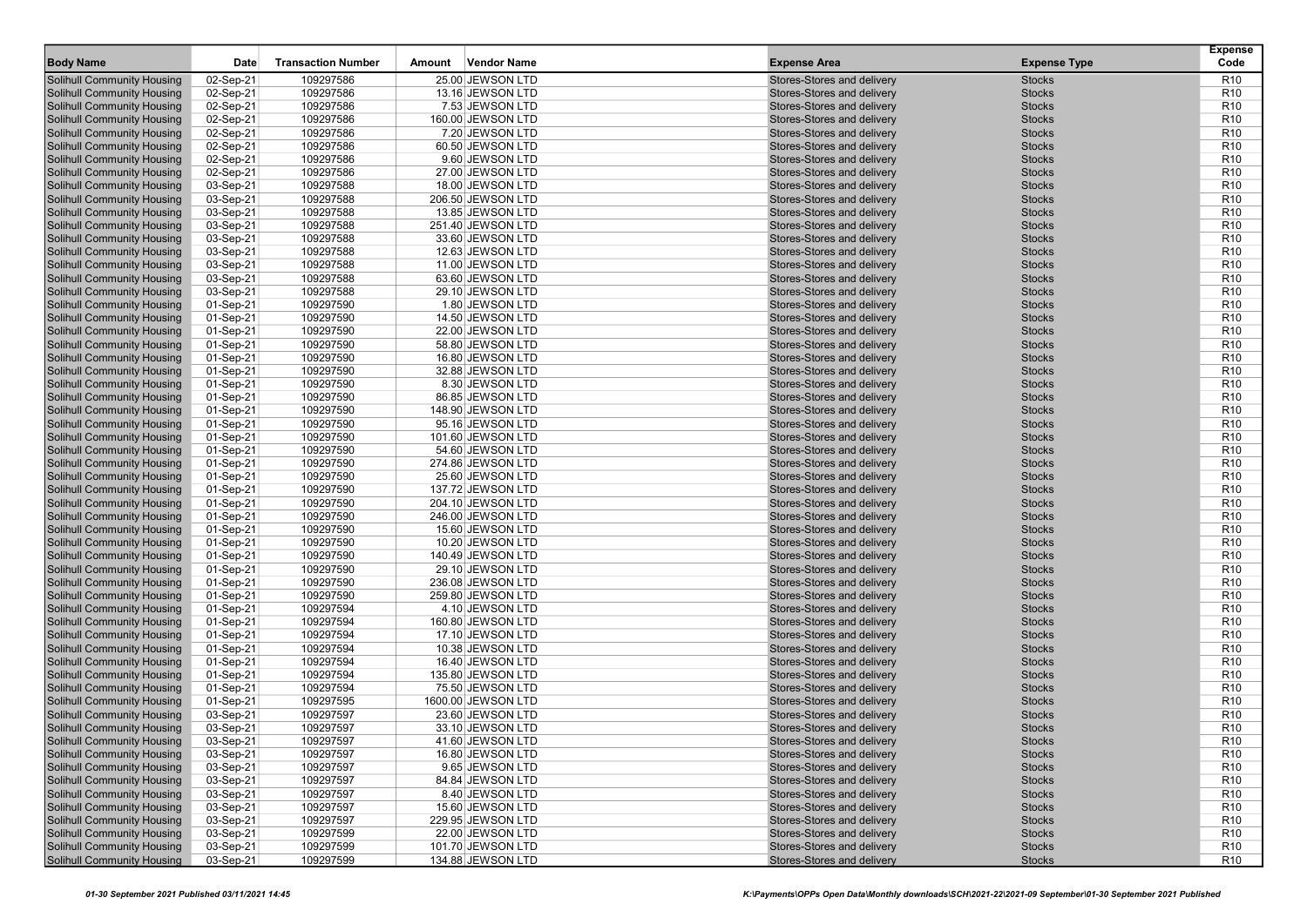|                                                                 |                        |                           |                                        |                                                          |                                | <b>Expense</b>                     |
|-----------------------------------------------------------------|------------------------|---------------------------|----------------------------------------|----------------------------------------------------------|--------------------------------|------------------------------------|
| <b>Body Name</b>                                                | Date                   | <b>Transaction Number</b> | <b>Vendor Name</b><br>Amount           | <b>Expense Area</b>                                      | <b>Expense Type</b>            | Code                               |
| <b>Solihull Community Housing</b>                               | 03-Sep-21              | 109297599                 | 12.80 JEWSON LTD                       | Stores-Stores and delivery                               | <b>Stocks</b>                  | R <sub>10</sub>                    |
| <b>Solihull Community Housing</b>                               | 03-Sep-21              | 109297599                 | 420.50 JEWSON LTD                      | Stores-Stores and delivery                               | <b>Stocks</b>                  | R <sub>10</sub>                    |
| <b>Solihull Community Housing</b>                               | 06-Sep-21              | 109297600                 | 9.49 JEWSON LTD                        | Stores-Stores and delivery                               | <b>Stocks</b>                  | R <sub>10</sub>                    |
| <b>Solihull Community Housing</b>                               | 06-Sep-21              | 109297600                 | 200.19 JEWSON LTD                      | Stores-Stores and delivery                               | <b>Stocks</b>                  | R <sub>10</sub>                    |
| <b>Solihull Community Housing</b>                               | 03-Sep-21              | 109297603                 | 9.30 JEWSON LTD                        | Stores-Stores and delivery                               | <b>Stocks</b>                  | R <sub>10</sub>                    |
| <b>Solihull Community Housing</b>                               | 03-Sep-21              | 109297603                 | 7.00 JEWSON LTD                        | Stores-Stores and delivery                               | <b>Stocks</b>                  | R <sub>10</sub>                    |
| <b>Solihull Community Housing</b>                               | 03-Sep-21              | 109297603                 | 98.50 JEWSON LTD                       | Stores-Stores and delivery                               | <b>Stocks</b>                  | R <sub>10</sub>                    |
| Solihull Community Housing                                      | 03-Sep-21              | 109297603                 | 82.38 JEWSON LTD                       | Stores-Stores and delivery                               | <b>Stocks</b>                  | R <sub>10</sub>                    |
| <b>Solihull Community Housing</b>                               | 03-Sep-21              | 109297603                 | 122.40 JEWSON LTD                      | Stores-Stores and delivery                               | <b>Stocks</b>                  | R <sub>10</sub>                    |
| <b>Solihull Community Housing</b>                               | 03-Sep-21              | 109297603                 | 20.55 JEWSON LTD                       | Stores-Stores and delivery                               | <b>Stocks</b>                  | R <sub>10</sub>                    |
| <b>Solihull Community Housing</b>                               | 03-Sep-21              | 109297603                 | 320.00 JEWSON LTD                      | Stores-Stores and delivery                               | <b>Stocks</b>                  | R <sub>10</sub>                    |
| <b>Solihull Community Housing</b>                               | 03-Sep-21              | 109297604                 | 113.60 JEWSON LTD                      | Stores-Stores and delivery                               | <b>Stocks</b>                  | R <sub>10</sub>                    |
| <b>Solihull Community Housing</b>                               | 03-Sep-21              | 109297604                 | 3.00 JEWSON LTD                        | Stores-Stores and delivery                               | <b>Stocks</b>                  | R <sub>10</sub>                    |
| <b>Solihull Community Housing</b>                               | 03-Sep-21              | 109297604                 | 157.00 JEWSON LTD                      | Stores-Stores and delivery                               | <b>Stocks</b>                  | R <sub>10</sub>                    |
| Solihull Community Housing                                      | 03-Sep-21              | 109297604                 | 74.40 JEWSON LTD                       | Stores-Stores and delivery                               | <b>Stocks</b>                  | R <sub>10</sub>                    |
| <b>Solihull Community Housing</b>                               | 03-Sep-21              | 109297604                 | 7.00 JEWSON LTD                        | Stores-Stores and delivery                               | <b>Stocks</b>                  | R <sub>10</sub>                    |
| <b>Solihull Community Housing</b>                               | 03-Sep-21              | 109297604                 | 2.40 JEWSON LTD                        | Stores-Stores and delivery                               | <b>Stocks</b>                  | R <sub>10</sub>                    |
| <b>Solihull Community Housing</b>                               | 03-Sep-21              | 109297604                 | 110.20 JEWSON LTD                      | Stores-Stores and delivery                               | <b>Stocks</b>                  | R <sub>10</sub>                    |
| <b>Solihull Community Housing</b>                               | 03-Sep-21              | 109297604                 | 19.60 JEWSON LTD                       | Stores-Stores and delivery                               | <b>Stocks</b>                  | R <sub>10</sub>                    |
| <b>Solihull Community Housing</b>                               | 03-Sep-21              | 109297604                 | 11.50 JEWSON LTD                       | Stores-Stores and delivery                               | <b>Stocks</b>                  | R <sub>10</sub>                    |
| <b>Solihull Community Housing</b>                               | 03-Sep-21              | 109297604                 | 287.60 JEWSON LTD                      | Stores-Stores and delivery                               | <b>Stocks</b>                  | R <sub>10</sub>                    |
| <b>Solihull Community Housing</b>                               | 03-Sep-21              | 109297604                 | 93.96 JEWSON LTD                       | Stores-Stores and delivery                               | <b>Stocks</b>                  | R <sub>10</sub>                    |
| <b>Solihull Community Housing</b>                               | 03-Sep-21              | 109297604                 | 55.80 JEWSON LTD                       | Stores-Stores and delivery                               | <b>Stocks</b>                  | R <sub>10</sub>                    |
| <b>Solihull Community Housing</b>                               | 03-Sep-21              | 109297604                 | 121.10 JEWSON LTD                      | Stores-Stores and delivery<br>Stores-Stores and delivery | <b>Stocks</b>                  | R <sub>10</sub>                    |
| <b>Solihull Community Housing</b>                               | 03-Sep-21              | 109297604<br>109297604    | 31.40 JEWSON LTD                       | Stores-Stores and delivery                               | <b>Stocks</b>                  | R <sub>10</sub><br>R <sub>10</sub> |
| <b>Solihull Community Housing</b><br>Solihull Community Housing | 03-Sep-21              | 109297604                 | 100.00 JEWSON LTD<br>156.96 JEWSON LTD | Stores-Stores and delivery                               | <b>Stocks</b><br><b>Stocks</b> | R <sub>10</sub>                    |
| <b>Solihull Community Housing</b>                               | 03-Sep-21<br>03-Sep-21 | 109297604                 | 3.00 JEWSON LTD                        | Stores-Stores and delivery                               | <b>Stocks</b>                  | R <sub>10</sub>                    |
| Solihull Community Housing                                      | 03-Sep-21              | 109297604                 | 32.90 JEWSON LTD                       | Stores-Stores and delivery                               | <b>Stocks</b>                  | R <sub>10</sub>                    |
| <b>Solihull Community Housing</b>                               | 03-Sep-21              | 109297604                 | 77.10 JEWSON LTD                       | Stores-Stores and delivery                               | <b>Stocks</b>                  | R <sub>10</sub>                    |
| <b>Solihull Community Housing</b>                               | 03-Sep-21              | 109297604                 | 11.40 JEWSON LTD                       | Stores-Stores and delivery                               | <b>Stocks</b>                  | R <sub>10</sub>                    |
| <b>Solihull Community Housing</b>                               | 03-Sep-21              | 109297604                 | 110.70 JEWSON LTD                      | Stores-Stores and delivery                               | <b>Stocks</b>                  | R <sub>10</sub>                    |
| <b>Solihull Community Housing</b>                               | 03-Sep-21              | 109297604                 | 241.50 JEWSON LTD                      | Stores-Stores and delivery                               | <b>Stocks</b>                  | R <sub>10</sub>                    |
| <b>Solihull Community Housing</b>                               | 03-Sep-21              | 109297604                 | 159.30 JEWSON LTD                      | Stores-Stores and delivery                               | <b>Stocks</b>                  | R <sub>10</sub>                    |
| <b>Solihull Community Housing</b>                               | 03-Sep-21              | 109297605                 | 443.60 JEWSON LTD                      | Stores-Stores and delivery                               | <b>Stocks</b>                  | R <sub>10</sub>                    |
| <b>Solihull Community Housing</b>                               | 03-Sep-21              | 109297605                 | 100.80 JEWSON LTD                      | Stores-Stores and delivery                               | <b>Stocks</b>                  | R <sub>10</sub>                    |
| <b>Solihull Community Housing</b>                               | 06-Sep-21              | 109297607                 | 35.40 JEWSON LTD                       | Stores-Stores and delivery                               | <b>Stocks</b>                  | R <sub>10</sub>                    |
| <b>Solihull Community Housing</b>                               | 06-Sep-21              | 109297607                 | 27.50 JEWSON LTD                       | Stores-Stores and delivery                               | <b>Stocks</b>                  | R <sub>10</sub>                    |
| <b>Solihull Community Housing</b>                               | 06-Sep-21              | 109297607                 | 89.70 JEWSON LTD                       | Stores-Stores and delivery                               | <b>Stocks</b>                  | R <sub>10</sub>                    |
| Solihull Community Housing                                      | 06-Sep-21              | 109297607                 | 11.00 JEWSON LTD                       | Stores-Stores and delivery                               | <b>Stocks</b>                  | R <sub>10</sub>                    |
| <b>Solihull Community Housing</b>                               | 06-Sep-21              | 109297607                 | 245.55 JEWSON LTD                      | Stores-Stores and delivery                               | <b>Stocks</b>                  | R <sub>10</sub>                    |
| <b>Solihull Community Housing</b>                               | 06-Sep-21              | 109297607                 | 423.60 JEWSON LTD                      | Stores-Stores and delivery                               | <b>Stocks</b>                  | R <sub>10</sub>                    |
| <b>Solihull Community Housing</b>                               | 06-Sep-21              | 109297607                 | 101.35 JEWSON LTD                      | Stores-Stores and delivery                               | <b>Stocks</b>                  | R <sub>10</sub>                    |
| <b>Solihull Community Housing</b>                               | 06-Sep-21              | 109297607                 | 79.60 JEWSON LTD                       | Stores-Stores and delivery                               | <b>Stocks</b>                  | R <sub>10</sub>                    |
| <b>Solihull Community Housing</b>                               | 06-Sep-21              | 109297607                 | 52.10 JEWSON LTD                       | Stores-Stores and delivery                               | <b>Stocks</b>                  | R <sub>10</sub>                    |
| <b>Solihull Community Housing</b>                               | 06-Sep-21              | 109297607                 | 60.48 JEWSON LTD                       | Stores-Stores and delivery                               | <b>Stocks</b>                  | R <sub>10</sub>                    |
| <b>Solihull Community Housing</b>                               | 06-Sep-21              | 109297607                 | 45.75 JEWSON LTD                       | Stores-Stores and delivery                               | <b>Stocks</b>                  | R <sub>10</sub>                    |
| <b>Solihull Community Housing</b>                               | 06-Sep-21              | 109297607                 | 12.00 JEWSON LTD                       | Stores-Stores and delivery                               | <b>Stocks</b>                  | R <sub>10</sub>                    |
| <b>Solihull Community Housing</b>                               | 06-Sep-21              | 109297607                 | 10.38 JEWSON LTD                       | Stores-Stores and delivery                               | <b>Stocks</b>                  | R <sub>10</sub>                    |
| <b>Solihull Community Housing</b>                               | 06-Sep-21              | 109297607                 | 57.00 JEWSON LTD                       | Stores-Stores and delivery                               | <b>Stocks</b>                  | R <sub>10</sub>                    |
| Solihull Community Housing                                      | 06-Sep-21              | 109297607                 | 29.70 JEWSON LTD                       | Stores-Stores and delivery                               | <b>Stocks</b>                  | R <sub>10</sub>                    |
| <b>Solihull Community Housing</b>                               | 06-Sep-21              | 109297607                 | 7.45 JEWSON LTD                        | Stores-Stores and delivery                               | Stocks                         | R <sub>10</sub>                    |
| <b>Solihull Community Housing</b>                               | 06-Sep-21              | 109297607                 | 119.00 JEWSON LTD                      | Stores-Stores and delivery                               | <b>Stocks</b>                  | R <sub>10</sub>                    |
| <b>Solihull Community Housing</b>                               | 06-Sep-21              | 109297607                 | 57.50 JEWSON LTD                       | Stores-Stores and delivery                               | <b>Stocks</b>                  | R <sub>10</sub>                    |
| Solihull Community Housing                                      | 06-Sep-21              | 109297607                 | 128.00 JEWSON LTD                      | Stores-Stores and delivery                               | <b>Stocks</b>                  | R <sub>10</sub>                    |
| <b>Solihull Community Housing</b>                               | 06-Sep-21              | 109297607                 | 28.80 JEWSON LTD                       | Stores-Stores and delivery                               | <b>Stocks</b>                  | R <sub>10</sub>                    |
| <b>Solihull Community Housing</b>                               | 06-Sep-21              | 109297607                 | 22.95 JEWSON LTD                       | Stores-Stores and delivery                               | <b>Stocks</b>                  | R <sub>10</sub>                    |
| <b>Solihull Community Housing</b>                               | 06-Sep-21              | 109297607                 | 27.00 JEWSON LTD                       | Stores-Stores and delivery                               | <b>Stocks</b>                  | R <sub>10</sub>                    |
| <b>Solihull Community Housing</b>                               | 07-Sep-21              | 109168466                 | 225.00 JLA TOTAL CARE LTD              | Saxon Court                                              | <b>Other Premises Costs</b>    | <b>B90</b>                         |
| <b>Solihull Community Housing</b>                               | 07-Sep-21              | 109168469                 | 225.00 JLA TOTAL CARE LTD              | Saxon Court                                              | <b>Other Premises Costs</b>    | <b>B90</b>                         |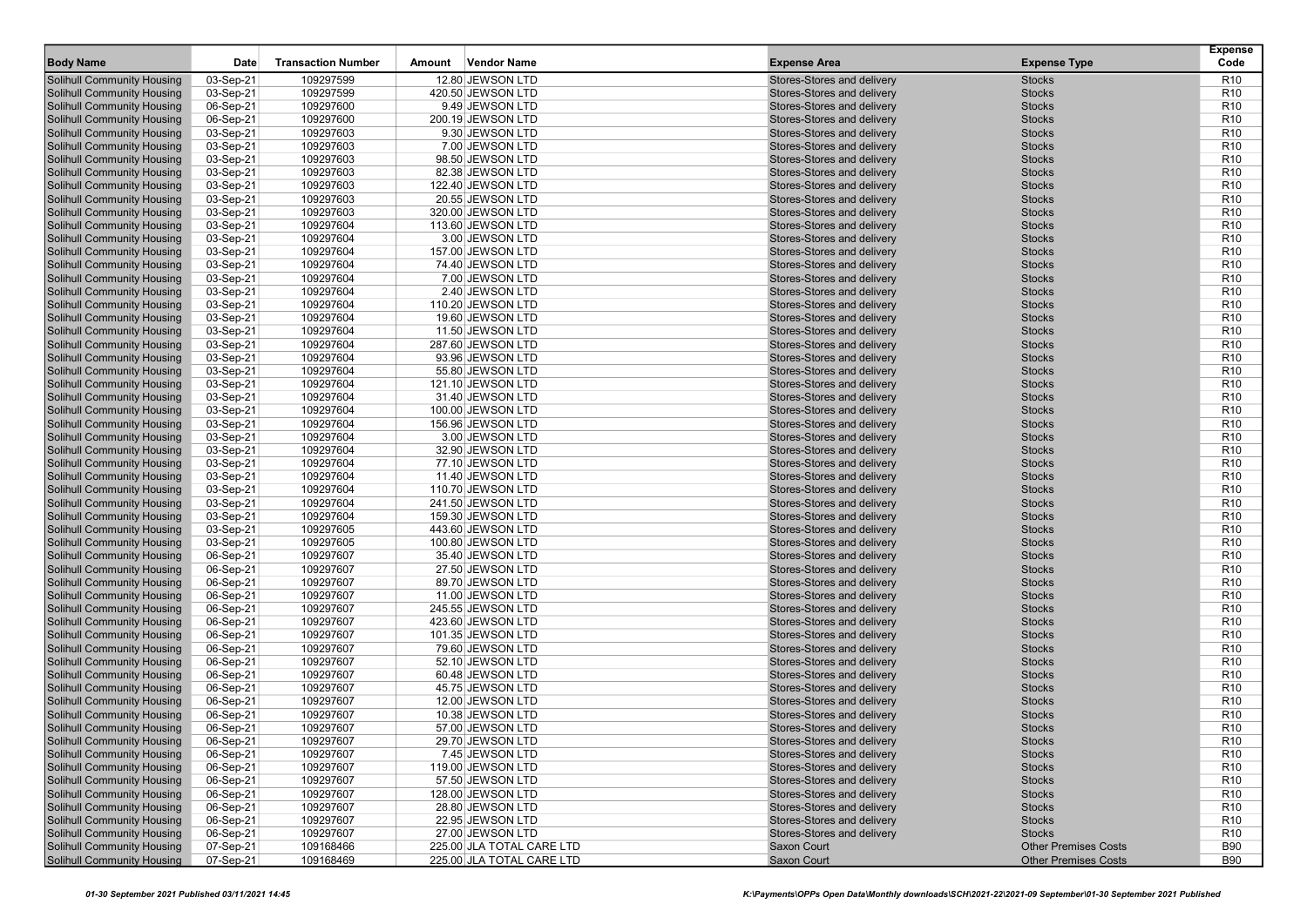|                                   |           |                           |        |                                               |                                    |                                  | <b>Expense</b>  |
|-----------------------------------|-----------|---------------------------|--------|-----------------------------------------------|------------------------------------|----------------------------------|-----------------|
| <b>Body Name</b>                  | Date      | <b>Transaction Number</b> | Amount | <b>Vendor Name</b>                            | <b>Expense Area</b>                | <b>Expense Type</b>              | Code            |
| Solihull Community Housing        | 01-Sep-21 | 109105466                 |        | 193.61 KARTER THOMAS LTD                      | <b>Estate Mgmt Team</b>            | <b>Agency Staff</b>              | A60             |
| Solihull Community Housing        | 01-Sep-21 | 109105466                 |        | 586.75 KARTER THOMAS LTD                      | <b>Estate Mgmt Team</b>            | <b>Agency Staff</b>              | A60             |
| <b>Solihull Community Housing</b> | 01-Sep-21 | 109105465                 |        | 781.20 KARTER THOMAS LTD                      | <b>Estate Mgmt Team</b>            | <b>Agency Staff</b>              | A60             |
| <b>Solihull Community Housing</b> | 09-Sep-21 | 109207615                 |        | 601.23 KARTER THOMAS LTD                      | <b>Estate Mgmt Team</b>            | <b>Agency Staff</b>              | A60             |
| <b>Solihull Community Housing</b> | 01-Sep-21 | 109389468                 |        | 320.00 L&M DOMESTIC SCAFFOLDING LTD           | North Property Repairs-Day to day  | <b>External Structures</b>       | <b>B33</b>      |
| <b>Solihull Community Housing</b> | 01-Sep-21 | 109389469                 |        | 420.00 L&M DOMESTIC SCAFFOLDING LTD           | North Property Repairs-Day to day  | <b>External Structures</b>       | <b>B33</b>      |
| <b>Solihull Community Housing</b> | 01-Sep-21 | 109389470                 |        | 420.00 L&M DOMESTIC SCAFFOLDING LTD           | North Property Repairs-Day to day  | <b>External Structures</b>       | <b>B33</b>      |
| Solihull Community Housing        | 01-Sep-21 | 109389471                 |        | 1160.00 L&M DOMESTIC SCAFFOLDING LTD          | North Property Repairs-Day to day  | <b>External Structures</b>       | <b>B33</b>      |
| <b>Solihull Community Housing</b> | 01-Sep-21 | 109389472                 |        | 840.00 L&M DOMESTIC SCAFFOLDING LTD           | North Property Repairs-Day to day  | <b>External Structures</b>       | <b>B33</b>      |
| <b>Solihull Community Housing</b> | 01-Sep-21 | 109389473                 |        | 420.00 L&M DOMESTIC SCAFFOLDING LTD           | North Property Repairs-Day to day  | <b>External Structures</b>       | <b>B33</b>      |
| <b>Solihull Community Housing</b> | 01-Sep-21 | 109389474                 |        | 420.00 L&M DOMESTIC SCAFFOLDING LTD           | North Property Repairs-Day to day  | <b>External Structures</b>       | <b>B33</b>      |
| <b>Solihull Community Housing</b> | 01-Sep-21 | 109389475                 |        | 420.00 L&M DOMESTIC SCAFFOLDING LTD           | North Property Repairs-Day to day  | <b>External Structures</b>       | <b>B33</b>      |
| <b>Solihull Community Housing</b> | 01-Sep-21 | 109389477                 |        | 420.00 L&M DOMESTIC SCAFFOLDING LTD           | North Property Repairs-Day to day  | <b>External Structures</b>       | <b>B33</b>      |
| <b>Solihull Community Housing</b> | 01-Sep-21 | 109389478                 |        | 420.00 L&M DOMESTIC SCAFFOLDING LTD           | North Property Repairs-Day to day  | <b>External Structures</b>       | <b>B33</b>      |
| Solihull Community Housing        | 01-Sep-21 | 109389479                 |        | 320.00 L&M DOMESTIC SCAFFOLDING LTD           | North Property Repairs-Day to day  | <b>External Structures</b>       | <b>B33</b>      |
| <b>Solihull Community Housing</b> | 01-Sep-21 | 109389480                 |        | 420.00 L&M DOMESTIC SCAFFOLDING LTD           | North Property Repairs-Day to day  | <b>External Structures</b>       | <b>B33</b>      |
| <b>Solihull Community Housing</b> | 01-Sep-21 | 109389481                 |        | 420.00 L&M DOMESTIC SCAFFOLDING LTD           | North Property Repairs-Day to day  | <b>External Structures</b>       | <b>B33</b>      |
| <b>Solihull Community Housing</b> | 01-Sep-21 | 109389482                 |        | 840.00 L&M DOMESTIC SCAFFOLDING LTD           | North Property Repairs-Day to day  | <b>External Structures</b>       | <b>B33</b>      |
| <b>Solihull Community Housing</b> | 01-Sep-21 | 109389483                 |        | 320.00 L&M DOMESTIC SCAFFOLDING LTD           | North Property Repairs-Day to day  | <b>External Structures</b>       | <b>B33</b>      |
| <b>Solihull Community Housing</b> | 09-Sep-21 | 109207619                 |        | 565.75 LEX AUTOLEASE LTD                      | <b>Client - Fleet Management</b>   | <b>Vehicle Hire</b>              | C <sub>30</sub> |
| Solihull Community Housing        | 29-Sep-21 | 109823464                 |        | 565.75 LEX AUTOLEASE LTD                      | <b>Client - Fleet Management</b>   | <b>Vehicle Hire</b>              | C <sub>30</sub> |
| <b>Solihull Community Housing</b> | 16-Sep-21 | 109308466                 |        | 27982.56 LEX AUTOLEASE LTD                    | <b>Client - Fleet Management</b>   | <b>Vehicle Hire</b>              | C <sub>30</sub> |
| <b>Solihull Community Housing</b> | 02-Sep-21 | 109113916                 |        | 1783.00 LIBERATA UK LIMITED                   | Income Collection Team             | <b>Court Fees</b>                | D <sub>54</sub> |
| <b>Solihull Community Housing</b> | 01-Sep-21 | 109161194                 |        | 215.13 LIFT & ENGINEERING SERVICES            | <b>Mechanical &amp; Electrical</b> | <b>Rev Contractor Payments</b>   | <b>B71</b>      |
| <b>Solihull Community Housing</b> | 03-Sep-21 | 109128476                 |        | 343.38 LYRECO UK LTD                          | <b>Endeavour House</b>             | Stationery                       | D <sub>25</sub> |
| <b>Solihull Community Housing</b> | 16-Sep-21 | 109293723                 |        | 3200.00 M&P PRESERVATION                      | North Property Repairs-Day to day  | <b>Internal Works</b>            | <b>B31</b>      |
| Solihull Community Housing        | 09-Sep-21 | 109204466                 |        | 850.00 M&P PRESERVATION                       | North Property Repairs-Day to day  | <b>Internal Works</b>            | <b>B31</b>      |
| <b>Solihull Community Housing</b> | 09-Sep-21 | 109204467                 |        | 1995.00 M&P PRESERVATION                      | North Property Repairs-Day to day  | <b>Internal Works</b>            | <b>B31</b>      |
| <b>Solihull Community Housing</b> | 13-Sep-21 | 109258510                 |        | 22790.90 MAN COMMERCIAL PROTECTION LTD        | <b>CCTV</b>                        | Security                         | <b>B43</b>      |
| <b>Solihull Community Housing</b> | 07-Sep-21 | 109164466                 |        | 1583.33 MAXKING LTD                           | <b>Biomass System</b>              | Biomass Plant Room Management St | <b>B46</b>      |
| <b>Solihull Community Housing</b> | 01-Sep-21 | 109260481                 |        | 1223.38 MITIE PROPERTY SERVICES (UK) LTD      | <b>Planned Maintenance</b>         | <b>Planned Works</b>             | <b>B36</b>      |
| <b>Solihull Community Housing</b> | 01-Sep-21 | 109389467                 |        | 1799.33 MITIE PROPERTY SERVICES (UK) LTD      | <b>Planned Maintenance</b>         | <b>Planned Works</b>             | <b>B36</b>      |
| <b>Solihull Community Housing</b> | 01-Sep-21 | 109260482                 |        | 1055.68 MITIE PROPERTY SERVICES (UK) LTD      | <b>Planned Maintenance</b>         | <b>Planned Works</b>             | <b>B36</b>      |
| <b>Solihull Community Housing</b> | 01-Sep-21 | 109260483                 |        | 1223.38 MITIE PROPERTY SERVICES (UK) LTD      | <b>Planned Maintenance</b>         | <b>Planned Works</b>             | <b>B36</b>      |
| <b>Solihull Community Housing</b> | 01-Sep-21 | 109260484                 |        | 1223.38 MITIE PROPERTY SERVICES (UK) LTD      | <b>Planned Maintenance</b>         | <b>Planned Works</b>             | <b>B36</b>      |
| <b>Solihull Community Housing</b> | 01-Sep-21 | 109260485                 |        | 728.78 MITIE PROPERTY SERVICES (UK) LTD       | <b>Planned Maintenance</b>         | <b>Planned Works</b>             | <b>B36</b>      |
| <b>Solihull Community Housing</b> | 01-Sep-21 | 109260486                 |        | 297.55 MITIE PROPERTY SERVICES (UK) LTD       | <b>Planned Maintenance</b>         | <b>Planned Works</b>             | <b>B36</b>      |
| <b>Solihull Community Housing</b> | 01-Sep-21 | 109260487                 |        | 297.55 MITIE PROPERTY SERVICES (UK) LTD       | <b>Planned Maintenance</b>         | <b>Planned Works</b>             | <b>B36</b>      |
| <b>Solihull Community Housing</b> | 01-Sep-21 | 109207673                 |        | 15.00 MOBILITY WORLD LTD                      | Stores-Stores and delivery         | <b>Stocks</b>                    | R <sub>10</sub> |
| Solihull Community Housing        | 01-Sep-21 | 109207673                 |        | 219.90 MOBILITY WORLD LTD                     | Stores-Stores and delivery         | <b>Stocks</b>                    | R <sub>10</sub> |
| <b>Solihull Community Housing</b> | 13-Sep-21 | 109258511                 |        | 5645.00 MOBYSOFT LTD                          | <b>IT Services</b>                 | <b>ICT Software</b>              | D31             |
| <b>Solihull Community Housing</b> | 01-Sep-21 | 109165573                 |        | 620.04 N-CAP FLOORING LTD                     | North Property Repairs-Voids       | Voids                            | <b>B38</b>      |
| <b>Solihull Community Housing</b> | 01-Sep-21 | 109165575                 |        | 824.40 N-CAP FLOORING LTD                     | North Property Repairs-Voids       | Voids                            | <b>B38</b>      |
| <b>Solihull Community Housing</b> | 01-Sep-21 | 109165576                 |        | 494.64 N-CAP FLOORING LTD                     | North Property Repairs-Voids       | Voids                            | <b>B38</b>      |
| <b>Solihull Community Housing</b> | 01-Sep-21 | 109165577                 |        | 587.52 N-CAP FLOORING LTD                     | North Property Repairs-Voids       | Voids                            | <b>B38</b>      |
| <b>Solihull Community Housing</b> | 01-Sep-21 | 109165578                 |        | 328.50 N-CAP FLOORING LTD                     | North Property Repairs-Day to day  | <b>Internal Works</b>            | <b>B31</b>      |
| <b>Solihull Community Housing</b> | 01-Sep-21 | 109165579                 |        | 1025.40 N-CAP FLOORING LTD                    | North Property Repairs-Voids       | Voids                            | <b>B38</b>      |
| <b>Solihull Community Housing</b> | 01-Sep-21 | 109165580                 |        | 224.69 N-CAP FLOORING LTD                     | North Property Repairs-Day to day  | <b>Internal Works</b>            | <b>B31</b>      |
| <b>Solihull Community Housing</b> | 01-Sep-21 | 109260480                 |        | 244.05 N-CAP FLOORING LTD                     | North Property Repairs-Day to day  | <b>Internal Works</b>            | <b>B31</b>      |
| <b>Solihull Community Housing</b> | 13-Sep-21 | 109258493                 |        | 3000.00 NICHOLSON JONES SUTTON SOLICITORS LTD | North Property Repairs-Day to day  | <b>Complaints Compensation</b>   | D97             |
| <b>Solihull Community Housing</b> | 15-Sep-21 | 109280486                 |        | 782.55 NIYAA PEOPLE                           | North Property Repairs-Day to day  | <b>Agency Staff</b>              | A60             |
| <b>Solihull Community Housing</b> | 15-Sep-21 | 109280487                 |        | 575.00 NIYAA PEOPLE                           | North Property Repairs-Day to day  | <b>Agency Staff</b>              | A60             |
| <b>Solihull Community Housing</b> | 15-Sep-21 | 109280491                 |        | 549.29 NIYAA PEOPLE                           | North Property Repairs-Day to day  | <b>Agency Staff</b>              | A60             |
| <b>Solihull Community Housing</b> | 15-Sep-21 | 109280494                 |        | 541.26 NIYAA PEOPLE                           | North Property Repairs-Day to day  | <b>Agency Staff</b>              | A60             |
| <b>Solihull Community Housing</b> | 15-Sep-21 | 109280511                 |        | 837.00 NIYAA PEOPLE                           | North Property Repairs-Day to day  | <b>Agency Staff</b>              | A60             |
| <b>Solihull Community Housing</b> | 15-Sep-21 | 109280497                 |        | 532.80 NIYAA PEOPLE                           | North Property Repairs-Day to day  | <b>Agency Staff</b>              | A60             |
| <b>Solihull Community Housing</b> | 15-Sep-21 | 109280514                 |        | 589.12 NIYAA PEOPLE                           | North Property Repairs-Day to day  | <b>Agency Staff</b>              | A60             |
| <b>Solihull Community Housing</b> | 15-Sep-21 | 109280517                 |        | 738.89 NIYAA PEOPLE                           | North Property Repairs-Day to day  | <b>Agency Staff</b>              | A60             |
| <b>Solihull Community Housing</b> | 15-Sep-21 | 109280500                 |        | 800.68 NIYAA PEOPLE                           | North Property Repairs-Day to day  | <b>Agency Staff</b>              | A60             |
| <b>Solihull Community Housing</b> | 15-Sep-21 | 109280503                 |        | 739.26 NIYAA PEOPLE                           | North Property Repairs-Day to day  | <b>Agency Staff</b>              | A60             |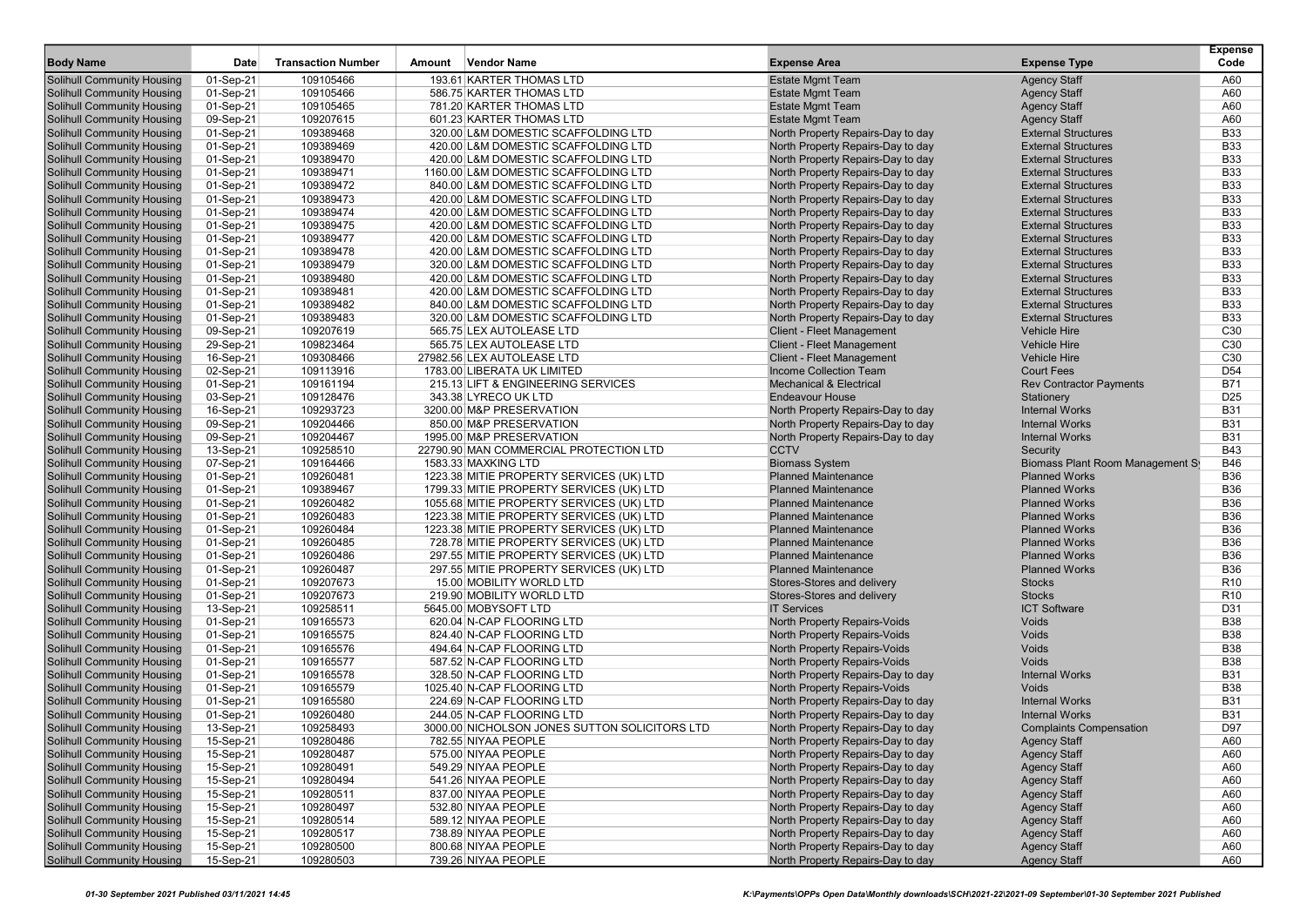| <b>Body Name</b>                                                       | Date                   | <b>Transaction Number</b> | Amount | <b>Vendor Name</b>                         | <b>Expense Area</b>                                                    | <b>Expense Type</b>                        | <b>Expense</b><br>Code |
|------------------------------------------------------------------------|------------------------|---------------------------|--------|--------------------------------------------|------------------------------------------------------------------------|--------------------------------------------|------------------------|
|                                                                        |                        |                           |        |                                            |                                                                        |                                            |                        |
| <b>Solihull Community Housing</b><br><b>Solihull Community Housing</b> | 15-Sep-21<br>15-Sep-21 | 109280508<br>109280520    |        | 692.23 NIYAA PEOPLE<br>892.80 NIYAA PEOPLE | North Property Repairs-Day to day<br>North Property Repairs-Day to day | <b>Agency Staff</b><br><b>Agency Staff</b> | A60<br>A60             |
| <b>Solihull Community Housing</b>                                      | 15-Sep-21              | 109280521                 |        | 882.04 NIYAA PEOPLE                        | North Property Repairs-Day to day                                      | <b>Agency Staff</b>                        | A60                    |
| <b>Solihull Community Housing</b>                                      | 15-Sep-21              | 109280522                 |        | 532.80 NIYAA PEOPLE                        | North Property Repairs-Day to day                                      | <b>Agency Staff</b>                        | A60                    |
| <b>Solihull Community Housing</b>                                      | 15-Sep-21              | 109280527                 |        | 316.80 NIYAA PEOPLE                        | North Property Repairs-Day to day                                      | <b>Agency Staff</b>                        | A60                    |
| <b>Solihull Community Housing</b>                                      | 15-Sep-21              | 109280524                 |        | 865.60 NIYAA PEOPLE                        | North Property Repairs-Day to day                                      | <b>Agency Staff</b>                        | A60                    |
| <b>Solihull Community Housing</b>                                      | 20-Sep-21              | 109353464                 |        | 793.13 NIYAA PEOPLE                        | North Property Repairs-Day to day                                      | <b>Agency Staff</b>                        | A60                    |
| Solihull Community Housing                                             | 20-Sep-21              | 109352468                 |        | 649.03 NIYAA PEOPLE                        | North Property Repairs-Day to day                                      | <b>Agency Staff</b>                        | A60                    |
| <b>Solihull Community Housing</b>                                      | 20-Sep-21              | 109351469                 |        | 842.96 NIYAA PEOPLE                        | North Property Repairs-Day to day                                      | <b>Agency Staff</b>                        | A60                    |
| <b>Solihull Community Housing</b>                                      | 20-Sep-21              | 109351464                 |        | 669.60 NIYAA PEOPLE                        | North Property Repairs-Day to day                                      | <b>Agency Staff</b>                        | A60                    |
| <b>Solihull Community Housing</b>                                      | 20-Sep-21              | 109350467                 |        | 698.25 NIYAA PEOPLE                        | North Property Repairs-Day to day                                      | <b>Agency Staff</b>                        | A60                    |
| <b>Solihull Community Housing</b>                                      | 20-Sep-21              | 109350466                 |        | 475.88 NIYAA PEOPLE                        | North Property Repairs-Day to day                                      | <b>Agency Staff</b>                        | A60                    |
| <b>Solihull Community Housing</b>                                      | 20-Sep-21              | 109350464                 |        | 698.25 NIYAA PEOPLE                        | North Property Repairs-Day to day                                      | <b>Agency Staff</b>                        | A60                    |
| <b>Solihull Community Housing</b>                                      | 17-Sep-21              | 109317466                 |        | 418.95 NIYAA PEOPLE                        | North Property Repairs-Day to day                                      | <b>Agency Staff</b>                        | A60                    |
| <b>Solihull Community Housing</b>                                      | 01-Sep-21              | 109106513                 |        | 1204.88 NIYAA PEOPLE                       | Development Team / M & E                                               | <b>Agency Staff</b>                        | A60                    |
| <b>Solihull Community Housing</b>                                      | 03-Sep-21              | 109132467                 |        | 749.25 NIYAA PEOPLE                        | North Property Repairs-Day to day                                      | <b>Agency Staff</b>                        | A60                    |
| <b>Solihull Community Housing</b>                                      | 02-Sep-21              | 109115519                 |        | 216.00 NIYAA PEOPLE                        | Stores-Stores and delivery                                             | <b>Agency Staff</b>                        | A60                    |
| <b>Solihull Community Housing</b>                                      | 07-Sep-21              | 109165532                 |        | 1204.88 NIYAA PEOPLE                       | Development Team / M & E                                               | <b>Agency Staff</b>                        | A60                    |
| <b>Solihull Community Housing</b>                                      | 03-Sep-21              | 109138464                 |        | 758.63 NIYAA PEOPLE                        | <b>Capital Programmes</b>                                              | <b>Agency Staff</b>                        | A60                    |
| <b>Solihull Community Housing</b>                                      | 01-Sep-21              | 109109480                 |        | 569.25 NIYAA PEOPLE                        | <b>Capital Programmes</b>                                              | <b>Agency Staff</b>                        | A60                    |
| <b>Solihull Community Housing</b>                                      | 02-Sep-21              | 109115488                 |        | 605.36 NIYAA PEOPLE                        | Anti Graffiti Team                                                     | <b>Agency Staff</b>                        | A60                    |
| <b>Solihull Community Housing</b>                                      | 03-Sep-21              | 109132466                 |        | 811.50 NIYAA PEOPLE                        | North Property Repairs-Day to day                                      | <b>Agency Staff</b>                        | A60                    |
| <b>Solihull Community Housing</b>                                      | 09-Sep-21              | 109207613                 |        | 988.00 NIYAA PEOPLE                        | Development Team / M & E                                               | <b>Agency Staff</b>                        | A60                    |
| <b>Solihull Community Housing</b>                                      | 09-Sep-21              | 109207764                 |        | 643.06 NIYAA PEOPLE                        | Business Support - MST Back Office Support                             | <b>Agency Staff</b>                        | A60                    |
| <b>Solihull Community Housing</b>                                      | 09-Sep-21              | 109207762                 |        | 521.40 NIYAA PEOPLE                        | Business Support - MST Back Office Support                             | <b>Agency Staff</b>                        | A60                    |
| <b>Solihull Community Housing</b>                                      | 09-Sep-21              | 109210052                 |        | 606.90 NIYAA PEOPLE                        | <b>Capital Programmes</b>                                              | <b>Agency Staff</b>                        | A60                    |
| Solihull Community Housing                                             | 09-Sep-21              | 109207760                 |        | 1467.18 NIYAA PEOPLE                       | <b>Retro fitting Sprinklers</b>                                        | <b>Agency Staff</b>                        | A60                    |
| <b>Solihull Community Housing</b>                                      | 08-Sep-21              | 109197466                 |        | 493.50 NIYAA PEOPLE                        | Anti Graffiti Team                                                     | <b>Agency Staff</b>                        | A60                    |
| <b>Solihull Community Housing</b>                                      | 09-Sep-21              | 109207634                 |        | 579.13 NIYAA PEOPLE                        | North Property Repairs-Day to day                                      | <b>Agency Staff</b>                        | A60                    |
| <b>Solihull Community Housing</b>                                      | 09-Sep-21              | 109207628                 |        | 442.80 NIYAA PEOPLE                        | Stores-Stores and delivery                                             | <b>Agency Staff</b>                        | A60                    |
| <b>Solihull Community Housing</b>                                      | 09-Sep-21              | 109207759                 |        | 856.80 NIYAA PEOPLE                        | <b>MST Management</b>                                                  | <b>Agency Staff</b>                        | A60                    |
| <b>Solihull Community Housing</b>                                      | 09-Sep-21              | 109207633                 |        | 649.20 NIYAA PEOPLE                        | North Property Repairs-Day to day                                      | <b>Agency Staff</b>                        | A60                    |
| <b>Solihull Community Housing</b>                                      | 09-Sep-21              | 109207611                 |        | 746.35 NIYAA PEOPLE                        | <b>Capital Programmes</b>                                              | <b>Agency Staff</b>                        | A60                    |
| <b>Solihull Community Housing</b>                                      | 15-Sep-21              | 109280472                 |        | 599.10 NIYAA PEOPLE                        | North Property Repairs-Day to day                                      | <b>Agency Staff</b>                        | A60                    |
| <b>Solihull Community Housing</b>                                      | 16-Sep-21              | 109297614                 |        | 455.18 NIYAA PEOPLE                        | <b>Capital Programmes</b>                                              | <b>Agency Staff</b>                        | A60                    |
| <b>Solihull Community Housing</b>                                      | 15-Sep-21              | 109280469                 |        | 561.60 NIYAA PEOPLE                        | Stores-Stores and delivery                                             | <b>Agency Staff</b>                        | A60                    |
| <b>Solihull Community Housing</b>                                      | 15-Sep-21              | 109280473                 |        | 748.88 NIYAA PEOPLE                        | North Property Repairs-Day to day                                      | <b>Agency Staff</b>                        | A60                    |
| <b>Solihull Community Housing</b>                                      | 15-Sep-21              | 109280474                 |        | 793.13 NIYAA PEOPLE                        | North Property Repairs-Day to day                                      | <b>Agency Staff</b>                        | A60                    |
| <b>Solihull Community Housing</b>                                      | 15-Sep-21              | 109280470                 |        | 811.50 NIYAA PEOPLE                        | North Property Repairs-Day to day                                      | <b>Agency Staff</b>                        | A60                    |
| <b>Solihull Community Housing</b>                                      | 14-Sep-21              | 109274478                 |        | 936.10 NIYAA PEOPLE                        | <b>Capital Programmes</b>                                              | <b>Agency Staff</b>                        | A60                    |
| <b>Solihull Community Housing</b>                                      | 15-Sep-21              | 109280475                 |        | 910.35 NIYAA PEOPLE                        | <b>MST Management</b>                                                  | <b>Agency Staff</b>                        | A60                    |
| <b>Solihull Community Housing</b>                                      | 15-Sep-21              | 109280476                 |        | 1756.17 NIYAA PEOPLE                       | <b>Retro fitting Sprinklers</b>                                        | <b>Agency Staff</b>                        | A60                    |
| <b>Solihull Community Housing</b>                                      | 15-Sep-21              | 109285475                 |        | 1237.01 NIYAA PEOPLE                       | Development Team / M & E                                               | <b>Agency Staff</b>                        | A60                    |
| <b>Solihull Community Housing</b>                                      | 15-Sep-21              | 109280478                 |        | 643.06 NIYAA PEOPLE                        | Business Support - MST Back Office Support                             | <b>Agency Staff</b>                        | A60                    |
| <b>Solihull Community Housing</b>                                      | 28-Sep-21              | 109715466                 |        | 722.93 NIYAA PEOPLE                        | Development Team / M & E                                               | <b>Agency Staff</b>                        | A60                    |
| <b>Solihull Community Housing</b>                                      | 22-Sep-21              | 109430478                 |        | 837.38 NIYAA PEOPLE                        | North Property Repairs-Day to day                                      | <b>Agency Staff</b>                        | A60                    |
| <b>Solihull Community Housing</b>                                      | 22-Sep-21              | 109430472                 |        | 748.88 NIYAA PEOPLE                        | North Property Repairs-Day to day                                      | <b>Agency Staff</b>                        | A60                    |
| <b>Solihull Community Housing</b>                                      | 22-Sep-21              | 109430476                 |        | 811.50 NIYAA PEOPLE                        | North Property Repairs-Day to day                                      | <b>Agency Staff</b>                        | A60                    |
| <b>Solihull Community Housing</b>                                      | 22-Sep-21              | 109430477                 |        | 558.00 NIYAA PEOPLE                        | Stores-Stores and delivery                                             | <b>Agency Staff</b>                        | A60                    |
| <b>Solihull Community Housing</b>                                      | 22-Sep-21              | 109430475                 |        | 749.25 NIYAA PEOPLE                        | North Property Repairs-Day to day                                      | <b>Agency Staff</b>                        | A60                    |
| <b>Solihull Community Housing</b><br><b>Solihull Community Housing</b> | 22-Sep-21<br>22-Sep-21 | 109429466<br>109438466    |        | 936.10 NIYAA PEOPLE<br>606.90 NIYAA PEOPLE | Capital Programmes<br><b>Capital Programmes</b>                        | <b>Agency Staff</b><br><b>Agency Staff</b> | A60<br>A60             |
|                                                                        |                        |                           |        |                                            | Anti Graffiti Team                                                     |                                            |                        |
| <b>Solihull Community Housing</b><br><b>Solihull Community Housing</b> | 22-Sep-21<br>22-Sep-21 | 109430479<br>109430473    |        | 608.65 NIYAA PEOPLE<br>748.88 NIYAA PEOPLE | North Property Repairs-Day to day                                      | <b>Agency Staff</b><br><b>Agency Staff</b> | A60                    |
| <b>Solihull Community Housing</b>                                      | 22-Sep-21              | 109430474                 |        | 793.13 NIYAA PEOPLE                        | North Property Repairs-Day to day                                      |                                            | A60                    |
| <b>Solihull Community Housing</b>                                      | 22-Sep-21              | 109429465                 |        | 1428.00 NIYAA PEOPLE                       | <b>Capital Programmes</b>                                              | <b>Agency Staff</b><br>Pay: APT & C        | A60<br>A10             |
| <b>Solihull Community Housing</b>                                      | 30-Sep-21              | 110022464                 |        | 758.63 NIYAA PEOPLE                        | <b>Capital Programmes</b>                                              |                                            | A60                    |
| <b>Solihull Community Housing</b>                                      | 30-Sep-21              | 109979464                 |        | 569.25 NIYAA PEOPLE                        | <b>Capital Programmes</b>                                              | <b>Agency Staff</b><br><b>Agency Staff</b> | A60                    |
| <b>Solihull Community Housing</b>                                      | 01-Sep-21              | 109161242                 |        | 282.61 OAKLEAF COMMERCIAL SERVICES LTD     | North Property Repairs-Day to day                                      | <b>Internal Works</b>                      | <b>B31</b>             |
| <b>Solihull Community Housing</b>                                      | 01-Sep-21              | 109161243                 |        | 319.64 OAKLEAF COMMERCIAL SERVICES LTD     | North Property Repairs-Voids                                           | Voids                                      | <b>B38</b>             |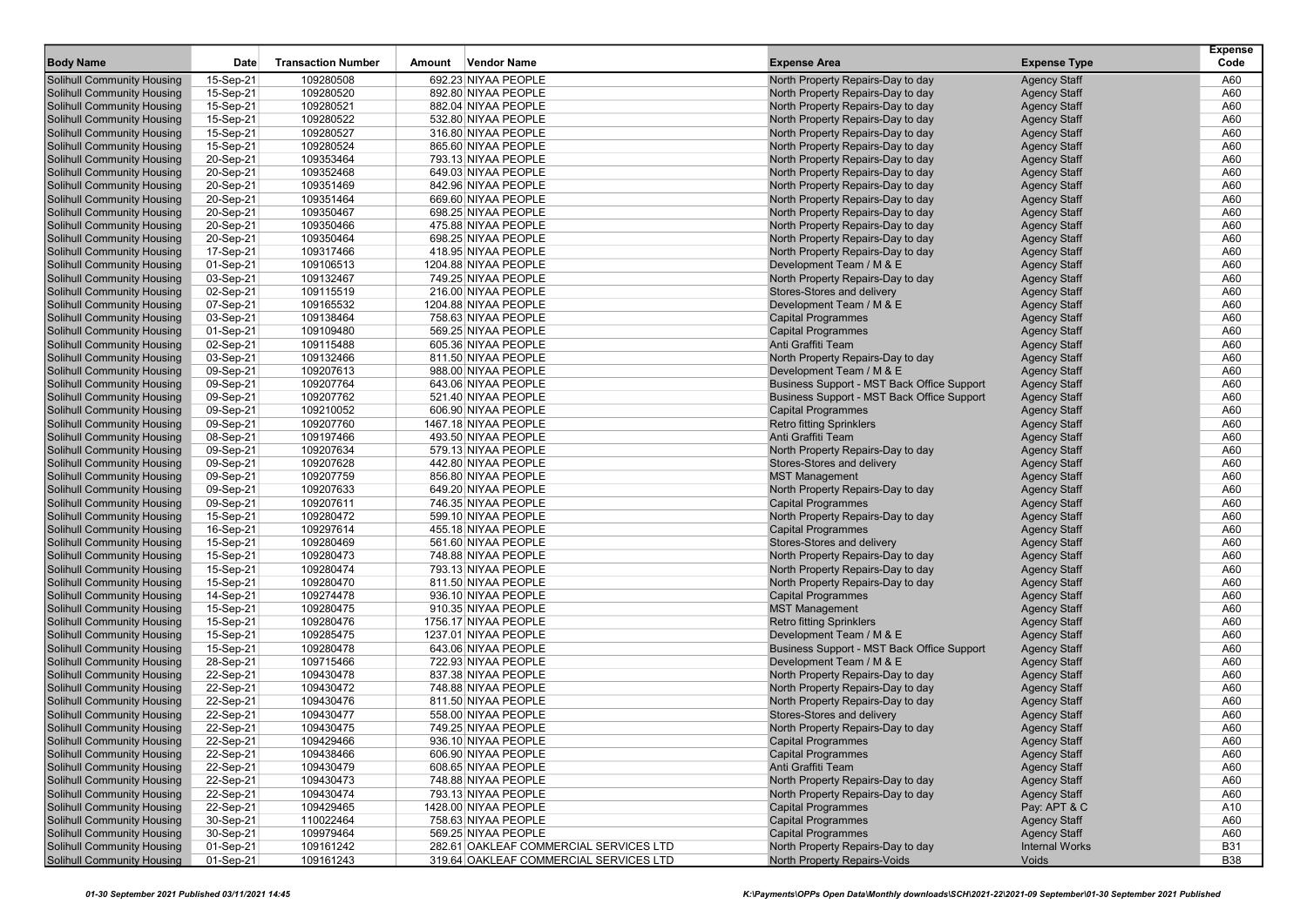| <b>Body Name</b>                                                       | Date                   | <b>Transaction Number</b> | Amount | <b>Vendor Name</b>                                                               | <b>Expense Area</b>                                                    | <b>Expense Type</b>                            | <b>Expense</b><br>Code   |
|------------------------------------------------------------------------|------------------------|---------------------------|--------|----------------------------------------------------------------------------------|------------------------------------------------------------------------|------------------------------------------------|--------------------------|
| <b>Solihull Community Housing</b>                                      | 01-Sep-21              | 109161245                 |        | 409.71 OAKLEAF COMMERCIAL SERVICES LTD                                           | North Property Repairs-Day to day                                      | <b>External Structures</b>                     | <b>B33</b>               |
| Solihull Community Housing                                             | 01-Sep-21              | 109161248                 |        | 563.95 OAKLEAF COMMERCIAL SERVICES LTD                                           | North Property Repairs-Day to day                                      | <b>Internal Works</b>                          | <b>B31</b>               |
| <b>Solihull Community Housing</b>                                      | 01-Sep-21              | 109259641                 |        | 882.25 OAKLEAF COMMERCIAL SERVICES LTD                                           | North Property Repairs-Voids                                           | Voids                                          | <b>B38</b>               |
| <b>Solihull Community Housing</b>                                      | 01-Sep-21              | 109161249                 |        | 366.47 OAKLEAF COMMERCIAL SERVICES LTD                                           | North Property Repairs-Day to day                                      | <b>Internal Works</b>                          | <b>B31</b>               |
| <b>Solihull Community Housing</b>                                      | 01-Sep-21              | 109161252                 |        | 441.03 OAKLEAF COMMERCIAL SERVICES LTD                                           | North Property Repairs-Day to day                                      | <b>Internal Works</b>                          | <b>B31</b>               |
| <b>Solihull Community Housing</b>                                      | 01-Sep-21              | 109161254                 |        | 291.03 OAKLEAF COMMERCIAL SERVICES LTD                                           | North Property Repairs-Day to day                                      | <b>External Structures</b>                     | <b>B33</b>               |
| <b>Solihull Community Housing</b>                                      | 01-Sep-21              | 109161255                 |        | 244.46 OAKLEAF COMMERCIAL SERVICES LTD                                           | <b>North Property Repairs-Voids</b>                                    | <b>Voids</b>                                   | <b>B38</b>               |
| Solihull Community Housing                                             | 01-Sep-21              | 109161256                 |        | 213.09 OAKLEAF COMMERCIAL SERVICES LTD                                           | North Property Repairs-Day to day                                      | <b>Internal Works</b>                          | <b>B31</b>               |
| <b>Solihull Community Housing</b>                                      | 01-Sep-21              | 109161257                 |        | 319.64 OAKLEAF COMMERCIAL SERVICES LTD                                           | North Property Repairs-Voids                                           | Voids                                          | <b>B38</b>               |
| <b>Solihull Community Housing</b>                                      | 01-Sep-21              | 109161258                 |        | 335.25 OAKLEAF COMMERCIAL SERVICES LTD                                           | North Property Repairs-Day to day                                      | <b>Internal Works</b>                          | <b>B31</b>               |
| <b>Solihull Community Housing</b>                                      | 01-Sep-21              | 109161260                 |        | 582.05 OAKLEAF COMMERCIAL SERVICES LTD                                           | North Property Repairs-Day to day                                      | <b>Internal Works</b>                          | <b>B31</b>               |
| <b>Solihull Community Housing</b>                                      | 01-Sep-21              | 109161261                 |        | 546.29 OAKLEAF COMMERCIAL SERVICES LTD                                           | North Property Repairs-Voids                                           | Voids                                          | <b>B38</b>               |
| <b>Solihull Community Housing</b>                                      | 01-Sep-21              | 109161263                 |        | 706.55 OAKLEAF COMMERCIAL SERVICES LTD                                           | North Property Repairs-Day to day                                      | <b>Internal Works</b>                          | <b>B31</b>               |
| <b>Solihull Community Housing</b>                                      | 01-Sep-21              | 109161264                 |        | 227.94 OAKLEAF COMMERCIAL SERVICES LTD                                           | North Property Repairs-Day to day                                      | <b>Internal Works</b>                          | <b>B31</b>               |
| Solihull Community Housing                                             | 01-Sep-21              | 109259645                 |        | 426.19 OAKLEAF COMMERCIAL SERVICES LTD                                           | North Property Repairs-Voids                                           | <b>Voids</b>                                   | <b>B38</b>               |
| <b>Solihull Community Housing</b>                                      | 01-Sep-21              | 109259647                 |        | 722.16 OAKLEAF COMMERCIAL SERVICES LTD                                           | North Property Repairs-Day to day                                      | <b>Internal Works</b>                          | <b>B31</b>               |
| <b>Solihull Community Housing</b>                                      | 01-Sep-21              | 109259648                 |        | 474.29 OAKLEAF COMMERCIAL SERVICES LTD                                           | North Property Repairs-Day to day                                      | <b>Internal Works</b>                          | <b>B31</b>               |
| Solihull Community Housing                                             | 01-Sep-21              | 109259649                 |        | 610.78 OAKLEAF COMMERCIAL SERVICES LTD                                           | North Property Repairs-Day to day                                      | <b>Internal Works</b>                          | <b>B31</b>               |
| <b>Solihull Community Housing</b>                                      | 01-Sep-21              | 109259650                 |        | 282.61 OAKLEAF COMMERCIAL SERVICES LTD                                           | North Property Repairs-Day to day                                      | <b>Internal Works</b>                          | <b>B31</b>               |
| <b>Solihull Community Housing</b>                                      | 01-Sep-21              | 109259651                 |        | 213.09 OAKLEAF COMMERCIAL SERVICES LTD                                           | North Property Repairs-Day to day                                      | <b>Internal Works</b>                          | <b>B31</b>               |
| Solihull Community Housing                                             | 01-Sep-21              | 109259654                 |        | 279.07 OAKLEAF COMMERCIAL SERVICES LTD                                           | North Property Repairs-Day to day                                      | <b>Internal Works</b>                          | <b>B31</b>               |
| <b>Solihull Community Housing</b>                                      | 01-Sep-21              | 109259655                 |        | 297.46 OAKLEAF COMMERCIAL SERVICES LTD                                           | North Property Repairs-Day to day                                      | <b>Internal Works</b>                          | <b>B31</b>               |
| <b>Solihull Community Housing</b>                                      | 01-Sep-21              | 109259658                 |        | 313.83 OAKLEAF COMMERCIAL SERVICES LTD                                           | North Property Repairs-Day to day                                      | <b>Internal Works</b>                          | <b>B31</b>               |
| <b>Solihull Community Housing</b>                                      | 01-Sep-21              | 109259661                 |        | 234.90 OAKLEAF COMMERCIAL SERVICES LTD                                           | North Property Repairs-Day to day                                      | <b>External Structures</b>                     | <b>B33</b>               |
| <b>Solihull Community Housing</b>                                      | 01-Sep-21              | 109259662                 |        | 465.71 OAKLEAF COMMERCIAL SERVICES LTD                                           | North Property Repairs-Day to day                                      | <b>Internal Works</b>                          | <b>B31</b>               |
| <b>Solihull Community Housing</b>                                      | 01-Sep-21              | 109259663                 |        | 350.86 OAKLEAF COMMERCIAL SERVICES LTD                                           | North Property Repairs-Day to day                                      | <b>Internal Works</b>                          | <b>B31</b>               |
| Solihull Community Housing                                             | 01-Sep-21              | 109259664                 |        | 236.83 OAKLEAF COMMERCIAL SERVICES LTD<br>546.29 OAKLEAF COMMERCIAL SERVICES LTD | North Property Repairs-Day to day                                      | <b>Internal Works</b>                          | <b>B31</b>               |
| <b>Solihull Community Housing</b>                                      | 01-Sep-21<br>01-Sep-21 | 109259665                 |        |                                                                                  | North Property Repairs-Day to day                                      | <b>Internal Works</b>                          | <b>B31</b>               |
| <b>Solihull Community Housing</b><br><b>Solihull Community Housing</b> | 01-Sep-21              | 109259666<br>109259668    |        | 546.29 OAKLEAF COMMERCIAL SERVICES LTD<br>648.71 OAKLEAF COMMERCIAL SERVICES LTD | North Property Repairs-Day to day<br>North Property Repairs-Day to day | <b>Internal Works</b><br><b>Internal Works</b> | <b>B31</b><br><b>B31</b> |
| <b>Solihull Community Housing</b>                                      | 08-Sep-21              | 109259669                 |        | 5769.26 OAKLEAF COMMERCIAL SERVICES LTD                                          | Low Rise window Replacement                                            | <b>Contractor Payments</b>                     | <b>B70</b>               |
| <b>Solihull Community Housing</b>                                      | 08-Sep-21              | 109259670                 |        | 2680.73 OAKLEAF COMMERCIAL SERVICES LTD                                          | Low Rise window Replacement                                            | <b>Contractor Payments</b>                     | <b>B70</b>               |
| <b>Solihull Community Housing</b>                                      | 08-Sep-21              | 109259671                 |        | 2680.73 OAKLEAF COMMERCIAL SERVICES LTD                                          | Low Rise window Replacement                                            | <b>Contractor Payments</b>                     | <b>B70</b>               |
| <b>Solihull Community Housing</b>                                      | 08-Sep-21              | 109259672                 |        | 6242.35 OAKLEAF COMMERCIAL SERVICES LTD                                          | Low Rise window Replacement                                            | <b>Contractor Payments</b>                     | <b>B70</b>               |
| <b>Solihull Community Housing</b>                                      | 08-Sep-21              | 109259673                 |        | 5279.27 OAKLEAF COMMERCIAL SERVICES LTD                                          | Low Rise window Replacement                                            | <b>Contractor Payments</b>                     | <b>B70</b>               |
| <b>Solihull Community Housing</b>                                      | 08-Sep-21              | 109259674                 |        | 4598.68 OAKLEAF COMMERCIAL SERVICES LTD                                          | Low Rise window Replacement                                            | <b>Contractor Payments</b>                     | <b>B70</b>               |
| Solihull Community Housing                                             | 08-Sep-21              | 109259675                 |        | 5177.32 OAKLEAF COMMERCIAL SERVICES LTD                                          | Low Rise window Replacement                                            | <b>Contractor Payments</b>                     | <b>B70</b>               |
| <b>Solihull Community Housing</b>                                      | 08-Sep-21              | 109259676                 |        | 5234.38 OAKLEAF COMMERCIAL SERVICES LTD                                          | Low Rise window Replacement                                            | <b>Contractor Payments</b>                     | <b>B70</b>               |
| <b>Solihull Community Housing</b>                                      | 08-Sep-21              | 109259677                 |        | 5366.62 OAKLEAF COMMERCIAL SERVICES LTD                                          | Low Rise window Replacement                                            | <b>Contractor Payments</b>                     | <b>B70</b>               |
| Solihull Community Housing                                             | 08-Sep-21              | 109259678                 |        | 5080.23 OAKLEAF COMMERCIAL SERVICES LTD                                          | Low Rise window Replacement                                            | <b>Contractor Payments</b>                     | <b>B70</b>               |
| <b>Solihull Community Housing</b>                                      | 03-Sep-21              | 109128469                 |        | 213.91 OASIS UK LTD                                                              | <b>Endeavour House</b>                                                 | <b>File Storage</b>                            | D <sub>26</sub>          |
| <b>Solihull Community Housing</b>                                      | 30-Sep-21              | 109959464                 |        | 597.50 OFFICE DEPOT UK LTD                                                       | <b>Endeavour House</b>                                                 | <b>Catering Provisions</b>                     | D75                      |
| <b>Solihull Community Housing</b>                                      | 30-Sep-21              | 109959464                 |        | -298.75 OFFICE DEPOT UK LTD                                                      | <b>Endeavour House</b>                                                 | <b>Catering Provisions</b>                     | D75                      |
| <b>Solihull Community Housing</b>                                      | 01-Sep-21              | 109461706                 |        | 2380.89 OPENVIEW SECURITY SOLUTIONS LTD                                          | <b>Mechanical &amp; Electrical</b>                                     | <b>Rev Contractor Payments</b>                 | <b>B71</b>               |
| <b>Solihull Community Housing</b>                                      | 01-Sep-21              | 109293593                 |        | 353.28 ORBIS PROTECT LIMITED                                                     | North Property Repairs-Voids                                           | Voids                                          | <b>B38</b>               |
| Solihull Community Housing                                             | 01-Sep-21              | 109293594                 |        | 263.31 ORBIS PROTECT LIMITED                                                     | North Property Repairs-Voids                                           | Voids                                          | <b>B38</b>               |
| <b>Solihull Community Housing</b>                                      | 01-Sep-21              | 109293595                 |        | 273.28 ORBIS PROTECT LIMITED                                                     | North Property Repairs-Voids                                           | Voids                                          | <b>B38</b>               |
| <b>Solihull Community Housing</b>                                      | 01-Sep-21              | 109293596                 |        | 291.25 ORBIS PROTECT LIMITED                                                     | North Property Repairs-Voids                                           | Voids                                          | <b>B38</b>               |
| Solihull Community Housing                                             | 01-Sep-21              | 109293598                 |        | 267.77 ORBIS PROTECT LIMITED                                                     | North Property Repairs-Voids                                           | Voids                                          | <b>B38</b>               |
| <b>Solihull Community Housing</b>                                      | 01-Sep-21              | 109293599                 |        | 242.55 ORBIS PROTECT LIMITED                                                     | North Property Repairs-Voids                                           | Voids                                          | <b>B38</b>               |
| <b>Solihull Community Housing</b>                                      | 01-Sep-21              | 109259679                 |        | 371.88 ORBIS PROTECT LIMITED                                                     | North Property Repairs-Voids                                           | Voids                                          | <b>B38</b>               |
| <b>Solihull Community Housing</b>                                      | 03-Sep-21              | 109128486                 |        | 704.16 ORBIS PROTECT LIMITED                                                     | Ipswich House                                                          | Cleaning                                       | <b>B50</b>               |
| <b>Solihull Community Housing</b>                                      | 01-Sep-21              | 109259680                 |        | 1333.51 ORBIS PROTECT LIMITED                                                    | North Property Repairs-Voids                                           | Voids                                          | <b>B38</b>               |
| <b>Solihull Community Housing</b>                                      | 01-Sep-21              | 109259681                 |        | 273.28 ORBIS PROTECT LIMITED                                                     | North Property Repairs-Voids                                           | Voids                                          | <b>B38</b>               |
| <b>Solihull Community Housing</b>                                      | 01-Sep-21              | 109259682                 |        | 327.19 ORBIS PROTECT LIMITED                                                     | North Property Repairs-Voids                                           | Voids                                          | <b>B38</b>               |
| <b>Solihull Community Housing</b>                                      | 01-Sep-21              | 109259683                 |        | 560.80 ORBIS PROTECT LIMITED                                                     | North Property Repairs-Voids                                           | Voids                                          | <b>B38</b>               |
| <b>Solihull Community Housing</b>                                      | 01-Sep-21              | 109259684                 |        | 399.07 ORBIS PROTECT LIMITED                                                     | North Property Repairs-Voids                                           | Voids                                          | <b>B38</b>               |
| <b>Solihull Community Housing</b>                                      | 01-Sep-21              | 109259686                 |        | 304.02 ORBIS PROTECT LIMITED                                                     | North Property Repairs-Voids                                           | Voids                                          | <b>B38</b>               |
| Solihull Community Housing                                             | 01-Sep-21              | 109259687                 |        | 255.31 ORBIS PROTECT LIMITED                                                     | North Property Repairs-Voids                                           | Voids                                          | <b>B38</b>               |
| <b>Solihull Community Housing</b>                                      | 01-Sep-21              | 109259688                 |        | 386.76 ORBIS PROTECT LIMITED                                                     | <b>North Property Repairs-Voids</b>                                    | Voids                                          | <b>B38</b>               |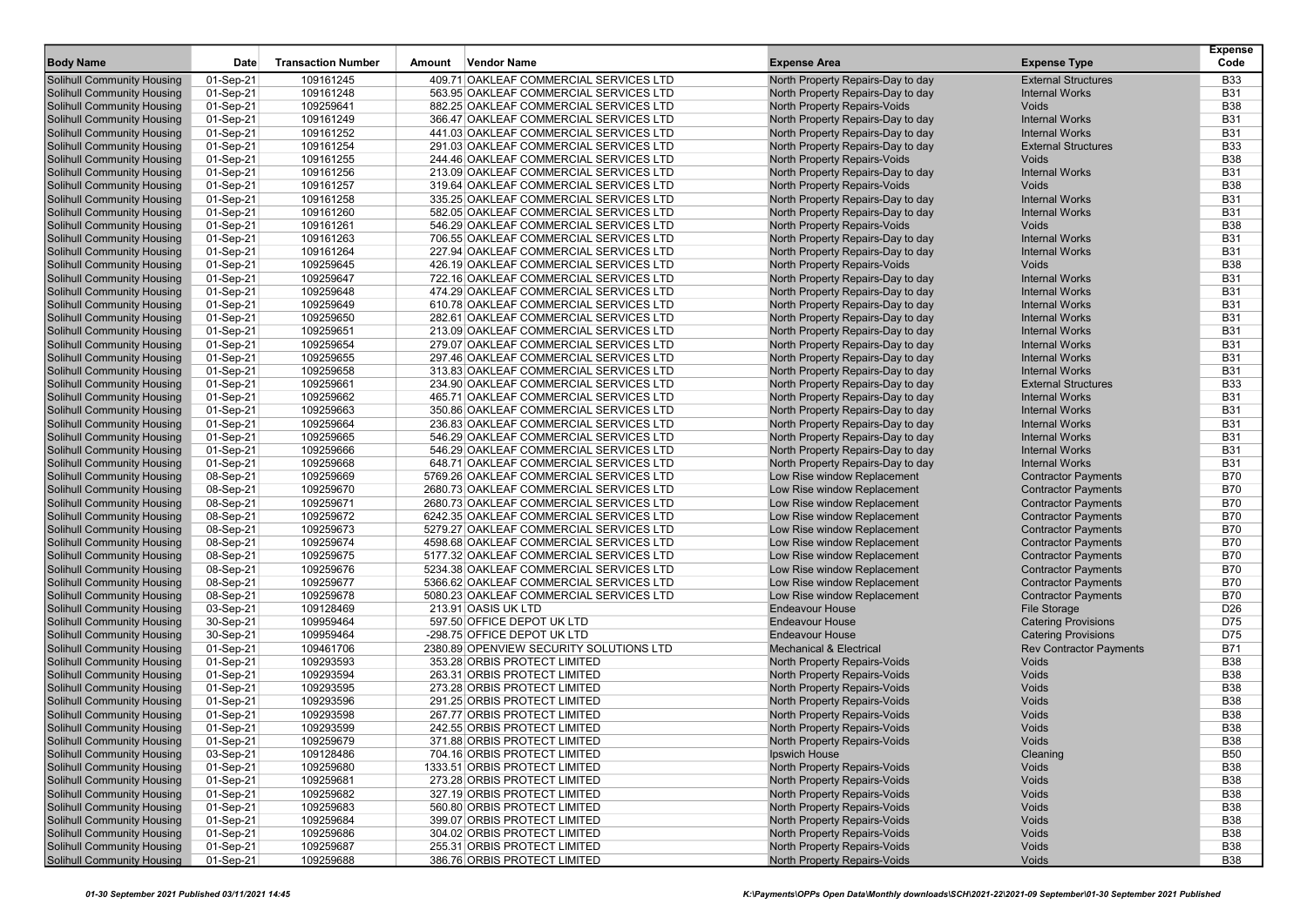| <b>Body Name</b>                  | Date      | <b>Transaction Number</b> | Amount | <b>Vendor Name</b>                            | <b>Expense Area</b>                 | <b>Expense Type</b>        | <b>Expense</b><br>Code |
|-----------------------------------|-----------|---------------------------|--------|-----------------------------------------------|-------------------------------------|----------------------------|------------------------|
| <b>Solihull Community Housing</b> | 01-Sep-21 | 109259689                 |        | 470.95 ORBIS PROTECT LIMITED                  | North Property Repairs-Voids        | Voids                      | <b>B38</b>             |
| <b>Solihull Community Housing</b> | 01-Sep-21 | 109259691                 |        | 255.31 ORBIS PROTECT LIMITED                  | North Property Repairs-Voids        | Voids                      | <b>B38</b>             |
| <b>Solihull Community Housing</b> | 01-Sep-21 | 109259693                 |        | 309.22 ORBIS PROTECT LIMITED                  | North Property Repairs-Voids        | Voids                      | <b>B38</b>             |
| <b>Solihull Community Housing</b> | 01-Sep-21 | 109259694                 |        | 435.01 ORBIS PROTECT LIMITED                  | North Property Repairs-Voids        | Voids                      | <b>B38</b>             |
| <b>Solihull Community Housing</b> | 01-Sep-21 | 109160362                 |        | 381.10 ORBIS PROTECT LIMITED                  | <b>North Property Repairs-Voids</b> | Voids                      | <b>B38</b>             |
| <b>Solihull Community Housing</b> | 01-Sep-21 | 109259695                 |        | 291.25 ORBIS PROTECT LIMITED                  | North Property Repairs-Voids        | Voids                      | <b>B38</b>             |
| <b>Solihull Community Housing</b> | 01-Sep-21 | 109160364                 |        | 219.37 ORBIS PROTECT LIMITED                  | North Property Repairs-Voids        | Voids                      | <b>B38</b>             |
| <b>Solihull Community Housing</b> | 01-Sep-21 | 109259696                 |        | 255.31 ORBIS PROTECT LIMITED                  | North Property Repairs-Voids        | Voids                      | <b>B38</b>             |
| <b>Solihull Community Housing</b> | 01-Sep-21 | 109259697                 |        | 488.92 ORBIS PROTECT LIMITED                  | North Property Repairs-Voids        | Voids                      | <b>B38</b>             |
| <b>Solihull Community Housing</b> | 01-Sep-21 | 109160378                 |        | 435.01 ORBIS PROTECT LIMITED                  | <b>North Property Repairs-Voids</b> | Voids                      | <b>B38</b>             |
| <b>Solihull Community Housing</b> | 01-Sep-21 | 109160384                 |        | 219.37 ORBIS PROTECT LIMITED                  | North Property Repairs-Voids        | Voids                      | <b>B38</b>             |
| <b>Solihull Community Housing</b> | 01-Sep-21 | 109160391                 |        | 241.17 ORBIS PROTECT LIMITED                  | <b>North Property Repairs-Voids</b> | Voids                      | <b>B38</b>             |
| <b>Solihull Community Housing</b> | 01-Sep-21 | 109160392                 |        | 381.10 ORBIS PROTECT LIMITED                  | <b>North Property Repairs-Voids</b> | Voids                      | <b>B38</b>             |
| <b>Solihull Community Housing</b> | 01-Sep-21 | 109160398                 |        | 273.28 ORBIS PROTECT LIMITED                  | North Property Repairs-Voids        | Voids                      | <b>B38</b>             |
| <b>Solihull Community Housing</b> | 01-Sep-21 | 109160400                 |        | 356.90 ORBIS PROTECT LIMITED                  | North Property Repairs-Voids        | Voids                      | <b>B38</b>             |
| <b>Solihull Community Housing</b> | 01-Sep-21 | 109160401                 |        | 219.37 ORBIS PROTECT LIMITED                  | North Property Repairs-Voids        | Voids                      | <b>B38</b>             |
| <b>Solihull Community Housing</b> | 01-Sep-21 | 109160406                 |        | 255.31 ORBIS PROTECT LIMITED                  | North Property Repairs-Voids        | Voids                      | <b>B38</b>             |
| <b>Solihull Community Housing</b> | 01-Sep-21 | 109160413                 |        | 488.92 ORBIS PROTECT LIMITED                  | North Property Repairs-Voids        | Voids                      | <b>B38</b>             |
| <b>Solihull Community Housing</b> | 01-Sep-21 | 109160414                 |        | 211.04 ORBIS PROTECT LIMITED                  | North Property Repairs-Voids        | Voids                      | <b>B38</b>             |
| <b>Solihull Community Housing</b> | 01-Sep-21 | 109160420                 |        | 381.10 ORBIS PROTECT LIMITED                  | North Property Repairs-Voids        | Voids                      | <b>B38</b>             |
| <b>Solihull Community Housing</b> | 01-Sep-21 | 109160427                 |        | 381.10 ORBIS PROTECT LIMITED                  | North Property Repairs-Voids        | Voids                      | <b>B38</b>             |
| <b>Solihull Community Housing</b> | 01-Sep-21 | 109160432                 |        | 441.00 ORBIS PROTECT LIMITED                  | North Property Repairs-Voids        | Voids                      | <b>B38</b>             |
| <b>Solihull Community Housing</b> | 01-Sep-21 | 109160433                 |        | 363.13 ORBIS PROTECT LIMITED                  | North Property Repairs-Voids        | Voids                      | <b>B38</b>             |
| <b>Solihull Community Housing</b> | 01-Sep-21 | 109160435                 |        | 237.34 ORBIS PROTECT LIMITED                  | North Property Repairs-Voids        | Voids                      | <b>B38</b>             |
| <b>Solihull Community Housing</b> | 01-Sep-21 | 109160444                 |        | 273.28 ORBIS PROTECT LIMITED                  | North Property Repairs-Voids        | Voids                      | <b>B38</b>             |
| <b>Solihull Community Housing</b> | 01-Sep-21 | 109383424                 |        | 317.91 ORBIS PROTECT LIMITED                  | <b>North Property Repairs-Voids</b> | Voids                      | <b>B38</b>             |
| <b>Solihull Community Housing</b> | 14-Sep-21 | 109293605                 |        | 255.31 ORBIS PROTECT LIMITED                  | North Property Repairs-Voids        | Voids                      | <b>B38</b>             |
| <b>Solihull Community Housing</b> | 14-Sep-21 | 109293607                 |        | 363.13 ORBIS PROTECT LIMITED                  | North Property Repairs-Voids        | Voids                      | <b>B38</b>             |
| <b>Solihull Community Housing</b> | 14-Sep-21 | 109293609                 |        | 237.34 ORBIS PROTECT LIMITED                  | North Property Repairs-Voids        | Voids                      | <b>B38</b>             |
| <b>Solihull Community Housing</b> | 14-Sep-21 | 109293615                 |        | 304.02 ORBIS PROTECT LIMITED                  | North Property Repairs-Voids        | Voids                      | <b>B38</b>             |
| <b>Solihull Community Housing</b> | 14-Sep-21 | 109293625                 |        | 578.77 ORBIS PROTECT LIMITED                  | North Property Repairs-Voids        | Voids                      | <b>B38</b>             |
| <b>Solihull Community Housing</b> | 14-Sep-21 | 109293626                 |        | 341.86 ORBIS PROTECT LIMITED                  | North Property Repairs-Voids        | Voids                      | <b>B38</b>             |
| <b>Solihull Community Housing</b> | 14-Sep-21 | 109293628                 |        | 520.74 ORBIS PROTECT LIMITED                  | <b>North Property Repairs-Voids</b> | Voids                      | <b>B38</b>             |
| <b>Solihull Community Housing</b> | 14-Sep-21 | 109293635                 |        | 289.71 ORBIS PROTECT LIMITED                  | North Property Repairs-Voids        | Voids                      | <b>B38</b>             |
| <b>Solihull Community Housing</b> | 14-Sep-21 | 109293636                 |        | 381.10 ORBIS PROTECT LIMITED                  | North Property Repairs-Voids        | Voids                      | <b>B38</b>             |
| <b>Solihull Community Housing</b> | 14-Sep-21 | 109293641                 |        | 435.01 ORBIS PROTECT LIMITED                  | North Property Repairs-Voids        | Voids                      | <b>B38</b>             |
| <b>Solihull Community Housing</b> | 14-Sep-21 | 109293644                 |        | 381.10 ORBIS PROTECT LIMITED                  | North Property Repairs-Voids        | Voids                      | <b>B38</b>             |
| <b>Solihull Community Housing</b> | 14-Sep-21 | 109293645                 |        | 215.64 ORBIS PROTECT LIMITED                  | North Property Repairs-Voids        | Voids                      | <b>B38</b>             |
| <b>Solihull Community Housing</b> | 14-Sep-21 | 109293647                 |        | 488.92 ORBIS PROTECT LIMITED                  | North Property Repairs-Voids        | Voids                      | <b>B38</b>             |
| <b>Solihull Community Housing</b> | 14-Sep-21 | 109293650                 |        | 291.25 ORBIS PROTECT LIMITED                  | North Property Repairs-Voids        | Voids                      | <b>B38</b>             |
| <b>Solihull Community Housing</b> | 14-Sep-21 | 109293653                 |        | 435.01 ORBIS PROTECT LIMITED                  | North Property Repairs-Voids        | Voids                      | <b>B38</b>             |
| <b>Solihull Community Housing</b> | 14-Sep-21 | 109293654                 |        | 1333.51 ORBIS PROTECT LIMITED                 | North Property Repairs-Voids        | Voids                      | <b>B38</b>             |
| <b>Solihull Community Housing</b> | 14-Sep-21 | 109293678                 |        | 263.56 ORBIS PROTECT LIMITED                  | North Property Repairs-Voids        | Voids                      | <b>B38</b>             |
| <b>Solihull Community Housing</b> | 14-Sep-21 | 109293680                 |        | 614.71 ORBIS PROTECT LIMITED                  | North Property Repairs-Voids        | Voids                      | <b>B38</b>             |
| <b>Solihull Community Housing</b> | 14-Sep-21 | 109293682                 |        | 812.38 ORBIS PROTECT LIMITED                  | North Property Repairs-Voids        | Voids                      | <b>B38</b>             |
| <b>Solihull Community Housing</b> | 14-Sep-21 | 109383426                 |        | 219.33 ORBIS PROTECT LIMITED                  | North Property Repairs-Voids        | Voids                      | <b>B38</b>             |
| <b>Solihull Community Housing</b> | 14-Sep-21 | 109293685                 |        | 389.03 ORBIS PROTECT LIMITED                  | North Property Repairs-Voids        | Voids                      | <b>B38</b>             |
| <b>Solihull Community Housing</b> | 14-Sep-21 | 109293686                 |        | 1153.81 ORBIS PROTECT LIMITED                 | <b>North Property Repairs-Voids</b> | Voids                      | <b>B38</b>             |
| <b>Solihull Community Housing</b> | 14-Sep-21 | 109293689                 |        | 271.78 ORBIS PROTECT LIMITED                  | <b>North Property Repairs-Voids</b> | Voids                      | <b>B38</b>             |
| <b>Solihull Community Housing</b> | 14-Sep-21 | 109293693                 |        | 368.00 ORBIS PROTECT LIMITED                  | North Property Repairs-Voids        | Voids                      | <b>B38</b>             |
| Solihull Community Housing        | 14-Sep-21 | 109293696                 |        | 232.84 ORBIS PROTECT LIMITED                  | North Property Repairs-Voids        | <b>Voids</b>               | <b>B38</b>             |
| <b>Solihull Community Housing</b> | 02-Sep-21 | 109123486                 |        | 4860.00 ORBIS PROTECT LIMITED                 | Call Centre                         | Other Fees & Charges       | D <sub>59</sub>        |
| <b>Solihull Community Housing</b> | 15-Sep-21 | 109280466                 |        | 895.00 PARTRIDGE HOMES                        | <b>Syrian Family Properties</b>     | Rents                      | <b>B22</b>             |
| <b>Solihull Community Housing</b> | 13-Sep-21 | 109247469                 |        | 229.98 QUADIENT                               | <b>Endeavour House</b>              | Postages                   | D <sub>21</sub>        |
| <b>Solihull Community Housing</b> | 01-Sep-21 | 109182464                 |        | 5178.54 R S MILLER ROOFING(WOLVERHAMPTON) LTD | <b>Pitched Re-roofing</b>           | <b>Contractor Payments</b> | <b>B70</b>             |
| <b>Solihull Community Housing</b> | 01-Sep-21 | 109182464                 |        | 5178.54 R S MILLER ROOFING(WOLVERHAMPTON) LTD | <b>Pitched Re-roofing</b>           | <b>Contractor Payments</b> | <b>B70</b>             |
| <b>Solihull Community Housing</b> | 01-Sep-21 | 109182464                 |        | 4731.54 R S MILLER ROOFING(WOLVERHAMPTON) LTD | <b>Pitched Re-roofing</b>           | <b>Contractor Payments</b> | <b>B70</b>             |
| <b>Solihull Community Housing</b> | 01-Sep-21 | 109182464                 |        | 4656.54 R S MILLER ROOFING(WOLVERHAMPTON) LTD | Pitched Re-roofing                  | <b>Contractor Payments</b> | <b>B70</b>             |
| <b>Solihull Community Housing</b> | 01-Sep-21 | 109182464                 |        | 4731.54 R S MILLER ROOFING(WOLVERHAMPTON) LTD | <b>Pitched Re-roofing</b>           | <b>Contractor Payments</b> | <b>B70</b>             |
| <b>Solihull Community Housing</b> | 01-Sep-21 | 109182464                 |        | 5276.54 R S MILLER ROOFING(WOLVERHAMPTON) LTD | <b>Pitched Re-roofing</b>           | <b>Contractor Payments</b> | B70                    |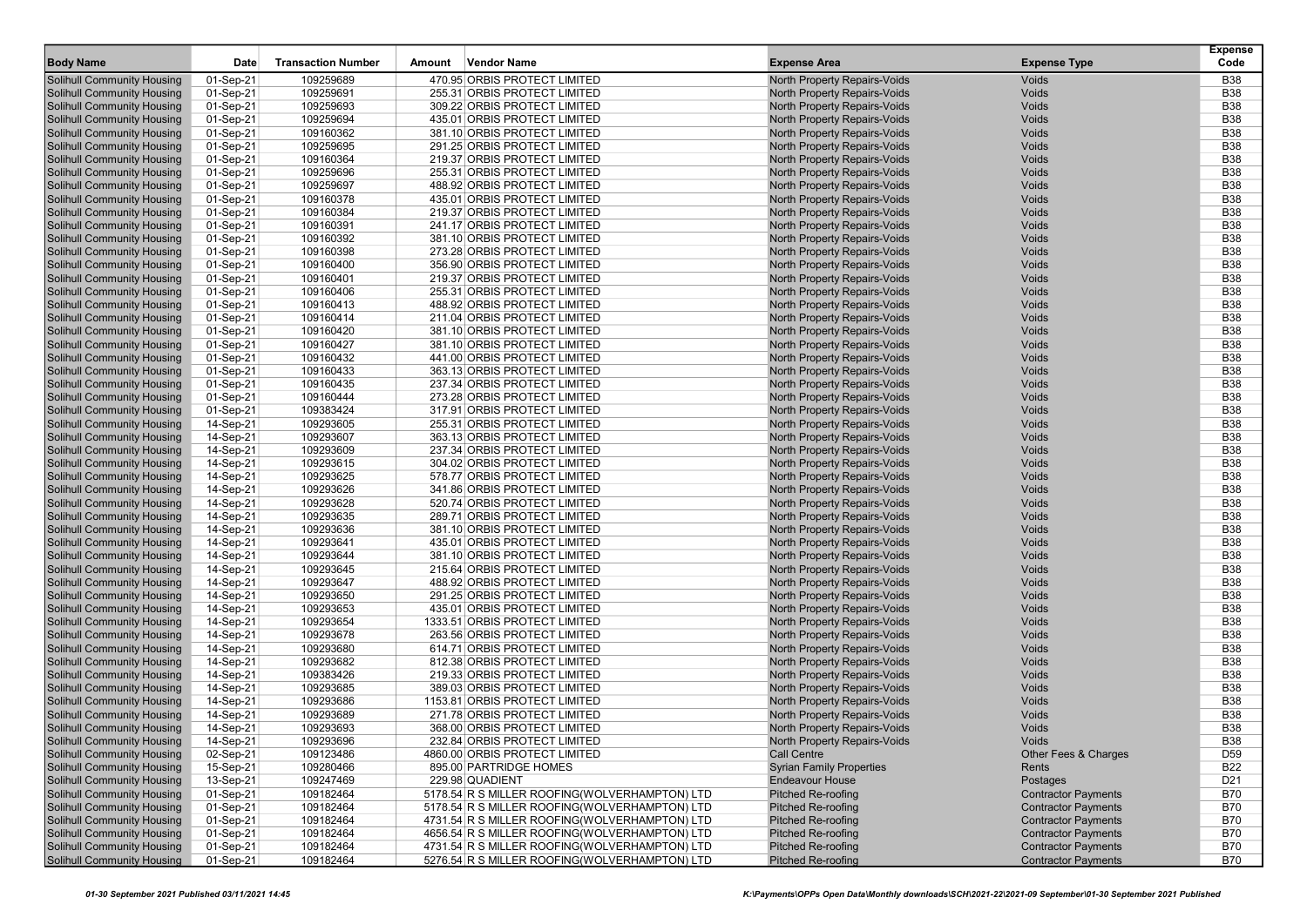| <b>Body Name</b>                  | <b>Date</b> | <b>Transaction Number</b> | Amount       | Vendor Name                                   | <b>Expense Area</b>                         | <b>Expense Type</b>          | <b>Expense</b><br>Code |
|-----------------------------------|-------------|---------------------------|--------------|-----------------------------------------------|---------------------------------------------|------------------------------|------------------------|
| <b>Solihull Community Housing</b> | 01-Sep-21   | 109182464                 |              | 4864.26 R S MILLER ROOFING(WOLVERHAMPTON) LTD | Pitched Re-roofing                          | <b>Contractor Payments</b>   | <b>B70</b>             |
| <b>Solihull Community Housing</b> | 01-Sep-21   | 109182464                 |              | 4760.12 R S MILLER ROOFING(WOLVERHAMPTON) LTD | <b>Pitched Re-roofing</b>                   | <b>Contractor Payments</b>   | <b>B70</b>             |
| <b>Solihull Community Housing</b> | 01-Sep-21   | 109182464                 |              | 4271.52 R S MILLER ROOFING(WOLVERHAMPTON) LTD | <b>Pitched Re-roofing</b>                   | <b>Contractor Payments</b>   | <b>B70</b>             |
| <b>Solihull Community Housing</b> | 01-Sep-21   | 109182464                 |              | 4587.54 R S MILLER ROOFING(WOLVERHAMPTON) LTD | <b>Pitched Re-roofing</b>                   | <b>Contractor Payments</b>   | <b>B70</b>             |
| <b>Solihull Community Housing</b> | 01-Sep-21   | 109182464                 |              | 4587.54 R S MILLER ROOFING(WOLVERHAMPTON) LTD | <b>Pitched Re-roofing</b>                   | <b>Contractor Payments</b>   | <b>B70</b>             |
| <b>Solihull Community Housing</b> | 02-Sep-21   | 109115484                 |              | 250.00 RAPIDE COMMUNICATION LIMITED           | North Property Repairs-Day to day           | <b>Materials</b>             | D <sub>13</sub>        |
| <b>Solihull Community Housing</b> | 07-Sep-21   | 109170466                 |              | 681.38 RAPIDE COMMUNICATION LIMITED           | North Property Repairs-Day to day           | <b>Materials</b>             | D <sub>13</sub>        |
| <b>Solihull Community Housing</b> | 07-Sep-21   | 109168472                 |              | 6500.00 REDACTED PERSONAL INFORMATION         | <b>Kingshurst Project</b>                   | <b>Relocation Costs</b>      | <b>B82</b>             |
| <b>Solihull Community Housing</b> | 21-Sep-21   | 109400498                 |              | 2700.00 REDACTED PERSONAL INFORMATION         | <b>Syrian Family Properties</b>             | Rents                        | <b>B22</b>             |
| <b>Solihull Community Housing</b> | 03-Sep-21   | 109128481                 |              | 1630.32 REDACTED PERSONAL INFORMATION         | Housing Aid & Homelessness                  | <b>Tenant Medicals</b>       | D63                    |
| <b>Solihull Community Housing</b> | 14-Sep-21   | 109273473                 |              | 3739.84 REDACTED PERSONAL INFORMATION         | <b>Private Sector Leasing</b>               | Rents                        | <b>B22</b>             |
| <b>Solihull Community Housing</b> | 15-Sep-21   | 109289474                 |              | 6500.00 REDACTED PERSONAL INFORMATION         | <b>Kingshurst Project</b>                   | <b>Relocation Costs</b>      | <b>B82</b>             |
| <b>Solihull Community Housing</b> | 22-Sep-21   | 109429464                 |              | 2000.00 REDACTED PERSONAL INFORMATION         | Movement Incentive Scheme                   | <b>Other Building Costs</b>  | <b>B39</b>             |
| <b>Solihull Community Housing</b> | 16-Sep-21   | 109314361                 |              | 800.00 REDACTED PERSONAL INFORMATION          | Housing Aid & Homelessness                  | <b>Tenant Medicals</b>       | D63                    |
| <b>Solihull Community Housing</b> | 14-Sep-21   | 109263467                 |              | 6500.00 REDACTED PERSONAL INFORMATION         | <b>Kingshurst Project</b>                   | <b>Relocation Costs</b>      | <b>B82</b>             |
| <b>Solihull Community Housing</b> | 09-Sep-21   | 109215465                 |              | 3440.58 REDACTED PERSONAL INFORMATION         | <b>Private Sector Leasing</b>               | Rents                        | <b>B22</b>             |
| <b>Solihull Community Housing</b> | 27-Sep-21   | 109552464                 |              | 10000.00 REDACTED PERSONAL INFORMATION        | Private Sector - Disabled Facilities Grants | <b>Contractor Payments</b>   | <b>B70</b>             |
| <b>Solihull Community Housing</b> | 16-Sep-21   | 109293467                 |              | 5984.92 REDACTED PERSONAL INFORMATION         | Kingshurst Project                          | <b>Relocation Costs</b>      | <b>B82</b>             |
| <b>Solihull Community Housing</b> | 14-Sep-21   | 109273471                 |              | 4038.84 REDACTED PERSONAL INFORMATION         | <b>Private Sector Leasing</b>               | Rents                        | <b>B22</b>             |
| <b>Solihull Community Housing</b> | 30-Sep-21   | 109956464                 |              | 4038.84 REDACTED PERSONAL INFORMATION         | <b>Private Sector Leasing</b>               | Rents                        | <b>B22</b>             |
| <b>Solihull Community Housing</b> | 07-Sep-21   | 109161468                 |              | 585.38 REED                                   | <b>Call Centre</b>                          | <b>Agency Staff</b>          | A60                    |
| <b>Solihull Community Housing</b> | 07-Sep-21   | 109161469                 |              | 468.30 REED                                   | <b>Call Centre</b>                          | <b>Agency Staff</b>          | A60                    |
| <b>Solihull Community Housing</b> | 07-Sep-21   | 109161470                 |              | 351.23 REED                                   | <b>Call Centre</b>                          | <b>Agency Staff</b>          | A60                    |
| <b>Solihull Community Housing</b> | 21-Sep-21   | 109400492                 |              | 468.30 REED                                   | <b>Call Centre</b>                          | <b>Agency Staff</b>          | A60                    |
| <b>Solihull Community Housing</b> | 21-Sep-21   | 109400493                 |              | 351.23 REED                                   | <b>Call Centre</b>                          | <b>Agency Staff</b>          | A60                    |
| <b>Solihull Community Housing</b> | 21-Sep-21   | 109400495                 |              | 265.37 REED                                   | <b>Call Centre</b>                          | <b>Agency Staff</b>          | A60                    |
| <b>Solihull Community Housing</b> | 21-Sep-21   | 109400505                 |              | 468.30 REED                                   | <b>Call Centre</b>                          | <b>Agency Staff</b>          | A60                    |
| <b>Solihull Community Housing</b> | 21-Sep-21   | 109400512                 |              | 468.30 REED                                   | <b>Call Centre</b>                          | <b>Agency Staff</b>          | A60                    |
| <b>Solihull Community Housing</b> | 28-Sep-21   | 109655469                 |              | 351.23 REED                                   | <b>Call Centre</b>                          | <b>Agency Staff</b>          | A60                    |
| <b>Solihull Community Housing</b> | 28-Sep-21   | 109655471                 |              | 335.62 REED                                   | <b>Call Centre</b>                          | <b>Agency Staff</b>          | A60                    |
| <b>Solihull Community Housing</b> | 15-Sep-21   | 109289481                 |              | 173.00 RESOURCE PRINT SOLUTIONS               | <b>Endeavour House</b>                      | Postages                     | D <sub>21</sub>        |
| <b>Solihull Community Housing</b> | 15-Sep-21   | 109289481                 |              | 228.00 RESOURCE PRINT SOLUTIONS               | <b>Endeavour House</b>                      | Printing                     | D80                    |
| <b>Solihull Community Housing</b> | 15-Sep-21   | 109289481                 |              | 285.00 RESOURCE PRINT SOLUTIONS               | <b>Endeavour House</b>                      | Printing                     | D80                    |
| <b>Solihull Community Housing</b> | 22-Sep-21   | 109434464                 |              | 395.00 RESOURCE PRINT SOLUTIONS               | <b>Retro fitting Sprinklers</b>             | Printing                     | D80                    |
| <b>Solihull Community Housing</b> | 22-Sep-21   | 109441466                 |              | 4623.00 RESOURCE PRINT SOLUTIONS              | Customer, Communication & Information Team  | Printing                     | D80                    |
| <b>Solihull Community Housing</b> | 22-Sep-21   | 109441466                 |              | 920.00 RESOURCE PRINT SOLUTIONS               | Customer, Communication & Information Team  | Printing                     | D80                    |
| <b>Solihull Community Housing</b> | 22-Sep-21   | 109441465                 |              | 350.00 RESOURCE PRINT SOLUTIONS               | Customer, Communication & Information Team  | Printing                     | D80                    |
| <b>Solihull Community Housing</b> | 07-Sep-21   | 109167465                 | 1500.00 RG+P |                                               | <b>Feasibility Works</b>                    | <b>Contractor Payments</b>   | <b>B70</b>             |
| <b>Solihull Community Housing</b> | 30-Sep-21   | 110035464                 | 1500.00 RG+P |                                               | <b>Feasibility Works</b>                    | <b>Contractor Payments</b>   | <b>B70</b>             |
| <b>Solihull Community Housing</b> | 30-Sep-21   | 110036464                 |              | 800.00 RG+P                                   | New Build - Wagon Lane                      | <b>Contractor Payments</b>   | <b>B70</b>             |
| <b>Solihull Community Housing</b> | 15-Sep-21   | 109287481                 |              | 1630.56 ROYAL MAIL                            | <b>Endeavour House</b>                      | Postages                     | D <sub>21</sub>        |
| <b>Solihull Community Housing</b> | 21-Sep-21   | 109392464                 |              | 728.10 SERVICE CARE SOLUTIONS                 | Housing Aid & Homelessness                  | Agency Staff (Funded Posts)  | A61                    |
| <b>Solihull Community Housing</b> | 22-Sep-21   | 109440464                 |              | 897.99 SERVICE CARE SOLUTIONS                 | <b>Housing Aid &amp; Homelessness</b>       | Agency Staff (Funded Posts)  | A61                    |
| <b>Solihull Community Housing</b> | 22-Sep-21   | 109438464                 |              | 683.74 SEVERN TRENT WATER LTD                 | <b>Private Sector Leasing</b>               | Water                        | <b>B12</b>             |
| <b>Solihull Community Housing</b> | 15-Sep-21   | 109285464                 |              | 1104.87 SEVERN TRENT WATER LTD                | <b>Private Sector Leasing</b>               | Water                        | <b>B12</b>             |
| <b>Solihull Community Housing</b> | 10-Sep-21   | 109223470                 |              | 2120.75 SOLIHULL MBC                          | Whar Hall Farm Community Hall               | <b>NNDR</b>                  | <b>B20</b>             |
| <b>Solihull Community Housing</b> | 21-Sep-21   | 109394464                 |              | 1206033.00 SOLIHULL MBC                       | <b>SMBC Support Services</b>                | <b>Support Service Costs</b> | D14                    |
| <b>Solihull Community Housing</b> | 21-Sep-21   | 109394464                 |              | 14890.00 SOLIHULL MBC                         | 137-139 Warwick Rd (Social Rent)            | Head Office: Charges         | H <sub>10</sub>        |
| <b>Solihull Community Housing</b> | 21-Sep-21   | 109394464                 |              | 5597.00 SOLIHULL MBC                          | Masons Close                                | Head Office: Charges         | H <sub>10</sub>        |
| <b>Solihull Community Housing</b> | 21-Sep-21   | 109394464                 |              | 12150.00 SOLIHULL MBC                         | Customer, Communication & Information Team  | Head Office: Charges         | H <sub>10</sub>        |
| <b>Solihull Community Housing</b> | 10-Sep-21   | 109223471                 |              | 17465.00 SOLIHULL MBC                         | <b>Frontline Offices</b>                    | <b>NNDR</b>                  | <b>B20</b>             |
| <b>Solihull Community Housing</b> | 10-Sep-21   | 109223468                 |              | 41472.00 SOLIHULL MBC                         | Business Support - MST Back Office Support  | <b>NNDR</b>                  | <b>B20</b>             |
| <b>Solihull Community Housing</b> | 10-Sep-21   | 109223464                 |              | 2495.00 SOLIHULL MBC                          | <b>Crabtree Hall</b>                        | <b>NNDR</b>                  | <b>B20</b>             |
| Solihull Community Housing        | 10-Sep-21   | 109221464                 |              | 51200.00 SOLIHULL MBC                         | <b>Endeavour House</b>                      | <b>NNDR</b>                  | <b>B20</b>             |
| <b>Solihull Community Housing</b> | 10-Sep-21   | 109223467                 |              | 7360.25 SOLIHULL MBC                          | Kingshurst Office                           | <b>NNDR</b>                  | <b>B20</b>             |
| <b>Solihull Community Housing</b> | 10-Sep-21   | 109223466                 |              | 2095.80 SOLIHULL MBC                          | <b>Auckland Hall</b>                        | <b>NNDR</b>                  | <b>B20</b>             |
| <b>Solihull Community Housing</b> | 10-Sep-21   | 109219465                 |              | 775.00 SOLIHULL UNITED REFORMED CHURCH        | <b>Syrian Family Properties</b>             | Rents                        | <b>B22</b>             |
| <b>Solihull Community Housing</b> | 20-Sep-21   | 109354464                 | 429.07 SSE   |                                               | North Property Repairs-Voids                | Electricity                  | <b>B11</b>             |
| <b>Solihull Community Housing</b> | 20-Sep-21   | 109354587                 | 315.49 SSE   |                                               | North Property Repairs-Voids                | Electricity                  | <b>B11</b>             |
| <b>Solihull Community Housing</b> | 20-Sep-21   | 109353495                 | 352.15 SSE   |                                               | North Property Repairs-Voids                | Gas                          | <b>B10</b>             |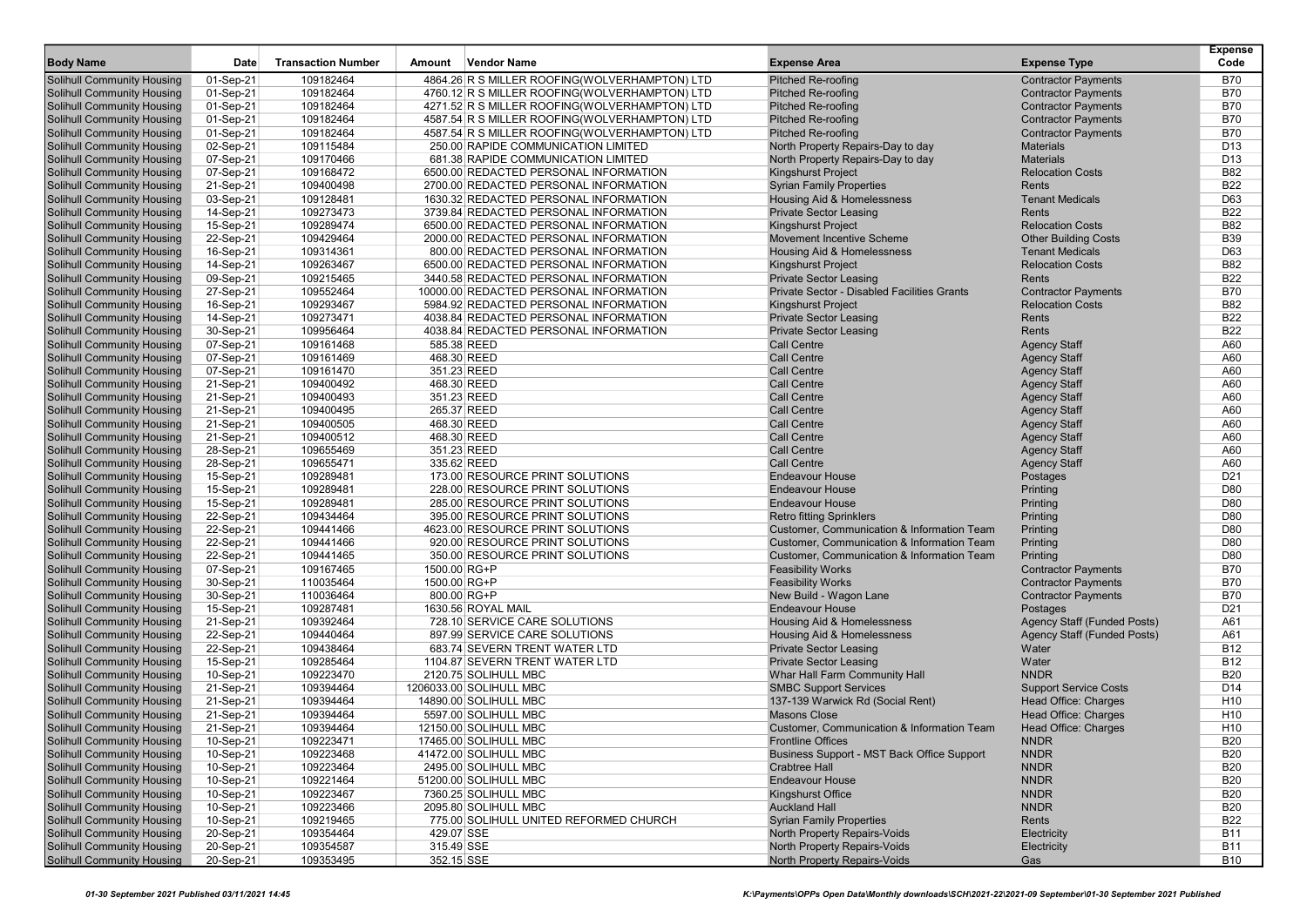| <b>Body Name</b>                                                       | Date                   | <b>Transaction Number</b> | Amount     | <b>Vendor Name</b>                                               | <b>Expense Area</b>                                          | <b>Expense Type</b>          | <b>Expense</b><br>Code   |
|------------------------------------------------------------------------|------------------------|---------------------------|------------|------------------------------------------------------------------|--------------------------------------------------------------|------------------------------|--------------------------|
|                                                                        |                        |                           |            |                                                                  |                                                              |                              |                          |
| <b>Solihull Community Housing</b>                                      | 20-Sep-21              | 109353496                 | 486.06 SSE |                                                                  | North Property Repairs-Voids                                 | Gas                          | <b>B10</b>               |
| <b>Solihull Community Housing</b>                                      | 10-Sep-21              | 109219464                 |            | 9216.00 THE HOUSING NETWORK                                      | Housing Aid & Homelessness                                   | <b>B&amp;B Accommodation</b> | <b>B23</b>               |
| <b>Solihull Community Housing</b>                                      | 21-Sep-21              | 109390464                 |            | 2840.02 TOTAL GAS & POWER LTD                                    | <b>Biomass System</b>                                        | Electricity                  | <b>B11</b>               |
| <b>Solihull Community Housing</b><br><b>Solihull Community Housing</b> | 01-Sep-21              | 109105471                 |            | 2872.93 TOTAL GAS & POWER LTD                                    | Low Rise (inc. Safe & Sound)<br>Low Rise (inc. Safe & Sound) | Electricity                  | <b>B11</b><br><b>B11</b> |
|                                                                        | 15-Sep-21<br>29-Sep-21 | 109280480<br>109927464    |            | 35822.20 TOTAL GAS & POWER LTD<br>-1374.25 TOTAL GAS & POWER LTD | <b>Biomass System</b>                                        | Electricity<br>Gas           | <b>B10</b>               |
| <b>Solihull Community Housing</b>                                      |                        | 109928465                 |            |                                                                  |                                                              | Gas                          | <b>B10</b>               |
| <b>Solihull Community Housing</b><br><b>Solihull Community Housing</b> | 29-Sep-21<br>02-Sep-21 | 109119464                 |            | 1410.03 TOTAL GAS & POWER LTD<br>1374.25 TOTAL GAS & POWER LTD   | <b>Biomass System</b><br><b>Biomass System</b>               | Gas                          | <b>B10</b>               |
| <b>Solihull Community Housing</b>                                      | 01-Sep-21              | 109106509                 |            | 5339.59 TOTAL GAS & POWER LTD                                    | Low Rise (inc. Safe & Sound)                                 | Gas                          | <b>B10</b>               |
| <b>Solihull Community Housing</b>                                      | 01-Sep-21              | 109106508                 |            | 6693.48 TOTAL GAS & POWER LTD                                    | Low Rise (inc. Safe & Sound)                                 | Gas                          | <b>B10</b>               |
| <b>Solihull Community Housing</b>                                      | 01-Sep-21              | 109106511                 |            | 5410.83 TOTAL GAS & POWER LTD                                    | Low Rise (inc. Safe & Sound)                                 | Gas                          | <b>B10</b>               |
| <b>Solihull Community Housing</b>                                      | 01-Sep-21              | 109107488                 |            | 2277.88 TOTAL GAS & POWER LTD                                    | Low Rise (inc. Safe & Sound)                                 | Gas                          | <b>B10</b>               |
| <b>Solihull Community Housing</b>                                      | 01-Sep-21              | 109107490                 |            | 2202.75 TOTAL GAS & POWER LTD                                    | Low Rise (inc. Safe & Sound)                                 | Gas                          | <b>B10</b>               |
| <b>Solihull Community Housing</b>                                      | 21-Sep-21              | 109400524                 |            | 825.00 TOUCHWOOD LETTINGS                                        | <b>Syrian Family Properties</b>                              | Rents                        | <b>B22</b>               |
| <b>Solihull Community Housing</b>                                      | 10-Sep-21              | 109220464                 |            | 12935.97 TRAVELODGE                                              | Housing Aid & Homelessness                                   | <b>B&amp;B</b> Accommodation | <b>B23</b>               |
| <b>Solihull Community Housing</b>                                      | 27-Sep-21              | 109548464                 |            | 210.00 TSG UK SOLUTIONS LTD                                      | <b>Client - Fleet Management</b>                             | <b>Other Transport Costs</b> | C <sub>90</sub>          |
| <b>Solihull Community Housing</b>                                      | 01-Sep-21              | 109389487                 |            | 566.29 TYRER BUILDING CONTRACTORS                                | <b>MST-Structural Works</b>                                  | <b>Contractor Payments</b>   | <b>B70</b>               |
| <b>Solihull Community Housing</b>                                      | 01-Sep-21              | 109389488                 |            | 278.96 TYRER BUILDING CONTRACTORS                                | <b>Property Acquisitions</b>                                 | <b>Contractor Payments</b>   | <b>B70</b>               |
| <b>Solihull Community Housing</b>                                      | 01-Sep-21              | 109165583                 |            | 3285.96 TYRER BUILDING CONTRACTORS                               | Kitchens                                                     | <b>Contractor Payments</b>   | <b>B70</b>               |
| <b>Solihull Community Housing</b>                                      | 01-Sep-21              | 109165584                 |            | 3832.01 TYRER BUILDING CONTRACTORS                               | Kitchens                                                     | <b>Contractor Payments</b>   | <b>B70</b>               |
| <b>Solihull Community Housing</b>                                      | 01-Sep-21              | 109389489                 |            | 5375.62 TYRER BUILDING CONTRACTORS                               | <b>Public Sector - Major Adaptations</b>                     | <b>Contractor Payments</b>   | <b>B70</b>               |
| <b>Solihull Community Housing</b>                                      | 01-Sep-21              | 109389490                 |            | 6640.22 TYRER BUILDING CONTRACTORS                               | <b>Public Sector - Major Adaptations</b>                     | <b>Contractor Payments</b>   | <b>B70</b>               |
| <b>Solihull Community Housing</b>                                      | 01-Sep-21              | 109389491                 |            | 486.14 TYRER BUILDING CONTRACTORS                                | Direct-Adaptations-General                                   | <b>Internal Works</b>        | <b>B31</b>               |
| <b>Solihull Community Housing</b>                                      | 01-Sep-21              | 109165585                 |            | 4079.64 TYRER BUILDING CONTRACTORS                               | <b>Private Sector - Disabled Facilities Grants</b>           | <b>Contractor Payments</b>   | <b>B70</b>               |
| <b>Solihull Community Housing</b>                                      | 01-Sep-21              | 109165586                 |            | 5865.67 TYRER BUILDING CONTRACTORS                               | Private Sector - Disabled Facilities Grants                  | <b>Contractor Payments</b>   | <b>B70</b>               |
| <b>Solihull Community Housing</b>                                      | 01-Sep-21              | 109389492                 |            | 4944.19 TYRER BUILDING CONTRACTORS                               | Private Sector - Disabled Facilities Grants                  | <b>Contractor Payments</b>   | <b>B70</b>               |
| <b>Solihull Community Housing</b>                                      | 01-Sep-21              | 109389493                 |            | 3490.00 TYRER BUILDING CONTRACTORS                               | <b>Kitchens</b>                                              | <b>Contractor Payments</b>   | <b>B70</b>               |
| <b>Solihull Community Housing</b>                                      | 01-Sep-21              | 109165587                 |            | 4879.71 TYRER BUILDING CONTRACTORS                               | <b>Public Sector - Major Adaptations</b>                     | <b>Contractor Payments</b>   | <b>B70</b>               |
| <b>Solihull Community Housing</b>                                      | 01-Sep-21              | 109165588                 |            | 4122.39 TYRER BUILDING CONTRACTORS                               | <b>Public Sector - Major Adaptations</b>                     | <b>Contractor Payments</b>   | <b>B70</b>               |
| <b>Solihull Community Housing</b>                                      | 01-Sep-21              | 109260513                 |            | 7452.16 TYRER BUILDING CONTRACTORS                               | <b>Public Sector - Major Adaptations</b>                     | <b>Contractor Payments</b>   | <b>B70</b>               |
| <b>Solihull Community Housing</b>                                      | 01-Sep-21              | 109389494                 |            | 9827.34 TYRER BUILDING CONTRACTORS                               | <b>Public Sector - Major Adaptations</b>                     | <b>Contractor Payments</b>   | <b>B70</b>               |
| <b>Solihull Community Housing</b>                                      | 01-Sep-21              | 109389495                 |            | 3901.41 TYRER BUILDING CONTRACTORS                               | <b>Public Sector - Major Adaptations</b>                     | <b>Contractor Payments</b>   | <b>B70</b>               |
| <b>Solihull Community Housing</b>                                      | 03-Sep-21              | 109389496                 |            | 3235.46 TYRER BUILDING CONTRACTORS                               | Kitchens                                                     | <b>Contractor Payments</b>   | <b>B70</b>               |
| <b>Solihull Community Housing</b>                                      | 10-Sep-21              | 109389497                 |            | 864.79 TYRER BUILDING CONTRACTORS                                | Direct-Adaptations-General                                   | <b>Internal Works</b>        | <b>B31</b>               |
| <b>Solihull Community Housing</b>                                      | 14-Sep-21              | 109389498                 |            | 5488.84 TYRER BUILDING CONTRACTORS                               | Private Sector - Disabled Facilities Grants                  | <b>Contractor Payments</b>   | <b>B70</b>               |
| <b>Solihull Community Housing</b>                                      | 14-Sep-21              | 109389499                 |            | 4614.00 TYRER BUILDING CONTRACTORS                               | <b>Private Sector - Disabled Facilities Grants</b>           | <b>Contractor Payments</b>   | <b>B70</b>               |
| <b>Solihull Community Housing</b>                                      | 16-Sep-21              | 109389501                 |            | 2600.43 TYRER BUILDING CONTRACTORS                               | <b>Kitchens</b>                                              | <b>Contractor Payments</b>   | <b>B70</b>               |
| <b>Solihull Community Housing</b>                                      | 16-Sep-21              | 109389502                 |            | 2497.10 TYRER BUILDING CONTRACTORS                               | Kitchens                                                     | <b>Contractor Payments</b>   | <b>B70</b>               |
| <b>Solihull Community Housing</b>                                      | 16-Sep-21              | 109389503                 |            | 2574.40 TYRER BUILDING CONTRACTORS                               | Kitchens                                                     | <b>Contractor Payments</b>   | <b>B70</b>               |
| <b>Solihull Community Housing</b>                                      | 15-Sep-21              | 109281465                 |            | 484.02 UTILITA ENERGY LTD                                        | <b>Private Sector Leasing</b>                                | Electricity                  | <b>B11</b>               |
| <b>Solihull Community Housing</b>                                      | 07-Sep-21              | 109178776                 |            | 851.07 UTILITA ENERGY LTD                                        | Homelessness                                                 | Electricity                  | <b>B11</b>               |
| <b>Solihull Community Housing</b>                                      | 07-Sep-21              | 109170464                 |            | 305.00 WALKER COTTER                                             | New Build - Green Hill Way                                   | <b>Contractor Payments</b>   | <b>B70</b>               |
| <b>Solihull Community Housing</b>                                      | 07-Sep-21              | 109170465                 |            | 550.00 WALKER COTTER                                             | New Build - Cambridge Drive                                  | <b>Contractor Payments</b>   | <b>B70</b>               |
| <b>Solihull Community Housing</b>                                      | 01-Sep-21              | 109108469                 |            | 322.02 WATER PLUS                                                | <b>Endeavour House</b>                                       | Water                        | <b>B12</b>               |
| <b>Solihull Community Housing</b>                                      | 22-Sep-21              | 109693523                 |            | 4667.04 WATES CONSTRUCTION LTD                                   | Low Rise Overcladding                                        | <b>Contractor Payments</b>   | <b>B70</b>               |
| <b>Solihull Community Housing</b>                                      | 01-Sep-21              | 109160312                 |            | 12534.59 WATES CONSTRUCTION LTD                                  | Low Rise Overcladding                                        | <b>Contractor Payments</b>   | <b>B70</b>               |
| <b>Solihull Community Housing</b>                                      | 01-Sep-21              | 109259619                 |            | 19308.79 WATES CONSTRUCTION LTD                                  | Low Rise Overcladding                                        | <b>Contractor Payments</b>   | <b>B70</b>               |
| <b>Solihull Community Housing</b>                                      | 01-Sep-21              | 109259620                 |            | 16475.53 WATES CONSTRUCTION LTD                                  | Low Rise Overcladding                                        | <b>Contractor Payments</b>   | <b>B70</b>               |
| <b>Solihull Community Housing</b>                                      | 01-Sep-21              | 109259621                 |            | 19308.79 WATES CONSTRUCTION LTD                                  | Low Rise Overcladding                                        | <b>Contractor Payments</b>   | <b>B70</b>               |
| <b>Solihull Community Housing</b>                                      | 01-Sep-21              | 109160313                 |            | 3147.06 WATES CONSTRUCTION LTD                                   | Low Rise Overcladding                                        | <b>Contractor Payments</b>   | <b>B70</b>               |
| <b>Solihull Community Housing</b>                                      | 14-Sep-21              | 109383363                 |            | 3571.58 WATES CONSTRUCTION LTD                                   | <b>Cyclical Maintenance</b>                                  | <b>Contractor Payments</b>   | <b>B70</b>               |
| <b>Solihull Community Housing</b>                                      | 14-Sep-21              | 109383364                 |            | 2461.32 WATES CONSTRUCTION LTD                                   | <b>Cyclical Maintenance</b>                                  | <b>Contractor Payments</b>   | <b>B70</b>               |
| <b>Solihull Community Housing</b>                                      | 14-Sep-21              | 109383365                 |            | 1702.54 WATES CONSTRUCTION LTD                                   | <b>Cyclical Maintenance</b>                                  | <b>Contractor Payments</b>   | <b>B70</b>               |
| <b>Solihull Community Housing</b>                                      | 14-Sep-21              | 109383366                 |            | 4374.91 WATES CONSTRUCTION LTD                                   | <b>Cyclical Maintenance</b>                                  | <b>Contractor Payments</b>   | <b>B70</b>               |
| <b>Solihull Community Housing</b>                                      | 14-Sep-21              | 109383367                 |            | 3856.71 WATES CONSTRUCTION LTD                                   | <b>Cyclical Maintenance</b>                                  | <b>Contractor Payments</b>   | <b>B70</b>               |
| <b>Solihull Community Housing</b>                                      | 14-Sep-21              | 109383368                 |            | 3053.08 WATES CONSTRUCTION LTD                                   | <b>Cyclical Maintenance</b>                                  | <b>Contractor Payments</b>   | <b>B70</b>               |
| <b>Solihull Community Housing</b>                                      | 14-Sep-21              | 109383369                 |            | 2103.11 WATES CONSTRUCTION LTD                                   | <b>Cyclical Maintenance</b>                                  | <b>Contractor Payments</b>   | <b>B70</b>               |
| <b>Solihull Community Housing</b>                                      | 14-Sep-21              | 109383370                 |            | 4379.20 WATES CONSTRUCTION LTD                                   | <b>Cyclical Maintenance</b>                                  | <b>Contractor Payments</b>   | B70                      |
| <b>Solihull Community Housing</b>                                      | 14-Sep-21              | 109383371                 |            | 2083.10 WATES CONSTRUCTION LTD                                   | <b>Cyclical Maintenance</b>                                  | <b>Contractor Payments</b>   | <b>B70</b>               |
| <b>Solihull Community Housing</b>                                      | 14-Sep-21              | 109383372                 |            | 507.29 WATES CONSTRUCTION LTD                                    | <b>Cyclical Maintenance</b>                                  | <b>Contractor Payments</b>   | <b>B70</b>               |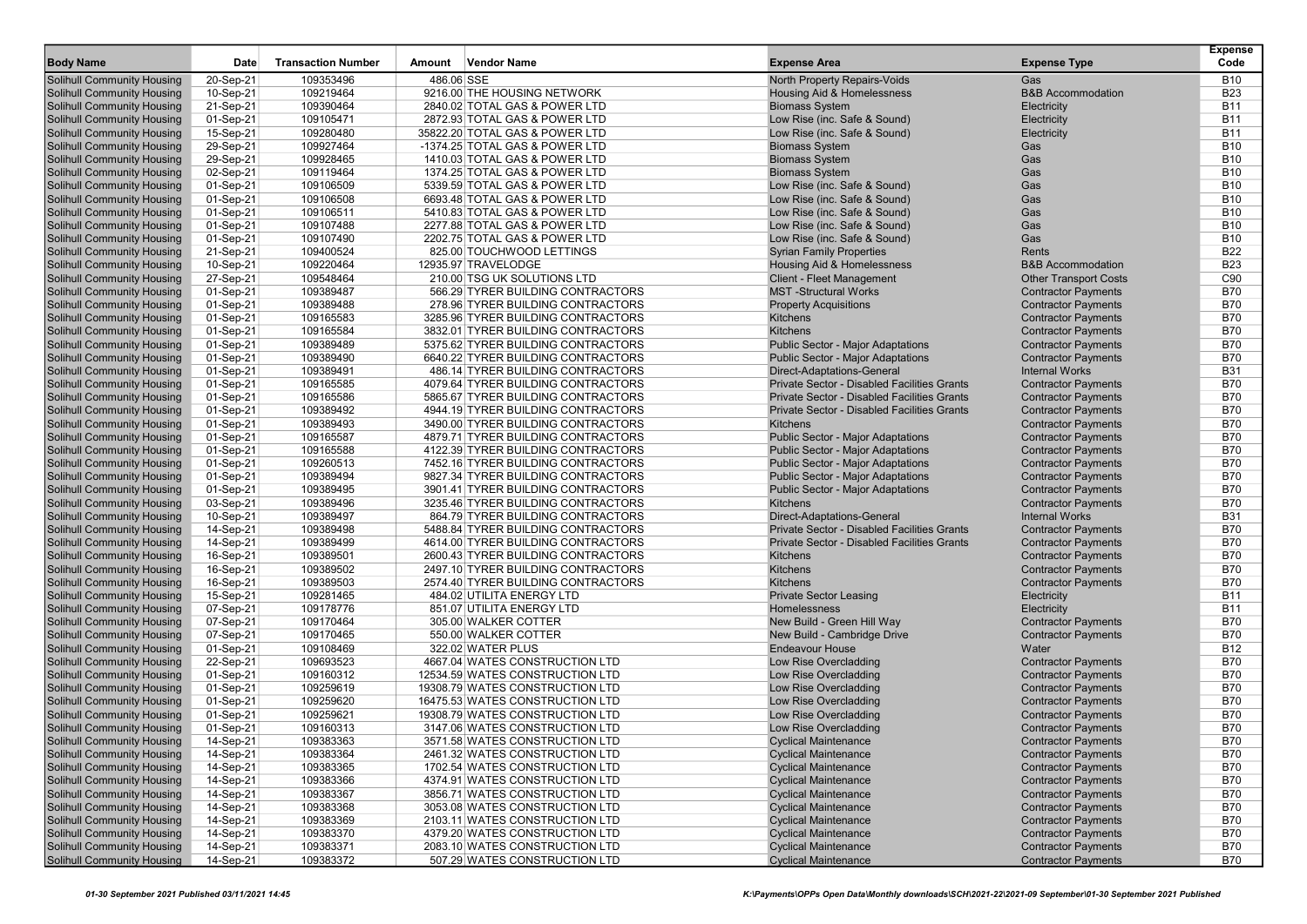|                                                                 |                        |                           |        |                                                                  |                                                            |                                                          | <b>Expense</b>           |
|-----------------------------------------------------------------|------------------------|---------------------------|--------|------------------------------------------------------------------|------------------------------------------------------------|----------------------------------------------------------|--------------------------|
| <b>Body Name</b>                                                | Date                   | <b>Transaction Number</b> | Amount | <b>Vendor Name</b>                                               | <b>Expense Area</b>                                        | <b>Expense Type</b>                                      | Code                     |
| Solihull Community Housing                                      | 14-Sep-21              | 109383373                 |        | 507.29 WATES CONSTRUCTION LTD                                    | <b>Cyclical Maintenance</b>                                | <b>Contractor Payments</b>                               | <b>B70</b>               |
| Solihull Community Housing                                      | 14-Sep-21              | 109383374                 |        | 507.29 WATES CONSTRUCTION LTD                                    | <b>Cyclical Maintenance</b>                                | <b>Contractor Payments</b>                               | <b>B70</b>               |
| <b>Solihull Community Housing</b>                               | 14-Sep-21              | 109383375                 |        | 507.29 WATES CONSTRUCTION LTD                                    | <b>Cyclical Maintenance</b>                                | <b>Contractor Payments</b>                               | <b>B70</b>               |
| <b>Solihull Community Housing</b>                               | 14-Sep-21              | 109383376                 |        | 507.29 WATES CONSTRUCTION LTD                                    | <b>Cyclical Maintenance</b>                                | <b>Contractor Payments</b>                               | <b>B70</b>               |
| <b>Solihull Community Housing</b>                               | 14-Sep-21              | 109383377                 |        | 507.29 WATES CONSTRUCTION LTD                                    | <b>Cyclical Maintenance</b>                                | <b>Contractor Payments</b>                               | <b>B70</b>               |
| <b>Solihull Community Housing</b>                               | 14-Sep-21              | 109383378                 |        | 6988.24 WATES CONSTRUCTION LTD                                   | <b>Cyclical Maintenance</b>                                | <b>Contractor Payments</b>                               | <b>B70</b>               |
| <b>Solihull Community Housing</b>                               | 14-Sep-21              | 109383379                 |        | 2670.57 WATES CONSTRUCTION LTD                                   | <b>Cyclical Maintenance</b>                                | <b>Contractor Payments</b>                               | <b>B70</b>               |
| Solihull Community Housing                                      | 14-Sep-21              | 109383380                 |        | 3538.91 WATES CONSTRUCTION LTD                                   | <b>Cyclical Maintenance</b>                                | <b>Contractor Payments</b>                               | <b>B70</b>               |
| Solihull Community Housing                                      | 14-Sep-21              | 109383381                 |        | 7340.11 WATES CONSTRUCTION LTD                                   | <b>Cyclical Maintenance</b>                                | <b>Contractor Payments</b>                               | <b>B70</b>               |
| <b>Solihull Community Housing</b>                               | 14-Sep-21              | 109383382                 |        | 4488.35 WATES CONSTRUCTION LTD                                   | <b>Cyclical Maintenance</b>                                | <b>Contractor Payments</b>                               | <b>B70</b>               |
| Solihull Community Housing                                      | 14-Sep-21              | 109383383                 |        | 8869.66 WATES CONSTRUCTION LTD                                   | <b>Cyclical Maintenance</b>                                | <b>Contractor Payments</b>                               | <b>B70</b>               |
| <b>Solihull Community Housing</b>                               | 14-Sep-21              | 109383384                 |        | 1017.75 WATES CONSTRUCTION LTD                                   | <b>Cyclical Maintenance</b>                                | <b>Contractor Payments</b>                               | <b>B70</b>               |
| <b>Solihull Community Housing</b>                               | 14-Sep-21              | 109383385                 |        | 3231.73 WATES CONSTRUCTION LTD                                   | <b>Cyclical Maintenance</b>                                | <b>Contractor Payments</b>                               | <b>B70</b>               |
| <b>Solihull Community Housing</b>                               | 14-Sep-21              | 109383386                 |        | 2595.71 WATES CONSTRUCTION LTD                                   | <b>Cyclical Maintenance</b>                                | <b>Contractor Payments</b>                               | <b>B70</b>               |
| Solihull Community Housing                                      | 14-Sep-21              | 109383387                 |        | 3921.39 WATES CONSTRUCTION LTD                                   | <b>Cyclical Maintenance</b>                                | <b>Contractor Payments</b>                               | <b>B70</b><br><b>B70</b> |
| Solihull Community Housing                                      | 14-Sep-21              | 109383388                 |        | 9881.08 WATES CONSTRUCTION LTD                                   | <b>Cyclical Maintenance</b>                                | <b>Contractor Payments</b>                               | <b>B70</b>               |
| <b>Solihull Community Housing</b>                               | 14-Sep-21              | 109383389                 |        | 2000.00 WATES CONSTRUCTION LTD                                   | <b>Cyclical Maintenance</b>                                | <b>Contractor Payments</b>                               | <b>B70</b>               |
| Solihull Community Housing<br><b>Solihull Community Housing</b> | 14-Sep-21              | 109383390<br>109293584    |        | 922.69 WATES CONSTRUCTION LTD<br>6679.70 WATES CONSTRUCTION LTD  | <b>Cyclical Maintenance</b><br><b>Cyclical Maintenance</b> | <b>Contractor Payments</b><br><b>Contractor Payments</b> | <b>B70</b>               |
|                                                                 | 14-Sep-21              |                           |        |                                                                  |                                                            |                                                          | <b>B70</b>               |
| <b>Solihull Community Housing</b>                               | 14-Sep-21              | 109293585<br>109293586    |        | 6099.83 WATES CONSTRUCTION LTD<br>7112.40 WATES CONSTRUCTION LTD | <b>Cyclical Maintenance</b>                                | <b>Contractor Payments</b>                               | <b>B70</b>               |
| Solihull Community Housing<br><b>Solihull Community Housing</b> | 14-Sep-21              | 109293587                 |        | 5426.65 WATES CONSTRUCTION LTD                                   | <b>Cyclical Maintenance</b><br><b>Cyclical Maintenance</b> | <b>Contractor Payments</b>                               | <b>B70</b>               |
| <b>Solihull Community Housing</b>                               | 14-Sep-21<br>14-Sep-21 | 109293588                 |        | 6301.89 WATES CONSTRUCTION LTD                                   | <b>Cyclical Maintenance</b>                                | <b>Contractor Payments</b><br><b>Contractor Payments</b> | <b>B70</b>               |
| <b>Solihull Community Housing</b>                               | 14-Sep-21              | 109293589                 |        | 3726.68 WATES CONSTRUCTION LTD                                   | <b>Cyclical Maintenance</b>                                | <b>Contractor Payments</b>                               | <b>B70</b>               |
| <b>Solihull Community Housing</b>                               | 14-Sep-21              | 109293590                 |        | 2143.00 WATES CONSTRUCTION LTD                                   | <b>Cyclical Maintenance</b>                                | <b>Contractor Payments</b>                               | <b>B70</b>               |
| <b>Solihull Community Housing</b>                               | 14-Sep-21              | 109293591                 |        | 1908.17 WATES CONSTRUCTION LTD                                   | <b>Cyclical Maintenance</b>                                | <b>Contractor Payments</b>                               | <b>B70</b>               |
| Solihull Community Housing                                      | 01-Sep-21              | 109693524                 |        | 20724.55 WATES CONSTRUCTION LTD                                  | Low Rise - Envelope Programme                              | <b>Contractor Payments</b>                               | <b>B70</b>               |
| Solihull Community Housing                                      | 01-Sep-21              | 109693525                 |        | 20724.55 WATES CONSTRUCTION LTD                                  | Low Rise - Envelope Programme                              | <b>Contractor Payments</b>                               | <b>B70</b>               |
| <b>Solihull Community Housing</b>                               | 01-Sep-21              | 109693526                 |        | 24740.31 WATES CONSTRUCTION LTD                                  | Low Rise - Envelope Programme                              | <b>Contractor Payments</b>                               | <b>B70</b>               |
| Solihull Community Housing                                      | 13-Sep-21              | 109259622                 |        | 20724.55 WATES CONSTRUCTION LTD                                  | Low Rise - Envelope Programme                              | <b>Contractor Payments</b>                               | <b>B70</b>               |
| <b>Solihull Community Housing</b>                               | 13-Sep-21              | 109259623                 |        | 20724.55 WATES CONSTRUCTION LTD                                  | Low Rise - Envelope Programme                              | <b>Contractor Payments</b>                               | <b>B70</b>               |
| <b>Solihull Community Housing</b>                               | 13-Sep-21              | 109259624                 |        | 20724.55 WATES CONSTRUCTION LTD                                  | Low Rise - Envelope Programme                              | <b>Contractor Payments</b>                               | <b>B70</b>               |
| <b>Solihull Community Housing</b>                               | 13-Sep-21              | 109259625                 |        | 20724.55 WATES CONSTRUCTION LTD                                  | Low Rise - Envelope Programme                              | <b>Contractor Payments</b>                               | <b>B70</b>               |
| Solihull Community Housing                                      | 01-Sep-21              | 109160314                 |        | 5000.00 WATES CONSTRUCTION LTD                                   | Low Rise Overcladding                                      | <b>Contractor Payments</b>                               | <b>B70</b>               |
| <b>Solihull Community Housing</b>                               | 01-Sep-21              | 109160315                 |        | 5000.00 WATES CONSTRUCTION LTD                                   | Low Rise Overcladding                                      | <b>Contractor Payments</b>                               | <b>B70</b>               |
| <b>Solihull Community Housing</b>                               | 01-Sep-21              | 109160316                 |        | 5000.00 WATES CONSTRUCTION LTD                                   | Low Rise Overcladding                                      | <b>Contractor Payments</b>                               | <b>B70</b>               |
| Solihull Community Housing                                      | 01-Sep-21              | 109161152                 |        | 5000.00 WATES CONSTRUCTION LTD                                   | Low Rise Overcladding                                      | <b>Contractor Payments</b>                               | <b>B70</b>               |
| <b>Solihull Community Housing</b>                               | 01-Sep-21              | 109161153                 |        | 5000.00 WATES CONSTRUCTION LTD                                   | Low Rise Overcladding                                      | <b>Contractor Payments</b>                               | <b>B70</b>               |
| <b>Solihull Community Housing</b>                               | 01-Sep-21              | 109161329                 |        | 5000.00 WATES CONSTRUCTION LTD                                   | Low Rise Overcladding                                      | <b>Contractor Payments</b>                               | <b>B70</b>               |
| Solihull Community Housing                                      | 01-Sep-21              | 109161154                 |        | 5000.00 WATES CONSTRUCTION LTD                                   | Low Rise Overcladding                                      | <b>Contractor Payments</b>                               | <b>B70</b>               |
| <b>Solihull Community Housing</b>                               | 01-Sep-21              | 109161155                 |        | 5000.00 WATES CONSTRUCTION LTD                                   | Low Rise Overcladding                                      | <b>Contractor Payments</b>                               | <b>B70</b>               |
| <b>Solihull Community Housing</b>                               | 01-Sep-21              | 109161156                 |        | 5000.00 WATES CONSTRUCTION LTD                                   | Low Rise Overcladding                                      | <b>Contractor Payments</b>                               | <b>B70</b>               |
| <b>Solihull Community Housing</b>                               | 01-Sep-21              | 109161157                 |        | 5000.00 WATES CONSTRUCTION LTD                                   | Low Rise Overcladding                                      | <b>Contractor Payments</b>                               | <b>B70</b>               |
| <b>Solihull Community Housing</b>                               | 01-Sep-21              | 109161158                 |        | 5000.00 WATES CONSTRUCTION LTD                                   | Low Rise Overcladding                                      | <b>Contractor Payments</b>                               | <b>B70</b>               |
| <b>Solihull Community Housing</b>                               | 01-Sep-21              | 109161159                 |        | 5000.00 WATES CONSTRUCTION LTD                                   | Low Rise Overcladding                                      | <b>Contractor Payments</b>                               | <b>B70</b>               |
| Solihull Community Housing                                      | 01-Sep-21              | 109161160                 |        | 5000.00 WATES CONSTRUCTION LTD                                   | Low Rise Overcladding                                      | <b>Contractor Payments</b>                               | <b>B70</b>               |
| Solihull Community Housing                                      | 01-Sep-21              | 109161161                 |        | 5000.00 WATES CONSTRUCTION LTD                                   | Low Rise Overcladding                                      | <b>Contractor Payments</b>                               | <b>B70</b>               |
| <b>Solihull Community Housing</b>                               | 01-Sep-21              | 109161162                 |        | 5000.00 WATES CONSTRUCTION LTD                                   | Low Rise Overcladding                                      | <b>Contractor Payments</b>                               | <b>B70</b>               |
| Solihull Community Housing                                      | 01-Sep-21              | 109161330                 |        | 10000.00 WATES CONSTRUCTION LTD                                  | Low Rise Overcladding                                      | <b>Contractor Payments</b>                               | <b>B70</b>               |
| <b>Solihull Community Housing</b>                               | 01-Sep-21              | 109161163                 |        | 5000.00 WATES CONSTRUCTION LTD                                   | Low Rise Overcladding                                      | <b>Contractor Payments</b>                               | <b>B70</b>               |
| Solihull Community Housing                                      | 01-Sep-21              | 109161164                 |        | 5000.00 WATES CONSTRUCTION LTD                                   | Low Rise Overcladding                                      | <b>Contractor Payments</b>                               | <b>B70</b>               |
| Solihull Community Housing                                      | 01-Sep-21              | 109161165                 |        | 5000.00 WATES CONSTRUCTION LTD                                   | Low Rise Overcladding                                      | <b>Contractor Payments</b>                               | <b>B70</b>               |
| <b>Solihull Community Housing</b>                               | 01-Sep-21              | 109260470                 |        | 10379.00 WESSEX LIFT CO LTD                                      | <b>Public Sector - Major Adaptations</b>                   | <b>Contractor Payments</b>                               | <b>B70</b>               |
| <b>Solihull Community Housing</b>                               | 01-Sep-21              | 109165537                 |        | 310.00 WESSEX LIFT CO LTD                                        | Home Improvement Agency                                    | Adaptations                                              | <b>B83</b>               |
| Solihull Community Housing                                      | 01-Sep-21              | 109165538                 |        | 229.06 WESSEX LIFT CO LTD                                        | Home Improvement Agency                                    | Adaptations                                              | <b>B83</b>               |
| <b>Solihull Community Housing</b>                               | 21-Sep-21              | 109397464                 |        | 251.31 WEST MIDLANDS CENTRAL FINANCE                             | <b>Payroll Deductions</b>                                  | <b>General Creditors</b>                                 | S01                      |
| <b>Solihull Community Housing</b>                               | 01-Sep-21              | 109111482                 |        | 301.20 WETTONS CLEANING SERVICES LTD                             | <b>Endeavour House</b>                                     | Cleaning                                                 | <b>B50</b>               |
| <b>Solihull Community Housing</b>                               | 03-Sep-21              | 109128474                 |        | 396.47 WETTONS CLEANING SERVICES LTD                             | <b>Private Sector Leasing</b>                              | Cleaning                                                 | <b>B50</b>               |
| <b>Solihull Community Housing</b>                               | 03-Sep-21              | 109128477                 |        | 226.20 WETTONS CLEANING SERVICES LTD                             | <b>Private Sector Leasing</b>                              | Cleaning                                                 | <b>B50</b>               |
| <b>Solihull Community Housing</b>                               | 30-Sep-21              | 110051465                 |        | 396.47 WETTONS CLEANING SERVICES LTD                             | <b>Private Sector Leasing</b>                              | Cleaning                                                 | <b>B50</b>               |